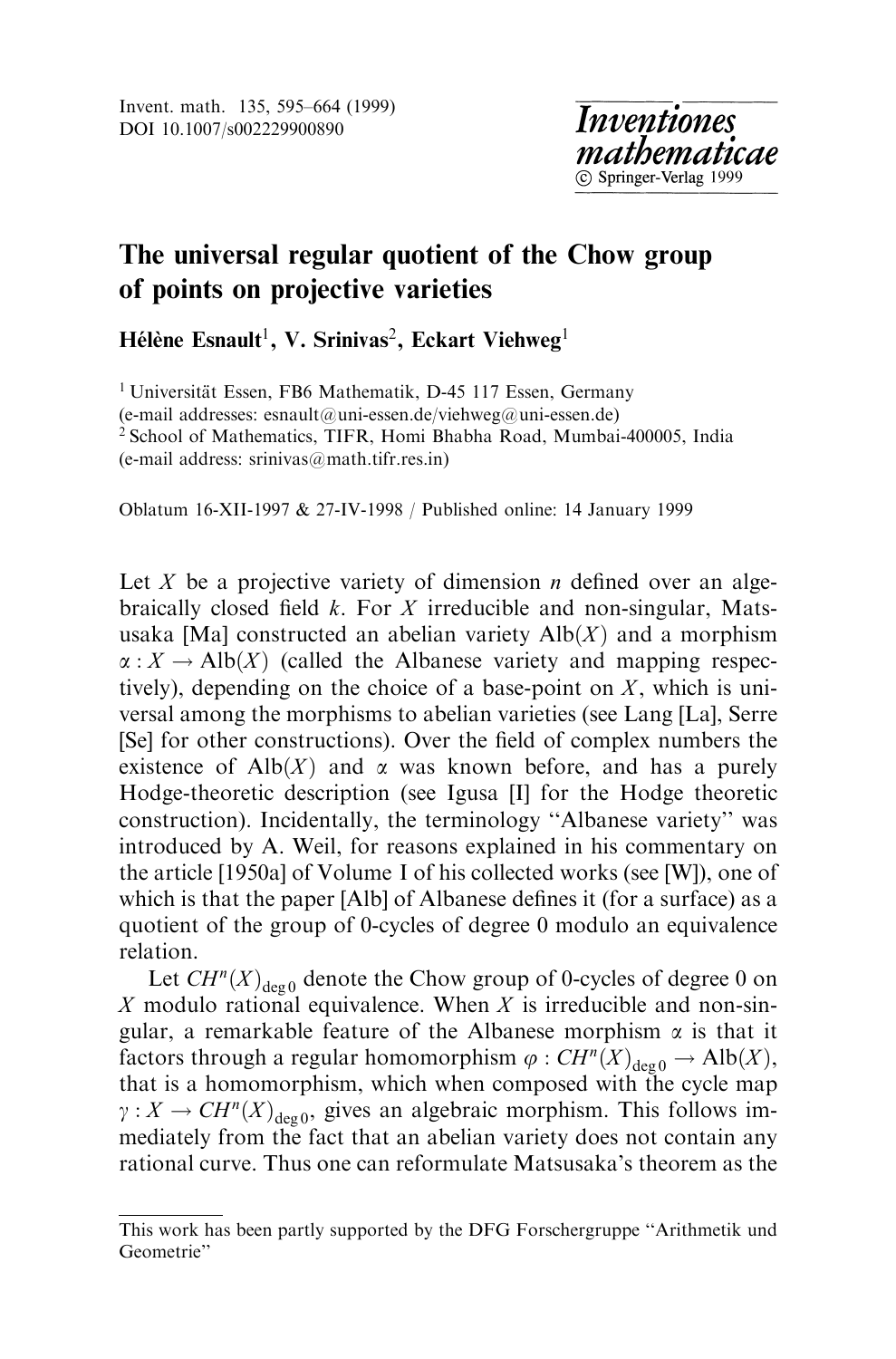statement that there is a universal regular quotient of  $CH^{n}(X)_{\text{deg }0}$  as an abelian variety.

For  $n = 1$ ,  $\varphi$  is an isomorphism, and moreover  $CH^1(X)_{\text{deco}} \cong$  $Pic^{0}(X)$ , the Picard variety of X. Since Pic is a well understood functor, one defines the Chow group  $CH^1(X)_{\text{deg } 0}$  and the generalized Albanese variety  $A^1(X)$  by

$$
CH^1(X)_{\deg 0} \cong A^1(X) \cong \text{Pic}^0(X)
$$

even in the singular case. This has several consequences for the expected structure of the generalized Albanese variety  $A<sup>n</sup>(X)$  of a projective reduced variety  $X$  of dimension  $n$ . First, it forces the correct definition of the Chow group  $CH^n(X)_{\text{deg } 0}$ , as proposed by Levine and Weibel in [LW]. Second, it shows that  $A<sup>n</sup>(X)$  should be a smooth commutative algebraic group, that is an extension of an abelian variety by a linear group, where the latter is a product of additive and multiplicative factors. Third, the cycle map to  $CH^{n}(X)_{\text{deg0}}$  is only defined on the regular locus  $X_{reg}$  of X. Consequently the expected generalized Albanese mapping should be only defined on  $X_{\text{reg}}$ . But already for curves, a morphism from  $X_{\text{reg}}$  to a smooth commutative algebraic group G need not factor through  $CH<sup>1</sup>(X)_{\text{deg }0}$ , as G contains rational subvarieties. Therefore, the expected  $A^{n}(X)$  should be constructed as a regular quotient of  $CH^{n}(X)_{\text{deg } 0}$  in the category of smooth commutative algebraic groups. Note here that the difficulty comes from the non-normality of  $X$ . In fact for normal surfaces and for irreducible normal varieties in characteristic zero (see [S]), it is known that  $A^{n}(X) = Alb(\tilde{X})$ , where  $\tilde{X}$  is a resolution of singularities, and that the cycle map does factor through  $CH^{n}(X)_{\text{deco}}$ .

Roitman [R] proved that, when k is a universal domain,  $\varphi$  is an isomorphism precisely when the Chow group of 0-cycles is *finite di*mensional in the sense of Mumford [M]. This result was generalized for irreducible normal varieties in characteristic zero for  $A<sup>n</sup>(X) =$ Alb $(X)$  (see [S]).

In this article we prove the existence of a universal regular quotient of the Chow group of 0-cycles for singular projective varieties. We note that the term "variety" is used to mean a reduced quasiprojective scheme of finite type over a field; in particular it need not be irreducible, or equidimensional. A regular homomorphism is de fined in 1.14 and the finite dimensionality of the Chow group in 7.1.

**Theorem 1.** Let  $X$  be a projective variety of dimension  $n$ , defined over an algebraically closed field  $k$ .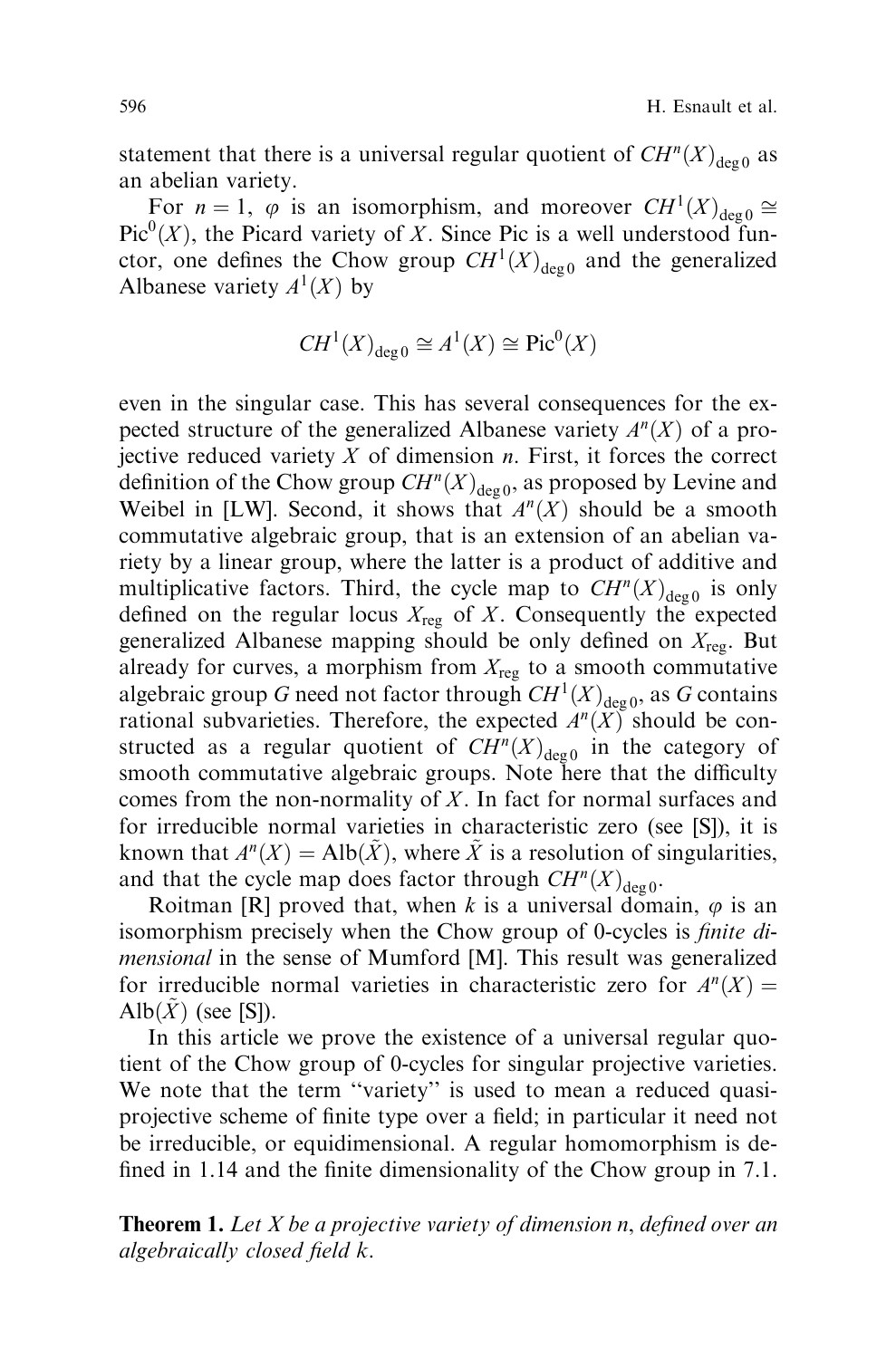(i)There exists a smooth connected commutative algebraic group  $A^{n}(X)$ , together with a regular homomorphism  $\varphi : CH^{n}(X)_{\text{deg }0} \rightarrow$  $A<sup>n</sup>(X)$ , such that  $\varphi$  is universal among regular homomorphisms from  $CH^{n}(X)_{\text{deg}\,0}$  to smooth commutative algebraic groups.

(ii) Over a universal domain  $k$  the Chow group is finite dimensional precisely when  $\varphi$  is an isomorphism.

(iii)  $A^{n}(X \times_{k} K) = A^{n}(X) \times_{k} K$ , for all algebraically closed fields K containing k.

We also give a second construction of  $A<sup>n</sup>(X)$  and  $\varphi$  using transcendental arguments when  $k = \mathbb{C}$ . Over  $k = \mathbb{C}$ , there is a natural semi-abelian variety

$$
J^{n}(X) = \frac{H^{2n-1}(X, \mathbb{C}(n))}{F^{0}H^{2n-1}(X, \mathbb{C}(n)) + \text{image } H^{2n-1}(X, \mathbb{Z}(n))},
$$

that is a commutative algebraic group without additive factors, whose construction is implicit in Deligne's article [D]. (For  $k \subsetneq \mathbb{C}$ , one can in fact define  $J^n(X)$  over k; see [BS] and also [FW]; a related algebraic construction of 1-motives is given in [Ra]). From the discussion above, one sees that  $A<sup>n</sup>(X)$  cannot be isomorphic to  $J<sup>n</sup>(X)$ . However, there is an Abel-Jacobi mapping

$$
AJ^n: CH^n(X)_{\deg 0} \longrightarrow J^n(X)
$$

with very good properties. For example, if  $X$  is irreducible and nonsingular, then Roitman [R2] proved that the Albanese mapping  $\varphi$  is an isomorphism on torsion subgroups. For any reduced, projective  $X$ of dimension *n*, the Abel-Jacobi map  $AJ^n$  induces an isomorphism on torsion subgroups as well (see [BiS] for the general result, and [L], [C], [BPW] for earlier partial results). This indicates that  $J^n(X)$  should differ from  $A<sup>n</sup>(X)$  only by additive factors. This, together with the classical theory for curves, was the main motivation for our construction. Note that M. Levine also studied Kähler differentials in the singular case, see [L].

**Theorem 2.** Let X be a projective variety over  $\mathbb{C}$ . For any  $m \geq 0$ , define the Deligne complex

$$
\mathscr{D}(m)_X = (0 \longrightarrow \mathbb{Z}_X(m) \longrightarrow \mathcal{O}_X \longrightarrow \Omega^1_{X/\mathbb{C}} \longrightarrow \cdots \longrightarrow \Omega^{m-1}_{X/\mathbb{C}} \longrightarrow 0) ,
$$

and associated cohomology group  $D^m(X) = \mathbb{H}^{2m}(X, \mathscr{D}(m)_X)$ . For  $n = \dim X$ , let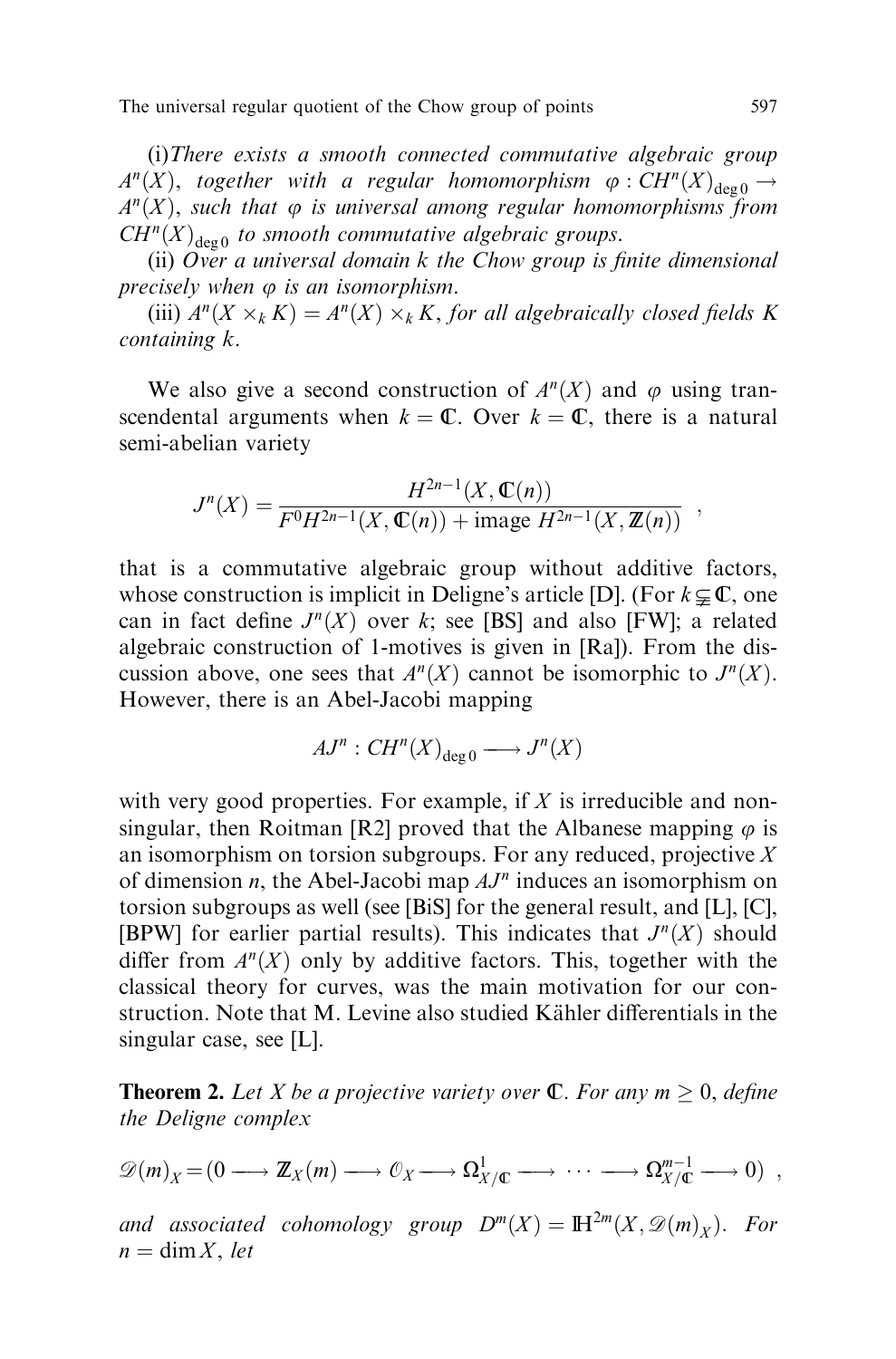598 H. Esnault et al.

$$
A^{n}(X) = \ker(D^{n}(X) \longrightarrow H^{2n}(X, \mathbb{Z}(n)))
$$

be the kernel of the map induced by the natural surjection  $\mathscr{D}(n)_X \to \mathbb{Z}(n)_X$  of complexes. Then

(i) the analytic group  $A<sup>n</sup>(X)$  has an underlying algebraic structure and for some  $s \geq 0$  a presentation via an exact sequence of commutative algebraic groups

$$
0 \longrightarrow (\mathbb{G}_a)^s \longrightarrow A^n(X) \longrightarrow J^n(X) \longrightarrow 0
$$

(ii) there is a cycle class homomorphism  $CH^{n}(X) \rightarrow D^{n}(X)$ , such that the composite  $CH^n(X) \to H^{2n}(X, \mathbb{Z}(n))$  is the degree homomorphism, induced by the topological cycle class map, and giving rise to a commutative diagram



(iii) the homomorphism  $\varphi$  is the universal regular homomorphism from the Chow group  $CH^n(X)_{\text{deg } 0}$  to commutative algebraic groups over C

(iv)  $\varphi$  is an isomorphism precisely when the Chow group is finite dimensional.

We give examples in 3.10 illustrating two pathological properties of  $A<sup>n</sup>(X)$ . First we give examples of irreducible projective varieties X and Y of dimensions n and m, respectively, for which  $\dim(A^{n+m}(X \times Y)) > \dim(A^{n}(X) \times A^{m}(Y)).$  Next, we exhibit a flat family  $\mathscr{X} \to S$ , with geometrically integral fibres, for which the dimension of  $A<sup>n</sup>(X<sub>s</sub>)$  is not locally constant on S.

We do not study higher dimensional cycles in this article. For this reason we do not analyze  $D^{m}(X)$ ,  $A^{m}(X) = \text{ker}(D^{m}(X) \rightarrow$  $H^{2m}(X, \mathbb{Z}(m))$  and their relation to the Chow ring  $CH^{\bullet}(X, X_{sing})$ considered by Levine in [L2].

After recalling the definition ([LW]) of the Chow group  $CH^{n}(X)_{\text{deg }0}$  and its relation to the Picard group of curves, and a moving lemma from [BiS], we construct the analytic cycle class map in section 2 and prove theorem 2, (ii). In section 3 we prove theorem 2, (i) and give a cohomological description for the Lie algebra of  $A^{n}(X)$ . The regularity of  $\varphi : CH^{n}(X)_{\text{deg }0} \to A^{n}(X)$  and the universal property (iii) for  $\varphi$  are shown by analytic methods in Section 4.

The next two sections, independent of the transcendental arguments used before, contain the algebraic part of the article. We recall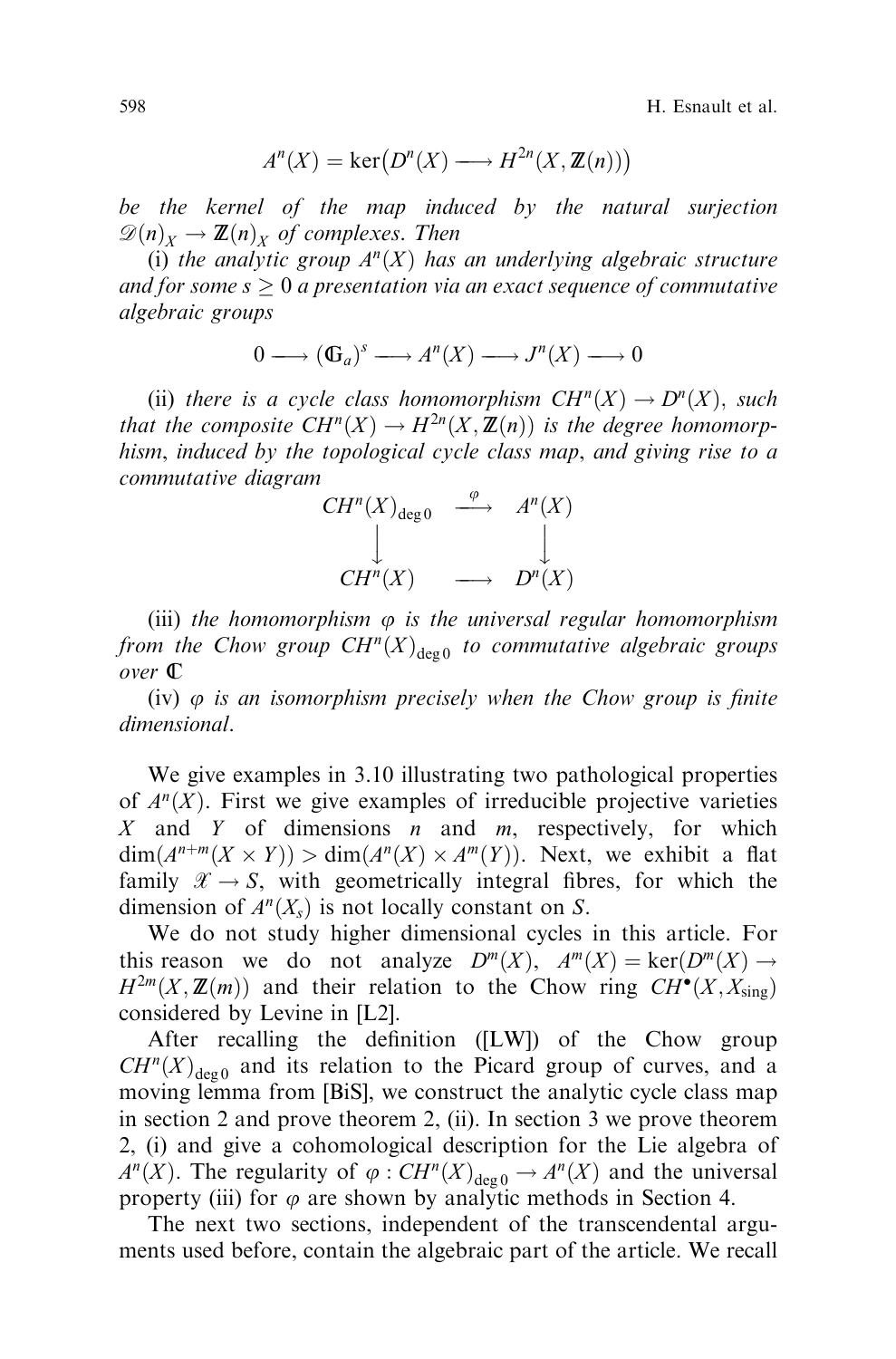in Section 5 some of the properties of Picard groups of curves and apply them to general curves in  $X$ . The main technical tool in Section 6 is the boundedness of the dimension of a regular quotient. This being guaranteed  $A<sup>n</sup>(X)$  is constructed essentially using Lang's arguments [La].

In Section 7 we give two slightly different proofs for part (iv) of theorem 2 and (ii) of theorem 1, the first one building up on the transcendental methods, the second one using the algebraic arguments developed in Sections 1, 5 and 6.

## 1. Chow groups and regular homomorphisms

We begin by recalling the definition of the Chow group of 0-cycles  $CH<sup>n</sup>(X)$ , as given in [LW] (see also [BiS]). As in [BiS], we adopt the convention that a point lying on a lower dimensional component of  $X$ is deemed to be singular. Let  $X_{\text{sing}}$  denote the (closed) subset of singular points, and  $X_{reg} = X - X_{sing}$  the complementary open set. The closure of  $X_{\text{reg}}$  is the union of the *n*-dimensional components of X.

The group  $Z^n(X)$  of 0-cycles is defined to be the free abelian group on the closed points of  $X_{\text{reg}}$ . The subgroup  $R^n(X)$  of cycles rationally equivalent to 0 is defined using the notion of a Cartier curve.

**Definition 1.1.** A Cartier curve is a subscheme  $C \subset X$ , defined over k, such that

(i) C is pure of dimension 1

(ii) no component of C is contained in  $X_{\text{sing}}$ 

(iii) if  $x \in C \cap X_{sing}$ , then the ideal of C in  $\mathcal{O}_{x,X}$  is generated by a regular sequence (consisting of  $n - 1$  elements).

If C is a Cartier curve on X, with generic points  $\eta_1, \ldots, \eta_s$ , and  $\mathcal{O}_{S,C}$ is the semilocal ring on C of the points of  $S = (C \cap X_{sing}) \cup$  $\{\eta_1, \ldots, \eta_s\}$ , there is a natural map on unit groups

$$
\theta_{C,X} : \mathcal{C}_{S,C}^* \longrightarrow \bigoplus_{i=0}^s \mathcal{C}_{\eta_i,C}^*.
$$

Define  $R(C, X) = \text{image } \theta_{C,X}$ . For  $f \in R(C, X)$ , define the divisor of  $f(c)$  as follows: let  $C_i$  denote the maximal Cohen-Macaulay subscheme of C supported on the component with generic point  $\eta_i$ . Then for any  $x \in C_i$  the map

$$
\mathcal{O}_{x,C_i} \longrightarrow \mathcal{O}_{\eta_i,C_i} = \mathcal{O}_{\eta_i,C}
$$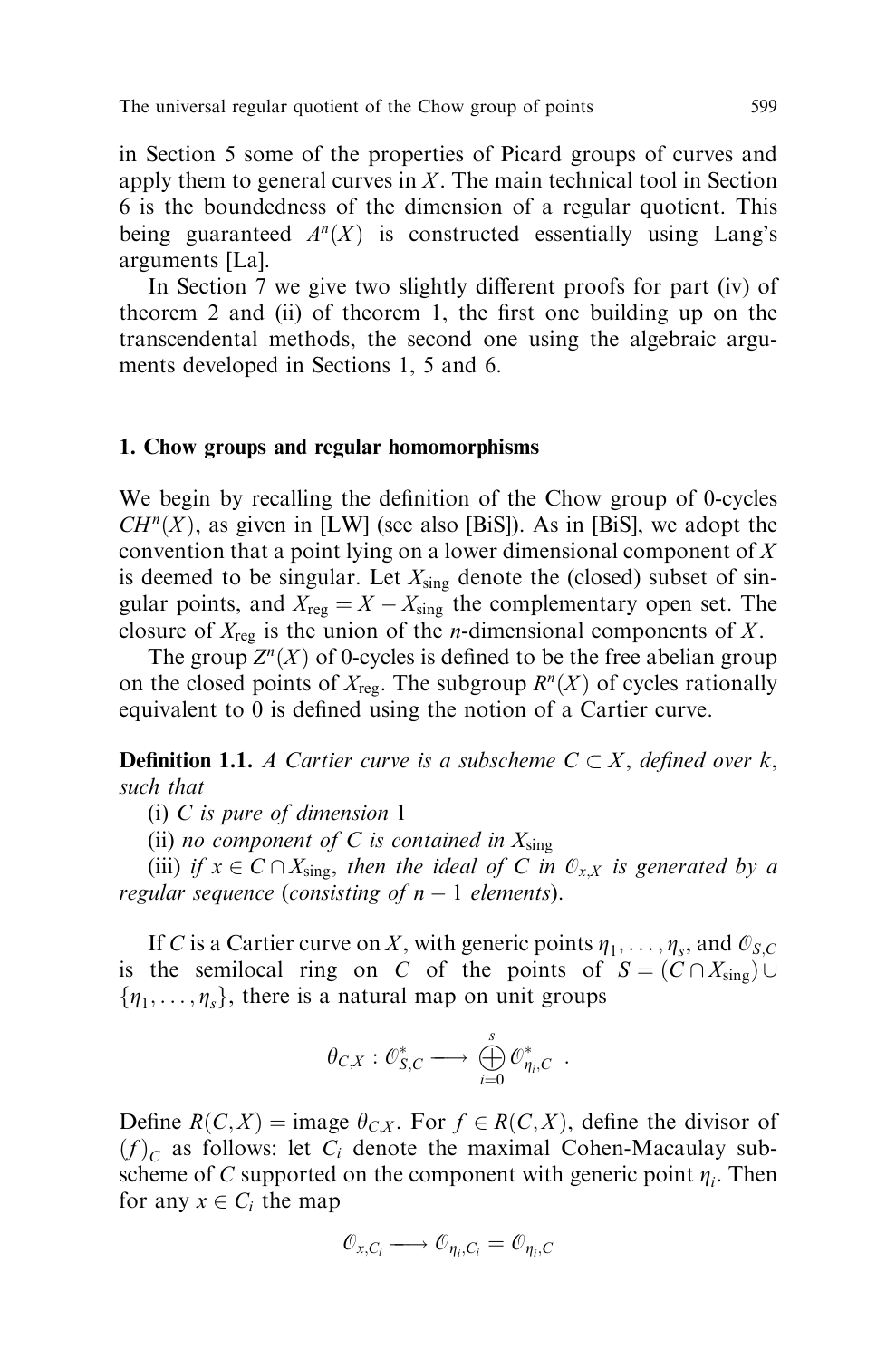is the injection of a Cohen-Macaulay local ring of dimension 1 into its total quotient ring. If  $f_i$  is the component of f in  $\mathcal{O}_{\eta_i, C}$ , then  $f_i = a_x/b_x$ for some non zero-divisors  $a_x, b_x \in \mathcal{O}_{x,C_i}$ . Define

$$
(f)_C = \sum_{i=1}^s (f_i)_{C_i} = \sum_{i=1}^s \sum_{x \in C_i} (\ell(\mathcal{O}_{x,C_i}/a_x \mathcal{O}_{x,C_i}) - \ell(\mathcal{O}_{x,C_i}/b_x \mathcal{O}_{x,C_i})) \cdot [x] .
$$

Standard arguments imply that this is well-defined (i.e., the coefficient of |x| is independent of the choice of the representation  $f_i = a_x/b_x$ , and vanishes for all but a finite number of  $x$ ).

Suppose C is reduced. Then in the above considerations,  $\mathcal{O}_{X,C_i}$  is an integral domain with quotient field  $\mathcal{O}_{n_i,C}$ . If  $v_1,\ldots,v_m$  are the discrete valuations of  $\mathcal{O}_{n,C}$  centered at x, then the multiplicity of x in  $(f)_{C_i}$  is

(1.1) 
$$
\ell(\mathcal{O}_{x,C_i}/a_x \mathcal{O}_{x,C_i}) - \ell(\mathcal{O}_{x,C_i}/b_x \mathcal{O}_{x,C_i}) = \sum_{j=1}^m v_j(f_i)
$$

(compare [Ful], Example A.3.1.). In fact, let  $R$  be the integral closure of  $O = \mathcal{O}_{x,C_i}$  in  $\mathcal{O}_{y_i,C_i}$ . The Chinese remainder theorem implies that

$$
\ell(R/a_xR)=\sum_{j=1}^m v_j(a_x) ,
$$

and similarly for  $b_x$ . Multiplying  $a_x$  and  $b_x$  by the same element of O we may assume that both  $a_xR$  and  $b_xR$  are contained in O, and

$$
\ell(O/a_x O) + \ell(R/O) = \ell(R/a_x R) + \ell(a_x R/a_x O) .
$$

Since  $a_x \neq 0$  the second terms on both sides are equal.

**Definition 1.2.** Let  $U \subset X_{reg}$  be an open dense subscheme.  $R^{n}(X, U)$  is defined to be the subgroup of  $Z^n(U)$  generated by elements  $(f)_C$  as C ranges over all Cartier curves with  $C \cap U$  dense in C, and  $f \in R(C, X)$ with  $(f)_C \in Z^n(U)$ . For  $U = X_{reg}$  we write  $R^n(X)$  instead of  $R^n(X, X_{reg})$ and define

$$
CH^n(X) = Z^n(X)/R^n(X) .
$$

Mapping a point  $x \in X_{reg}$  to its rational equivalence class defines a map

$$
\gamma: X_{reg} \longrightarrow CH^n(X) .
$$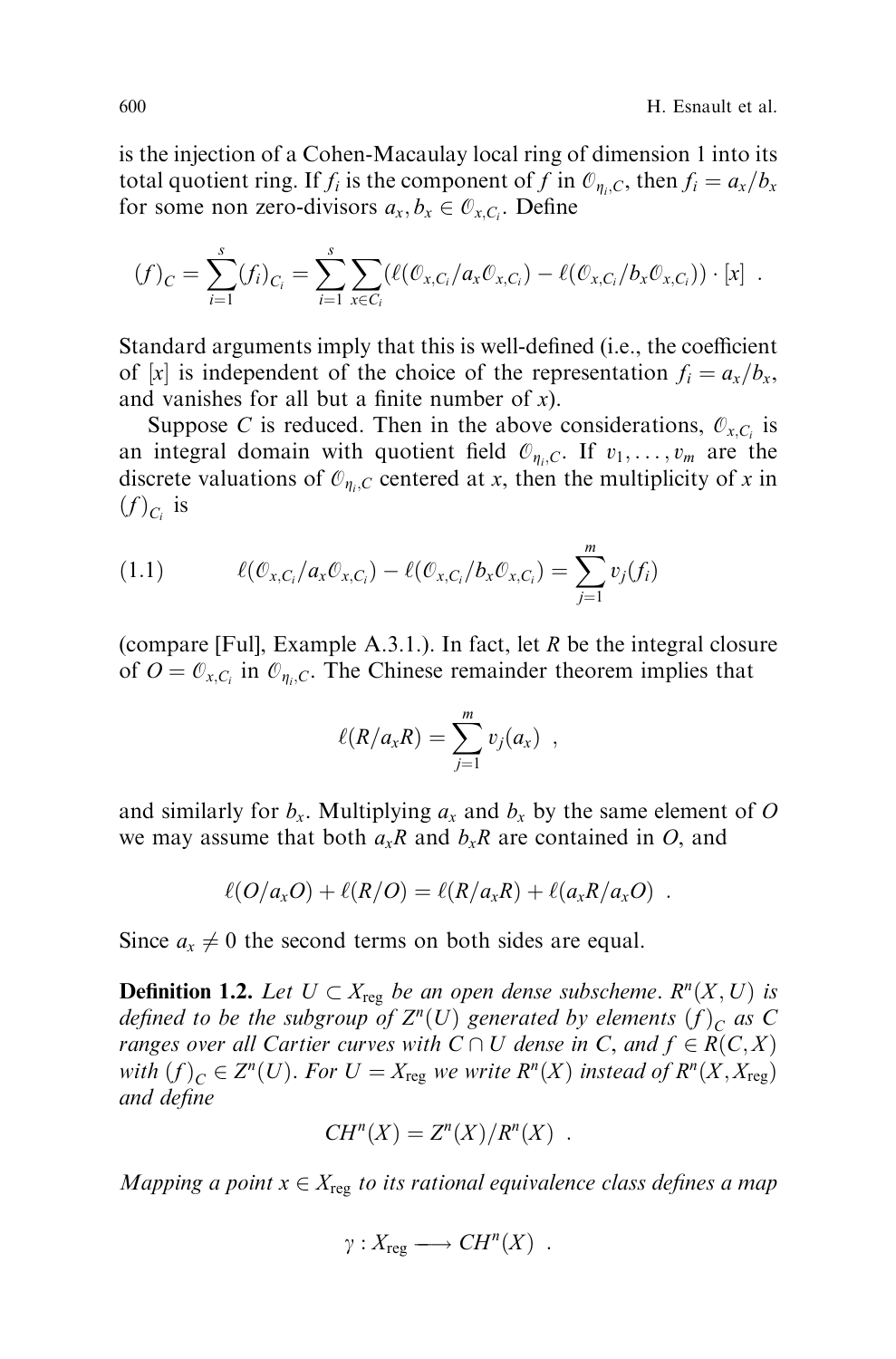If  $U_1, \ldots, U_r$  denote the irreducible components of  $X_{\text{reg}}$ , then  $Z^n(X)_{\text{deg }0}$ and  $CH^{n}(X)_{\text{deg}\,0}$  denote the subgroups of  $Z^{n}(X)$  and  $CH^{n}(X)$ , respectively, of cycles  $\delta$  with  $deg(\delta|_{U_i}) = 0$  for  $i = 1, \ldots, r$ .

As noted in [BiS], lemma 1.3 of [LW] allows one to restrict to considering only curves C such that  $C \cap X_{\text{reg}}$  has no embedded points, and any irreducible component C' of C which lies entirely in  $X_{\text{reg}}$ occurs in C with multiplicity 1. The moving lemmas 2.2.2 and 2.2.3 of [BiS] allow stronger restrictions on C:

**Lemma 1.3.** Let  $A \subset X_{sing}$  be a closed subset of dimension  $\leq n-2$ , and let  $D \subset X$  be a closed subset of dimension  $\leq n - 1$ . Then any element  $\delta \in R^n(X)$  can be written in the form  $\delta = (f)_C$  for a single (possibly reducible) Cartier curve C, such that

- (a) C is reduced
- (b)  $C \cap A = \emptyset$
- (c)  $C \cap D$  is empty or consists of finitely many points.

**Corollary 1.4.** If  $U \subset X_{reg}$  is an open and dense subscheme, then

$$
CH^n(X) = Z^n(U)/R^n(X, U)
$$
  
and 
$$
CH^n(X)_{\text{deg }0} = Z^n(U)_{\text{deg }0}/R^n(X, U) .
$$

Proof. First note that the zero cycles supported on U generate  $CH<sup>n</sup>(X)$  since the corresponding assertion holds true for curves. The moving lemma 1.3 for  $D = X - U$  implies that  $R^n(X) \cap Z^n(U) =$  $R^n(X, U)$ .

Remark 1.5. Let  $X^{(n)}$  denote the union of the *n*-dimensional irreducible components of  $X$ , and let  $X^{\leq n}$  be the union of the lower dimensional components. Applying the corollary to  $X^{(n)}$  and the open subset

$$
U = X^{(n)} - X_{\text{sing}} = X - X_{\text{sing}} \subset X^{(n)} - X_{\text{sing}}^{(n)}
$$

we see that the natural map from  $CH^n(X)$  to  $CH^n(X^{(n)})$  is surjective. It seems plausible that a stronger form of lemma 1.3 holds, where  $A$  is allowed to be any closed subset of X of codimension  $\geq 2$  which is disjoint from supp $(\delta)$ . If this is true, then applying it to  $X^{(n)}$  with  $A = X^{(n)} \cap X^{\leq n}$ , one sees that for any  $\delta \in R^n(X^{(n)}) \cap Z^n(X)$  there exists a reduced Cartier curve C in  $X^{(n)}$ , disjoint from A, and  $f \in R(C, X^{(n)})$  with  $\delta = (f)_C$ . Then C is also a Cartier curve on X, and  $\delta \in R^n(X)$ . We deduce that  $CH^n(X) \to CH^n(X^{(n)})$  is an isomorphism. We have as yet been unable to prove this.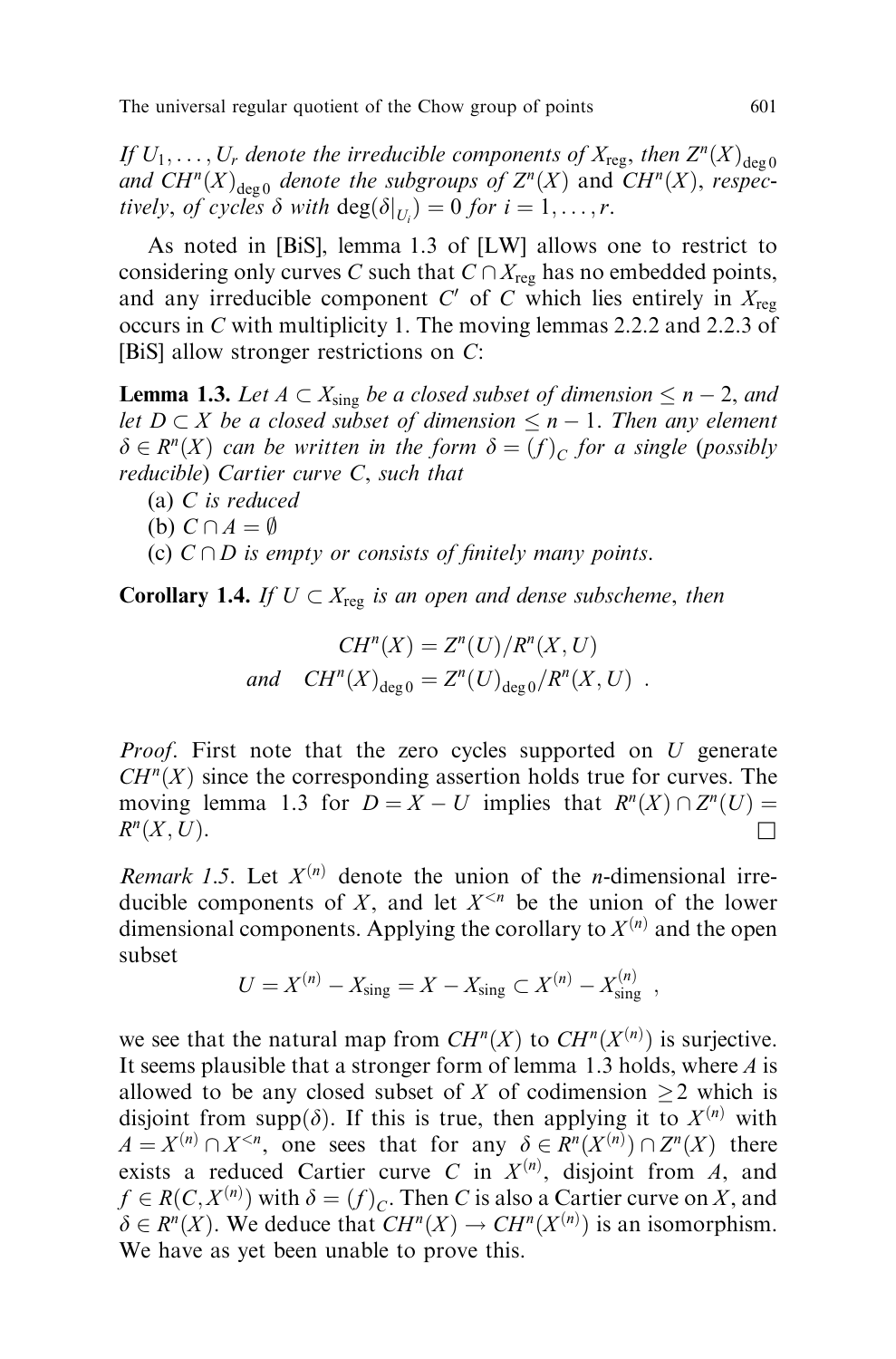Remark 1.6. Keeping the notation from the previous remark, we note further that for  $k = \mathbb{C}$ , the natural maps

$$
H^{2n}(X, \mathbb{Z}(n)) \longrightarrow H^{2n}(X^{(n)}, \mathbb{Z}(n)), \quad D^{n}(X) \longrightarrow D^{n}(X^{(n)}),
$$
  

$$
A^{n}(X) \longrightarrow A^{n}(X^{(n)})
$$

are isomorphisms, since  $X^{\leq n}$  has constructible cohomological dimension  $\leq 2(n - 1)$  and coherent cohomological dimension  $\leq n - 1$ .

As reflected by the notation,  $R(C, X)$  depends on the pair  $(C, X)$ , and is not necessarily intrinsic to C. Since we have not imposed any unit condition at singular points of  $C$  which lie in  $X_{\text{reg}}$ , the functions  $f \in R(C, X)$  are defined on some curve C', birational to C.

**Definition 1.7.** Let C' be a reduced projective curve and  $\iota : C' \to X$  be a morphism. Then  $(C', i)$  will be called admissible if  $i : C' \to C = i(C')$  is birational, if C is a reduced Cartier curve and if for some open neighbourhood W of  $X_{\rm sing}$  the restriction of 1 to  $\iota^{-1}(W)$  is a closed embedding.

If  $(C', i)$  is admissible one has an inclusion  $R(C', C') \subset R(C, X)$ which is an equality if  $i^{-1}(X_{\text{reg}})$  is non-singular.

**Lemma 1.8.** Let  $(C', i)$  be admissible. Then there exists a homomorphism (of abstract groups)

$$
\eta : \mathrm{Pic}^0(C') \cong CH^1(C')_{\deg 0} \longrightarrow CH^n(X)_{\deg 0}
$$

which maps the isomorphism class of  $\mathcal{O}_{C'}(p-p')$  to  $\gamma(\iota(p)) - \gamma(\iota(p'))$ .

*Proof.* By definition  $Pic(C') = Z^1(C'_{reg})/R(C', C')$  and one has a map

$$
\gamma \circ \iota : Z^1(C'_{reg}) \longrightarrow CH^n(X) .
$$

The equality (1.1) shows that for  $f \in R(C', C')$  the image of  $(f)_{C'}$  in  $CH^n(X)$  is zero.

Notations 1.9. Let Y be a non-singular scheme with irreducible components  $Y_1, \ldots, Y_s$ , let G be an abstract or an algebraic group, and let  $\pi : Y \to G$  a map or morphism.

(i) After choosing base points  $p_i \in Y_i$  a map

$$
\pi_m: S^m(Y) := S^m\left(\bigcup_{i=1}^s Y_i\right) \longrightarrow G \ ,
$$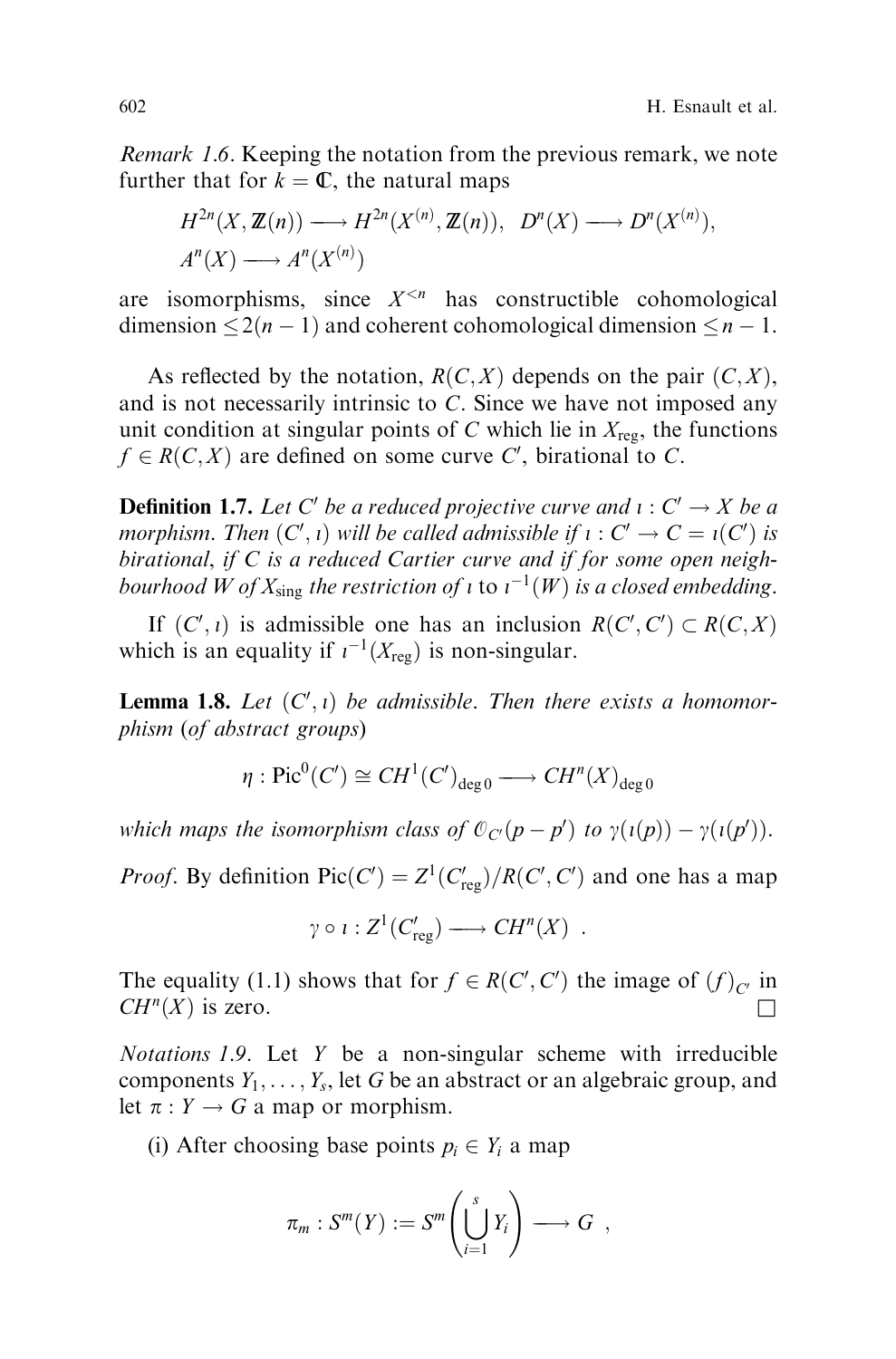is defined by  $\pi_m(y_1, \ldots, y_m) = \sum_{j=1}^m (\pi(y_j) - \pi(p_{\rho(j)}))$ , where  $\rho(j) = i$  if  $y_i \in Y_i$ .

(ii) To avoid the reference to base points, we will frequently use different maps:

$$
\pi^{(-)} : \Pi_Y = \bigcup_{i=1}^s Y_i \times Y_i \longrightarrow G
$$

is defined by  $\pi^{(-)}(y, y') = \pi(y) - \pi(y')$ , and  $\pi_m^{(-)} : S^m(\Pi_Y) \to G$  is the composite  $S^m(\Pi_Y) \to S^m(G) \xrightarrow{\text{sum}} G$ .

If G is an algebraic group, then the images of  $\pi_m^{(-)}$  lie in the connected component of 0. In particular for U open and dense in  $X_{reg}$  we will frequently consider

$$
\gamma^{(-)} = \gamma_U^{(-)} : \Pi_U \longrightarrow CH^n(X)_{\text{deg }0}
$$
  
and 
$$
\gamma_m = \gamma_{U,m} : S^m(U) \longrightarrow CH^n(X)_{\text{deg }0} .
$$

Lemma 1.10. Let G be a d-dimensional smooth connected commutative algebraic group and let  $\Gamma \subset G$  be a constructible subset which generates G as an abstract group. Then

(i) the image of the composite map  $S^d(\Gamma) \longrightarrow S^d(G) \xrightarrow{\text{sum}} G$  is dense (ii)  $S^{2d}(\Gamma) \longrightarrow S^{2d}(G) \longrightarrow G$  is surjective<br>(iii) if  $P$  is a non-singular school with

(iii) if  $B$  is a non-singular scheme with connected components  $B_1, \ldots, B_s$  and if  $\vartheta : B \to G$  is a morphism with image  $\Gamma$  then the morphism

$$
\vartheta_d^{(-)} : S^d(\Pi_B) = S^d \left( \bigcup_{i=1}^s B_i \times B_i \right) \longrightarrow G
$$
  
with  $\vartheta_d^{(-)}((b_1, b'_1), \dots, (b_d, b'_d)) = \sum_{i=1}^d (\vartheta(b_i) - \vartheta(b'_i))$  is surjective.

*Proof.* Let  $\overline{\Gamma}_1, \ldots, \overline{\Gamma}_s$  be the irreducible components of the closure  $\bar{\Gamma}$  of  $\Gamma$ , and let  $\Gamma_i = \bar{\Gamma}_i \cap \Gamma$ . It is sufficient to find non-negative integers  $d_1, \ldots, d_s$  with  $\sum_{i=1}^s d_i \leq d$  such that the image of  $S^{d_1}(\Gamma_1) \times \cdots \times S^{d_s}(\Gamma_s)$  is dense in G. To this end, we may assume that the identity of G lies on each  $\Gamma_i$ .

Let  $\overline{\Gamma}_1^{\nu}$  be the closure of the image of  $S^{\nu}(\Gamma_1)$  in G. Since  $\overline{\Gamma}_1^{\nu} \subset \overline{\Gamma}_1^{\nu+1}$ <br>there exists some  $d_1 \le d$  with  $\overline{\Gamma}_1^{d_1} = \overline{\Gamma}_1^{d_1+1}$ , and  $d_1$  is minimal with this property. Hence  $\bar{\Gamma}_1^{d_1} = \bar{\Gamma}_1^{2d_1}$  and  $\bar{\Gamma}_1^{d_1}$  is a subgroup of G of dimension larger than or equal to  $d_1$ . If  $s = 1$ , i.e. if  $\overline{\Gamma}$  is irreducible, then  $\overline{\Gamma}_1^{d_1} = G.$ 

In general, replacing G by  $G/\overline{\Gamma}_1^{d_1}$  one obtains 1.10 (i) by induction on s.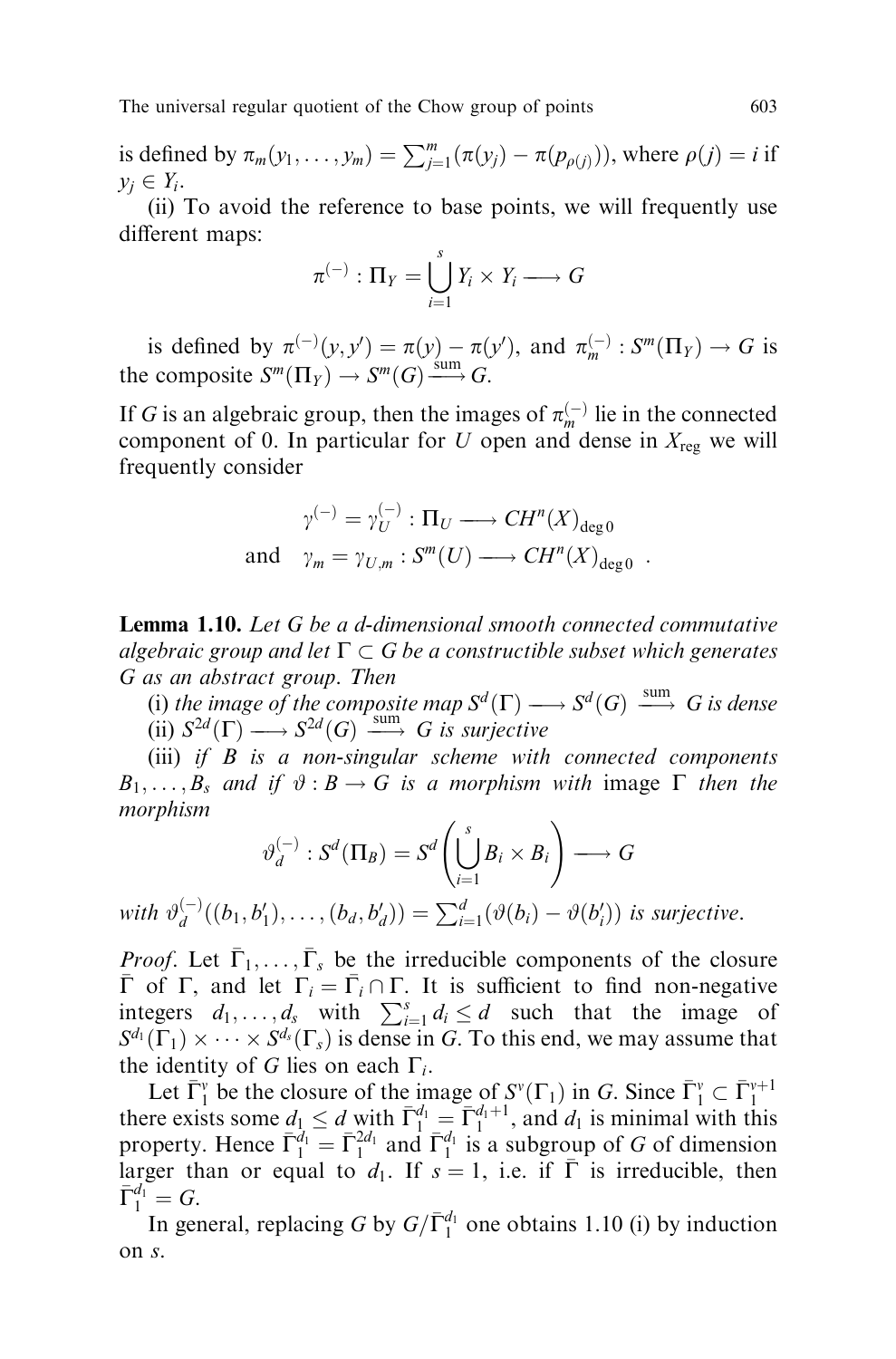The second part is an easy consequence of (i). Let  $U$  be an open dense subset of G, contained in  $S^{d_1}(\Gamma_1) \times \cdots \times S^{d_s}(\Gamma_s)$ . Given  $p \in G$ the intersection of the two open sets U and  $p - U$  is non-empty and hence there are points  $a, b \in U$  with  $p - b = a$ .

Replacing  $B$  by some open subscheme we may assume for (iii) that the image of  $B_i$  is dense in  $\Gamma_i$ . By (i) one finds  $d_1, \ldots, d_s$  with  $\sum_s^s d_i = d$  such that the image of the composite  $\sum_{i=1}^{s} d_i = d$  such that the image of the composite

$$
S^{d_1}(B_1)\times\cdots\times S^{d_s}(B_s)\longrightarrow S^d(\Gamma)\longrightarrow S^d(G)\longrightarrow G
$$

contains a subset U which is open in G. Given  $p \in G$  the intersection of U and of  $p + U$  is non empty and hence  $p = a - b$  for two points a and b in U. Obviously  $a - b$  lies in the image of  $\vartheta_d^{(-)}$ .

**Corollary 1.11.** Let C' be a reduced curve, let  $B_1, \ldots, B_s$  be the connected components of  $B = C'_{\text{reg}}$ , let  $b'_j \in B_j$  be base points and let  $\vartheta: B \to \text{Pic}^0(C')$  be the morphism with  $\vartheta|_{B_j}(b) = \mathcal{O}_{C'}(b - b'_j)$ . Then there exists some open connected subscheme W of  $S<sup>g</sup>(B)$ , for  $g = \dim_k(\text{Pic}^0(C'))$ , such that  $\vartheta_W := \vartheta_g|_W$  is an open embedding.

*Proof.* By 1.10 we find some W with  $\vartheta_W(W)$  open and  $\vartheta_W$  finite over its image. On the other hand, any fibre of  $\vartheta_q$  is an open subset of  $\mathbb{P}(H^0(C', \mathcal{O}_{C'}(D)))$  for some divisor D on  $C'$ ; hence the projective spaces corresponding to points of  $\vartheta_W(W)$  must be 0-dimensional.  $\square$ 

Lemma 1.12. Let G be a smooth commutative algebraic group,  $U \subset X_{\text{reg}}$  an open and dense subset, and  $\pi : U \to G$  a morphism. Then the following two conditions are equivalent.

(a) There exists a homomorphism (of abstract groups)  $\phi: CH^n(X)_{\text{deg}\,0} \to G$  such that  $\pi^{(-)} = \phi \circ \gamma^{(-)}$  (as maps on the closed points).

(b) For all admissible pairs  $(C',\iota)$  with  $B = (\iota^{-1}(U))_{\text{reg}}$  dense in  $C'$ there exists a homomorphism of algebraic groups  $\psi : \operatorname{Pic}^0(C') \to G$ such that the diagram



commutes. Here  $\vartheta$  :  $B \to Pic(C')$  denotes the natural morphism, mapping a point p to the isomorphism class of the invertible sheaf  $\mathcal{O}_{C}(p)$ .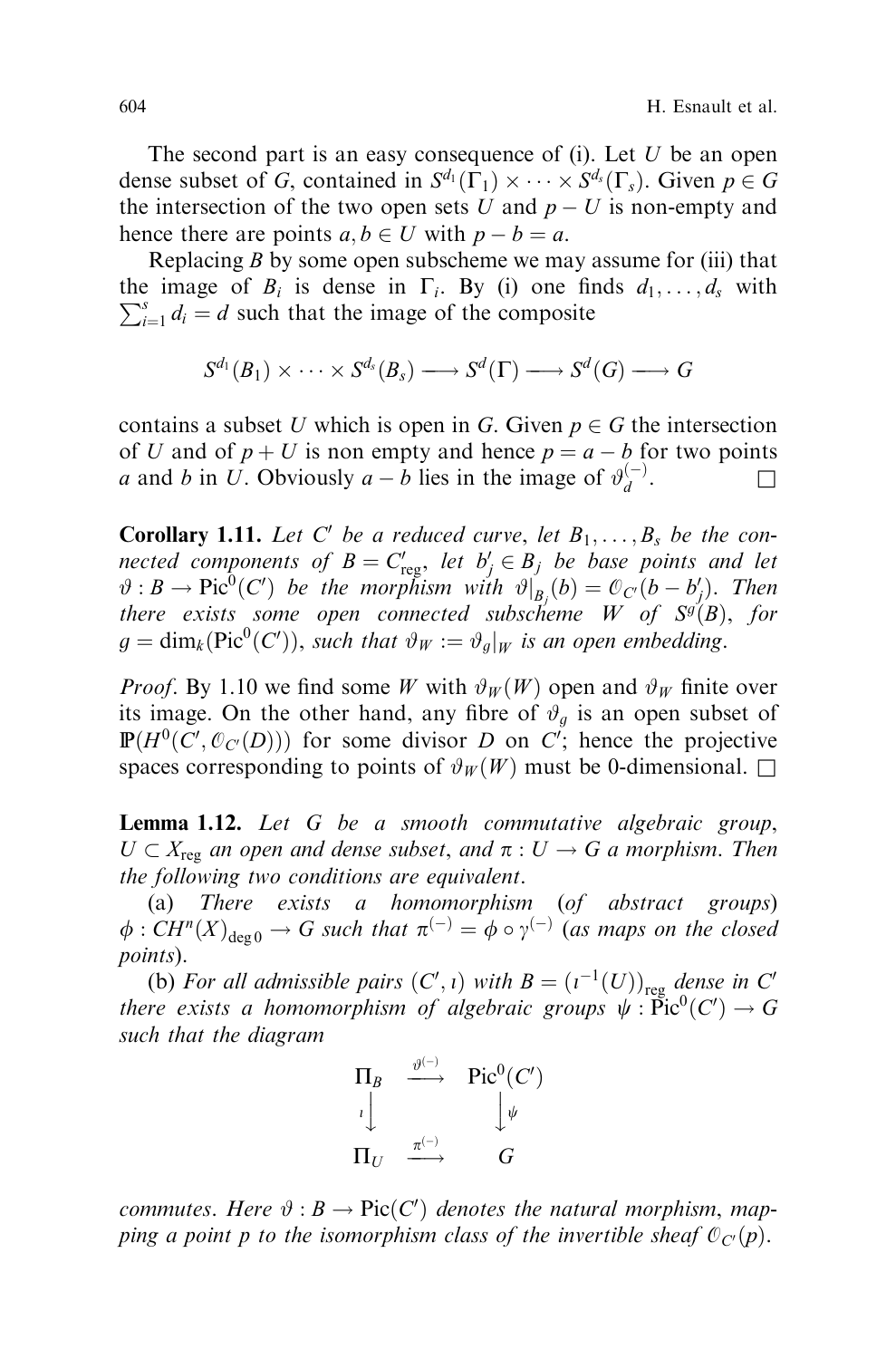Moreover, if the equivalent conditions (a) and (b) are true, the morphism  $\psi$  in (b) factors as

$$
\begin{array}{ccc}\n\operatorname{Pic}^0(C') & \xrightarrow{\eta} CH^n(X)_{\deg 0} \\
\downarrow \searrow & \swarrow & \phi \\
G & & \n\end{array}
$$

and the image of  $\phi : CH^n(X)_{\text{deg }0} \to G$  is contained in the connected component of the identity of G.

*Proof.* Assume (a) and let  $(C', i)$  be admissible and  $g = \dim(\text{Pic}^0(C'))$ . Choosing base points  $b'_j \in B_j$ , one finds by 1.11 an open subscheme W of  $S^g(B)$  such that the morphism  $\vartheta_W : W \to \text{Pic}^0(C')$  is an open embedding. By 1.8 one obtains a homomorphism

$$
\psi : Pic^0(C') \xrightarrow{\eta} CH^n(X)_{deg\ 0} \xrightarrow{\phi} G
$$

of abstract groups. By assumption  $\pi^{(-)}$  is a morphism of schemes and the same holds true for  $\pi^{(-)} \circ i : \Pi_B \to G$ . Thereby the restriction of  $\psi$  to the open subscheme  $W \subset Pic^0(C')$  is a morphism of schemes, and being a homomorphism on closed points  $\psi$  is a morphism of algebraic groups.

Since each point of  $X_{\text{reg}}$  lies on some Cartier curve, the images of the connected algebraic groups  $Pic^0(C')$  generate  $CH^n(X)_{deg0}$  and the image  $\phi(CH^{n}(X)_{\text{des}})$  lies in the connected component of G, which contains the identity.

The morphism  $\pi^{(-)}$  induces a map  $\tilde{\phi}: Z^n(U)_{\text{deg }0} \to G$  and it remains to verify that (b) implies that  $\tilde{\phi}(R^n(X, U)) = 0$ . By 1.3 each  $\delta \in R^n(X, U)$  is of the form  $(f)_C$  for a reduced Cartier curve C. There exists an admissible pair  $(C',\iota)$  with  $\iota(C') = C$  and with  $\iota^{-1}(X_{\text{reg}})$  nonsingular.  $(f)_C$  is the image of  $(f)_C$  in  $Z^n(U)$  and by assumption  $i \circ \pi^{(-)}$  factors through Pic<sup>0</sup>(C' ).  $\qquad \qquad \Box$ 

**Corollary 1.13.** Let  $\phi$ :  $CH^n(X)_{\text{deg }0} \to G$  be a homomorphism to a smooth commutative algebraic group G. Then the following conditions are equivalent.

(i)  $\phi \circ \gamma^{(-)} : \Pi_{X_{reg}} \to G$  is a morphism of schemes.

(ii) There exists an open dense subscheme U of  $X_{reg}$  such that  $\phi \circ \gamma^{(-)}|_{\Pi_U}$  is a morphism of schemes.

(iii) Given a base point  $p_i$  on each irreducible component  $U'_i$  of some open dense subscheme U of  $X_{reg}$ , the map  $\pi : U \to G$  with  $\pi|_{U_i'}(x) = \phi(x - p_i)$  is a morphism of schemes.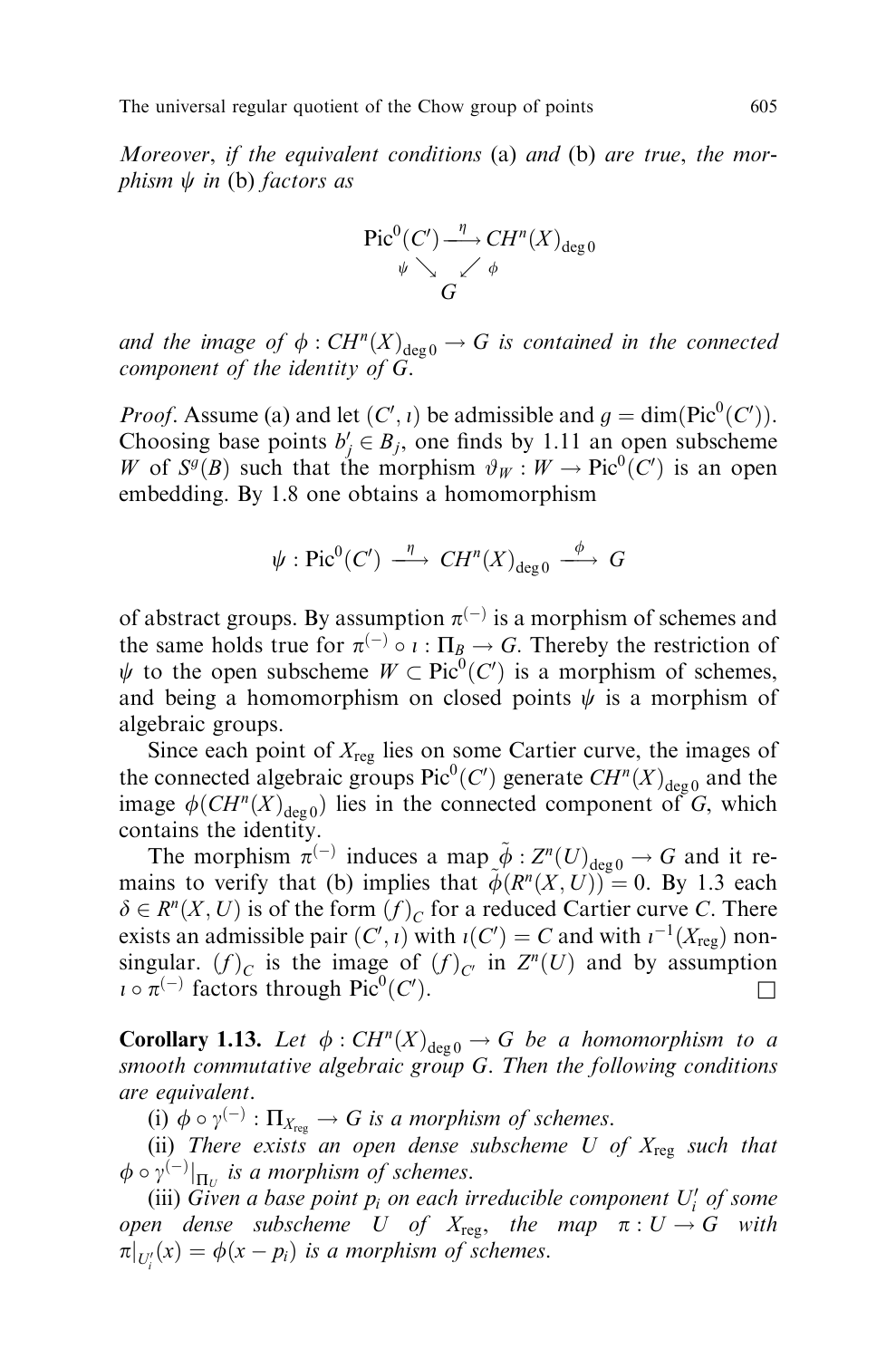(iv) Given any  $m > 0$  and base points  $p_i$  on each irreducible component  $U'_i$  of some open dense subscheme U of  $X_{\text{reg}}, \phi \circ \gamma_m$ :  $S^m(U) \to G$  is a morphism of schemes.

Of course, " $\pi$  is a morphism of schemes" stands for "there exists a morphism of schemes whose restriction to closed points coincides with  $\pi$ ", an abuse of terminology which we will repeat throughout this article.

*Proof.* Obviously (i) implies (ii). For a given  $U \subset X_{reg}$ , the equivalence of (ii), (iii), and (iv) is an easy exercise. In fact, the morphism  $\pi$  in 1.13 (iii) is just  $\phi \circ \gamma_1$ .

Assume that (iii) holds true for some U. We will show that the corresponding property holds true for  $X_{\text{reg}}$  itself. To this aim consider the map  $\bar{\pi}: X_{reg} \to G$  with  $\bar{\pi}(x) = \phi(x - p_i)$ , for x in the closure of  $U_i'$ in  $X_{\text{reg}}$ , and the graph  $\Gamma_{\bar{\pi}}$  of  $\bar{\pi}$  in  $X_{\text{reg}} \times G$ . By definition,  $\Gamma_{\bar{\pi}} \cap U \times G$  is the graph  $\Gamma_{\pi}$ . Let Z be the closure of  $\Gamma_{\pi}$  in  $X_{reg} \times G$ .

 $\Gamma_{\bar{\pi}}$  is contained in Z. In fact, given a point  $x \in X_{reg}$  one can find a Cartier curve C through x with  $U \cap C$  dense in C and with  $B = C \cap X_{reg}$  non-singular. By lemma 1.12 the morphism  $(\pi|_{C\cap U})^{(-)} : \Pi_{C\cap U} \to G$  factors through a morphism Pic<sup>0</sup>(C)  $\to G$  of algebraic groups and, in particular, it extends to a morphism  $\Pi_B \to G$ . Again this implies that the restriction of  $\bar{\pi}$  to B is a morphism, hence  $\Gamma_{\bar{\pi}} \cap B \times G$  is closed and therefore contained in Z.

By construction the morphism  $p_1 : Z \to X_{\text{reg}}$  induced by the projection is birational and surjective. Let  $V \subset X_{reg}$  be the largest open subscheme with  $p_1|_{p_1^{-1}(V)}$  an isomorphism. Then  $\bar{\pi}|_V$  is a morphism of schemes and codim $X_{\text{reg}}(X_{\text{reg}} - V) \geq 2$ . By theorem 1 in [BLR], 4.4,  $\bar{\pi}|_V$ extends to a morphism  $X_{\text{reg}} \to G$ . The graph of this morphism is contained in Z, hence it is equal to Z and  $\bar{\pi}$  is a morphism.

We end this section by giving the definition of a regular homomorphism, used already in the formulation of the main theorems in the introduction.

**Definition 1.14.** Let G be a smooth commutative algebraic group. A homomorphism  $\phi : CH^n(X)_{\text{deg }0} \to G$  (of abstract groups) is called a regular homomorphism, if one of the equivalent conditions in 1.13 holds true.

Lemma 1.15. The image of a regular homomorphism  $\phi: CH^n(X)_{\text{deg }0} \to G$  is a connected algebraic subgroup of G.

*Proof.* Let G' denote the Zariski closure of  $\phi(CH^n(X)_{\text{deg }0})$ . By 1.12, G' is connected and it is generated by the image of  $\Pi_{X_{reg}} \to G'$ . Hence 1.15 follows from the third part of lemma 1.10.  $\Box$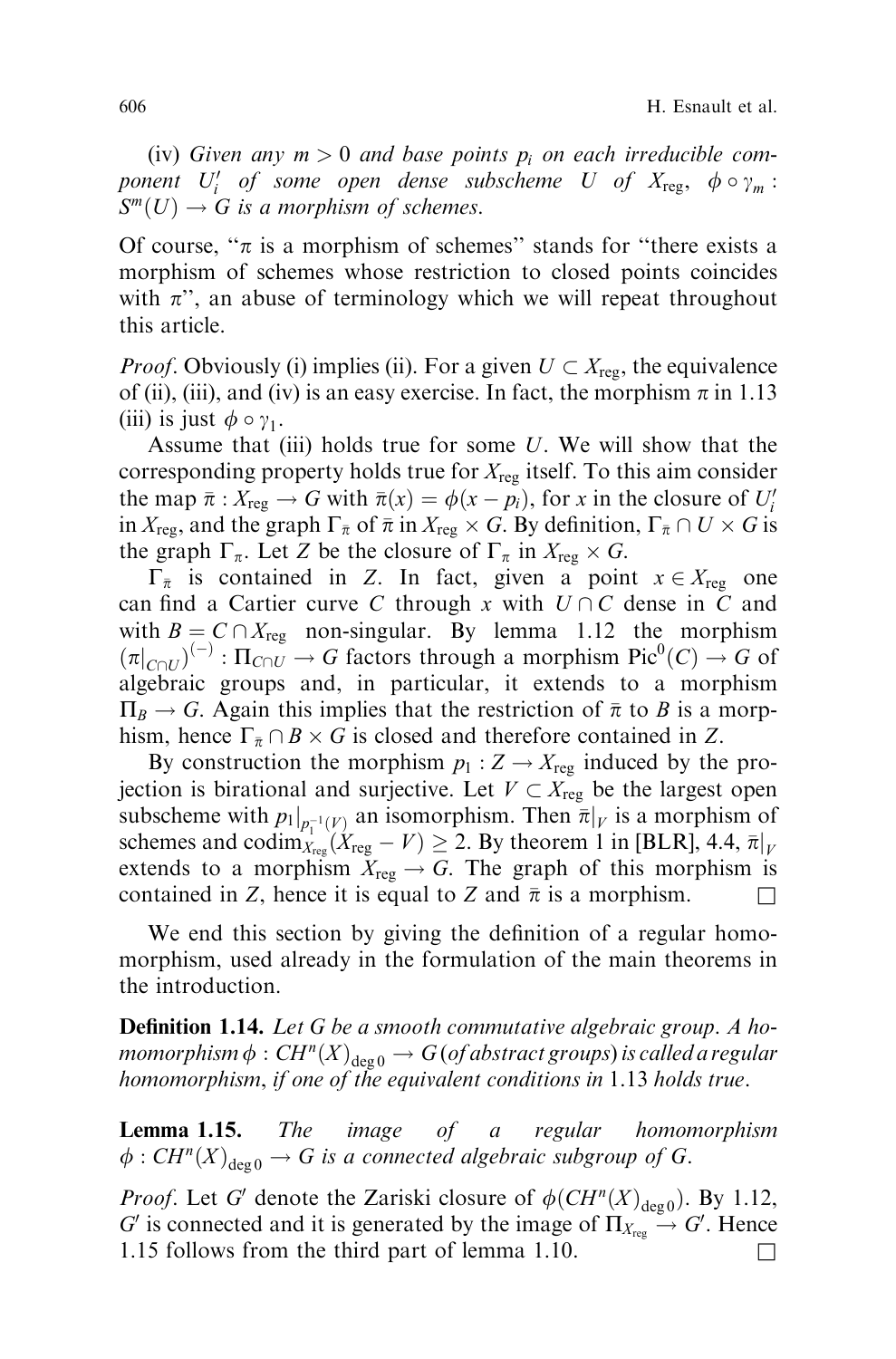## 2. The cycle class map

Throughout the next three sections we will assume that the ground field k is the field of complex numbers.  $\mathcal{O}_X$  and  $\Omega_{X/\mathbb{C}}^m$  will respectively denote the sheaves of holomorphic functions and (analytic Kähler) differential  $m$ -forms. As in the introduction consider the Deligne complex

$$
\mathscr{D}(n)_X = (0 \to \mathbb{Z}_X(n) \to \mathcal{O}_X \to \Omega^1_{X/\mathbb{C}} \to \cdots \to \Omega^{n-1}_{X/\mathbb{C}} \to 0) ,
$$

and associated cohomology group  $D^{n}(X) = \mathbb{H}^{2n}(X, \mathcal{D}(n)_{X})$ . In this section we construct the cycle class homomorphism  $CH^n(X) \rightarrow$  $D^{n}(X)$ , using Cartier curves C in X.

By the moving lemma 1.3 it will be sufficient to consider reduced Cartier curves  $C$  in  $X$ . Note, however, that we do not have that  $C$  is a local complete intersection in  $X$ , in general; this is only given to hold at points of  $C \cap X_{\text{sing}}$ . This leads to a slight technical difficulty. We will need to define 'Gysin' maps for Cartier curves  $C$  in  $X$ . These are directly defined in case  $C$  is a local complete intersection, and in general one has first to make a sequence of point blow ups centered in  $X_{\text{reg}}$  to reduce to this special case. Indeed, even to show that the cycle homomorphism  $Z^n(X) \to D^n(X)$  respects rational equivalence, a similar procedure needs to be followed.

Note that the exterior derivative yields a map of complexes  $\mathscr{D}(n)_X \to \Omega^n_{X/\mathbb{C}}[-n]$ , and there is an obvious map  $\mathscr{D}(n)_X \to \mathbb{Z}(n)_X$ .

**Lemma 2.1.** For  $x \in X_{\text{reg}}$ , there is a unique element  $[x] \in H^{2n}_{\{x\}}(X, \mathscr{D}(n)_X)$ which maps to the topological cycle class of x in  $H^{2n}_{\{x\}}(X, \mathbb{Z}(n))$  as well as to the "Hodge cycle class" of x in  $H_{\{x\}}^n(X,\Omega_{X/\mathbb{C}}^n)$ .

This gives rise to a well-defined cycle class homomorphism  $Z^{n}(X) \to D^{n}(X)$ , whose composition with  $D^{n}(X) \to H^{2n}(X, \mathbb{Z}(n))$  is the topological cycle class homomorphism.

*Proof.* The element  $[x]$  exists because the topological and Hodge cycle classes both map to the de Rham cycle class of  $x$  in  $H^{2n}_{\{x\}}(X,\mathbb{C}) = \mathbb{H}^{2n}_{\{x\}}(X,\Omega^{\bullet}_{X/\mathbb{C}})$ , by a standard local computation. See [EV],  $\S$ 7, for example (though X is singular, the terms in the above computation depend only on a neighbourhood of x in  $X$ , and we have  $x \in X_{\text{reg}}$ ; hence [EV], §7 is applicable).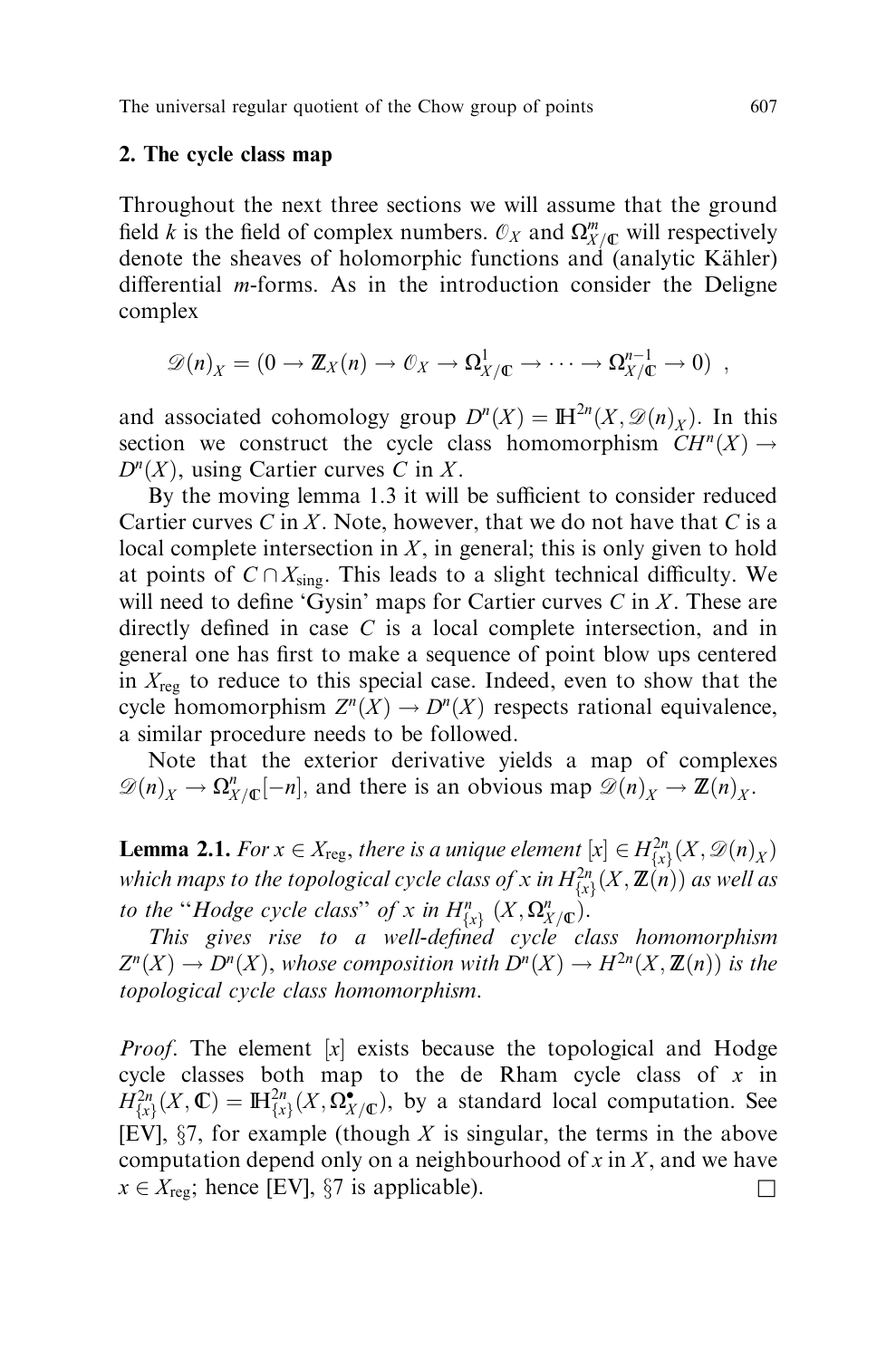**Lemma 2.2.** In the above situation, if  $\dim X = 1$ , then there is a natural quasi-isomorphism  $\mathscr{D}(1)_X \cong \mathcal{O}_X^*[-1]$ , yielding an identification  $Pic(X) \cong D^{1}(X)$  (and hence also  $Pic^{0}(X) \cong A^{1}(X)$ ). Under the identification, the class of a smooth point  $[x] \in D^1(X)$  corresponds to the class of the invertible sheaf  $\mathcal{O}_X(x)$ .

*Proof.* The natural quasi-isomorphism is equivalent to the exactness of the exponential sequence. The description of the class of a point  $x$ as the class of the invertible sheaf  $\mathcal{O}_X(x)$  is also a standard local computation.  $\Box$ 

As we will see in lemma 3.2 the cycle map  $X_{reg} \to D^{n}(X)$  in lemma 2.1 is trivially analytic. Our point will be to see that it is algebraic.

First we argue as in [BiS], in order to show that the map  $Z^{n}(X) \to D^{n}(X)$  factors through  $CH^{n}(X)$ . We follow the convention that the truncated de Rham complex of Kähler differentials

$$
\Omega_{X/\mathbb{C}}^{
$$

has  $\mathcal{O}_X$  placed in degree 0; thus we have an exact sequence of complexes

$$
0 \longrightarrow \Omega_{X/\mathbb{C}}^{\leq n}[-1] \longrightarrow \mathscr{D}(n)_X \longrightarrow \mathbb{Z}(n)_X \longrightarrow 0.
$$

**Lemma 2.3.** Let X be a projective variety of dimension n over  $\mathbb{C}$ , and  $C \subset X$  be a reduced Cartier curve which is a local complete intersection in X. Then there is a commutative diagram

$$
Z^{1}(C) \longrightarrow Z^{n}(X)
$$
  
\n
$$
D^{1}(C) \longrightarrow D^{n}(X)
$$
  
\n
$$
\downarrow D^{n}(X)
$$
  
\n
$$
H^{2}(C, \mathbb{Z}(1)) \longrightarrow H^{2n}(X, \mathbb{Z}(n))
$$

*Proof.* Consider the local (hyper) cohomology sheaves  $\mathcal{H}_C^j(\mathcal{D}(n)_X)$  of the complex  $\mathcal{D}(n)_x$  with support in C. We claim that for any point  $x \in C$ , the stalks  $\mathcal{H}_C^j(\mathcal{D}(n)_X)_x$  vanish for  $j \neq 2n - 1$ , unless x is a singular point of C. Indeed, if  $x \in C$  is a non-singular point (so that  $x \in X_{\text{reg}}$  as well), then there is a long exact sequence of stalks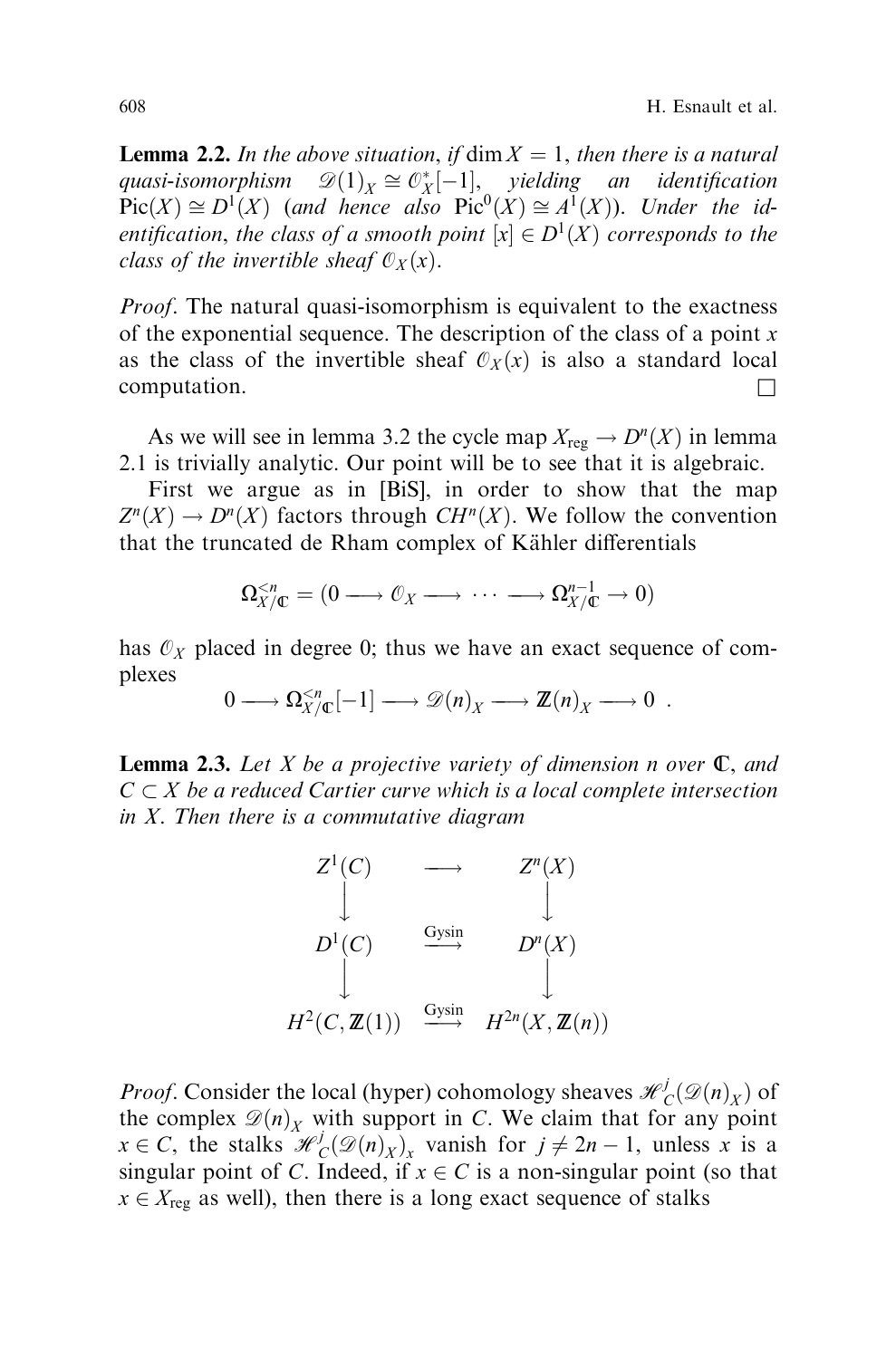$$
\cdots \longrightarrow \mathscr{H}_{C}^{j-1}(\mathbb{Z}(n)_{X})_{x} \oplus \mathscr{H}_{C}^{j-1-n}(\Omega_{X/\mathbb{C}}^{n})_{x}
$$

$$
\longrightarrow \mathscr{H}_{C}^{j-1}(\mathbb{C}_{X})_{x} \longrightarrow \mathscr{H}_{C}^{j}(\mathscr{D}(n)_{X})_{x}
$$

$$
\longrightarrow \mathscr{H}_{C}^{j}(\mathbb{Z}(n)_{X})_{x} \oplus \mathscr{H}_{C}^{j-n}(\Omega_{X/\mathbb{C}}^{n})_{x} \longrightarrow \mathscr{H}_{C}^{j}(\mathbb{C}_{X})_{x} \longrightarrow \cdots
$$

However  $\mathcal{H}_C^i(\mathbf{Z}(n)_X)_x = \mathcal{H}_C^i(\mathbb{C}_X)_x = 0$  for  $i \neq 2n-2$ ,  $\mathcal{H}_C^{2n-2}(\mathbf{Z}(n)_X)$ injects into  $\mathcal{H}_C^{2n-2}(\mathbb{C}_X)$ , and  $\mathcal{H}_C^{i}(\Omega_{X/\mathbb{C}}^n)_x = 0$  unless  $i = n - 1$ , for a non-singular point  $x \in C$  as above. This implies that  $\mathcal{H}_C^j(\mathcal{D}(n)_X)_x = 0$ for  $j \neq 2n-1$ , for such x. Also  $\mathcal{H}_C^{2n-1}(\mathcal{D}(n)_X)_x$  fits into an exact sequence

$$
0 \longrightarrow \mathcal{H}_C^{2n-2}(\mathbb{C}_X/\mathbb{Z}(n)_X)_x \longrightarrow \mathcal{H}_C^{2n-1}(\mathcal{D}(n)_X)_x
$$
  

$$
\longrightarrow \mathcal{H}_C^{n-1}(\Omega_{X/\mathbb{C}}^n)_x \longrightarrow 0 ,
$$

with  $\mathcal{H}_C^{2n-2}(\mathbb{C}_X/\mathbb{Z}(n)_X)_x \cong \mathbb{C}/\mathbb{Z}(1) = \mathbb{C}^*$ .

Thus,  $\mathcal{H}_C^j(\mathcal{D}(n)_X)$  is supported at a finite set of points, if  $j \neq 2n - 1$ . Hence in the local-to-global spectral sequence

$$
E_2^{p,q} = H^p(C, \mathcal{H}_C^q(\mathcal{D}(n)_X)) \Longrightarrow \mathbb{H}_C^{p+q}(X, \mathcal{D}(n)_X)
$$

we have  $E_2^{p,q} = 0$  for  $p > 0$ ,  $q \neq 2n - 1$ . In particular, there is a welldefined injective map

$$
\alpha: H^1(C, \mathcal{H}_C^{2n-1}(\mathcal{D}(n)_X)) \longrightarrow \mathbb{H}_C^{2n}(X, \mathcal{D}(n)_X) .
$$

We will next construct a natural map of sheaves on C

$$
\mathcal{O}_C^* \longrightarrow \mathcal{H}_C^{2n-1}(\mathcal{D}(n)_X).
$$

The desired Gysin map  $D^1(C) \to D^n(X)$  is then defined to be the composition

$$
H^1(C, \mathcal{O}_C^*) \longrightarrow H^1(C, \mathcal{H}_C^{2n-1}(\mathcal{D}(n)_X))
$$
  

$$
\xrightarrow{\alpha} \mathbb{H}_C^{2n}(X, \mathcal{D}(n)_X) \longrightarrow \mathbb{H}^{2n}(X, \mathcal{D}(n)_X) = D^n(X)
$$

To construct the map on sheaves  $\mathcal{O}_C^* \to \mathcal{H}_C^{2n-1}(\mathcal{D}(n)_X)$ , we argue locally, as follows. Let U be an affine neighbourhood in X of a point  $x \in C$ , on which the ideal of C is generated by a regular sequence of functions  $f_1, \ldots, f_{n-1}$ , determining a morphism  $f : U \to \mathbb{A}_{\mathbb{C}}^{n-1}$  such that  $f^{-1}(0) = C \cap U$ . Note that there are well-defined sections (of the skyscraper sheaves)

$$
\alpha \in \Gamma(\mathscr{H}_{\{0\}}^{2n-2}(\mathbb{Z}(n)_{\mathbb{A}_{\mathbb{C}}^{n-1}})) = \mathbb{Z}(1), \quad \beta \in \Gamma(\mathscr{H}_{\{0\}}^{n-1}(\Omega_{\mathbb{A}_{\mathbb{C}}^{n-1}/\mathbb{C}}^{n-1})) ,
$$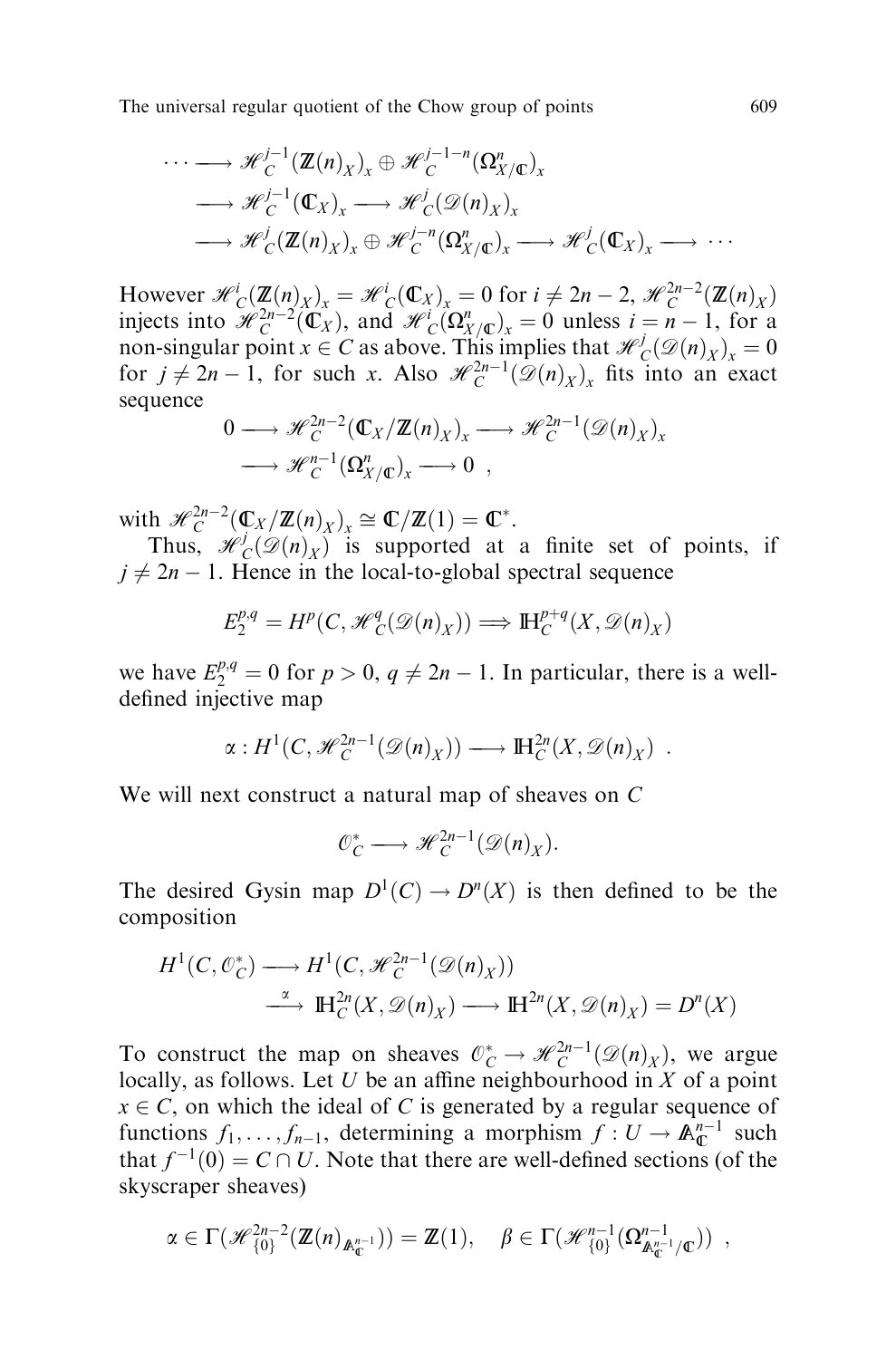which have the same image  $\gamma \in \Gamma(\mathcal{H}_{\{0\}}^{2n-2}(\Omega_{\mathbb{A}_{\mathbb{C}}^{n-1}/\mathbb{C}}^{\bullet})) =$  $\Gamma(\mathcal{H}_{\{0\}}^{2n-2}(\Omega_{\mathbb{A}_{\mathbb{C}}^{n-1}/\mathbb{C}}^{ under the obvious maps, and such that  $\beta$  is an$ nihilated by the ideal of 0 in  $\Gamma(\mathcal{O}_{\mathbb{A}_{\mathbb{C}}^{n-1}})$ , for the natural module structure on  $\Gamma(\mathcal{H}_{\{0\}}^{n-1}(\Omega_{\mathbb{A}_{\mathbb{C}}^{n-1}/\mathbb{C}}^{n-1}))$ . In fact, these conditions uniquely determine such a pair of sections  $(\alpha, \beta)$  up to sign, and there is a standard choice, with  $\beta$  determined by  $dlog(z_1) \wedge \cdots \wedge dlog(z_{n-1}),$ where  $z_i$  are the coordinate functions, so that  $\beta$  is the cup product of the local divisor classes

$$
\begin{aligned} \text{dlog}(z_j) &\in \Gamma(\mathbb{A}_{\mathbb{C}}^{n-1}, \mathscr{E}xt^1_{\mathbb{A}_{\mathbb{C}}^{n-1}}(\mathcal{O}_{\{z_j=0\}}, \Omega^1_{\mathbb{A}_{\mathbb{C}}^{n-1}/\mathbb{C}})) \\ &\subset \Gamma(\mathbb{A}_{\mathbb{C}}^{n-1}, \mathscr{H}^1_{\{z_j=0\}}(\Omega^1_{\mathbb{A}_{\mathbb{C}}^{n-1}/\mathbb{C}})) \end{aligned}
$$

Hence  $\gamma$  is also determined. Now consider

$$
f^*\alpha \in \Gamma(U, \mathcal{H}_C^{2n-2}(\mathbb{Z}(n)_X)), \quad f^*\beta \in \Gamma(U, \mathcal{H}_C^{n-1}(\Omega_{X/\mathbb{C}}^{n-1})),
$$
  
and 
$$
f^*\gamma \in \Gamma(U, \mathcal{H}_C^{2n-1}(\Omega_{X/\mathbb{C}}^{< n}))
$$
,

where  $f^* \alpha$  and  $f^* \beta$  both map to  $f^* \gamma$ , and  $f^* \beta$  is annihilated by any section of the ideal sheaf of  $C \cap U$  in U. Thus  $f^* \alpha$  and  $f^* \beta$  yield maps of sheaves

$$
\mathbb{Z}(1)_C|_U \longrightarrow \mathcal{H}_C^{2n-2}(\mathbb{Z}(n)_X)|_U, \quad \mathcal{O}_C|_U \longrightarrow \mathcal{H}_C^{n-1}(\Omega_{X/\mathbb{C}}^{n-1})|_U,
$$

giving rise to a commutative diagram of sheaves

$$
\mathbb{Z}(1)_C |_U \longrightarrow \mathscr{H}_C^{2n-2}(\mathbb{Z}(n)_X) |_U
$$
  

$$
\downarrow \qquad \qquad \downarrow
$$
  

$$
\mathscr{O}_C |_U \longrightarrow \mathscr{H}_C^{2n-2}(\Omega_{X/\mathbb{C}}^{\leq n}) |_U.
$$

There is a long exact sequence of sheaves on C

$$
\cdots \longrightarrow \mathscr{H}_C^j(\mathbb{Z}(n)_X) \longrightarrow \mathscr{H}_C^j(\Omega_{X/\mathbb{C}}^{< n}) \longrightarrow \mathscr{H}_C^{j+1}(\mathscr{D}(n)_X)
$$
  

$$
\longrightarrow \mathscr{H}_C^{j+1}(\mathbb{Z}(n)_X) \longrightarrow \cdots
$$

Hence from the exponential sequence

 $0 \longrightarrow \mathbb{Z}(1)_C \longrightarrow \mathcal{O}_C \stackrel{\text{exp}}{\longrightarrow} \mathcal{O}_C^* \longrightarrow 0 ,$ 

and the above commutative diagram, we deduce that there is a welldefined map of sheaves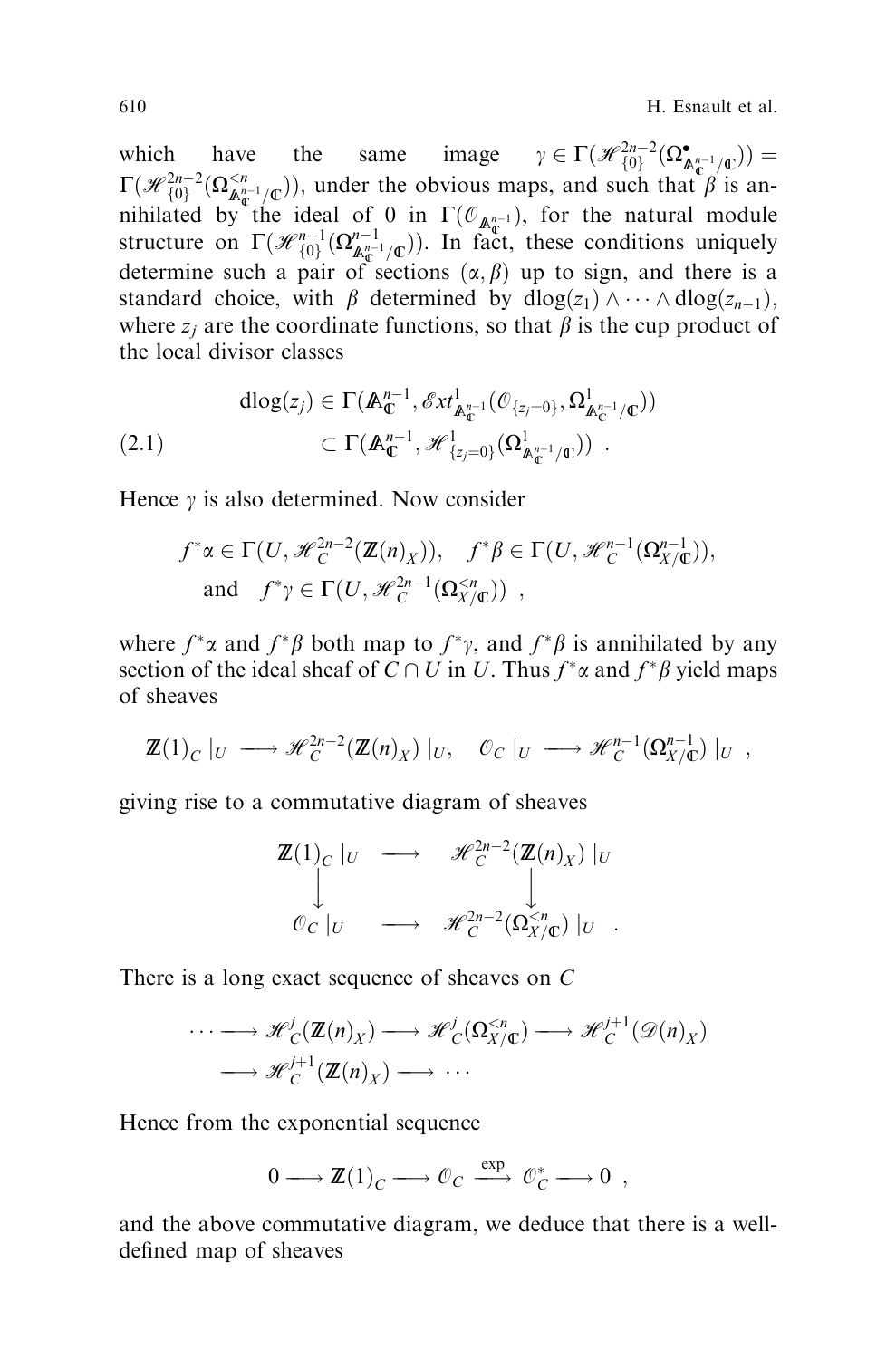$$
\mathcal{O}_C^*|_U \longrightarrow \mathcal{H}_C^{2n-1}(\mathcal{D}(n)_X)|_U .
$$

We will now show that these locally defined maps patch together to give well-defined sheaf maps

$$
(2.2) \qquad \mathcal{O}_C \longrightarrow \mathcal{H}_C^{2n-2}(\Omega_{X/\mathbb{C}}^{n-1}) \quad \text{ and } \quad \mathcal{O}_C^* \longrightarrow \mathcal{H}_C^{2n-1}(\mathcal{D}(n)_X) \; .
$$

To do this, it suffices to show that the classes  $f^* \alpha$ ,  $f^* \beta$  and  $f^* \gamma$  defined above are in fact independent of the map  $f$ , i.e., of the choice of generators for the ideal of  $C$  in  $U$ . This too can be seen "universally". Since the ideal sheaf of C in X is locally generated by a regular sequence, any two such sets of local generators for  $\mathcal{I}_C$  on the affine open set U differ by the operation of an element of  $GL_{n-1}(\mathcal{O}_X(V)),$ for some neighbourhood  $V$  of  $C \cap U$  in  $U$ . Hence it suffices to show that if  $p: GL_{n-1}(\mathbb{C}) \times \mathbb{C}^{n-1} \to \mathbb{C}^{n-1}$  is the projection, and  $m: GL_{n-1}(\mathbb{C}) \times \mathbb{C}^{n-1} \to \mathbb{C}^{n-1}$  the map given by the operation of  $GL_{n-1}(\mathbb{C})$  on  $\mathbb{C}^{n-1}$  by invertible linear transformations, then  $p^*\alpha = m^*\alpha$ ,  $p^*\beta = m^*\beta$ , and hence also  $p^*\gamma = m^*\gamma$ . We leave the verification of this to the reader, as a simple application of the Künneth formula.

Finally, note that for  $U = X_{\text{reg}}$ , we have a commutative diagram with exact rows

$$
\begin{array}{ccc}\n0 \longrightarrow & \mathbb{Z}(1)_{C} \mid_{U} & \longrightarrow & \mathbb{O}_{C} \mid_{U} & \longrightarrow & \mathbb{O}_{C}^{*} \mid_{U} & \longrightarrow & 0 \\
& & \cong \bigcup_{\alpha=0}^{N-2} (\mathbb{Z}(n)_{X}) \mid_{U} \longrightarrow \mathcal{H}_{C}^{2n-2}(\Omega_{X/C}^{
$$

where the left vertical arrow is an isomorphism. For a smooth point  $x \in C$ , apply the functors  $\mathcal{H}^j_{\{x\}}$  to the rows of the above diagram, and note that  $\mathcal{H}_{\{x\}}^j(\mathbb{Z}(1)_C) = 0$  for  $j \neq 2$ , and  $\mathcal{H}_{\{x\}}^j(\mathcal{O}_C) = 0$  for  $j \neq 1$ . We then obtain another diagram with exact rows

$$
\begin{array}{ccccccc} 0\longrightarrow &\mathscr{H}^1_{\{x\}}(\mathcal{O}_C) &\longrightarrow &\mathscr{H}^1_{\{x\}}(\mathcal{C}_C^*) &\longrightarrow &\mathscr{H}^2_{\{x\}}(\mathbf{Z}(1)_C) &\longrightarrow &0\\ &\bigcup\limits_{\mathbf{Z}\subseteq\mathcal{M}^1} &\bigcup\limits_{\mathbf{Z}\subseteq\mathcal{M}^2} &\bigcup\limits_{\mathbf{Z}\subseteq\mathcal{M}^2} &\mathscr{H}^1_{\{x\}}(\mathscr{H}_C^{2n-1}(\mathcal{D}(n)_X))\longrightarrow &\mathscr{H}^2_{\{x\}}(\mathscr{H}_C^{2n-2}(\mathbf{Z}(n)_X))\longrightarrow &0\end{array}
$$

The bottom row may be identified (see  $[Ha2], III, Ex. 8.7, pg. 161]$ ) with the exact sequence

$$
0 \longrightarrow \mathscr{H}_{\{x\}}^{2n-1}(\Omega_{X/\mathbb{C}}^{
$$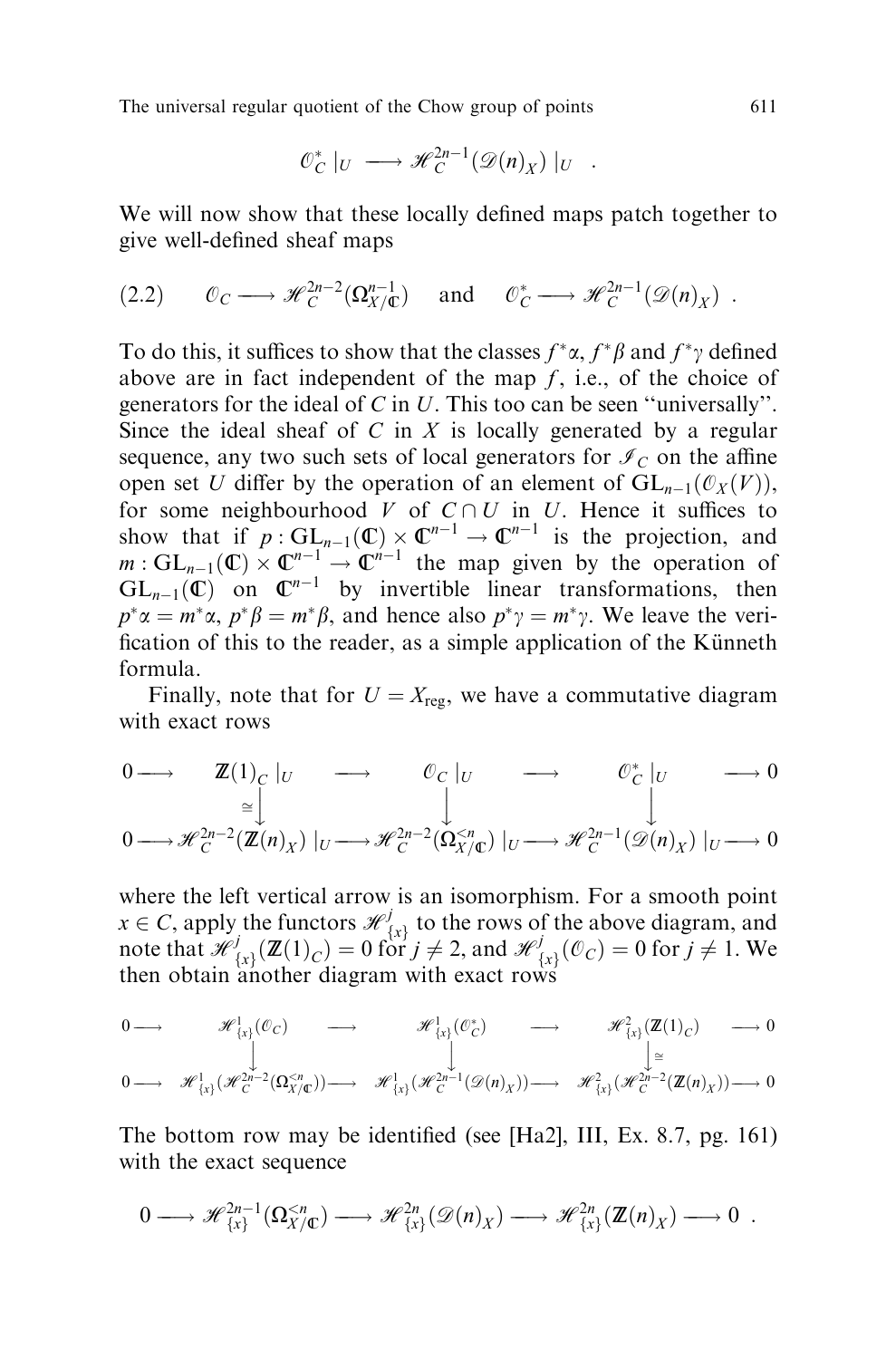We claim that, under the above identification, the local cycle class of x in  $\mathcal{H}^2_{\{x\}}(\mathcal{D}(1)_C) = \mathcal{H}^1_{\{x\}}(\mathcal{O}_C^*)$  maps to the corresponding local cycle class of x in  $\mathcal{H}_{\{x\}}^{2n}(\mathcal{D}(n)_X)$ . Choosing a suitable regular system of parameters on  $X$  at x, we reduce to checking this in the special case when  $x \in X$  is the origin  $0 \in \mathbb{C}^n$ , and the curve C is the  $z_n$ -axis, given by the vanishing of the first  $n - 1$  coordinates. We again leave this verification to the reader.

This means that, in the commutative diagram

$$
H^1_{\{x\}}(C, \mathcal{O}_C^*) \longrightarrow H^1(C, \mathcal{O}_C^*) = D^1(C)
$$
  

$$
\downarrow \qquad \qquad \downarrow
$$
  

$$
\mathbb{H}^{2n}_{\{x\}}(X, \mathcal{D}(n)_X) \longrightarrow D^n(X)
$$

the cycle class of x in  $D^1(C)$  maps to that of x in  $D^n(X)$ . Hence we have shown that there is a commutative diagram

$$
Z^{1}(C) \longrightarrow Z^{n}(X)
$$
  

$$
\downarrow \qquad \qquad \downarrow
$$
  

$$
D^{1}(C) \xrightarrow{\text{Gysin}} D^{n}(X)
$$

It remains to show that the Gysin map  $Pic(C) = D^{1}(C) \rightarrow D^{n}(X)$  is compatible with the topological Gysin map  $H^2(C, \mathbb{Z}(1)) \rightarrow$  $H^{2n}(X, \mathbb{Z}(n))$ . Since  $Z^{1}(C) \to D^{1}(C)$  is surjective, the compatibility of the two Gysin maps is clear from the fact that each one maps the class of x on C to the corresponding class on X.

Remark 2.4. Assume that the local complete intersection curve C lies in the Cohen-Macaulay locus  $X_{CM}$  of X. Then the first sheaf map in (2.2) factors as

$$
(2.3) \t\t \t\t \mathcal{O}_C \longrightarrow \mathcal{E}xt_X^{n-1}(\mathcal{O}_C, \Omega_{X/\mathbb{C}}^{n-1}) \longrightarrow \mathcal{H}_C^{2n-2}(\Omega_{X/\mathbb{C}}^{n-1}) .
$$

To see this, note that

$$
\beta\in\Gamma\Big(\mathbb{A}_{\mathbb{C}}^{n-1},\mathscr{E}xt^{n-1}_{\mathbb{A}_{\mathbb{C}}^{n-1}}\Big(\mathcal{O}_{\{0\}},\Omega^{n-1}_{\mathbb{A}_{\mathbb{C}}^{n-1}/\mathbb{C}}\Big)\Big)\subset\Gamma\Big(\mathbb{A}_{\mathbb{C}}^{n-1},\mathscr{H}_{\{0\}}^{n-1}\Big(\Omega^{n-1}_{\mathbb{A}_{\mathbb{C}}^{n-1}/\mathbb{C}}\Big)\Big)
$$

as it is the product of the classes  $dlog(z_i)$  in (2.1). Further the map  $U \to \mathbb{A}_{\mathbb{C}}^{n-1}$  is flat in a neighbourhood of  $C \cap U$ , as it is equidimensional. Thus  $f^*\beta$  defines a class in  $\Gamma(U, \mathscr{E}xt_X^{n-1}(\mathscr{O}_C, \Omega_{X/\mathbb{C}}^{n-1}))$  mapping to  $\Gamma(U, \mathcal{H}_C^{n-1}(\Omega_{X/}\mathbb{C}^n))$ . As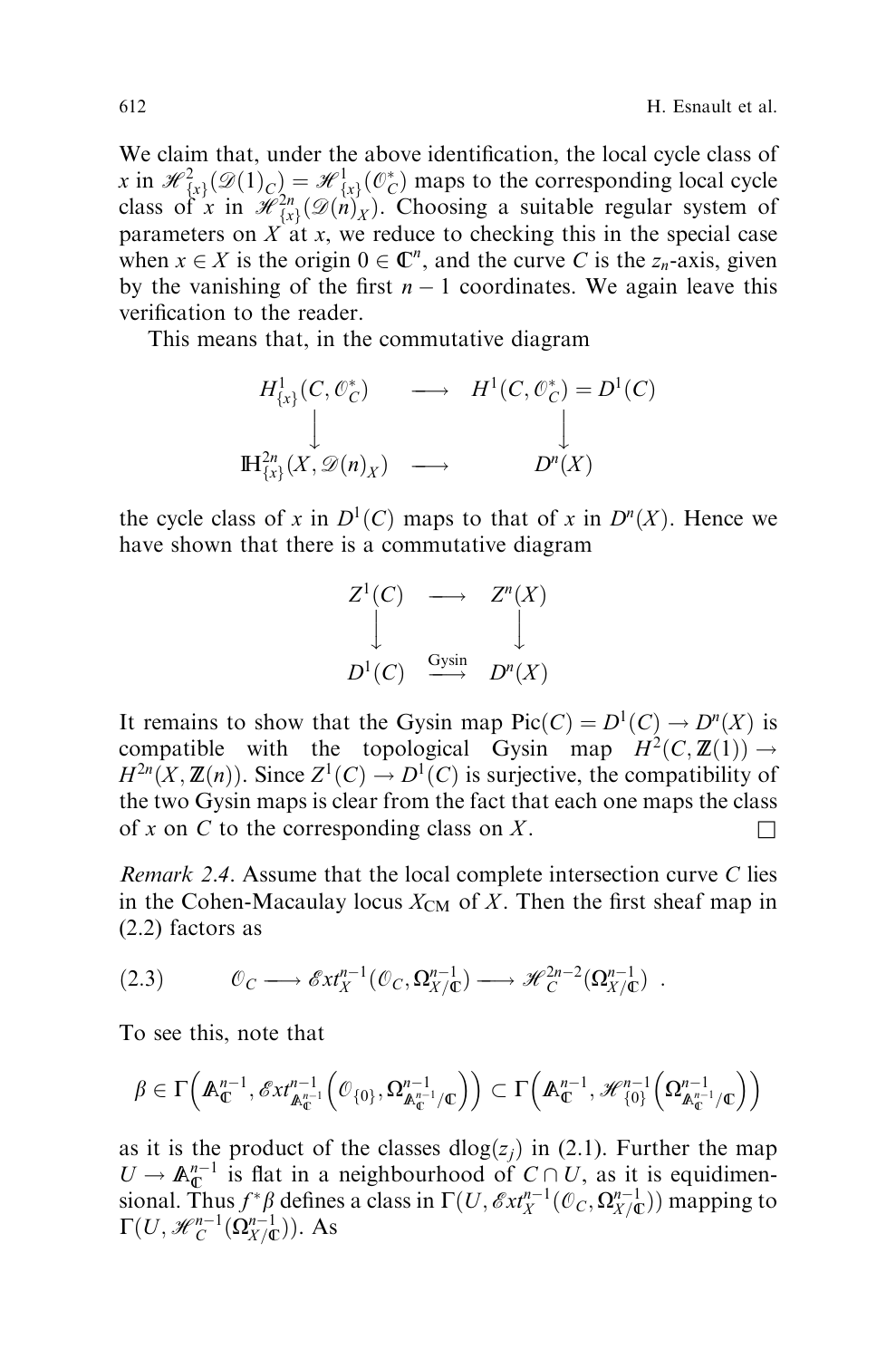$$
\operatorname{Ext}^{n-1}_{\operatorname{GL}_{n-1}(\mathbb{C})\times\mathbb{C}^{n-1}}(\mathbb{C}_{\operatorname{GL}_{n-1}(\mathbb{C})\times\{0\}}\Omega^{n-1}_{\operatorname{GL}_{n-1}(\mathbb{C})\times\mathbb{C}^{n-1}/\mathbb{C}})
$$
  

$$
\subset H^{n-1}_{\operatorname{GL}_{n-1}(\mathbb{C})\times\{0\}}(\operatorname{GL}_{n-1}(\mathbb{C})\times\mathbb{C}^{n-1},\Omega^{n-1}_{\operatorname{GL}_{n-1}(\mathbb{C})\times\mathbb{C}^{n-1}/\mathbb{C}}))
$$

the class  $f^*\beta$  defines the factorization (2.3).

**Lemma 2.5.** Let X be projective of dimension n over  $\mathbb{C}$ ,  $f: Y \to X$ the blow up of a smooth point  $x \in X$ . Then the natural maps  $f_*: CH^n(Y) \to CH^n(X)$  and  $f^*: D^n(X) \to D^n(Y)$  are isomorphisms, and there is a commutative diagram

$$
\begin{array}{ccc}\nZ^n(Y) & \longrightarrow & D^n(Y) \\
f_*\downarrow & & \cong & f^* \\
Z^n(X) & \longrightarrow & D^n(X)\n\end{array}
$$

Proof. The isomorphism on Chow groups is easy to prove, using the fact that the exceptional divisor  $E$  is a projective space (the details are in [BiS]). That  $f^*: D^n(X) \to D^n(Y)$  is an isomorphism is also easy to see, for the same reason, using also the exact sequence

$$
0 \longrightarrow f^* \Omega^1_{X/\mathbb{C}} \longrightarrow \Omega^1_{Y/\mathbb{C}} \longrightarrow \Omega^1_{E/\mathbb{C}} \longrightarrow 0.
$$

So we need to prove that if  $y \in Y$  is any smooth point, then its class in  $D^{n}(Y)$  is the inverse image of that of  $f(y)$  in  $D^{n}(X)$ . This is clear if  $f(y) \neq x$ . If  $f(y) = x$ , we may argue as follows. There is a commutative diagram with exact rows

$$
\begin{array}{ccc}\n0 \longrightarrow & \mathbb{H}_{\{y\}}^{2n}(Y, \mathscr{D}(n)_Y) \longrightarrow & H_{\{y\}}^{2n}(Y, \mathbb{Z}(n)) \oplus & H_{\{y\}}^n(Y, \Omega_{Y/\mathbb{C}}^n) \longrightarrow & H_{\{y\}}^{2n}(Y, \mathbb{C}(n)) \longrightarrow 0 \\
& & \downarrow & & \downarrow & & \downarrow \\
0 \longrightarrow & \mathbb{H}_{E}^{2n}(Y, \mathscr{D}(n)_Y) \longrightarrow & H_{E}^{2n}(Y, \mathbb{Z}(n)) \oplus & H_{E}^n(Y, \Omega_{Y/\mathbb{C}}^n) \longrightarrow & H_{E}^{2n}(Y, \mathbb{C}(n)) \longrightarrow 0 \\
& & f^* \uparrow & f^* \uparrow & f^* \uparrow & f^* \uparrow \\
0 \longrightarrow & \mathbb{H}_{\{x\}}^{2n}(X, \mathscr{D}(n)_X) \longrightarrow & H_{\{x\}}^{2n}(X, \mathbb{Z}(n)) \oplus & H_{\{x\}}^n(X, \Omega_{X/\mathbb{C}}^n) \longrightarrow & H_{\{y\}}^{2n}(X, \mathbb{C}(n)) \longrightarrow 0\n\end{array}
$$

Here the downward vertical arrows are the natural maps ("increase support''). It is standard that the topological local cycle classes of  $x$ and y have the same images in  $H_E^{2n}(Y, Z(n))$ . Similarly, the images in  $H_E^n(Y, \Omega_{Y/\mathbb{C}}^n)$  of the local cycle classes of x and y in Hodge cohomology are also known to be equal; for example, this follows from the existence of a Gysin map  $f_*: H^n_{\{y\}}(Y, \Omega^n_{Y/\mathbb{C}}) \to H^n_{\{x\}}(X, \Omega^n_{X/\mathbb{C}})$ , which maps the local class of y to that of x, and which factors through

$$
H_{E}^{n}(Y,\Omega_{Y/\mathbb{C}}^{n})\xrightarrow{(f^{*})^{-1}} H_{\{x\}}^{n}(X,\Omega_{X/\mathbb{C}}^{n})\ .
$$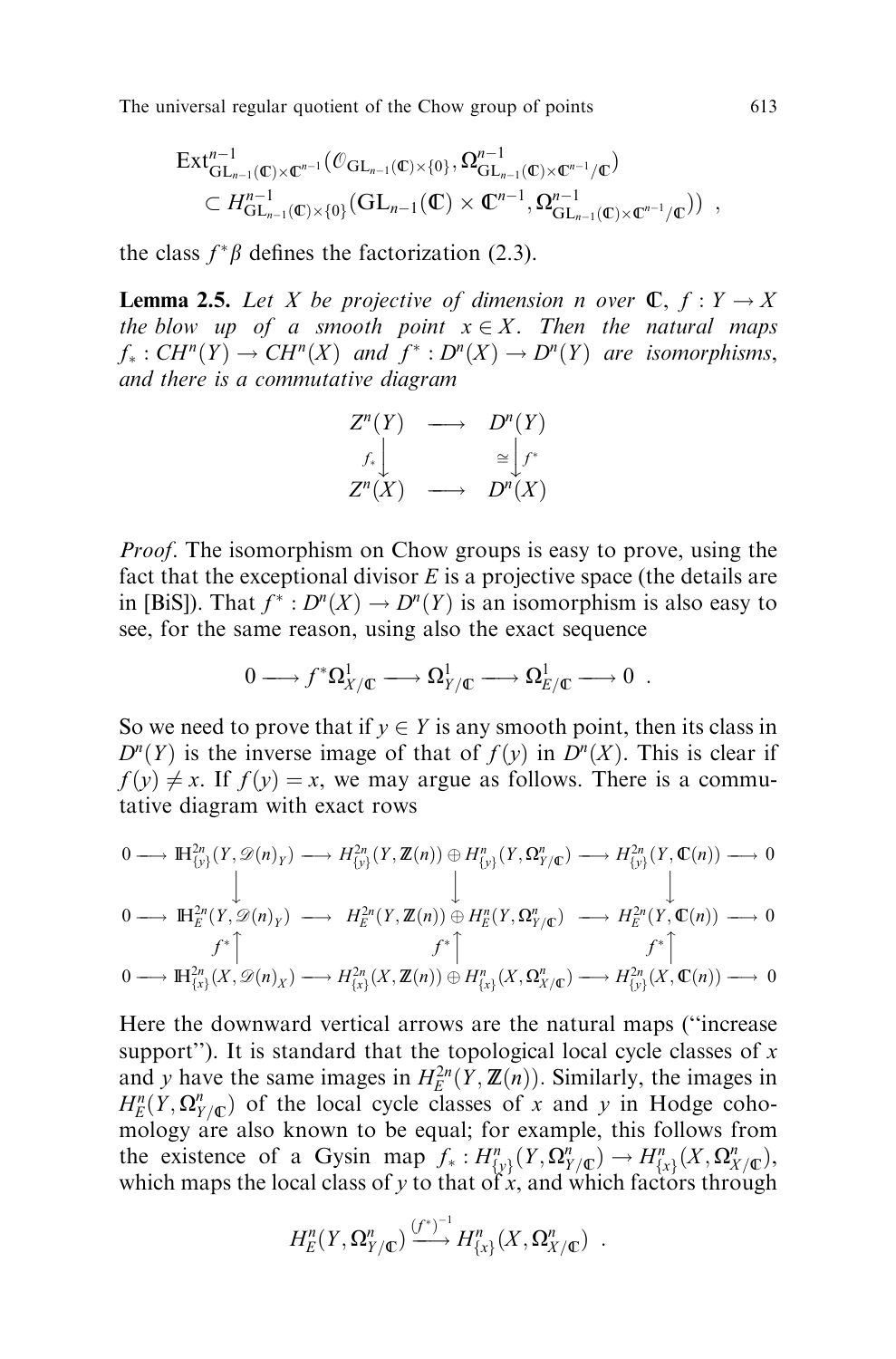Thus  $f^*[x] = [y] \in \mathbb{H}_{E}^{2n}(Y, \mathcal{D}(n)_Y)$ , and hence a similar equality is valid in  $D^n(Y)$  as claimed.

**Lemma 2.6.** The map  $Z^{n}(X) \to D^{n}(X)$  factors through CH<sup>n</sup>(X), and hence determines a homomorphism  $\varphi : CH^n(X)_{\text{deg }0} \to A^n(X)$ .

*Proof.* This is similar to the corresponding proof in [BiS]. Let  $C \subset X$ be a reduced Cartier curve, and  $f \in R(C, X)$ . Let  $\pi : Y \to X$  be a composition of blow ups at smooth points so that the strict transform  $\tilde{C}$  of C in Y satisfies  $\tilde{C}_{sing} = \tilde{C} \cap Y_{sing} \cong C \cap X_{sing}$ . Then

$$
R(C, X) = R(\tilde{C}, Y) = R(\tilde{C}, \tilde{C}) ,
$$

and  $\pi_*(f)_{\tilde{C}} = (f)_C \in Z^n(X)$ . Now from lemma 2.2,  $(f)_{\tilde{C}} \mapsto 0 \in D^n(Y)$ , and so from lemma 2.5,  $(f)_C = \pi_*(f)_{\tilde{C}} = 0 \in D^n(X)$ .

**Corollary 2.7.** If  $f : Y \to X$  is a composition of blow ups at smooth points, then we have a commutative diagram

$$
CH^n(Y) \longrightarrow D^n(Y)
$$
  
\n $f_*\downarrow \cong \cong \uparrow f^*$   
\n $CH^n(X) \longrightarrow D^n(X)$ 

**Corollary 2.8.** For any reduced Cartier curve  $C \subset X$ , there are commutative diagrams



Proof. As in the proof of lemma 2.6, by a compositon of blow-ups at smooth points, we reduce to the case when  $C$  is a local complete intersection in X. Then lemma 2.3 implies the corollary.  $\square$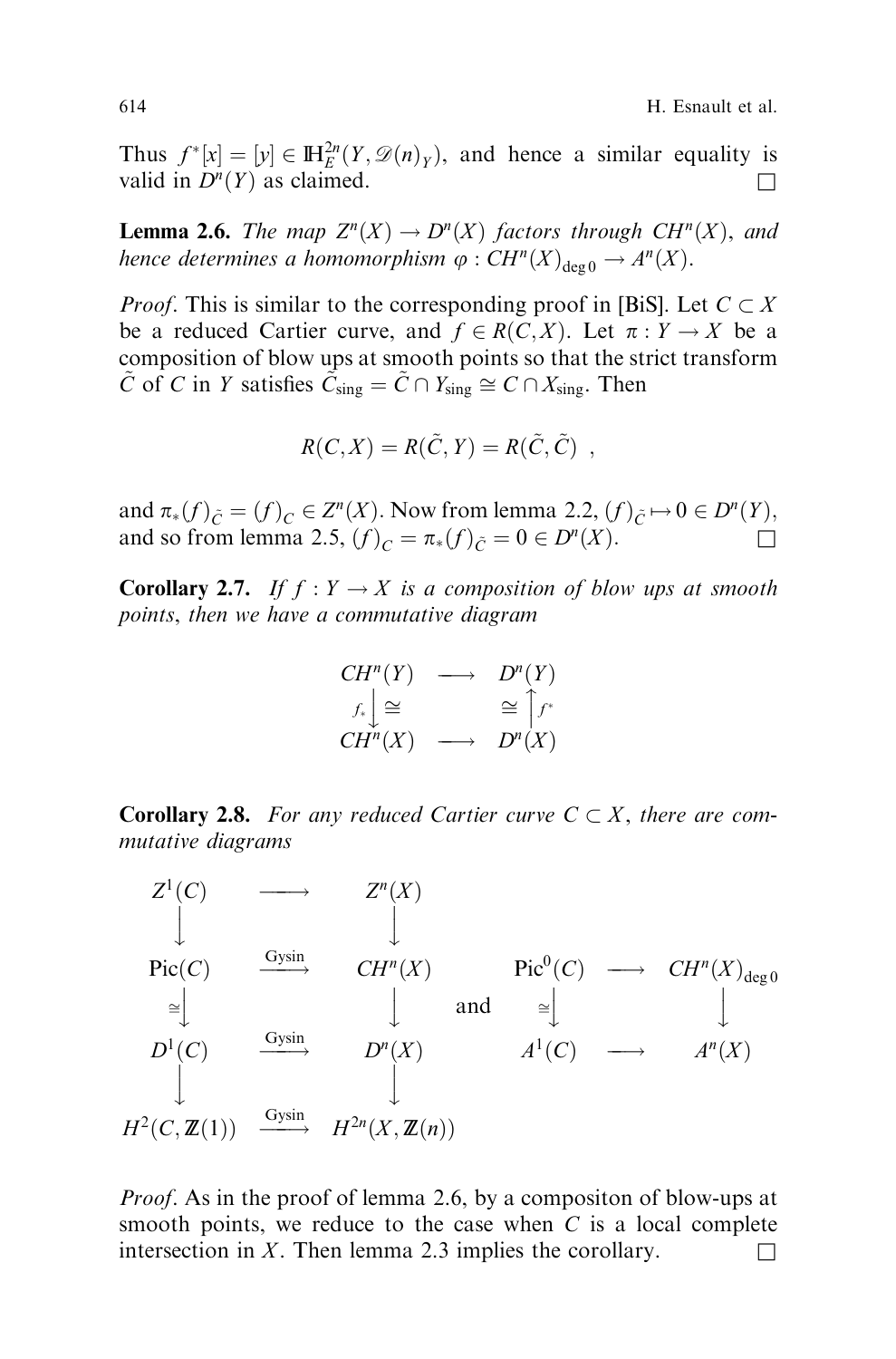Considering embedded resolution of singularities one obtains from 2.7 and 2.8 a second construction of the Gysin map in 1.8 over C. At the same time, it gives the compatibility of this map with the Gysin map for the Deligne cohomology, constructed in 2.3.

# 3. Some general properties of  $A<sup>n</sup>(X)$  over  $\mathbb C$

It is shown in [BiS] that if X is projective over  $\mathbb C$  of dimension n, then there is a natural surjection (which is referred to in [BiS] as the Abel-Jacobi map)

$$
AJ_X^n : CH^n(X)_{\deg 0} \longrightarrow J^n(X)
$$
  
 := 
$$
\frac{H^{2n-1}(X, \mathbb{C}(n))}{F^0 H^{2n-1}(X, \mathbb{C}(n)) + \text{image } H^{2n-1}(X, \mathbb{Z}(n))}
$$

where by results of Deligne,  $J<sup>n</sup>(X)$  is a semi-abelian variety (since the non-zero Hodge numbers of  $H^{2n-1}(X, \mathbb{Z}(n))$  lie in the set  $\{(-1, 0), (0, -1), (-1, -1)\}\.$ 

**Lemma 3.1.** Let X be projective of dimension n over  $\mathbb{C}$ . Then there is a natural surjection  $\psi : A^n(X) \to J^n(X)$ , whose kernel is a C-vector space.  $A<sup>n</sup>(X)$  has a unique structure as an algebraic group such that  $\psi$  is a morphism of algebraic groups, with additive kernel (i.e., with kernel isomorphic to a direct sum of copies of  $\mathbb{G}_a$ ).

*Proof.* By a result of Bloom and Herrera [BH], the natural map

$$
H^{2n-1}(X,\mathbb{C}(n)) \longrightarrow H^{2n-1}_{DR}(X/\mathbb{C}) = \mathbb{H}^{2n-1}(X,\Omega^{\bullet}_{X/\mathbb{C}})
$$

is split injective. As explained in [D] (9.3.2), if  $X_{\bullet} \to X$  is a suitable hypercovering by a smooth proper simplicial scheme, the splitting may be given by the composition

$$
H_{DR}^{2n-1}(X/\mathbb{C}) \longrightarrow H_{DR}^{2n-1}(X_{\bullet}/\mathbb{C}) \cong H^{2n-1}(X_{\bullet}, \mathbb{C}(n)) \cong H^{2n-1}(X, \mathbb{C}(n)) .
$$

From this description, the splitting is a map of filtered vector spaces, where  $H^{2n-1}(X, \mathbb{C}(n))$  has the Hodge filtration for the mixed Hodge structure while  $H_{DR}^{2n-1}(X/\mathbb{C})$  has the truncation filtration (i.e., the filtration bête).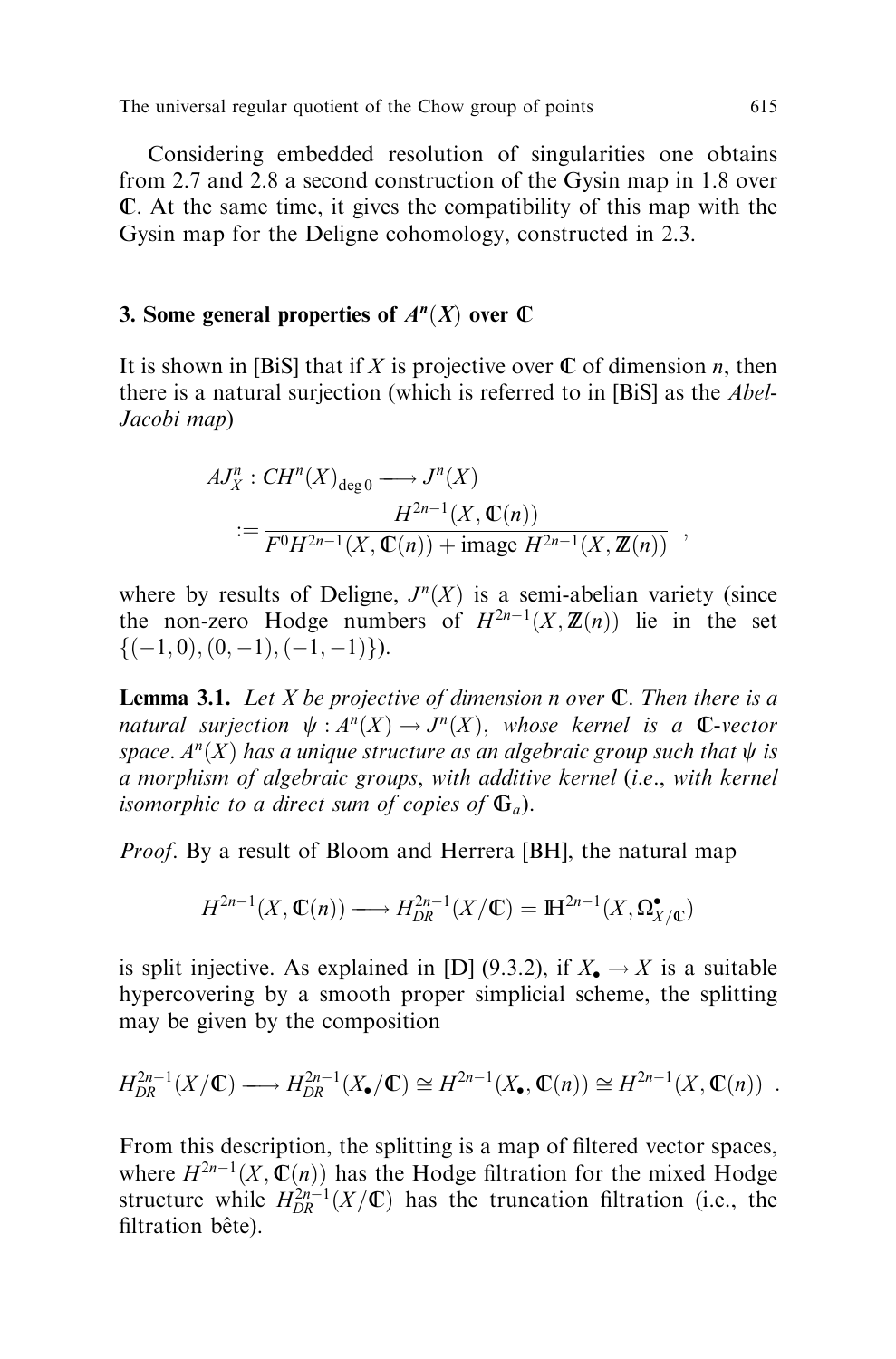Hence we obtain a commutative diagram

$$
H^{2n-1}(X,\mathbb{C}(n)) \xrightarrow[\alpha]{\alpha} H^{2n-1}(X,\mathbb{C}(n))/F^0H^{2n-1}(X,\mathbb{C}(n))
$$
  

$$
\xrightarrow[\alpha]{\alpha} H^{2n-1}(X,\Omega_{X/\mathbb{C}}^{< n})
$$

The map  $\alpha$  comes from  $\mathbb{C}(n) \to \Omega_{X/ \mathbb{C}}^{\bullet} \to \Omega_{X/ \mathbb{C}}^{< n}$ , whereas  $\vartheta$  comes from the fact that  $\Omega_{X,\sqrt{\mathbb{C}}}^{i}$  is a simplicial sheaf and the definition of  $F^0H^{2n-1}(X,\mathbb{C}(n))$ . The map  $\vartheta$  induces the map  $\psi$  taking quotients modulo  $H^{2n-1}(X, \mathbb{Z}(n))$ . Note that by weight considerations, the natural map

$$
H^{2n-1}(X,\mathbb{Z}(n)) \longrightarrow H^{2n-1}(X,\mathbb{C}(n))/F^0H^{2n-1}(X,\mathbb{C}(n))
$$

has a torsion kernel. Hence the kernels of  $\psi$  and  $\vartheta$  are the same (and the latter is a C-vector space). This represents  $A<sup>n</sup>(X)$  as an analytic group extension of the semi-abelian variety  $J^n(X)$  by an additive group  $\mathbb{G}_a^r$ , for some r, and hence as an analytic group extension of an abelian variety by a group  $\mathbb{G}_a^r \times \mathbb{G}_m^s$ . As noted in [D], (10.1.3.3), for any abelian variety  $A$  over  $\mathbb{C}$ , the isomorphism classes of analytic and algebraic groups extensions of A by either  $\mathbb{G}_a$  or by  $\mathbb{G}_m$  coincide (as a consequence of GAGA); hence a similar property is valid for extensions by  $\mathbb{G}_a^r \times \mathbb{G}_m^s$ . This implies that  $A^n(X)$  has a unique algebraic structure such that  $\psi$  is a homomorphism of algebraic groups over  $\mathbb{C}$ , as claimed.  $\Box$ 

The following argument is fairly standard, though we do not have a specific reference for it.

**Lemma 3.2.** Considering  $D^{n}(X)$  as an analytic Lie group, with identity component  $A<sup>n</sup>(X)$ , the composite map

$$
X_{\text{reg}} \to Z^{n}(X) \to D^{n}(X),
$$
  

$$
x \mapsto cycle \text{ class of } x \text{ in } D^{n}(X) ,
$$

is analytic.

*Proof.* More generally, if Y is any irreducible non-singular variety (or connected complex manifold) together with a morphism (holomorphic map)  $f : Y \to X_{\text{reg}}$ , we will show that

$$
y \mapsto
$$
 cycle class in  $D^{n}(X)$  of  $f(y)$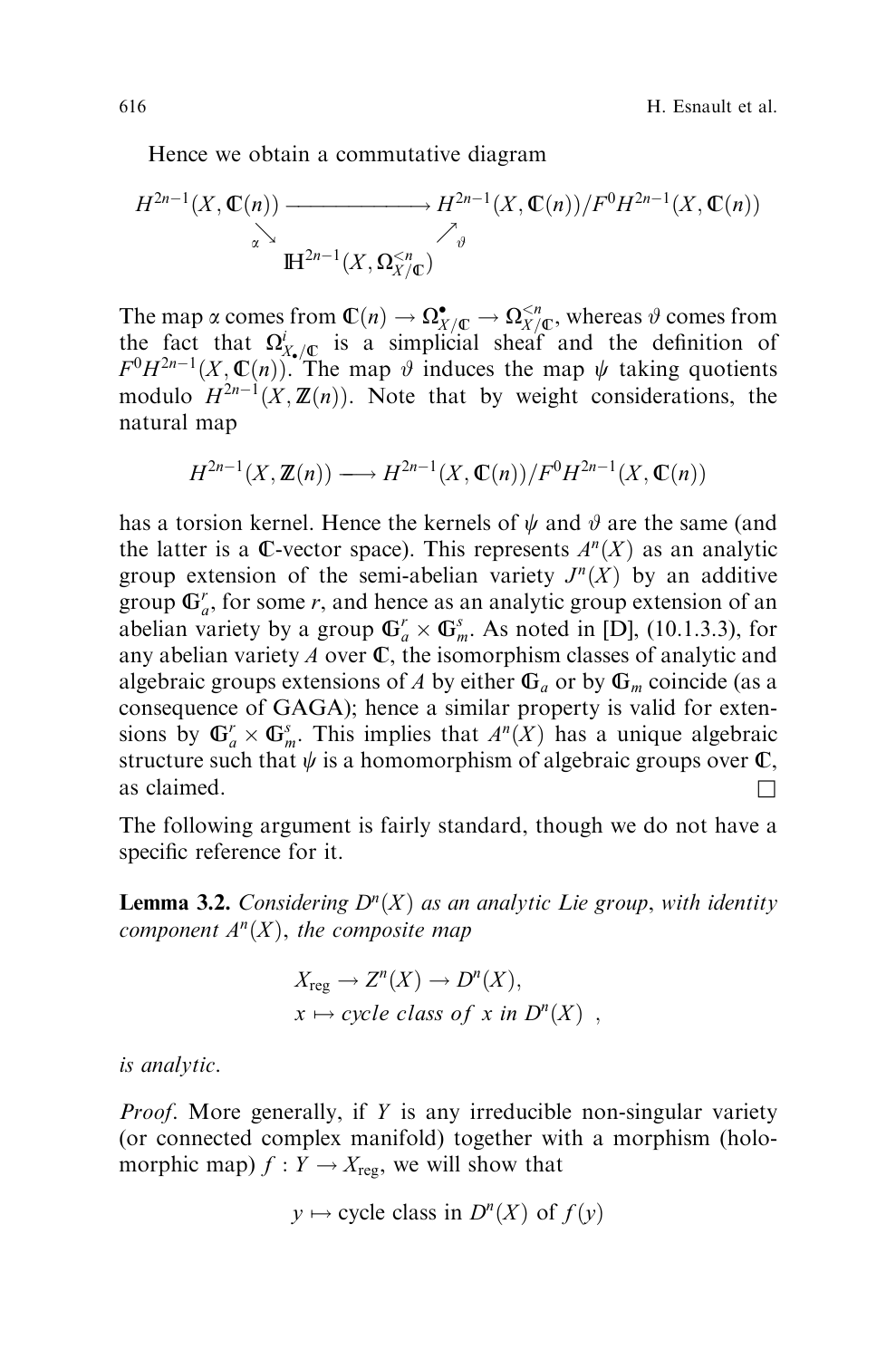is analytic. The graph  $\Gamma_f$  of f determines a closed analytic submanifold of  $Y \times X$  which is purely of codimension *n* and contained in  $Y \times X_{\text{reg}}$ . As such,  $\Gamma_f$  has a cycle class

$$
[\Gamma_f] \in D^n(Y \times X) = \mathbb{H}^{2n}(Y \times X, \mathscr{D}(n)_{Y \times X}) ,
$$

namely the image of the localized cycle class defined as in [EV],  $\S7$  in

$$
\mathbb{H}^{2n}_{\Gamma_f}(Y \times X, \mathscr{D}(n)_{Y \times X}) = \mathbb{H}^{2n}_{\Gamma_f}(Y \times X', \mathscr{D}(n)_{Y \times X})
$$

where  $X' \to X$  is any desingularization. If  $\pi : Y \times X \to Y$  is the projection, one considers the image of this class  $[\Gamma_f]$  under the map

$$
\mathbb{H}^{2n}_{\Gamma_f}(Y \times X, \mathscr{D}(n)_{Y \times X}) \longrightarrow H^0(Y, D^n(X)_Y) ,
$$

with

$$
D^{n}(X)_{Y} = \mathbf{R}^{2n} \pi_{*}(0 \longrightarrow \mathbb{Z}_{Y \times X} \longrightarrow \mathcal{O}_{Y \times X} \n \longrightarrow \Omega_{Y \times X/Y}^{1} \longrightarrow \cdots \longrightarrow \Omega_{Y \times X/Y}^{n-1} \longrightarrow 0) .
$$

One has the following properties:

(i)  $\mathbf{R}^i \pi_* \mathbb{Z}(n)$  is the constant sheaf on Y with fibre  $H^i(X, \mathbb{Z}(n))$ 

(ii) the sheaf

$$
\mathbf{R}^i \pi_*(0 \longrightarrow \mathcal{O}_{Y \times X} \longrightarrow \Omega^1_{Y \times X/Y} \longrightarrow \cdots \longrightarrow \Omega^{n-1}_{Y \times X/Y} \longrightarrow 0)
$$

coincides with the sheaf of holomorphic sections on Y of the trivial vector bundle with fibre

$$
\mathbb{H}^{i}(X,(0\longrightarrow \mathcal{O}_{X}\longrightarrow \Omega^{1}_{X/\mathbb{C}}\longrightarrow \cdots \longrightarrow \Omega^{n-1}_{X/\mathbb{C}}\longrightarrow 0))
$$

(iii) from (i) and (ii), one deduces that  $D^{n}(X)_{Y}$  is the sheaf of holomorphic maps from Y to  $D^{n}(X)$ , considered as a commutative analytic Lie group.

It now remains to note that, by an obvious functoriality property of the cycle class [EV], §7, the above section of  $D^{n}(X)_{Y}$ , i.e., the holomorphic map  $Y \to D^{n}(X)$ , is just

$$
y \mapsto
$$
 cycle class of  $f(y)$  in  $D^{n}(X)$ .

For X a curve, as in (i) of the next corollary, note that  $Pic^0(X)$  has the natural algebraic structure obtained by representing a suitable Picard

 $\Box$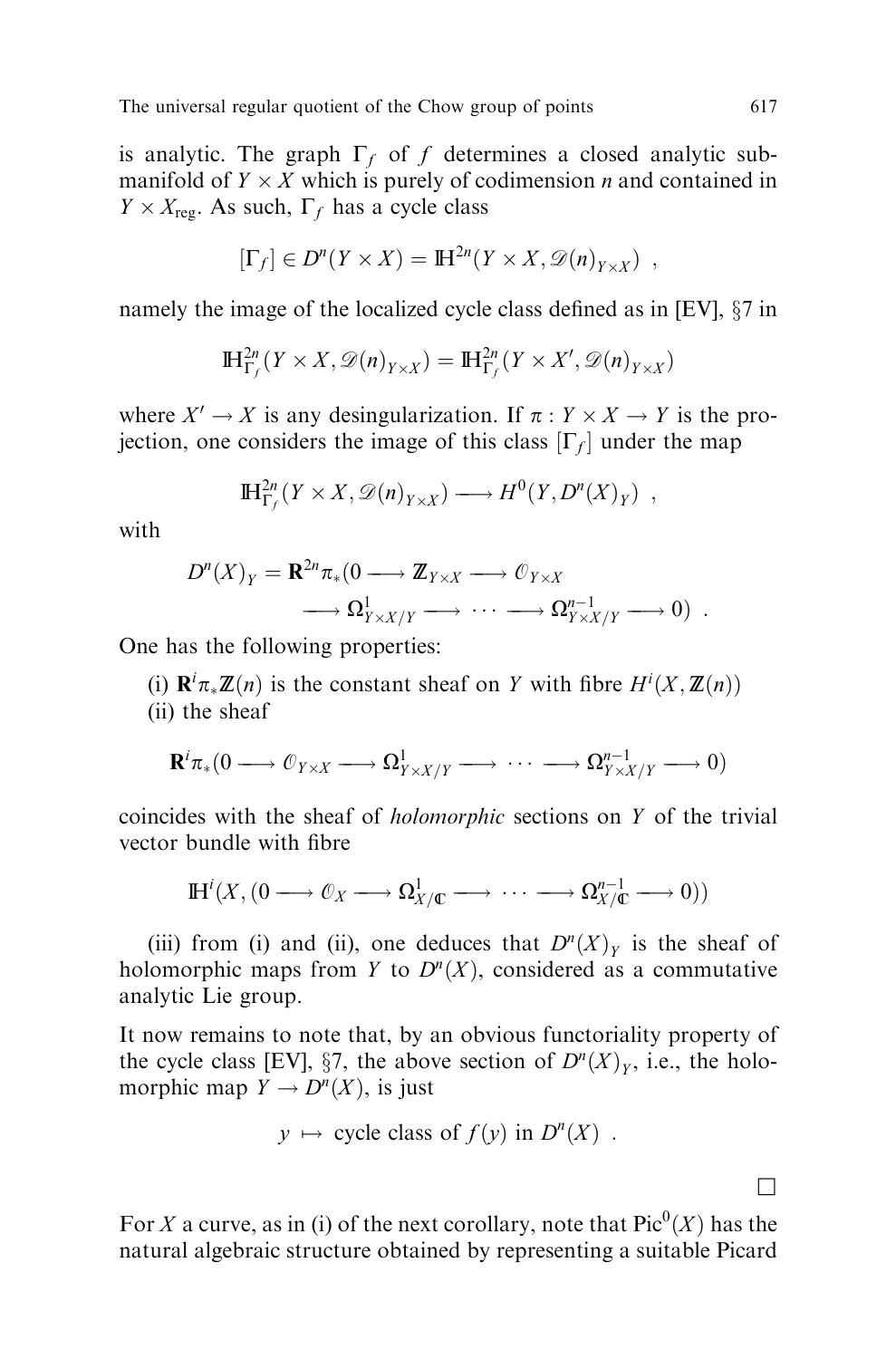functor. In particular, given an algebraic family of divisors (of degree 0) on  $X$  parametrized by a variety (or scheme)  $T$ , the induced map  $T \to \text{Pic}^0(X)$  is automatically a morphism. On the other hand,  $A^1(X)$ has the algebraic structure given by lemma 3.1. Hence, a priori, the induced map  $T \to A^1(X)$  obtained from such a family is only analytic, since it is essentially given by integration. From (i) of the corollary, it will follow that it is in fact algebraic. The content of (ii) of the corollary is similar.

**Corollary 3.3.** (i) If  $X$  is a curve, then the natural isomorphism  $Pic^{0}(X) \cong A^{1}(X)$  of lemma 2.2 is an isomorphism of algebraic groups. (ii) In general, if  $C \subset X$  is a reduced Cartier curve, then the induced homomorphism  $A^1(C) \to A^n(X)$  of corollary 2.8 is algebraic.

*Proof.* (i) The identification is certainly analytic, and in both cases, when one represents the algebraic group as an extension of an abelian variety by a commutative affine group, the abelian variety in question is just  $\operatorname{Pic}^0({\tilde X})=J({\tilde X})=D^1({\tilde X}),$  the Jacobian of the normalized curve  $\tilde{X}$  (by which we mean the product of the Jacobians of the connected components of  $\tilde{X}$ ). Now one argues that the identification must be algebraic as well, since one has the one-one correspondence between analytic and algebraic extensions of an abelian variety by  $\mathbb{G}_a^r \times \mathbb{G}_m^s$ .

(ii) Let  $\tilde{X} \to X^{(n)}$  be a desingularization of  $X^{(n)}$  such that the proper transform  $\tilde{C}$  of C is the normalization of C. First note that one has a factorization



where all maps are analytic group homomorphisms, and the vertical ones are algebraic (lemma 3.1). Indeed the map  $C \rightarrow X$  induces a morphism of mixed Hodge structures  $H^1(C) \to H^{2n-1}(X)$ , and therefore an analytic group homomorphism  $J^1(C) \to J^n(X)$ , which has to be algebraic as it is compatible with its abelian part  $J^1(\tilde{C}) \to A^n(\tilde{X})$  and all analytic group homomorphisms  $\mathbb{G}_m^s \to \mathbb{G}_m^{s'}$  are algebraic. Similarly, all group homomorphisms  $\mathbb{G}_a^r \to \mathbb{G}_a^{r'}$  are algebraic, and therefore  $A^1(C) \rightarrow A^n(X)$  is algebraic as well.

**Definition 3.4.** For any commutative algebraic group A over  $\mathbb{C}$ , let  $\Omega(A)$ denote the dual vector space to the Lie algebra  $Lie(A)$ . We may then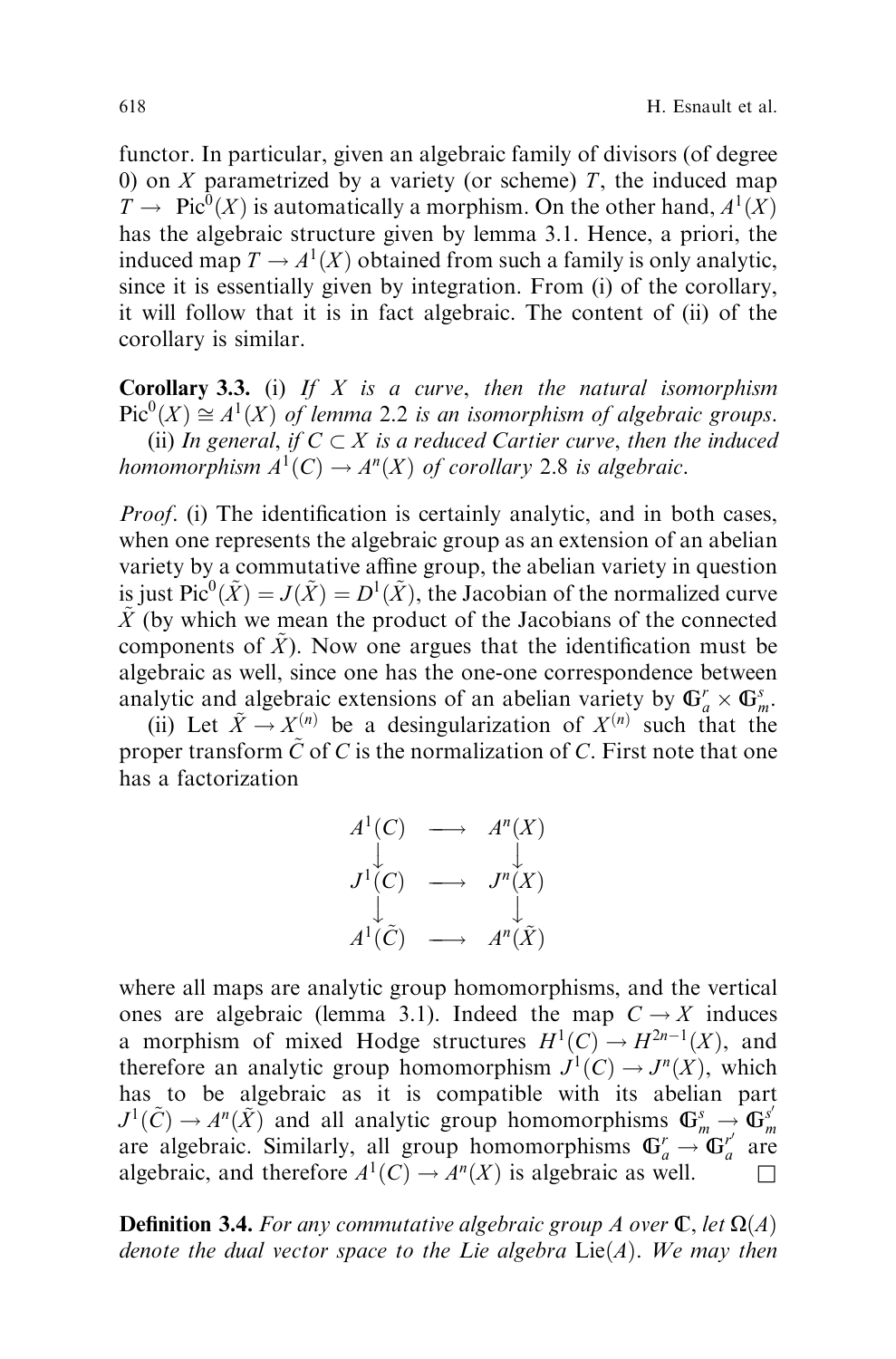identify  $\Omega(A)$  with the vector space of (closed) translation invariant regular 1-forms on A.

Our next goal is to give a description of  $\Omega(A^n(X))$ , generalizing the fact that for a non-singular projective variety X,  $\Omega(A^n(X))$  is the space of holomorphic 1-forms on X (since in that case,  $A<sup>n</sup>(X)$  is the Albanese variety of  $X$ ).

**Lemma 3.5.** Let X be projective of dimension n over  $\mathbb{C}$ , and let  $\omega_X$ denote the dualizing module of  $X$  (in the sense of [Ha], Ch. III,  $\S$ 7). Let  $X^{(n)}$  be the union of the n-dimensional components of X, and let  $\omega_{X^{(n)}}$ denote its dualizing module.

(i)  $\omega_X$  is annihilated by the ideal sheaf of  $X^{(n)}$  in X. With its natural induced structure as an  $\mathcal{O}_{X(n)}$ -module,  $\omega_X \cong \omega_{X(n)}$ , and is a torsion-free  $\mathcal{O}_{X(n)}$ -module. Hence for any coherent  $\mathcal{O}_X$ -module  $\mathcal{F}$ , the sheaf  $\text{Hom}_{\mathcal{O}_X}(\mathcal{F}, \omega_X)$  is also naturally an  $\mathcal{O}_{X^{(n)}}$ -module, which is  $\mathcal{O}_{X^{(n)}}$ -torsion free, and for any dense open set  $U\subset X^{(n)},$  the restriction map

$$
\mathrm{Hom}_X(\mathscr{F},\omega_X)\longrightarrow \mathrm{Hom}_U(\mathscr{F}|_U,\omega_X|_U)
$$

is injective. In particular, taking  $U = X_{\text{reg}}$ , so that  $\omega_X |_{U} = \Omega_{U/\mathbb{C}}^{n}$ , and taking  $\mathscr{F} = \Omega^{n-1}_{X/\mathbb{C}}$ , we have that  $\text{Hom}_X(\Omega^{n-1}_{X/\mathbb{C}}, \omega_X)$  may be identified with a C-subspace of the vector space of holomorphic 1-forms on  $X_{\text{reg}}$ which are meromorphic on  $X^{(n)}$ .

(ii)  $\Omega(A^n(X))$  is naturally identified with the subspace of  $\text{Hom}_X(\Omega^{n-1}_{X/\mathbb{C}},\omega_X)$  consisting of closed 1-forms.

(iii) When  $n = 1$ ,

$$
\Omega(A^1(X)) = \Omega(\text{Pic}^0(X)) = H^0(X, \omega_X) .
$$

(iv) Let  $j: X_{CM} \to X$  be the inclusion of the open subset of Cohen-Macaulay points. The natural map

$$
\Omega(A^{n}(X)) \longrightarrow (closed \ 1-forms \ in \ Hom_X(\Omega^{n-1}_{X/\mathbb{C}}, j^{m-1}_{*}, j^{m}_{*}\alpha_X))
$$

is an isomorphism, where  $j_*^m$  denotes the meromorphic direct image.

*Proof.* (i) We note first that  $\omega_X \cong \omega_{X^{(n)}}$ , and the latter is a torsion-free  $\mathcal{O}_{X^{(n)}}$ -module. Indeed, if we fix a projective embedding  $X \rightarrow \mathbb{P}_{\mathbb{C}}^N$ , then

$$
\omega_X = \mathscr{E}xt_{\mathbb{P}^N}^{N-n}(\mathcal{O}_X, \omega_{\mathbb{P}_\mathbb{C}^N}),
$$

and there is an analogous formula for  $\omega_{X^{(n)}}$ . As in [Ha], we see by Serre duality on  $\mathbb{P}_{\mathbb{C}}^N$  that  $\mathscr{E}xt^i(\mathscr{F},\omega_{\mathbb{P}_{\mathbb{C}}^N})=0$  for all  $i \leq N-n$  for any  $\mathbb{C}$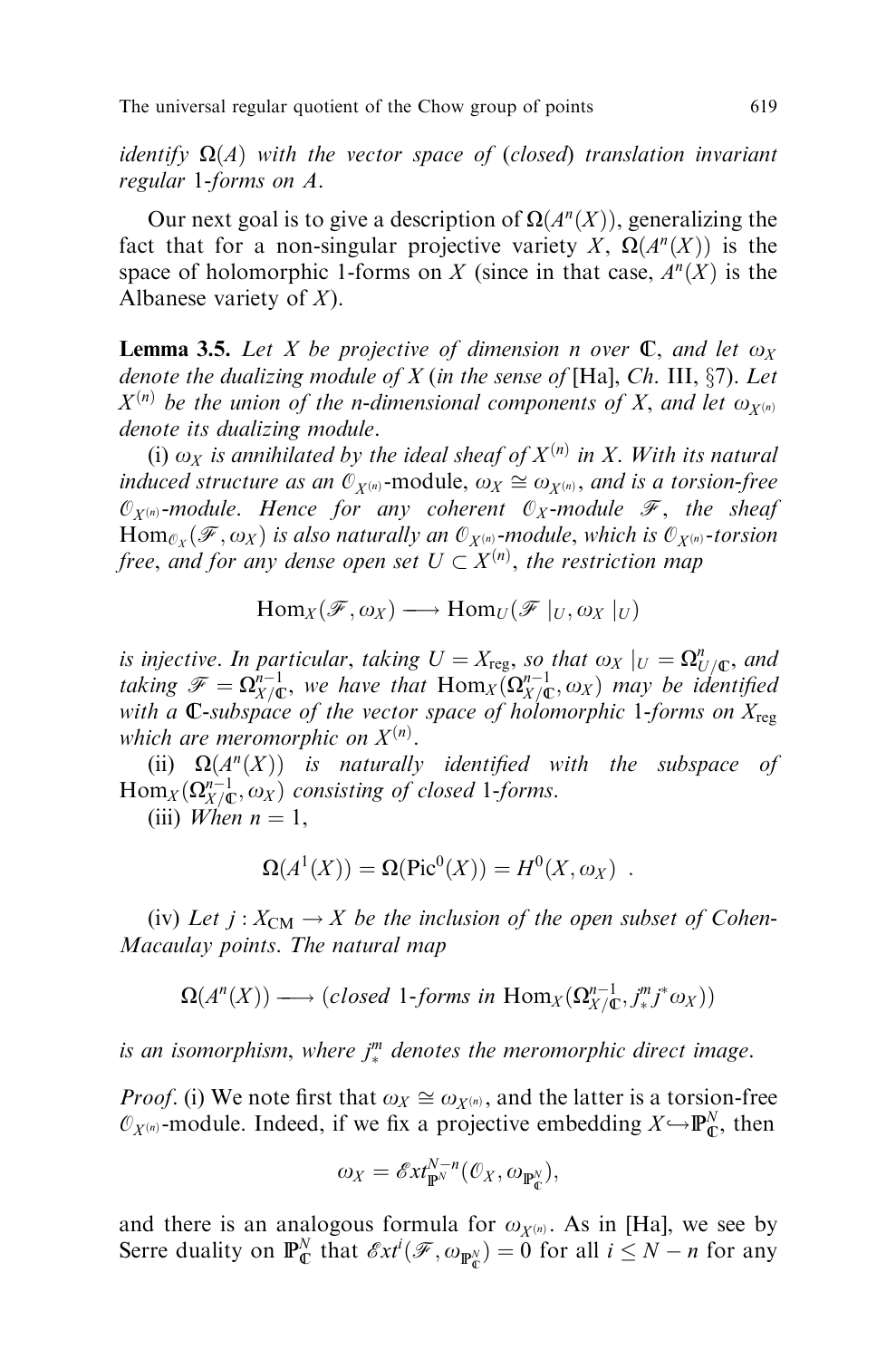coherent sheaf  $\mathcal F$  supported in dimension  $\lt n$ . This gives the desired isomorphism, and implies that any local section of  $\mathcal{O}_{X^{(n)}}$ , which is a non zero-divisor, is also a non zero-divisor on  $\mathscr{E}xt^{N-n}_{\mathbb{P}^N_{\mathbb{C}}}(\mathcal{O}_X, \omega_{\mathbb{P}^N_{\mathbb{C}}})$ . This means exactly that  $\omega_{X^{(n)}}$  is torsion-free.

We conclude that for any coherent  $\mathcal{O}_X$ -module  $\mathcal{F}$ , the sheaf  $\mathscr{Hom}_X(\mathscr{F}, \omega_X)$  is a torsion-free  $\mathscr{O}_{X^{(n)}}$ -module as well. Applying this to  $\mathscr{F} = \Omega_{X/\mathbb{C}}^{n-1}$  gives (i).

(iii) is a special case of (ii). To prove (ii), first note that from the definition of  $A<sup>n</sup>(X)$ , we have

$$
(3.1) \quad \text{Lie}(A^n(X)) = \text{coker}(d: H^n(X, \Omega_{X/\mathbb{C}}^{n-2}) \longrightarrow H^n(X, \Omega_{X/\mathbb{C}}^{n-1})) \ .
$$

From Serre duality for  $H<sup>n</sup>$  and Hom, as in the definition of the dualizing sheaf in [Ha], we have an identification of the dual vector space

$$
H^{n}(X,\Omega^{i}_{X/\mathbb{C}})^* = \text{Hom}_{\mathcal{O}_{X}}(\Omega^{i}_{X/\mathbb{C}},\omega_{X}) ,
$$

for any *i*. Thus  $\Omega(A^n(X))$  is identified with the subspace of  $\text{Hom}_{\mathcal{O}_X}(\Omega_{X/\mathbb{C}}^{n-1}, \omega_X)$  of elements  $\varphi$  such that the composition

$$
\ell: H^n(X, \Omega_{X/\mathbb{C}}^{n-2}) \longrightarrow H^n(X, \Omega_{X/\mathbb{C}}^{n-1}) \longrightarrow H^n(X, \omega_X) \cong \mathbb{C}
$$

is 0. It remains to show that, identifying elements  $\varphi \in \text{Hom}_{\mathcal{O}_X}(\Omega^{n-1}_{X/\mathbb{C}}, \omega_X)$  with certain holomorphic 1-forms on  $X_{\text{reg}}$ ,  $\Omega(A^n(X))$  is just the subspace of closed 1-forms.

To see this, since we may consider  $\varphi$  as a meromorphic 1-form on X which is holomorphic on  $X_{\text{reg}}$ , we can find a coherent sheaf of ideals  $\mathscr{J}$ , defining the Zariski closed subset  $X_{sing} \subset X$  (i.e., the subscheme determined by  $\mathscr J$  has  $X_{sing}$  as its underlying reduced scheme), such that

(i)  $\eta \mapsto \eta \wedge \varphi$  defines an element of  $\text{Hom}_{\mathcal{O}_X}(\mathcal{J}\Omega_{X/\mathbb{C}}^{n-2}, \Omega_{X/\mathbb{C}}^{n-1})$ 

(ii)  $\eta \mapsto \eta \wedge d\varphi$  defines an element of  $\text{Hom}_{\mathcal{O}_X}(\mathscr{J}\Omega_{X/\mathbb{C}}^{n-2}, \omega_X)$ , where we view  $\omega_X$  as a certain coherent extension of  $\Omega^n_{X_{\text{reg}}/\mathbb{C}}$  to X.

(Here  $\mathscr{J} \mathscr{F}$  denotes image  $(\mathscr{J} \otimes \mathscr{F} \to \mathscr{F})$ , for any ideal sheaf  $\mathscr{J}$  and coherent sheaf  $\mathcal{F}$ ). Since  $\mathcal{J}$  defines  $X_{sing}$  within X, the natural map

$$
H^{n}(X, \mathscr{J}\Omega_{X/\mathbb{C}}^{n-2}) \longrightarrow H^{n}(X, \Omega_{X/\mathbb{C}}^{n-2})
$$

is surjective, and for any  $\varphi \in \text{Hom}_{\mathcal{O}_X}(\Omega_{X/\mathbb{C}}^{n-1}, \omega_X)$ , the composition

$$
\ell_1: H^n(X, \mathscr{J}\Omega^{n-2}_{X/\mathbb{C}}) \longrightarrow H^n(X, \Omega^{n-1}_{X/\mathbb{C}}) \longrightarrow H^n(X, \omega_X) \cong \mathbb{C}
$$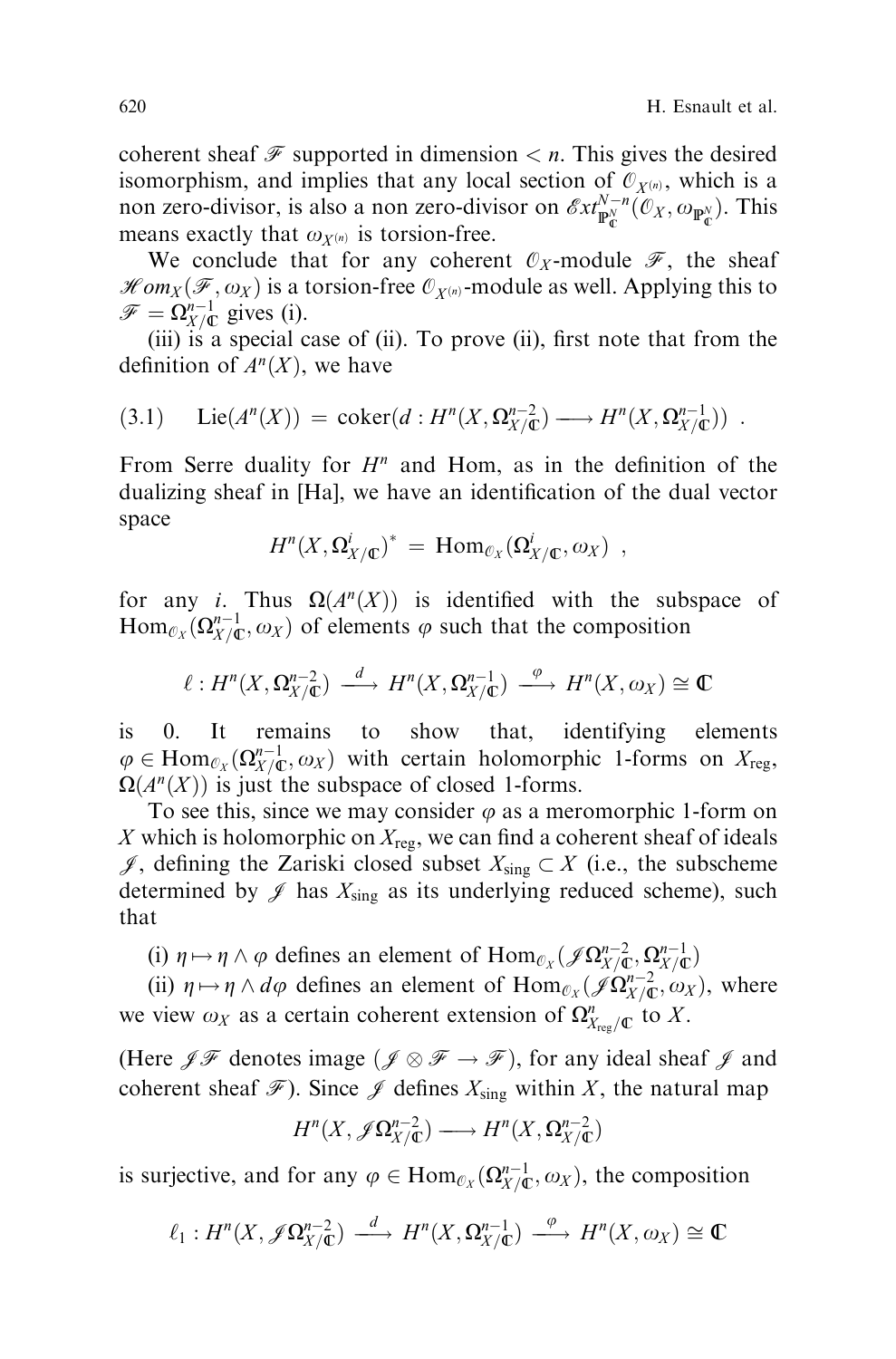factors through  $\ell$ . Thus

$$
\varphi \in \Omega(A^n(X)) \Longleftrightarrow \ell_1 = 0 .
$$

We have 2 other related linear functionals

$$
\ell_2: H^n(X, \mathscr{J} \Omega^{n-2}_{X/\mathbb{C}}) \longrightarrow \mathbb{C}, \quad \ell_3: H^n(X, \mathscr{J} \Omega^{n-2}_{X/\mathbb{C}}) \longrightarrow \mathbb{C} ,
$$

defined by

$$
\ell_2: H^n(X, \mathscr{J}\Omega_{X\mathbb{C}}^{n-2}) \xrightarrow{\wedge d\phi} H^n(X, \omega_X) \cong \mathbb{C},
$$
  

$$
\ell_3: H^n(X, \mathscr{J}\Omega_{X/\mathbb{C}}^{n-2}) \xrightarrow{\wedge d\phi} H^n(X, \Omega_{X/\mathbb{C}}^{n-1}) \xrightarrow{d} H^n(X, \omega_X) \cong \mathbb{C} ,
$$

where in the definition of  $\ell_3$ , we have let d also denote the composite of the exterior derivative  $\Omega_{X/\mathbb{C}}^{n-1} \to \Omega_{X/\mathbb{C}}^n$  with the natural map  $\Omega_{X/ \mathbb{C}}^n \to \omega_X$ . The formula

$$
d(\eta \wedge \varphi) = d\eta \wedge \varphi + (-1)^{n-2} \eta \wedge d\varphi ,
$$

for any  $n - 2$  form  $\eta$ , implies that  $\ell_3 = \ell_1 + (-1)^{n-2} \ell_2$ .

Now by Serre duality and the  $\mathcal{O}_{X^{(n)}}$ -torsion freeness of  $\mathscr{H}om_{\mathcal{O}_X}(\mathscr{J}\Omega_{X/\mathbb{C}}^{n-2},\omega_X)$  (see (i)),  $\ell_2$  vanishes precisely when  $d\varphi = 0$  as a 2-form on  $X_{\text{reg}}$ . On the other hand, we claim that for any  $\varphi \in \text{Hom}_{\mathcal{O}_X}(\Omega_{X/\mathbb{C}}^{n-1}, \omega_X)$ , the map  $\ell_3$  constructed as above is always 0. This will imply that  $\ell_1 = 0 \Longleftrightarrow \varphi$  is a closed meromorphic 1-form.

To prove that  $\ell_3$  vanishes, it suffices to prove that the map

$$
H^{n}(X,\Omega_{X/\mathbb{C}}^{n-1}) \stackrel{d}{\longrightarrow} H^{n}(X,\omega_{X})
$$

vanishes. One way to understand this is to note that if  $\pi : Y \to X$  is a resolution of singularities, then there is a commutative diagram

$$
H^{n}(X,\Omega_{X/\mathbb{C}}^{n-1}) \xrightarrow{d} H^{n}(X,\omega_{X})
$$
  

$$
\pi^{*} \downarrow \qquad \qquad \uparrow \pi_{*}
$$
  

$$
H^{n}(Y,\Omega_{Y/\mathbb{C}}^{n-1}) \xrightarrow{d} H^{n}(Y,\omega_{Y})
$$

which reduces us to proving that  $H^n(Y, \Omega_{Y/\mathbb{C}}^{n-1}) \xrightarrow{d} H^n(Y, \omega_Y)$  van-<br>ishes. This follows from Hodge theory, or alternately may be proved ishes. This follows from Hodge theory, or alternately may be proved as in [Ha2], III, lemma 8.4.

*Proof of (iv):* We begin by recalling that since  $X$  is reduced, it is Cohen-Macaulay in codimension 1, so that  $Z = X - j(X_{CM})$  has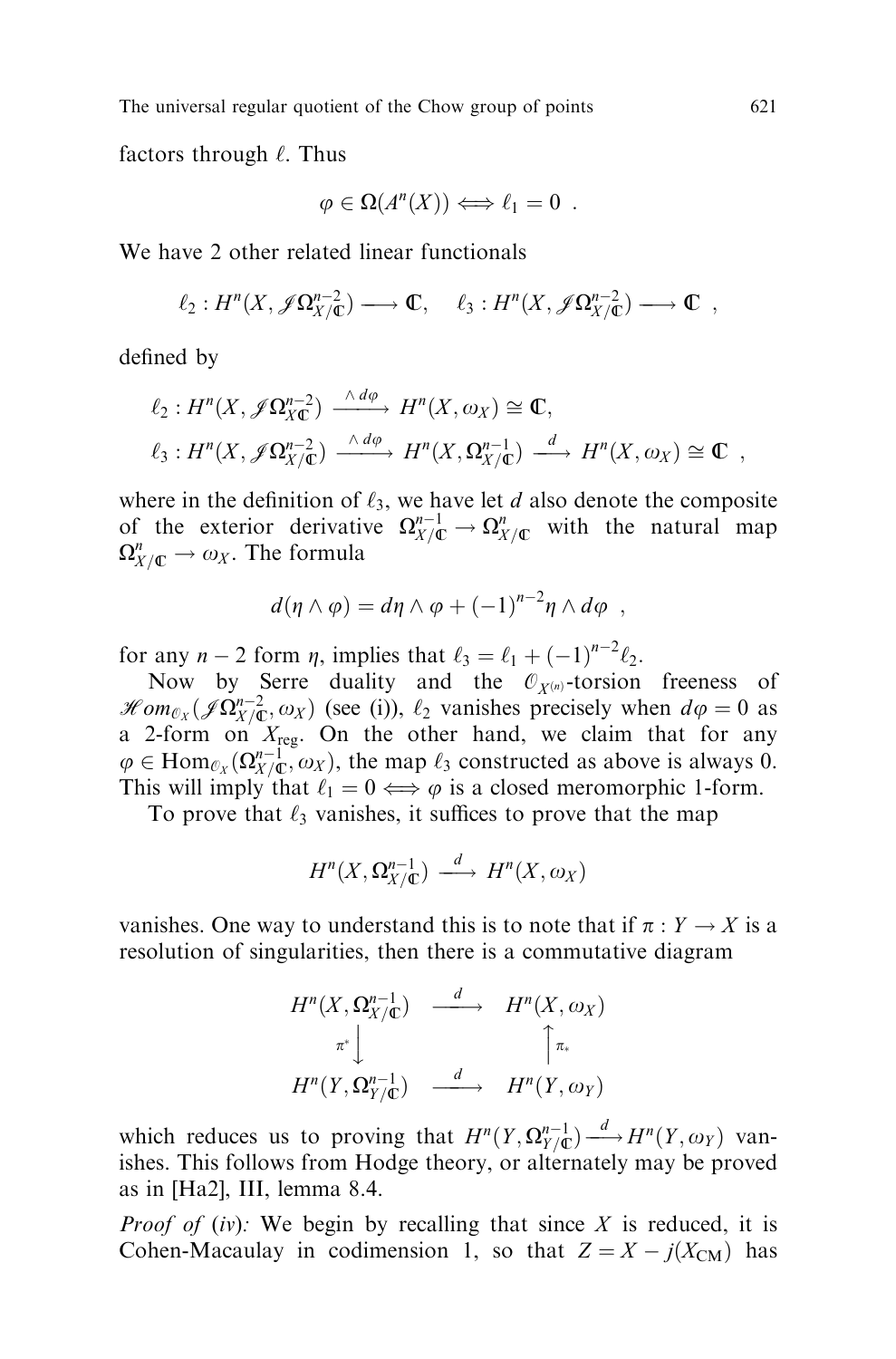codimension  $\geq 2$  in X. Let  $\mathcal I$  denote the ideal sheaf of Z in X. Let  $\mathcal D_m$ be the complex of sheaves

$$
\mathscr{D}_m = (0 \longrightarrow j_! \mathbb{Z}_{X_{\text{CM}}}(n) \longrightarrow \mathscr{I}^{m+n-1} \stackrel{d}{\longrightarrow} \mathscr{I}^{m+n-2} \Omega^1_{X/\mathbb{C}}
$$

$$
\stackrel{d}{\longrightarrow} \cdots \stackrel{d}{\longrightarrow} \mathscr{I}^m \Omega^{n-1}_{X/\mathbb{C}}.
$$

Then  $\mathscr{D}_m$  is a subcomplex of  $\mathscr{D}(n)_X$ , whose cokernel complex consists of sheaves supported on Z; the 0-th term of the cokernel is  $\mathbb{Z}(n)_{7}$ , while the other terms are coherent sheaves supported on Z. Since  $\dim Z \leq n - 2$ , we see that  $\mathbb{H}^{i}$  of this cokernel complex vanishes for  $i \geq 2n - 1$ . Hence  $\mathbb{H}^{2n}(X, \mathcal{D}_m) \to \mathbb{H}^{2n}(X, \mathcal{D}(n)_X)$  is an isomorphism, for all m. Now as in the proof of (i), one uses duality, to conclude that for all  $m$ , there are isomorphisms

$$
\text{Hom}(\Omega_{X/\mathbb{C}}^{n-1}, \omega_X) \longrightarrow \text{Hom}(\mathscr{I}^m \Omega_{X/\mathbb{C}}^{n-1}, \omega_X),
$$
  
\n
$$
\text{Hom}(\Omega_{X/\mathbb{C}}^{n-2}, \omega_X) \longrightarrow \text{Hom}(\mathscr{I}^m \Omega_{X/\mathbb{C}}^{n-2}, \omega_X) ,
$$

and taking the direct limit over all  $m$ , we obtain (iv).

Our next goal is the proof of proposition 3.8, which gives us another useful way to recognize elements of the vector space  $\Omega(A^n(X))$ . We make use of two lemmas.

**Lemma 3.6.** Let  $X \subset \mathbb{P}_{\mathbb{C}}^N$  be a reduced projective variety of dimension n. Then we can find a finite number of linear projections  $\pi_i : X \to \mathbb{P}_{\mathbb{C}}^n$ , each of which is a finite morphism, such that the induced sheaf map

$$
\bigoplus_i \pi_i^* \Omega^{n-1}_{{\bf I\!P}^n/{\bf C}} \longrightarrow \Omega^{n-1}_{X/{\bf C}}
$$

is surjective.

*Proof.* For any linear projection  $\pi : X \to \mathbb{P}_{\mathbb{C}}^n$ , there is a factorization

$$
\pi^*\Omega^{n-1}_{\mathbb{P}^n_{\mathbb{C}}/\mathbb{C}} \longrightarrow \Omega^{n-1}_{\mathbb{P}^N_{\mathbb{C}}/\mathbb{C}} \otimes \mathcal{O}_X \stackrel{\psi}{\longrightarrow} \Omega^{n-1}_{X/\mathbb{C}} ,
$$

where the natural map  $\psi$  is surjective.

So it suffices to prove the stronger assertion that there are projections  $\pi_i$  as above such that the induced sheaf map

$$
\bigoplus_i \pi_i^* \Omega^{n-1}_{\mathbb{P}^n/\mathbb{C}} \longrightarrow \Omega^{n-1}_{\mathbb{P}^N_{\mathbb{C}}/\mathbb{C}} \otimes \mathcal{O}_X
$$

is surjective.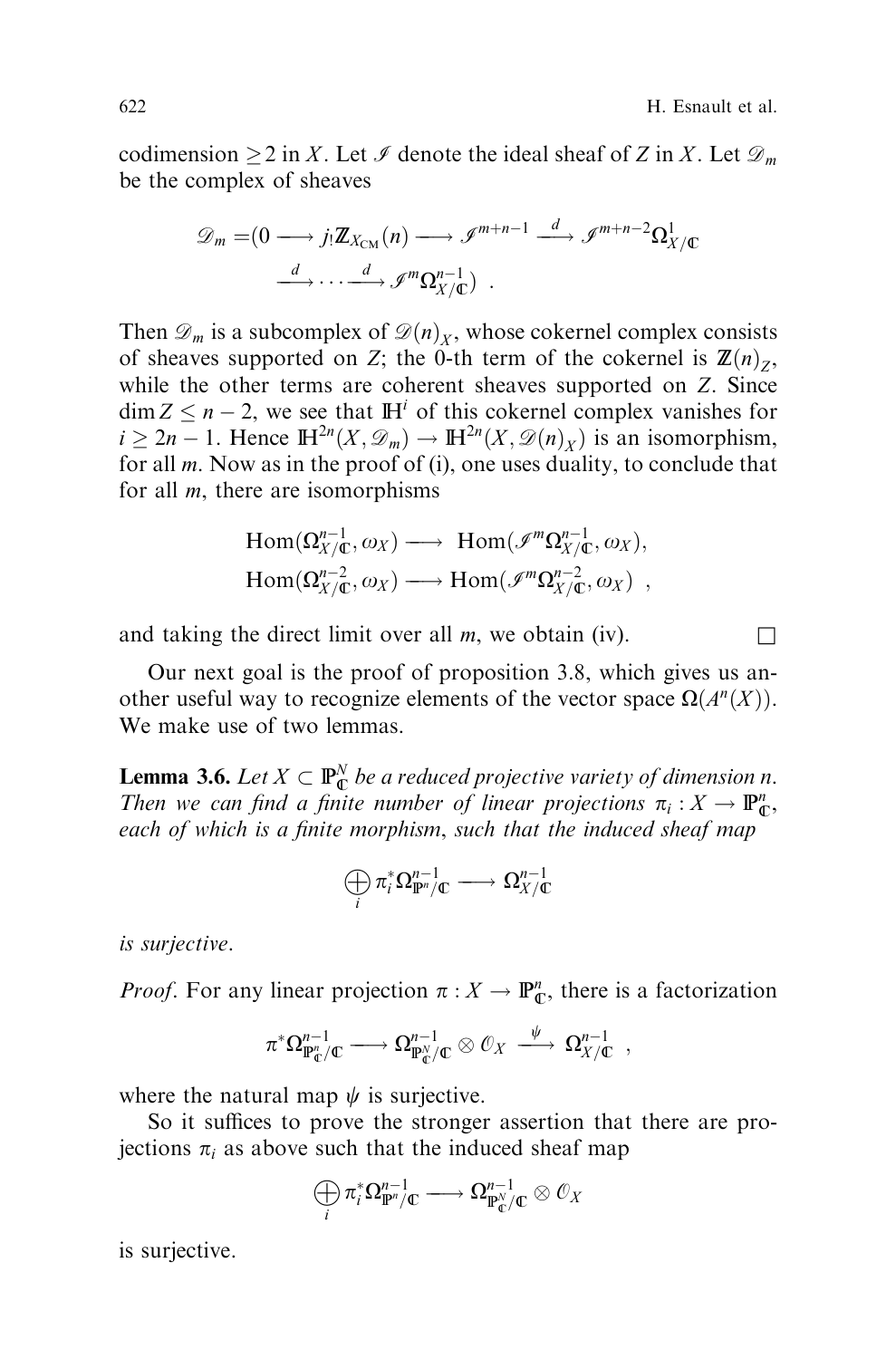We claim that for any  $x \in X$ , we can find a finite set of such projections  $\pi_i : X \to \mathbb{P}_{\mathbb{C}}^n$  such that the map of  $\mathbb{C}$ -vector spaces

$$
\bigoplus_i \pi_i^* \Omega^{n-1}_{\mathbb{P}^n/\mathbb{C}} \otimes \mathbb{C}(\pi_i(x)) \longrightarrow \Omega^{n-1}_{\mathbb{P}^N_{\mathbb{C}}/\mathbb{C}} \otimes \mathbb{C}(x)
$$

is surjective. Indeed, the Grassmannian  $\mathbb{G}_{\mathbb{C}}(n+1, N+1)$  (of  $n+1$ ) dimensional subspaces of  $\mathbb{C}^{N+1}$ ) parametrizes linear projections from  $\mathbb{P}_{\mathbb{C}}^N$  to  $\mathbb{P}_{\mathbb{C}}^n$ , and it contains a dense Zariski open subset corresponding to projections which are finite morphisms on  $X$ . Hence the *n*dimensional vector subspaces

$$
\pi^*\Omega^1_{\mathbb{P}^n_{\mathbb{C}}/\mathbb{C}}\otimes \mathbb{C}(\pi(x))\subset \Omega^1_{\mathbb{P}^N_{\mathbb{C}}/\mathbb{C}}\otimes \mathbb{C}(x)
$$

also range over a Zariski open subset of the Grassmannian of ndimensional subspaces of the cotangent space of  $\mathbb{P}_{\mathbb{C}}^{N}$  at x. In particular, we can find a finite number of them whose  $(n - 1)$ -th exterior powers span the  $(n - 1)$ -th exterior power of this cotangent space, namely  $\Omega_{\mathbb{P}_\mathbb{C}^N/\mathbb{C}}^{n-1} \otimes \mathbb{C}(x)$ .

Now suppose  $\pi_1, \ldots, \pi_r$  are chosen finite linear projections  $X \to \mathbb{P}_{\mathbb{C}}^n$ , and that

$$
\bigoplus_{i=1}^r \pi_i^* \Omega_{\mathbb{P}^n/\mathbb{C}}^{n-1} \longrightarrow \Omega_{\mathbb{P}_\mathbb{C}^N/\mathbb{C}}^{n-1} \otimes \mathcal{O}_X
$$

is not surjective. We can then find a point  $x \in X$  at which the cokernel is non-zero. By the above claim, we can augment the set of projections to  $\pi_1, \ldots, \pi_r, \pi_{r+1}, \ldots, \pi_s$  so that the cokernel of the new map

$$
\bigoplus_{i=1}^{r+s} \pi_i^*\Omega_{\mathbb{P}^n/\mathbb{C}}^{n-1} \longrightarrow \Omega_{\mathbb{P}_\mathbb{C}^N/\mathbb{C}}^{n-1} \otimes \mathscr{O}_X
$$

does not have x in its support. Thus the support of the cokernel has strictly decreased. Now the lemma follows by Noetherian induction.  $\Box$ 

**Lemma 3.7.** Let  $\mathcal{F}$  be a reflexive coherent sheaf on  $\mathbb{P}^n_{\mathbb{C}}$ , and  $\omega$  a meromorphic section of  $\mathscr{F} \otimes \Omega^1_{\mathbb{P}^n_{\mathbb{Q}^{\ell}}\mathcal{K}}$ , which is regular on some given (nonempty) Zariski open subset  $W \subset \mathbb{P}_{\mathbb{C}}^n$ . Suppose there is a non-empty open set V in  $\mathbb{G}_{\mathbb{C}}(2,n+1)$ , the Grassmannian of lines in  $\mathbb{P}_{\mathbb{C}}^n$ , such that

(i) each line  $L \in V$  meets W, and is disjoint from the non-locally free locus of F

(ii) for each  $L \in V$ , the image of  $\omega$  in  $(\mathscr{F} \otimes \Omega^1_{L/\mathbb{C}}) \mid_{L\cap W}$  extends to a regular section of  $\mathscr{F}\otimes\Omega^1_{L/\mathbb{C}}$  on  $L.$ 

Then  $\omega$  extends (uniquely) to a regular section on  $\mathbb{P}^n_{\mathbb{C}}$  of  $\mathscr{F}\otimes\Omega^1_{\mathbb{P}^n_{\mathbb{C}}/\mathbb{C}}$ .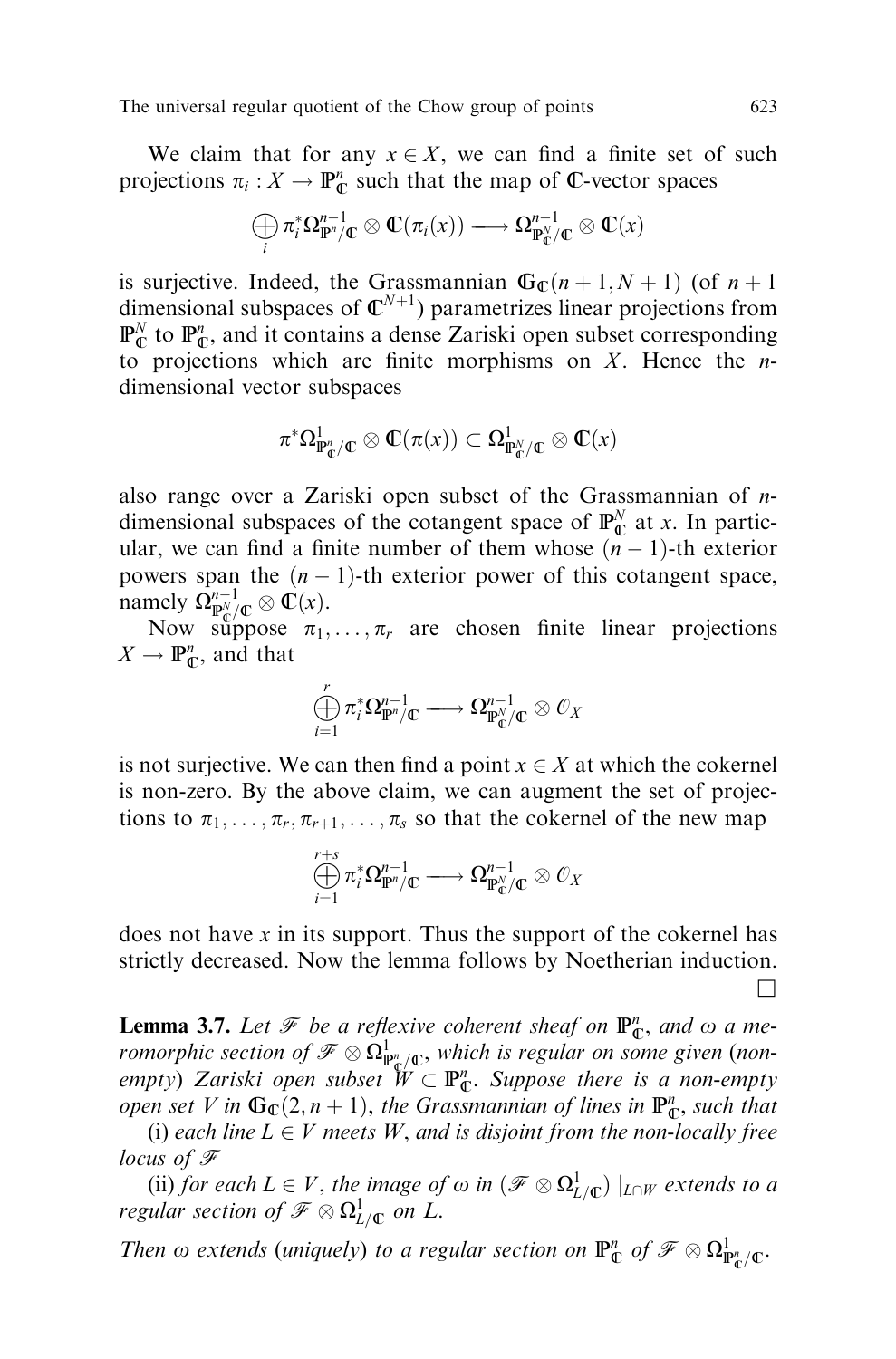*Proof.* Since  $\mathcal F$  is reflexive, it is locally free outside a Zariski closed set A (of codimension  $\geq$  3), and any section of  $\mathcal{F} \otimes \Omega^1_{\mathcal{F}/\mathbb{C}}$  defined in the complement of A extends uniquely to a section on all of  $\mathbb{P}_{\mathbb{C}}^n$ . Since  $\omega$  is a meromorphic section, it determines a (unique) regular section of some twist  $\mathcal{F} \otimes \Omega^1_{\mathbb{P}_p^n/\mathbb{C}}(D)$ , for an effective divisor D; there is a unique such twist  $D$  which is minimal with respect to the partial order on effective divisors (determined by inclusion of subschemes). Our goal is to show that  $D = 0$ .

If  $F$  is an irreducible component of supp  $D$  which appears in  $D$ with multiplicity  $r > 0$ , then we can find a point  $x \in F$  such that

(i) x is a non-singular point of  $F$ , and does not lie on any other component of D; further,  $\mathcal F$  is locally free near x

(ii)  $V$  contains a line through  $x$ 

(iii) there is a regular parameter  $t \in \mathcal{O}_{x,\mathbb{P}_{\mathbb{C}}^n}$  (i.e., t is part of a regular system of parameters) such that t defines the ideal of  $F$  at x, and such that  $t^r\omega$  determines a regular, non-vanishing section of  $\mathscr{F} \otimes \Omega^1_{\mathbb{P}^n_{\mathbb{C}}/\mathbb{C}}$  in a neighbourhood of x.

It then follows that for a non-empty Zariski open set of lines L through x, we have  $L \in V$ , and  $t^r \omega$  maps to a regular, non-vanishing section of  $\mathcal{F} \otimes \Omega^1_{L/\mathbb{C}}$  near x, while  $\omega$  itself maps to a regular section of  $\mathscr{F} \otimes \Omega^1_{L/\mathbb{C}}$ . However, t vanishes at x. This is a contradiction.  $\square$ 

If  $C \subset X$  is a reduced, local complete intersection Cartier curve, then in fact  $C \subset X_{\text{CM}} \cap X^{(n)}$  (recall that  $X_{\text{CM}}$  denotes the (dense) Zariski open subset of Cohen-Macaulay points of  $X$ ). The sheaf map  $\mathcal{O}_C \to \mathcal{H}_C^{2n-1}(\Omega_{X/\mathbb{C}}^{n-1})$  in (2.2) induces a composite map

$$
\alpha_C: H^1(C, \mathcal{O}_C) \longrightarrow H^1(C, \mathcal{H}_C^{2n-1}(\Omega_{X/\mathbb{C}}^{n-1}))
$$
  

$$
\longrightarrow H_C^n(X, \Omega_{X/\mathbb{C}}^{n-1}) \longrightarrow \mathbb{H}^{2n-1}(X, \Omega_{X/\mathbb{C}}^{< n}) .
$$

This is just the map  $Lie(Pic^0(C)) \to Lie(A^n(X))$  on Lie algebras induced by the composition of the group homomorphisms  $Pic^0(C) \to A^1(C)$  and the Gysin map  $A^1(C) \to A^n(X)$ .

**Proposition 3.8.** (a) Let  $C \subset X$  be a reduced, local complete intersection Cartier curve, and let  $U \subset X_{reg}$  be a dense open subset such that  $U \cap C$  is dense in  $C_{reg}$ . Then the dual  $\alpha_C^{\vee}$  of  $\alpha_C : H^1(C, \mathcal{O}_C) \to$  $\mathbb{H}^{2n-1}(X,\Omega_{X/\mathbb{C}}^{ (i.e., of Lie(Pic<sup>0</sup>(C))  $\rightarrow$  Lie( $A^{n}(X)$ )) fits into a$ commutative diagram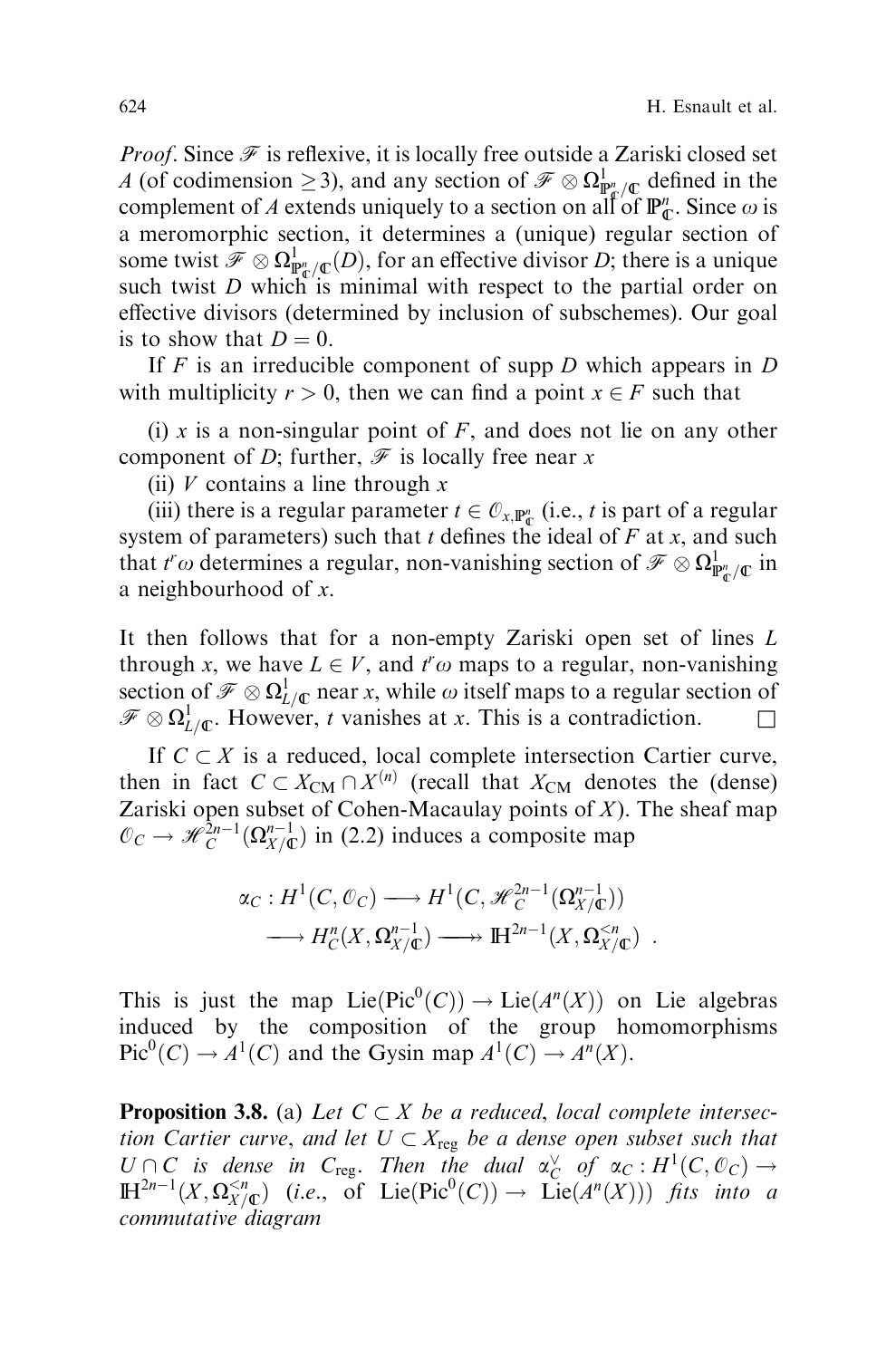$$
\Omega(A^n(X)) \xrightarrow{\subset} H^0(X_{\text{reg}}, \Omega^1_{X_{\text{reg}}/\mathbb{C}}) \downarrow \omega^{\vee}_{\mathcal{C}} \qquad \qquad \downarrow \text{restriction} H^0(C, \omega_C) \xrightarrow{\subset} H^0(C \cap U, \Omega^1_{C \cap U/\mathbb{C}}) .
$$

(Here the right hand vertical arrow is given by restriction of 1- forms.) (b) Let  $U \subset X_{reg}$  be a dense Zariski open set, and let  $\omega \in \Gamma(U,\Omega^1_{U/\mathbb{C}})$  be closed. Then  $\omega \in \Omega(A^n(X))$  if and only if

(i)  $\omega$  yields a meromorphic section on X of  $\Omega^1_{\chi/{\mathbb C}}$ 

(ii) for any reduced, local complete intersection Cartier curve  $C \subset X$ such that  $C \cap U$  is dense in C, the restriction of  $\omega$  to  $B = C_{reg} \cap U$  is in the image of the natural injective map

$$
H^0(C, \omega_C) \longrightarrow H^0(B, \Omega^1_{B/\mathbb{C}}) .
$$

*Proof.* First we prove (a). From lemma 3.5, it suffices to prove that if  $\beta_C : H^1(C, \mathcal{O}_C) \to H^n(X, \Omega_{X/\mathbb{C}}^{n-1})$  is the obvious map through which  $\alpha_C$ factors, then the dual map  $\hat{\beta}_C^{\vee}$  fits into a commutative diagram

$$
H^{0}(X, \mathscr{H}om_{X}(\Omega_{X/\mathbb{C}}^{n-1}, \omega_{X})) \stackrel{\subset}{\longrightarrow} H^{0}(X_{\text{reg}}, \Omega_{X_{\text{reg}}/\mathbb{C}}^{1})
$$
  
\n
$$
\downarrow \beta_{C}^{\vee}
$$
  
\n
$$
H^{0}(C, \omega_{C}) \stackrel{\subset}{\longrightarrow} H^{0}(C \cap X_{\text{reg}}, \omega_{C \cap X_{\text{reg}}}).
$$

Here we have used Serre duality on  $X$  and  $C$  to make the identifications

$$
H^{n}(X,\Omega_{X/\mathbb{C}}^{n-1})^{\vee} = H^{0}(X,\mathscr{H}om_{X}(\Omega_{X/\mathbb{C}}^{n-1},\omega_{X})),
$$
  

$$
H^{1}(C,\mathscr{O}_{C})^{\vee} = H^{0}(C,\omega_{C}) .
$$

Since  $C$  is a reduced, local complete intersection Cartier curve in  $X$ (so that  $C \subset X_{\text{CM}} \cap X^{(n)}$ ), we have the adjunction formula

$$
\omega_C = \mathscr{H}om_C\left(\bigwedge^{n-1} \mathscr{I}_C/\mathscr{I}_C^2, \omega_X \otimes \mathscr{O}_C\right) .
$$

Hence there is a natural sheaf map

$$
\psi_C : \mathscr{H}om_X(\Omega_{X/\mathbb{C}}^{n-1}, \omega_X) \longrightarrow \mathscr{H}om_C\left(\bigwedge^{n-1} \mathscr{I}_C/\mathscr{I}_C^2, \omega_X \otimes \mathscr{O}_C\right) = \omega_C
$$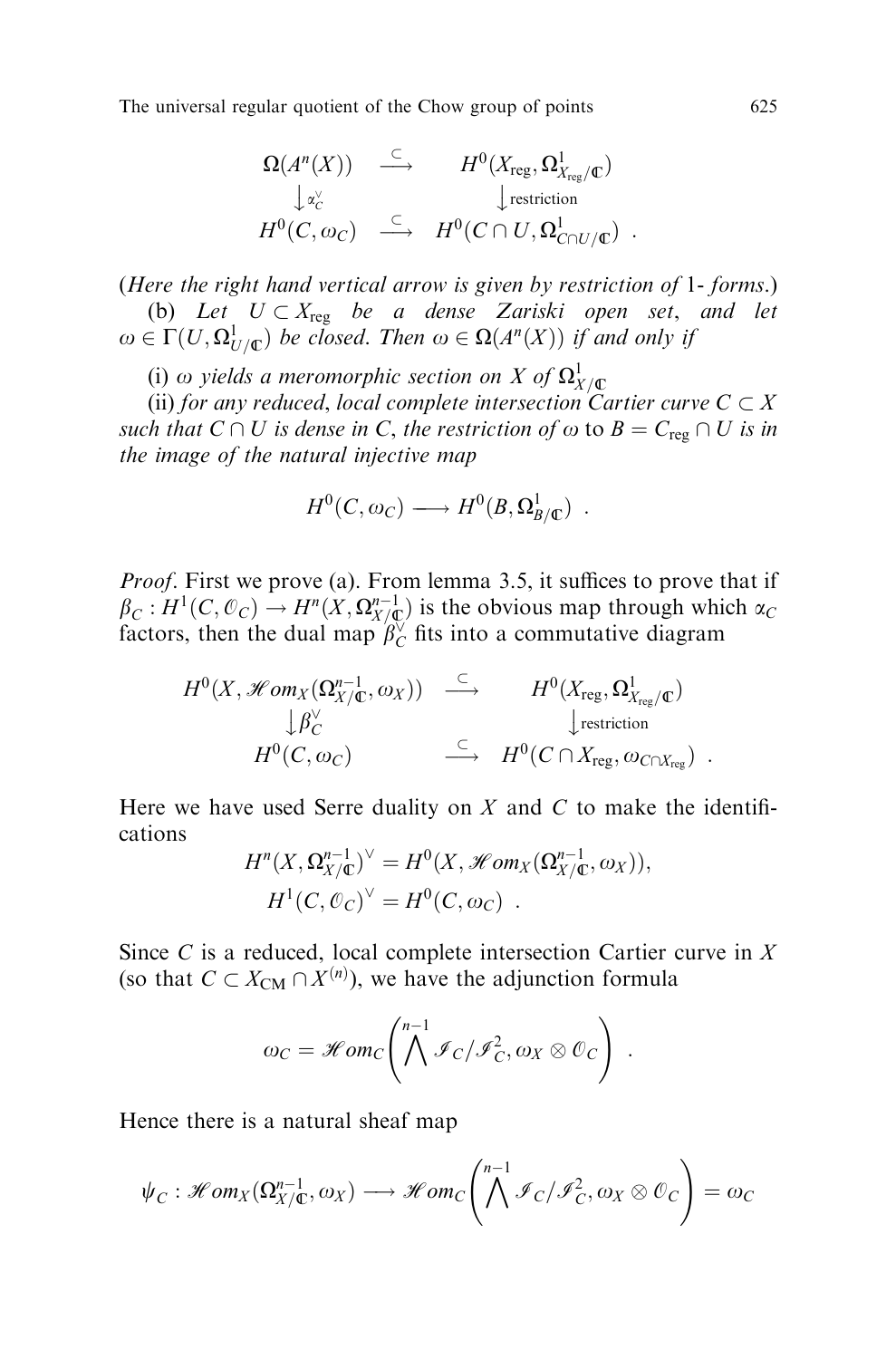induced by restriction to  $C$ , and composition with the natural map

$$
\bigwedge^{n-1} \mathcal{I}_C / \mathcal{I}_C^2 \to \Omega_{X/\mathbb{C}}^{n-1} \otimes \mathcal{O}_C,
$$
  

$$
f_1 \wedge \cdots \wedge f_{n-1} \mapsto df_1 \wedge \cdots \cdots df_{n-1} .
$$

On any open set  $U \subset X_{reg}$  with  $U \cap C \subset C_{reg}$ , one verifies at once, from the explicit description, that the map  $\psi_C$   $|_U$  is just the restriction map on 1-forms  $\Omega^1_{U/{\mathbb C}} \to \Omega^1_{C\cap U/{\mathbb C}}.$ 

Hence the desired commutativity (which implies (a)) follows from:

**Claim 3.9.**  $\beta^{\vee}$  is the map induced by  $\psi_C$  on global sections.

To prove the claim, first note that for the local complete intersection curve C in  $X_{\text{CM}}$ , one also has

$$
\mathscr{E}xt_X^{n-a}(\mathscr{O}_C,\omega_X)=\begin{cases} \omega_C & \text{for } a=1\\ 0 & \text{for } a\neq 1 \end{cases}
$$

Hence there is a Gysin map given as the composite

$$
H^1(C, \omega_C) = H^1(X, \mathscr{E}xt_X^{n-1}(\mathscr{O}_C, \omega_X)) \xrightarrow{\epsilon} \operatorname{Ext}_X^n(\mathscr{O}_C, \omega_X)
$$
  

$$
\longrightarrow H_C^n(X, \omega_X) \longrightarrow H^n(X, \omega_X)
$$

where  $\epsilon$  is the isomorphism resulting from the (degenerate) spectral sequence

$$
E_2^{a,b-a} = H^a(X, \mathscr{E}xt_X^{b-a}(\mathscr{O}_C, \omega_X)) \Longrightarrow \text{Ext}_X^b(\mathscr{O}_C, \omega_X) .
$$

The trace map  $Tr_C : H^1(C, \omega_C) \to \mathbb{C}$  (of Serre duality on C) factors as

$$
\mathrm{Tr}_C: H^1(C, \omega_C) \xrightarrow{\mathrm{Gysin}} H^n(X, \omega_X) \xrightarrow{\mathrm{Tr}_X} \mathbb{C}
$$

(one way to verify this is to show that the composite  $Tr_X \circ G$ ysin has the universal property of  $Tr_C$ ).

Now the claim 3.9 amounts to the assertion that the following diagram commutes:

$$
H^{1}(C, \mathcal{O}_{C}) \xrightarrow{\text{Gysin}} H^{n}(X, \Omega_{X/\mathbb{C}}^{n-1})
$$
  
\n
$$
\psi_{C}(\varphi) \downarrow \qquad \varphi \downarrow
$$
  
\n
$$
H^{1}(C, \omega_{C}) \xrightarrow{\text{Gysin}} H^{n}(X, \omega_{X})
$$

From remark 2.4, this will follow if we prove the commutativity of the diagram of  $\mathcal{O}_X$ -linear maps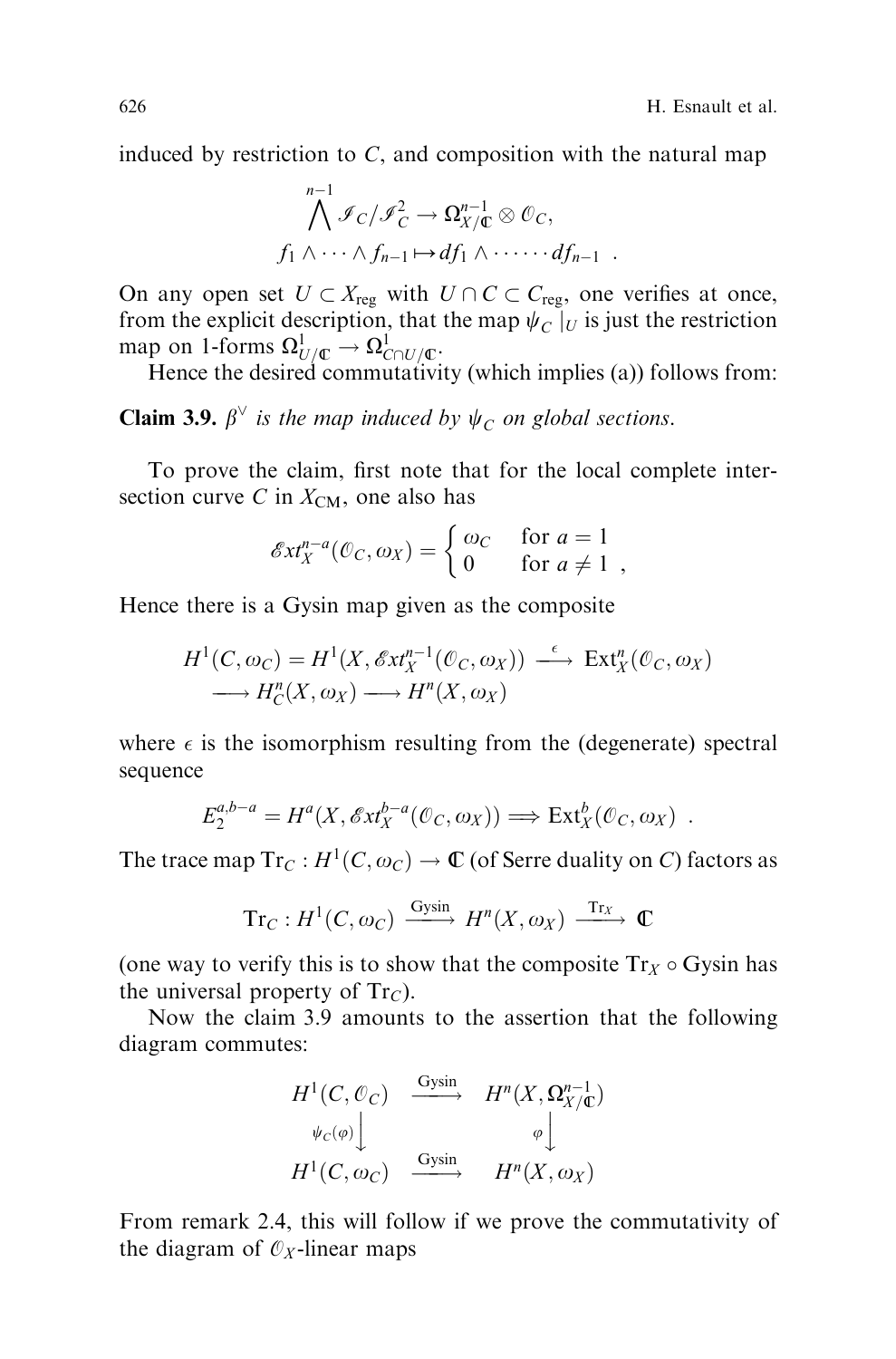$$
\begin{array}{ccc}\n\mathcal{O}_C \longrightarrow \mathscr{E}xt_X^{n-1}(\mathcal{O}_C, \Omega_{X/\mathbb{C}}^{n-1}) \\
\psi_C(\varphi) \downarrow & \downarrow \varphi \\
\omega_C \stackrel{\cong}{\longrightarrow} \mathscr{E}xt_X^{n-1}(\mathcal{O}_C, \omega_X) \ .\n\end{array}
$$

As  $\omega_c$  is torsion-free, it is enough to check this commutativity on a suitable open subset of the regular locus of  $C$ , where it is easily verified

We now show the "if" part of (b) (note that the other direction follows directly from (a)). By lemma 3.6, it suffices to prove that for each finite, linear projection  $\pi : X \to \mathbb{P}_{\mathbb{C}}^n$ , the meromorphic 1-form  $\omega$ determines a section of

$$
\mathscr{Hom}_X(\pi^*\Omega^{n-1}_{\mathbb{P}_\mathbb{C}^n/\mathbb{C}},\omega_X).
$$

Since  $\pi$  is a finite morphism,

$$
\pi_* \omega_X = \mathscr{H}om_{\mathbb{P}_\mathbb{C}^n}(\pi_* \mathcal{O}_X, \omega_{\mathbb{P}_\mathbb{C}^n}) ,
$$

and we have a sequence of natural identifications of sheaves

$$
\pi_*\mathscr{H}om_X(\pi^*\Omega^{n-1}_{\mathbb{P}^n_{\mathbb{C}}/\mathbb{C}},\omega_X)\cong \mathscr{H}om_{\mathbb{P}^n_{\mathbb{C}}}(\Omega^{n-1}_{\mathbb{P}^n_{\mathbb{C}}/\mathbb{C}}\otimes \pi_*\mathbb{O}_X,\omega_{\mathbb{P}^n_{\mathbb{C}}})\\\cong \mathscr{H}om_{\mathbb{P}^n_{\mathbb{C}}}(\pi_*\mathbb{O}_X,\mathscr{H}om_{\mathbb{P}^n_{\mathbb{C}}}(\Omega^{n-1}_{\mathbb{P}^n_{\mathbb{C}}/\mathbb{C}},\omega_{\mathbb{P}^n_{\mathbb{C}}}))\cong \mathscr{F}\otimes \Omega^1_{\mathbb{P}^n_{\mathbb{C}}/\mathbb{C}},
$$

where  $\mathscr{F} = \mathscr{H}om_{\mathbb{P}_{\mathbb{C}}^n}(\pi_* \mathcal{O}_X, \mathcal{O}_{\mathbb{P}_{\mathbb{C}}^n})$  is a (non-zero) coherent reflexive sheaf on  $\mathbb{P}_{\mathbb{C}}^n$ .

Let  $W \subset \mathbb{P}_{\mathbb{C}}^n$  be a dense open subset such that  $\pi^{-1}(W) \subset U$ . Then  $\omega$  determines a section of  $\mathcal{F} \otimes \Omega^1_{\mathbb{F}_{q}^n/\mathbb{C}}$  on W, and we want to show it extends to a global section of this sheaf. We do this by verifying that the hypotheses of lemma 3.7 are satisfied.

Let L be a line in  $\mathbb{P}_{\mathbb{C}}^n$ , disjoint from the non-flat locus of  $\pi: X^{(n)} \to \mathbb{P}_{\mathbb{C}}^n$  (which is a subset of  $\mathbb{P}_{\mathbb{C}}^n$  of codimension  $\geq 2$ , since  $X^{(n)}$ is reduced and purely of dimension  $n$ ). Then the scheme-theoretic inverse image of L in  $X^{(n)}$  is a closed, local complete intersection subscheme of  $X^{(n)}$ , purely of dimension 1, which is contained in the Cohen-Macaulay locus of  $X^{(n)}$  (since  $X^{(n)}$  is Cohen-Macaulay precisely at all points  $x \in X$  where  $\pi$  is flat). If further L is not contained in the branch locus of  $\pi$  on  $X^{(n)}$  (i.e.,  $\pi$  is étale over all but finitely many points of L), then  $\pi^{-1}(L) = D$  is non-singular outside a finite set. Thus *D* is a reduced, complete intersection curve in  $X^{(n)}$ . Further, if  $D \cap X^{\leq n} = \emptyset$ , then D is a reduced local complete intersection curve in X, whose non-singular locus is contained in  $X_{\text{reg}}$ . In particular D is a reduced Cartier curve in  $X$ . Finally, if  $L$  is not contained in the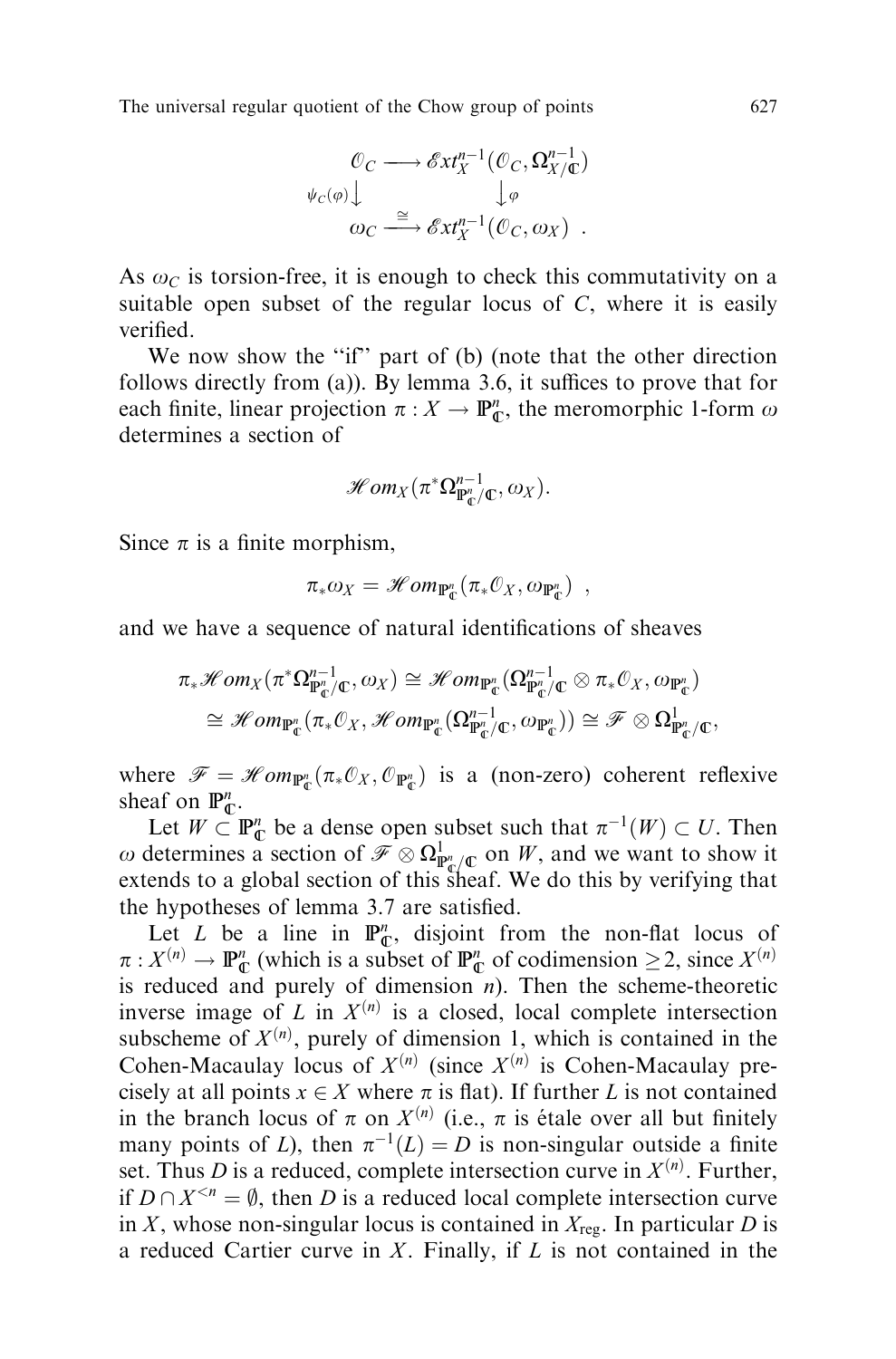image of  $X - U$ , then D has finite intersection with  $X - U$ , and hence  $D \cap U$  is dense in D. Clearly the set of all such lines L contains a nonempty open subset of the Grassmannian of lines.

For a line  $L$  as above, we have

$$
\pi_* \omega_D \cong \mathscr{H}om_L(\pi_* \mathcal{O}_D, \omega_L) \cong \mathscr{H}om_L(\pi_* \mathcal{O}_X \otimes \mathcal{O}_L, \omega_L)
$$
  

$$
\cong \mathscr{H}om_L(\pi_* \mathcal{O}_X \otimes \mathcal{O}_L, \Omega^1_{L/\mathbb{C}}) \cong \mathscr{F} \otimes \Omega^1_{L/\mathbb{C}} ,
$$

since  $\mathcal{F} \otimes \mathcal{O}_L \cong \mathcal{H}om_L(\pi_*\mathcal{O}_D, \mathcal{O}_L)$  (as  $\pi$  is flat over L). Since we are given that the image of  $\omega$  in  $\Omega_{D\cap U/\mathbb{C}}^1$  extends to a global section of  $\omega_D$ , it follows that the corresponding section of  $\mathcal{F} \otimes \Omega^1_{L/\mathbb{C}}|_{L\cap W}$  extends to a global section of  $\mathcal{F} \otimes \Omega^1_{L/\mathbb{C}}$ . Thus we have verified the hypotheses of lemma 3.7.  $\Box$ 

Remark 3.10. Two properties of  $A<sup>n</sup>(Y)$ , which are true for smooth projective varieties  $Y$ , do not carry over to the general case: the compatibility with products, and its dimension being constant in a flat family. We give examples to illustrate these pathologies.

Let X and Y be projective varieties of dimension  $n$  and  $m$ , respectively, and let  $r(X)$  and  $r(Y)$  denote the number of irreducible components of dimensions  $n$  and  $m$  respectively. By [D] the Künneth decomposition

$$
H^{2(n+m)-1}(X \times Y, \mathbb{Z})/_{(\text{torsion})}
$$
  
= 
$$
\left[H^{2n-1}(X, \mathbb{Z})^{r(Y)} \oplus H^{2m-1}(Y, \mathbb{Z})^{r(X)}\right] /_{(\text{torsion})}
$$

is compatible with the Hodge structure. Thus

$$
J^{n+m}(X \times Y) = J^n(X)^{r(Y)} \times J^m(Y)^{r(X)} . \tag{3.2}
$$

For  $A^{n+m}(X \times Y)$  the picture is wilder. By (3.1) in the proof of 3.5, we have

$$
\begin{aligned} &\text{Lie}(A^{n+m}(X\times Y))\\&=\frac{H^n(\Omega_{X/\mathbb{C}}^{n-1})\otimes H^m(\Omega_{Y/\mathbb{C}}^m)\oplus H^n(\Omega_{X/\mathbb{C}}^n)\otimes H^m(\Omega_{Y/\mathbb{C}}^{m-1})}{H^n(\Omega_{X/\mathbb{C}}^{n-2})\otimes H^m(\Omega_{Y/\mathbb{C}}^m)\oplus H^n(\Omega_{X/\mathbb{C}}^{n-1})\oplus H^n(\Omega_{X/\mathbb{C}}^{n-1})\oplus H^n(\Omega_{X/\mathbb{C}}^n)\otimes H^m(\Omega_{Y/\mathbb{C}}^{m-2})}\end{aligned}
$$

where the maps from the denominator are

$$
d_X \otimes id_Y
$$
,  $d_X \otimes id_Y + (-1)^{n-1} id_X \otimes d_Y$  and  $id_X \otimes d_Y$ .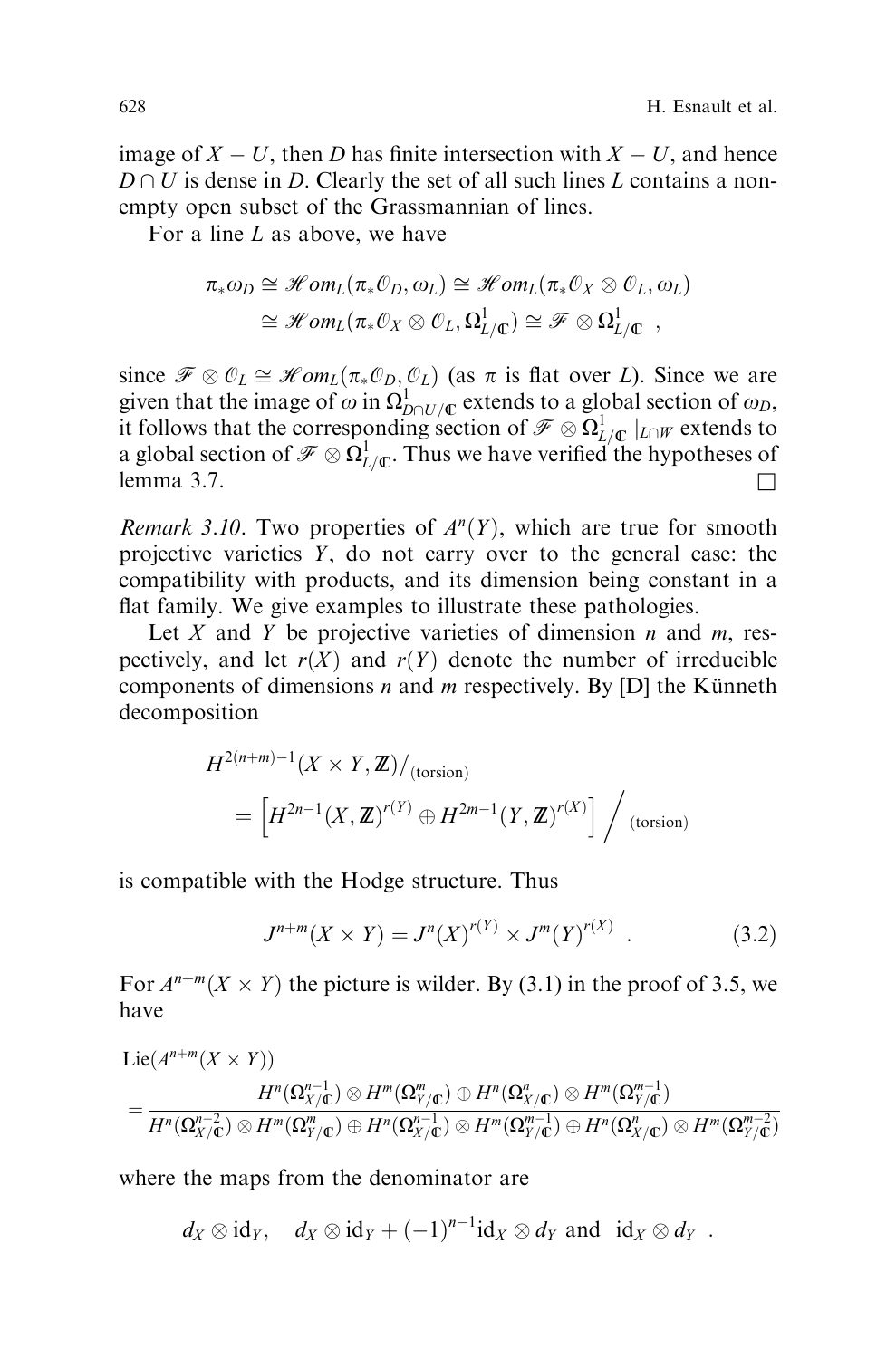Consider an elliptic curve E, the rational curve  $\Gamma = (x^3 - y^2 z) \subset \mathbb{P}_{\mathbb{C}}^2$ , with a cusp, and the union of three rational curves  $C = (xyz) \subset \mathbb{P}_{\mathbb{C}}^2$ . They all are fibres of the family  $\mathscr{C} \to \mathbb{P} = \mathbb{P}(H^0(\mathbb{P}^2, \mathcal{O}_{\mathbb{P}^2}(3)))$  of curves of degree three in  $\mathbb{P}^2$ .

Hodge theory implies that

$$
d: H^1(E, \mathcal{O}_E) \longrightarrow H^1(E, \Omega_E^1)
$$
 and  $d: H^1(C, \mathcal{O}_C) \longrightarrow H^1(C, \Omega_C^1) \cong \mathbb{C}^3$ 

are both zero. Using (3.3) this shows

$$
A^{2}(C \times E) = J^{2}(C \times E) = A^{1}(C) \times A^{1}(E)^{3} = \mathbb{G}_{m} \times E^{3}
$$
  

$$
A^{2}(C \times C) = J^{2}(C \times C) = A^{1}(C)^{3} \times A^{1}(C)^{3} = \mathbb{G}_{m}^{6}.
$$

On the other hand,  $\Gamma - (0 : 1 : 0) = \text{Spec}(\mathbb{C}[t^2, t^3])$  and, if  $\pi : \tilde{\Gamma} \to \Gamma$ denotes the normalization, one has exact equations

$$
0 \longrightarrow \mathcal{O}_{\Gamma} \longrightarrow \pi_*(\mathcal{O}_{\tilde{\Gamma}}) \longrightarrow \mathbb{C}^t \longrightarrow 0
$$

and

$$
0 \longrightarrow \Omega^1_{\Gamma/{\mathbb C}} \longrightarrow \pi_*(\Omega^1_{\tilde{\Gamma}/{\mathbb C}}) \longrightarrow {\mathbb C}dt \longrightarrow 0 .
$$

Thus  $\mathbb{C}t = H^1(\Gamma, \mathcal{O}_\Gamma) \xrightarrow[\cong]{d} \mathbb{C}dt \longrightarrow H^1(\Gamma, \Omega^1_{\Gamma/\mathbb{C}}) \cong \mathbb{C}^2$  and one obtains by 3.3

$$
A^{2}(\Gamma \times E) = \mathbb{G}_{a} \times E = A^{1}(\Gamma) \times A^{1}(E)
$$

$$
A^{2}(\Gamma \times \Gamma) = \frac{\mathbb{C}^{2} \times \mathbb{C}^{2}}{\mathbb{C}} = \mathbb{G}_{a}^{3} \text{ whereas}
$$

$$
A^{1}(\Gamma) \times A^{1}(\Gamma) = \mathbb{G}_{a} \times \mathbb{G}_{a}.
$$

In particular, a product formula as (3.2) fails for  $A<sup>n</sup>$  instead of  $J<sup>n</sup>$ , and the dimension of  $J^n$  and  $A^n$  are not constant for the fibres  $\mathscr{C} \times \mathscr{C} \to \mathbb{P} \times \mathbb{P}.$ 

It is amusing to write down the cycle map for the last example. Writing

$$
\begin{aligned} \Gamma_{reg} \times \Gamma_{reg} &= (\Gamma - (0:0:1)) \times (\Gamma - (0:0:1)) \\ &= \text{Spec}(\mathbb{C}[u] \otimes_{\mathbb{C}} \mathbb{C}[v]) \enspace, \end{aligned}
$$

 $\Omega(\Gamma \times \Gamma) = \text{Hom}_{\Gamma \times \Gamma}(\Omega^1_{\Gamma \times \Gamma / \mathbb{C}}, \omega_{\Gamma \times \Gamma})_{\text{cl}}$  decomposes as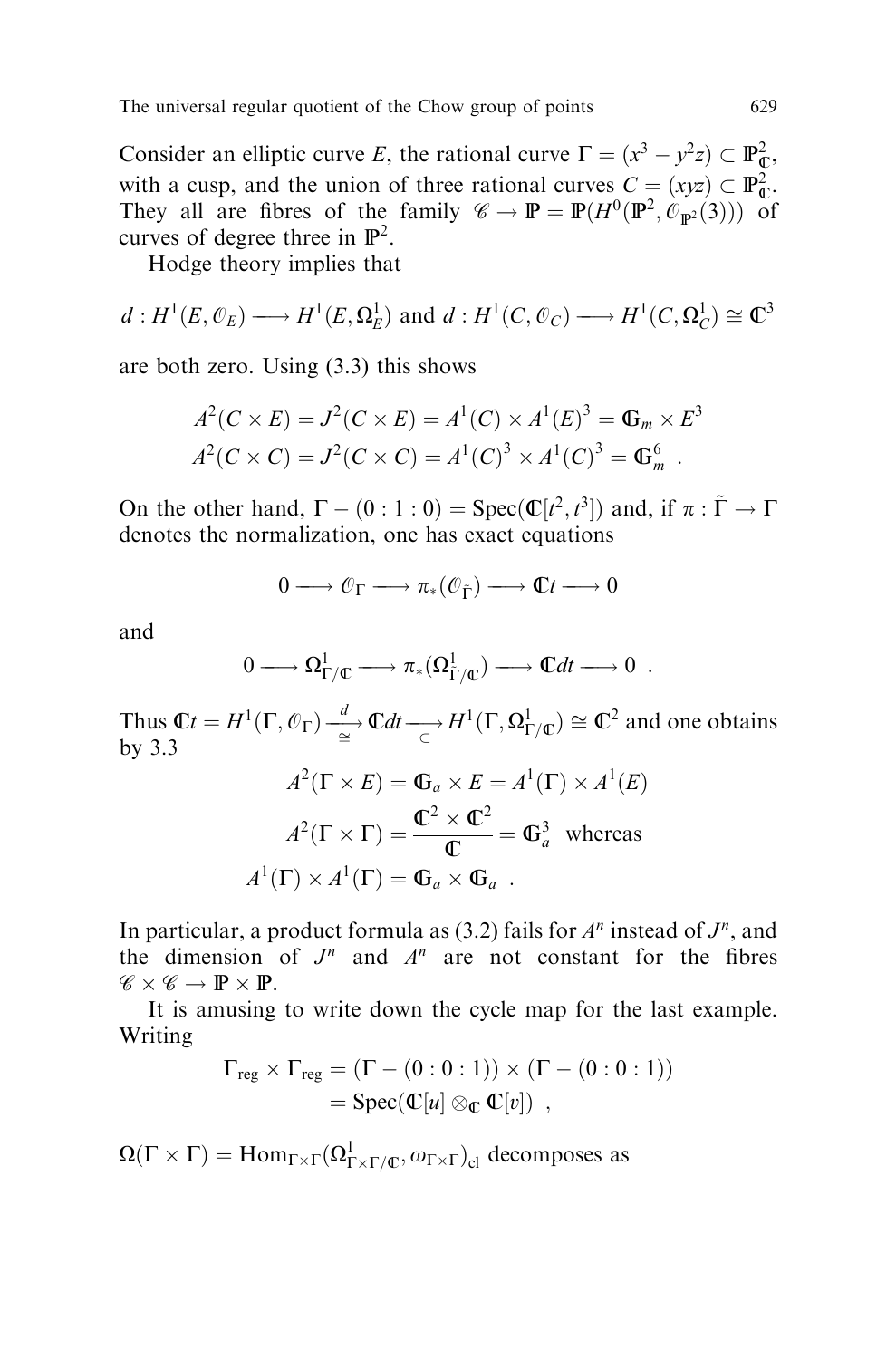630 H. Esnault et al.

$$
(H^{0}(\Gamma, \mathscr{H}om(\Omega^{1}_{\Gamma/\mathbb{C}}, \omega_{\Gamma})) \otimes H^{0}(\Gamma, \omega_{\Gamma})
$$
  
\n
$$
\oplus H^{0}(\Gamma, \omega_{\Gamma}) \otimes H^{0}(\Gamma, \mathscr{H}om(\Omega^{1}_{\Gamma/\mathbb{C}}, \omega_{\Gamma})))_{\text{cl}}
$$
  
\n
$$
= (\mathbb{C}dv \oplus \mathbb{C}udv \oplus \mathbb{C}du \oplus \mathbb{C}vdu)_{\text{cl}}
$$
  
\n
$$
= \mathbb{C}dv \oplus \mathbb{C}du \oplus \mathbb{C}(udv + vdu).
$$

The cycle map is

$$
\Pi_{\Gamma_{reg} \times \Gamma_{reg}} = \mathbb{A}_{\mathbb{C}}^2 \times \mathbb{A}_{\mathbb{C}}^2 \longrightarrow \mathbb{G}_a^3
$$
\n
$$
((x_1, x_2), (y_1, y_2)) \mapsto \begin{cases}\ndu \mapsto y_1 - x_1 \\
du \mapsto y_2 - x_2 \\
udv + vdu \mapsto y_1 y_2 - x_1 x_2\n\end{cases}
$$

#### 4. The universal property over C

Let  $U_1, \ldots, U_r$  be the connected components of  $X_{\text{reg}}$ , and for each i, let  $p_i \in U_i$  be a base point.

Let G be a commutative algebraic group. By 1.14 and 1.13 a homomorphism (of abstract groups)  $\phi : CH^n(X)_{\text{deg }0} \to G$  is regular, if and only if  $\phi \circ \gamma_m : S^m(X_{\text{reg}}) \to G$  is a morphism of varieties, for some  $m > 0$ .

**Theorem 4.1.** (i) The homomorphism  $\varphi : CH^n(X)_{\text{deg }0} \to A^n(X)$  constructed in lemma 2.6 is regular and surjective.

(ii) The cokernel of the map  $H_1(X_{\text{reg}},\mathbb{Z}) \to \text{Lie}(A^n(X)),$  defined by integration of 1-forms over homology classes, is naturally isomorphic to  $A^n(X)$  and the composite  $(\varphi \circ \gamma)^{(-)} : \Pi_{X_{reg}} \to CH^n(X)_{deg\ 0} \to A^n(X)$  is given by

$$
(x,y)\! \mapsto\! \left\{\omega \!\mapsto\! \int\limits_x^y \omega\right\}
$$

(iii) (Universality)  $\varphi$  satisfies the following universal property: for any regular homomorphism  $\phi : CH^n(X)_{\text{deg }0} \to G$  to a commutative algebraic group there exists a unique homomorphism  $h : A<sup>n</sup>(X) \rightarrow G$  of algebraic groups with  $\phi = h \circ \varphi$ .

*Proof of (i).* It suffices to prove that  $\varphi \circ \gamma_1 : U = X_{reg} \to A^n(X)$  is a morphism. Note that by lemma 3.2 it is analytic. Further, we have the following.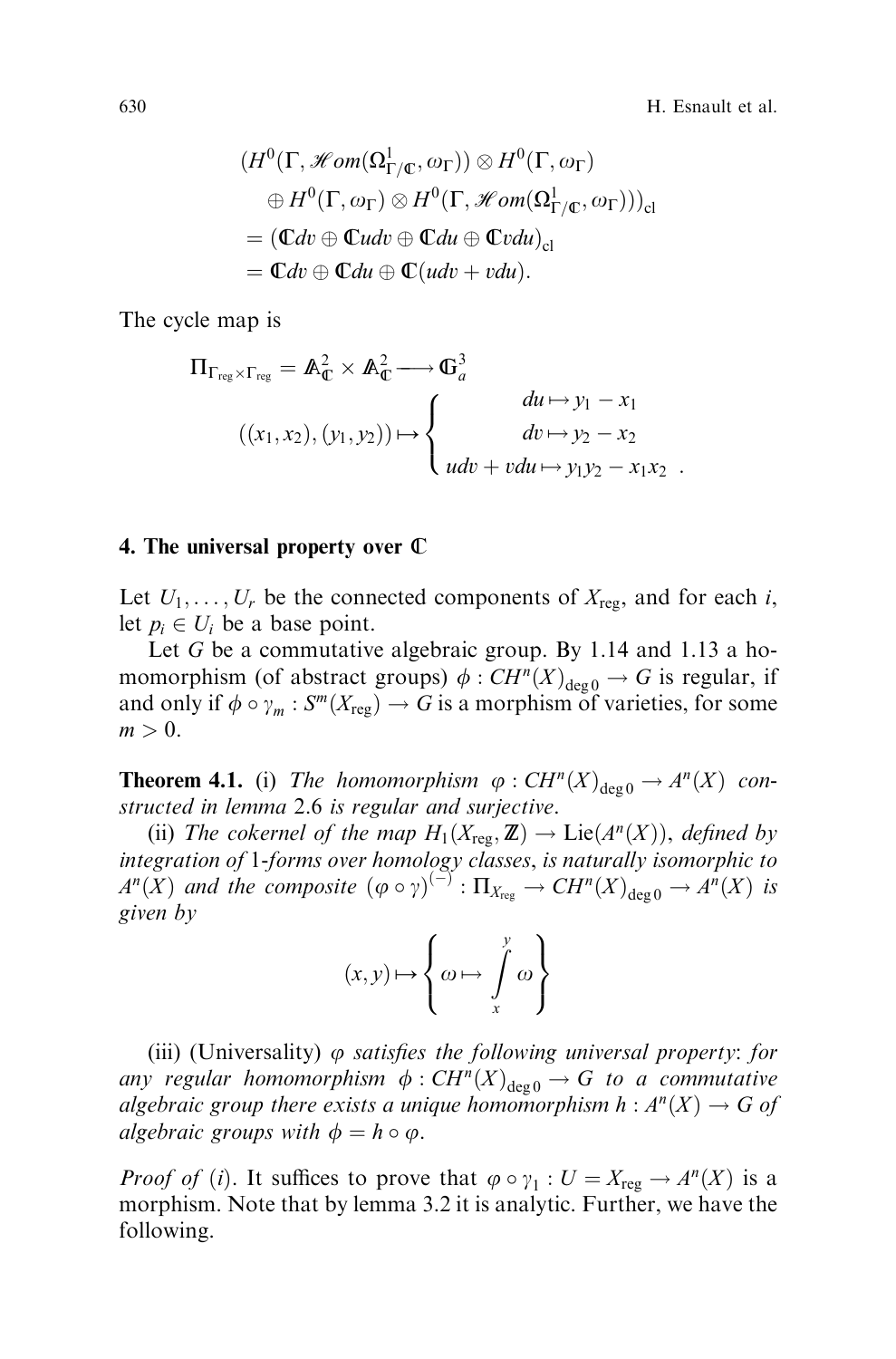(a) The composition  $U \to A^n(X) \to Alb(\tilde{X})$  is a morphism, where  $\tilde{X}$  is a resolution of singularities of  $X^{(n)}$ , since we may then regard U as an open subset of  $\tilde{X}$ , and the map  $U \rightarrow Alb(\tilde{X})$  is the restriction of the Albanese mapping for  $\tilde{X}$ , with appropriate base-points. Here  $\text{Alb}(\tilde{X})$  is the product of the Albanese varieties of the connected components of  $\tilde{X}$ , and  $A^{n}(X)$  is an extension of Alb $(\tilde{X})$  by a group  $\mathbb{G}_a^r \times \mathbb{G}_m^s$ , so that in particular  $A^n(X) \to Alb(\tilde{X})$  is a Zariski locally trivial fibre bundle.

(b) For each reduced Cartier curve  $C \subset X$ , the composite

$$
C_{\text{reg}} \longrightarrow U \longrightarrow A^{n}(X)
$$

is a morphism. Indeed, for each component  $B_0$  of  $C_{\text{reg}}$ , the composition

$$
B_0 \longrightarrow U \xrightarrow{\gamma_1} CH^n(X)_{\deg 0} \xrightarrow{\varphi} A^n(X)
$$

agrees with

$$
B_0 \longrightarrow Pic^0(C) \longrightarrow CH^n(X)_{\deg 0} \xrightarrow{\varphi} A^n(X)
$$

up to a translation, and by corollary 3.3, the latter is algebraic.

Now we may argue as in [BiS]: we are reduced to proving that if  $V$  is a non-singular affine variety, a holomorphic function on  $V$  which is algebraic when restricted to "almost all" algebraic curves in  $V$ , is in fact an algebraic regular function. This may be proved using Noether normalization and power series expansions for holomorphic functions on  $\mathbb{C}^n$ , or deduced from [Si], (1.1).

Since  $\Omega(A^n(X))$  is a finite dimensional subspace of 1-forms on U, there exist reduced local complete intersection Cartier curves  $C_i \subset X$ , for  $i = 1, \ldots, s$ , such that

$$
\Omega(A^n(X)) \longrightarrow \bigoplus_{i=1}^s H^0(C_i, \omega_{C_i})
$$

is injective. Hence

$$
\bigoplus_{i=1}^s \text{Pic}^0(C_i) \xrightarrow{\Sigma \psi_i} A^n(X)
$$

is surjective.

*Proof of (ii)* and *(iii)*: Let  $\phi : CH^n(X)_{\text{deg }0} \to G$  be a regular homomorphism to a commutative algebraic group G. By lemma 1.12 the image of  $\phi$  is contained in the connected component of the identity of G. Hence we may assume without loss of generality that G is connected.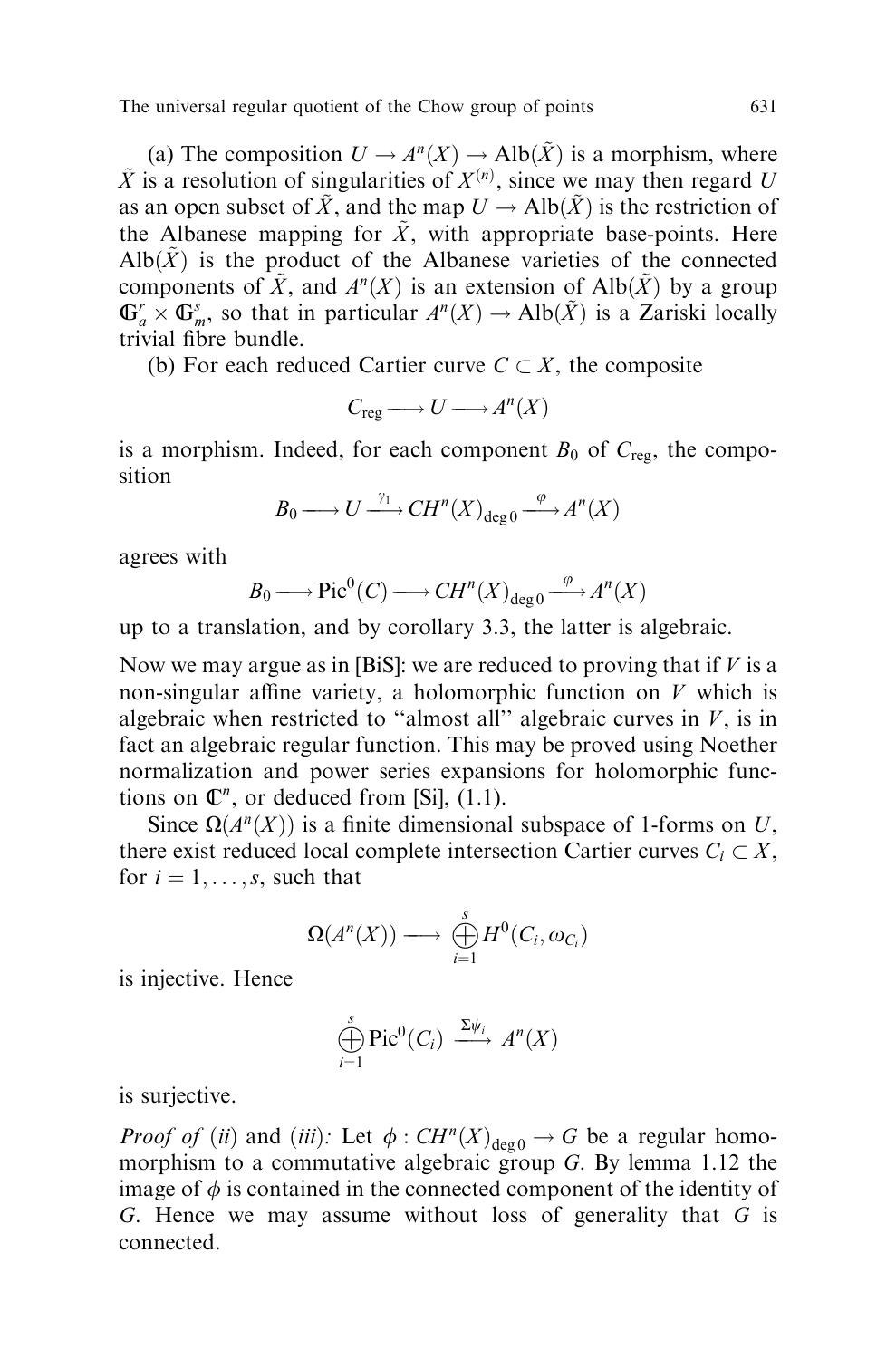Now  $\Omega(G)$  consists of closed, translation-invariant 1-forms. Thus if

$$
h = \phi \circ \gamma_1 : U \longrightarrow G ,
$$

then the image of  $h^*: \Omega(G) \to \Gamma(U, \Omega^1_{X/\mathbb{C}})$  is contained in the subspace of closed 1-forms. We claim that in fact  $h^*(\Omega(G)) \subset \Omega(A^n(X)).$ 

This is deduced from the criterion of proposition 3.8, (b), since we know that for any reduced Cartier curve  $C$  in  $X$ , the composition

$$
\text{Pic}^0(C) \longrightarrow CH^n(X)_{\text{deg }0} \stackrel{\phi}{\longrightarrow} G
$$

is a homomorphism of algebraic groups. Now we observe that if  $B_0$  is any component of  $C_{\text{reg}}$ , then

$$
B_0 \longrightarrow Pic^0(C) = Lie(A^1(C))/\text{image } H_1(C_{\text{reg}}, \mathbb{Z})
$$

is given by integration of 1-forms in  $H^0(C, \omega_C)$ . Moreover the composite

$$
B_0 \longrightarrow U \stackrel{h}{\longrightarrow} G
$$

agrees with

$$
B_0 \longrightarrow Pic^0(C) \longrightarrow G ,
$$

up to a translation by an element of G (and elements of  $\Omega(G)$  are translation invariant). Dualizing the above inclusion on 1-forms, we thus obtain a map on Lie algebras  $Lie(A^n(X)) \to Lie(G)$ . This fits into a commutative diagram

$$
H_1(U, \mathbf{Z}) \longrightarrow \mathrm{Lie}(A^n(X))
$$
  
\n
$$
\downarrow \qquad \qquad \downarrow
$$
  
\n
$$
H_1(G, \mathbf{Z}) \longrightarrow \mathrm{Lie}(G)
$$

where the horizontal arrows are given by integration of 1-forms over homology classes. Further there is a commutative diagram

$$
U \longrightarrow \text{Lie}(A^n(X))/\text{image } H_1(U, \mathbb{Z})
$$
  
\n
$$
\downarrow_{\tilde{\phi}} \downarrow_{\tilde{\phi}}
$$
  
\n
$$
CH^n(X)_{\text{deg }0} \longrightarrow G = \text{Lie}(G)/\text{image } H_1(G, \mathbb{Z})
$$

where  $\ddot{\phi}$  is a homomorphism of analytic groups, and where the upper horizontal arrow is given by integration of 1-forms in  $\Omega(A^n(X))$ .

We claim that the map  $H_1(U, \mathbb{Z}) \to \text{Lie}(A^n(X)) = \Omega(A^n(X))^*$ factors through the (surjective) composition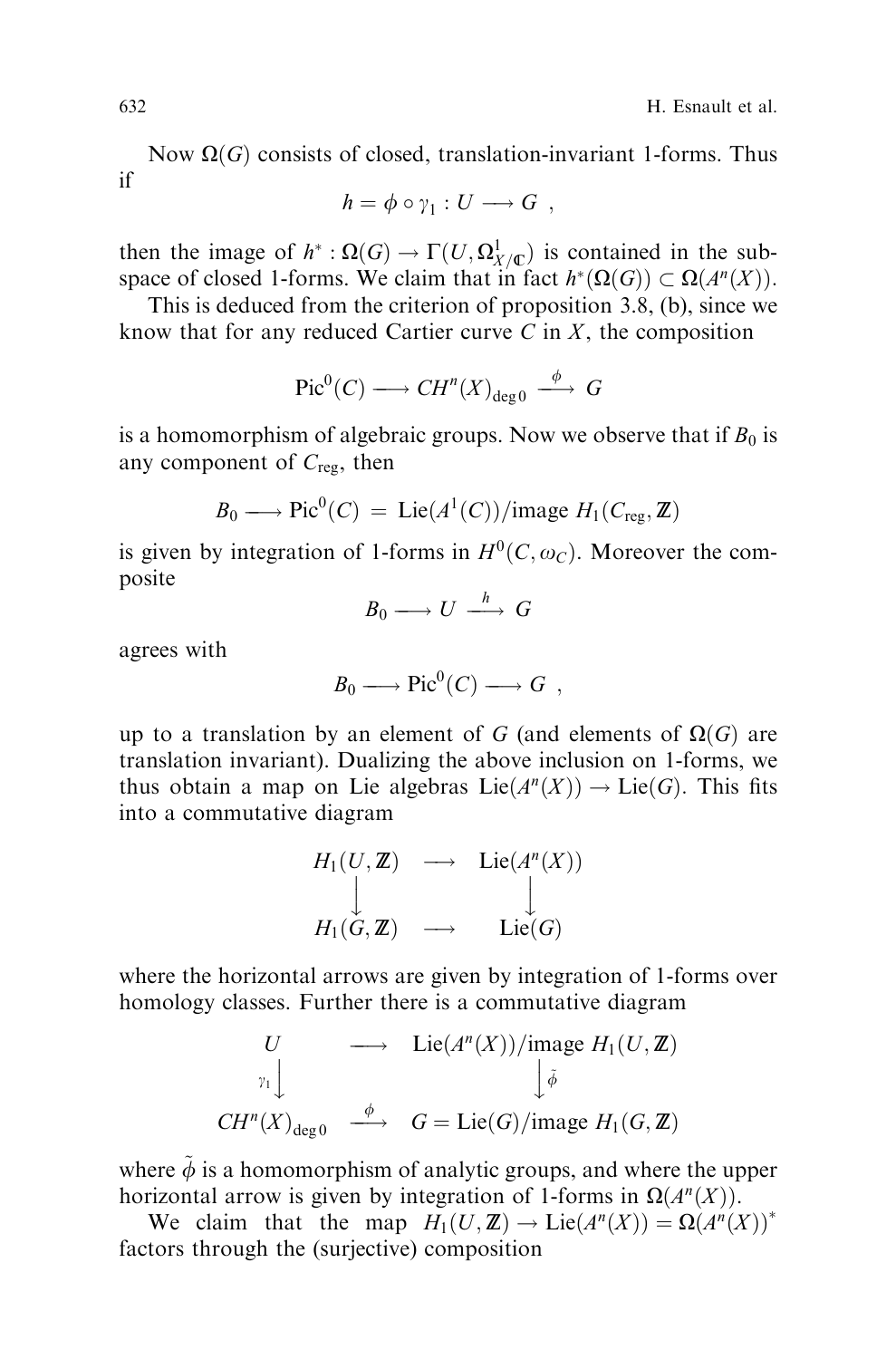$$
H_1(U,\mathbb{Z}) \stackrel{\cong}{\longrightarrow} H_c^{2n-1}(U,\mathbb{Z}(n)) \longrightarrow H^{2n-1}(X,\mathbb{Z}(n)) ,
$$

where  $H_c^*$  denotes compactly supported cohomology, and the isomorphism is by Poincaré duality. Indeed, let  $C \subset X^{(n)}$  be a sufficiently general reduced complete intersection curve in  $X^{(n)}$ . Then

$$
C \cap X^{< n} = \emptyset, \quad C_{\text{sing}} = C \cap X_{\text{sing}}^{(n)} = C \cap X_{\text{sing}},
$$

and one has a Gysin homomorphism

$$
H^1(C, \mathbb{Z}(1)) \longrightarrow H^{2n-1}(X, \mathbb{Z}(n)) \cong H^{2n-1}(X^{(n)}, \mathbb{Z}(n))
$$

which fits into a commutative diagram with exact rows

$$
H^{0}(C_{\text{sing}}, \mathbb{Z}(1)) \longrightarrow H^{1}_{c}(C \cap U, \mathbb{Z}(1)) \longrightarrow H^{1}(C, \mathbb{Z}(1))
$$
  
\n
$$
\downarrow \qquad \qquad H^{2n-2}(X_{\text{sing}}^{(n)}, \mathbb{Z}(n)) \longrightarrow H^{2n-1}_{c}(U, \mathbb{Z}(n)) \longrightarrow H^{2n-1}(X^{(n)}, \mathbb{Z}(n))
$$

The left hand vertical arrow is in fact surjective, since  $H^{2n-2}(X_{\text{sing}}^{(n)},\mathbb{Z}(n-1))$  is the free abelian group on the  $(n-1)$ -dimensional components of  $X_{sing}^{(n)}$ , and (since C is a general complete intersection)  $C_{\text{sing}}$  has non-empty intersection (which is supported at smooth points, and is transverse) with each such component of  $X_{\text{sing}}^{(n)}$ . Now we note that the composite  $H_1(C \cap U, \mathbb{Z}) \to H_1(U, \mathbb{Z}) \to$ Lie( $A^n(X)$ ) factors through the surjective composite  $H_1(U, \mathbb{Z})$  $\cong H_c^1(U, \mathbb{Z}(1)) \to H^1(C, \mathbb{Z}(1)),$  since  $C \cap U \to U \to A^n(X)$  is compatible with a homomorphism  $Pic^0(C) \to A^n(X)$  (here "compatible" means that for any component  $B_0$  of  $C \cap U$ , the composites  $B_0 \to U \to A^n(X)$  and  $B_0 \to Pic^0(C) \to A^n(X)$  agree up to translation by an element of  $A<sup>n</sup>(X)$ ). Now a diagram chase implies the claim made at the beginning of the paragraph.

Thus in the diagram (4.1) we see that  $Lie(A<sup>n</sup>(X))/$ image  $H<sub>1</sub>(U, \mathbb{Z})$ is identified with

$$
Lie(A^n(X))/\text{image } H^{2n-1}(X, \mathbb{Z}(n)) = A^n(X) .
$$

Hence there is a homomorphism  $\tilde{\phi}: A^{n}(X) \rightarrow G$ , such that  $\gamma_1 \circ \phi : U \to G$  factors through  $A^n(X)$ . Since  $\gamma_1^* : \Omega(A^n(X)) \to$  $\Gamma(U, \Omega^1_{U/\mathbb{C}})$  is injective, the induced map  $A^n(X) \to G$  with this property is unique, since the corresponding map on Lie algebras is uniquely determined. Since image  $\gamma_1$  generates  $CH^n(X)_{\text{deg }0}$ , the two homomorphisms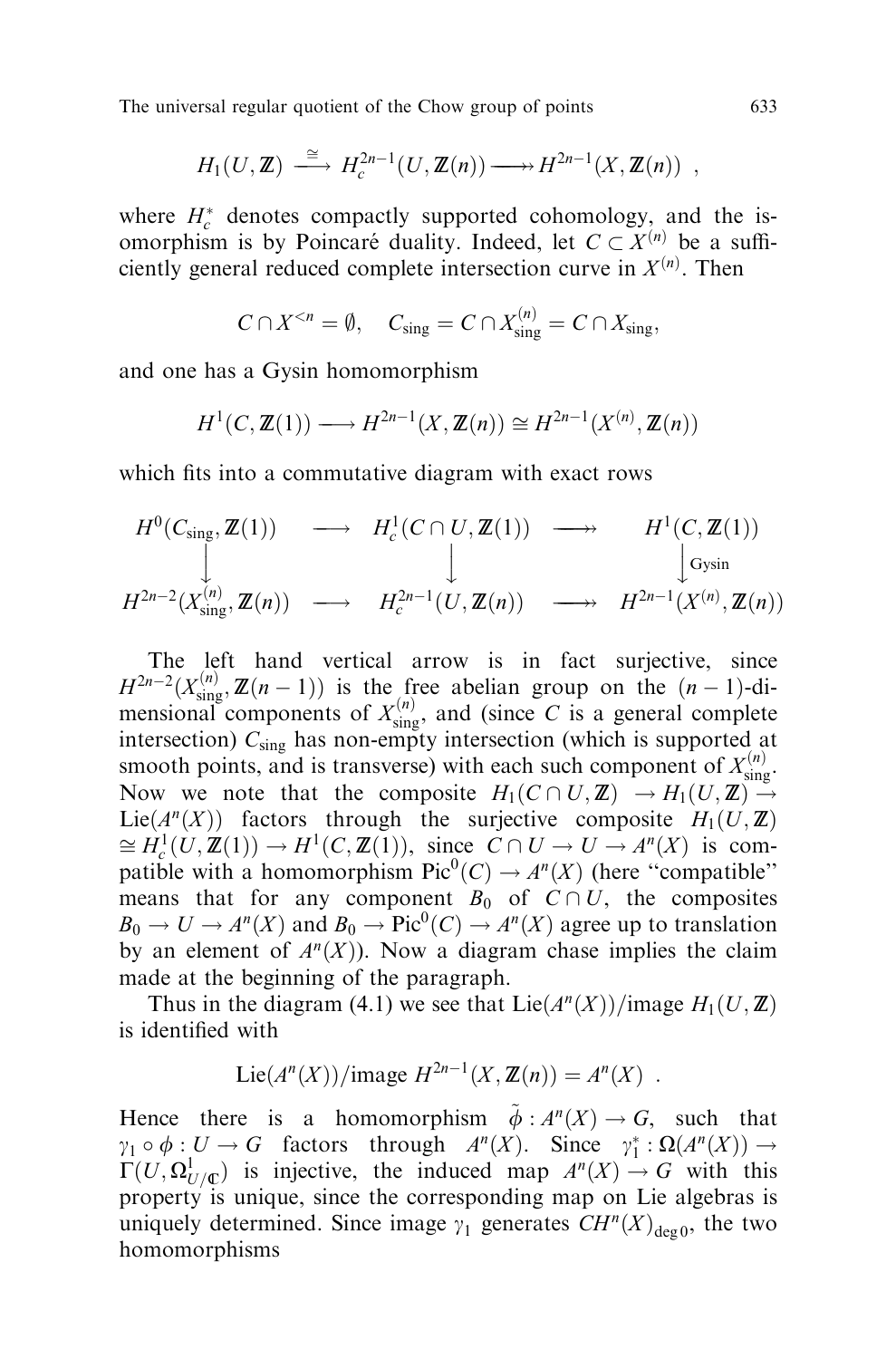634 H. Esnault et al.

$$
\phi: CH^n(X)_{\deg 0} \longrightarrow G, \quad CH^n(X)_{\deg 0} \xrightarrow{\varphi} A^n(X) \xrightarrow{\tilde{\phi}} G
$$

must coincide. This proves the universal property of  $\varphi$ , except that we need to note that  $\tilde{\phi}$  is a morphism. By lemma 1.13,  $\phi$  induces an algebraic group homomorphism  $Pic^0(C) \to G$  for all admissible pairs  $(C', i)$ , with  $C = i(C')$ . As above, we can choose reduced complete intersection curves  $C_i$ ,  $i = 1, \ldots, s$ , such that

$$
\bigoplus_{i=1}^s \text{Pic}^0(C_i) \xrightarrow{\oplus \psi_i} A^n(X)
$$

is surjective. As  $\phi \circ (\oplus \psi_i)$  is an algebraic group homomorphism,  $\dot{\phi}$  is an algebraic group homomorphism as well.  $\Box$ 

Remark 4.2. Lemma 3.1, combined with the Roitman Theorem proved in [BiS], imply that  $\varphi : CH^n(X)_{\text{deg}\,0} \to A^n(X)$  is an isomorphism on torsion subgroups. In other words, the Roitman Theorem is valid for  $\varphi$  :  $CH^n(X)_{\text{deg }0} \to A^n(X)$ , over **C**. This is another similarity with the Albanese mapping for a non-singular projective variety.

Remark 4.3. The proof of theorem 4.1 is close in spirit to the construction of a "generalized Albanese variety" in [FW]. There Faltings and Wüstholz consider a finite dimensional subspace  $V \subset H^0(X_{\text{reg}}, \Omega^1_{X_{\text{reg}}})$ , containing the 1-forms with logarithmic poles on some desingularization of  $X^{(n)}$ , and they construct a commutative algebraic group  $G_V$  together with a morphism  $X_{reg} \to G_V$ , which is universal among the morphisms  $\tau : X_{reg} \to H$  to commutative algebraic groups H, with  $\tau^*(\Omega(H)) \subset V$ .

## 5. Picard groups of Cartier curves

In the next section, we give an algebraic construction of  $A<sup>n</sup>(X)$  for a reduced projective *n*-dimensional variety  $X$ , defined over an algebraically closed field  $k$ . As in the analytic case, we will use the Picard scheme for Cartier curves in  $X$  and for families of such curves. In this section, we discuss some properties of such families of curves, and the corresponding Picard schemes. In particular, we establish the technical results 5.6 and 5.8, which are important steps in the algebraic construction of  $A<sup>n</sup>(X)$ .

Let S be an irreducible non-singular variety, and let  $f : \mathscr{C} \to S$  be a flat proper family of projective curves with reduced geometric fibres  $C_s = f^{-1}(s)$ . By [G], 7.8.6, the morphism f is cohomologically flat in dimension zero. Hence  $f_*\mathcal{O}_\mathscr{C}$  and  $R^1f_*\mathcal{O}_\mathscr{C}$  are both locally free and compatible with base change and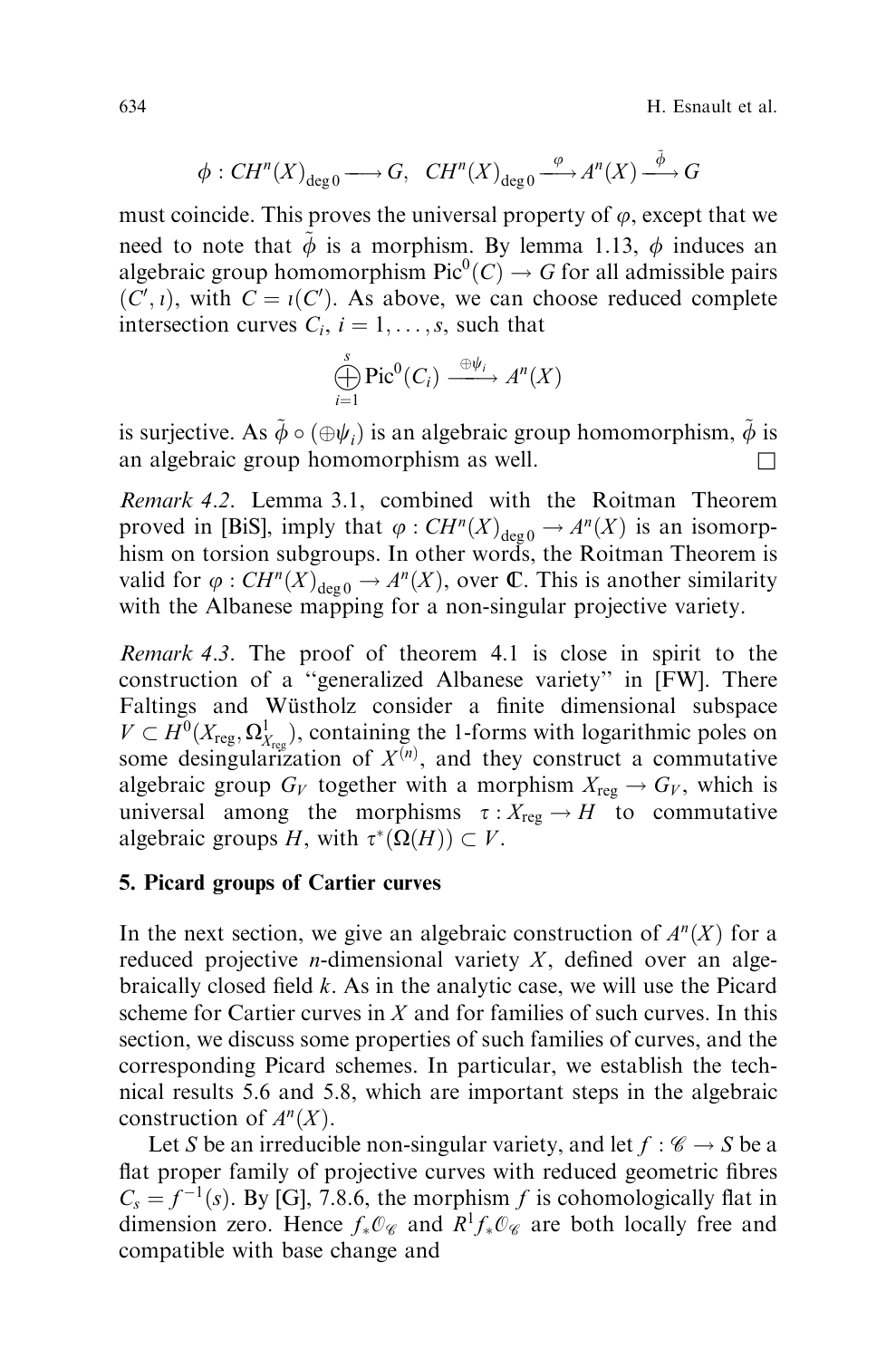$$
g(C_s) := \dim_{k(s)} H^1(C_s, \mathcal{O}_{C_s})
$$
 and  $\#C_s := \dim_{k(s)} H^0(C_s, \mathcal{O}_{C_s})$ 

are both constant on S. Moreover, the relative Picard functor  $Pic_{\mathscr{C}/S}$ is represented by an algebraic space  $Pic(\mathcal{C}/S)$  (see [BLR], 8.3, theorem 1).

If  $S' \to S$  is a finite covering such that  $f' : \mathcal{C}' = \mathcal{C} \times_S S' \to S'$  is the disjoint union of families of curves  $\mathcal{C}'_i \to S'$ , for  $i = 1, \dots, r$  with connected fibres, then

$$
\operatorname{Pic}(\mathscr{C}/S) \times_S S' = \operatorname{Pic}(\mathscr{C}'/S') = \operatorname{Pic}(\mathscr{C}'_1/S') \times_{S'} \cdots \times_{S'} \operatorname{Pic}(\mathscr{C}'_r/S') .
$$

For the smooth locus  $\mathcal{C}_{sm}$  of f consider the g-th symmetric product

$$
f'^g: S^g({\mathscr{C}}'_{\mathrm{sm}}/S') \longrightarrow S'
$$

over S'. For any open subscheme  $W' \subset S^g(\mathscr{C}_{sm}/S')$  there is a natural map  $\vartheta_{W'} : W' \to Pic(\mathscr{C}'/S')$ . By [BLR], 9.3, lemmas 5 and 6, one has the following generalization of 1.11:

**Lemma 5.1.** After replacing  $S'$  by an étale covering, there exists an open subscheme  $W' \subset S^g(\mathscr{C}_{\text{sm}}/S')$  with irreducible fibres over  $S'$ , such that  $\vartheta_{W} : W' \to Pic(\mathscr{C}'/S')$  is an open embedding.

Recall that  $X^{(n)}$  denotes the union of the *n*-dimensional irreducible components of X, and  $X^{\leq n}$  is the union of the smaller dimensional components.

*Notations* 5.2. For a very ample invertible sheaf  $\mathscr L$  on  $X^{(n)}$  we write

$$
|\mathcal{L}|^{n-1} = \mathbb{P}(H^0(X^{(n)}, \mathcal{L})) \times \cdots \times \mathbb{P}(H^0(X^{(n)}, \mathcal{L})) \quad (n-1)\text{-times}
$$

and  $|\mathscr{L}|_0^{n-1}$  for the open subscheme defined by  $n-1$ -tuples  $D_1, \ldots, D_{n-1}$  of divisors such that

(i)  $C = D_1 \cap \cdots \cap D_{n-1}$  is a reduced complete intersection curve in  $X^{(n)}$ ,

(ii)  $C \cap X^{< n} = \emptyset$ , and

(iii)  $X_{\text{reg}} \cap C$  is non-singular and dense in C.

Note that by (ii),  $C$  is a reduced Cartier curve in  $X$  which is a local complete intersection. By abuse of notation we will sometimes write  $C \in |\mathscr{L}|^{n-1}$  instead of  $(D_1, \ldots, D_{n-1}) \in |\mathscr{L}|^{n-1}$ .

The normalization  $\pi : \tilde{C} \to C$  induces a surjection  $\pi^* : Pic^0(C) \to C$ Pic<sup>0</sup>( $\tilde{C}$ ). By [BLR], 9.2, the kernel of  $\pi^*$  is the largest linear subgroup  $H(C)$  of Pic $(C)$ . One has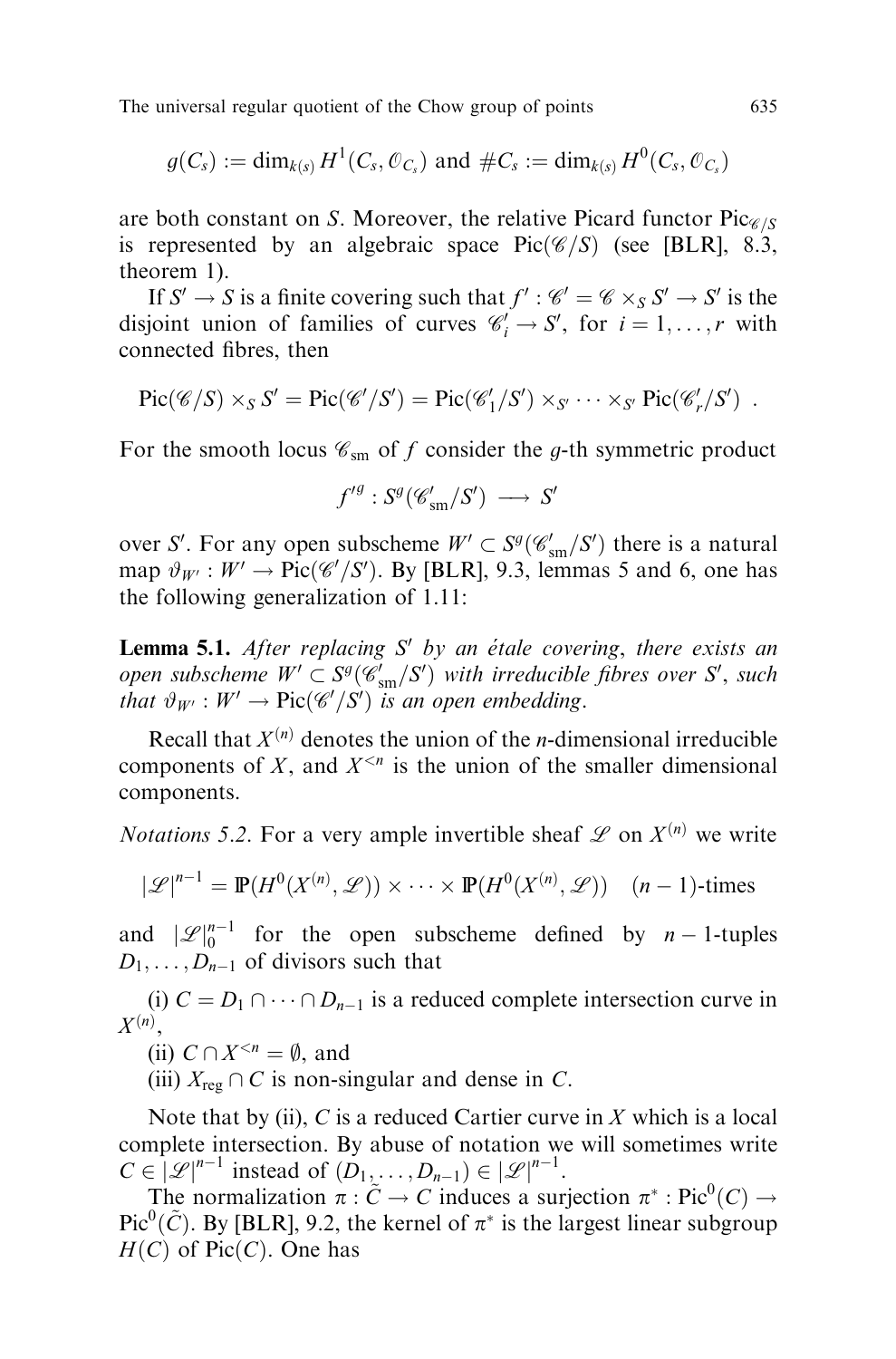636 H. Esnault et al.

(5.1)  
\n
$$
\dim(H(C)) = \dim(\text{Pic}^{0}(C)) - \dim(\text{Pic}^{0}(\tilde{C}))
$$
\n
$$
= \dim_{k}(H^{1}(C, \mathcal{O}_{C})) - \dim_{k}(H^{1}(\tilde{C}, \mathcal{O}_{\tilde{C}}))
$$
\n
$$
= \chi(\tilde{C}, \mathcal{O}_{\tilde{C}}) - \chi(C, \mathcal{O}_{C}) - (\#\tilde{C} - \#C),
$$

where again  $\#C$  and  $\#C$  denote the numbers of connected components of  $C$  and  $\tilde{C}$ , respectively.

Given a flat family of projective curves  $f : \mathscr{C} \to S$  over an irreducible variety S with reduced geometric fibres  $C_s$ , there exist a finite covering  $S' \to S$  and an open dense subscheme  $S'_0 \subset S'$  such that the normalization of  $\mathcal{C} \times_S S_0'$  is smooth over  $S_0'$ . Hence  $\#\tilde{C}_s$ , and the dimension of the linear part  $H(C_s)$  of  $Pic^0(C_s)$ , are both constant on the image of  $S'_0$ .

**Definition 5.3.** For a reduced projective curve C we define  $r(C)$  to be the number of irreducible components of C, and  $\mu(C)$  to be the dimension of the largest linear subgroup of  $Pic^0(C)$ .

By [F], Satz 5.2, for a very ample invertible sheaf  $\mathscr L$  the open subscheme  $|\mathscr{L}|_0^{n-1}$  is not empty. Let  $r(\mathscr{L})$  and  $\mu(\mathscr{L})$  denote the values of  $r(C)$  and of  $\mu(C)$  for  $C \in |\mathcal{L}|_0^{n-1}$  in general position.

By the equality (5.1) one has:

$$
\chi(\tilde{C}, \mathcal{O}_{\tilde{C}}) - \chi(C, \mathcal{O}_C) \ge \mu(C) \ge \chi(\tilde{C}, \mathcal{O}_{\tilde{C}}) - \chi(C, \mathcal{O}_C) - r(C) + 1
$$
\n(5.2)

**Lemma 5.4.** For a very ample invertible sheaf  $\mathscr L$  and for a positive integer N,

$$
\mu(\mathscr{L}^N) \leq N^{n-1} \cdot (\mu(\mathscr{L}) + r(\mathscr{L}) - 1) \enspace .
$$

*Proof.* Given  $D_j^{(i)} \in |\mathcal{L}|$ , for  $i = 1, ..., N$  and  $j = 1, ..., n - 1$ , we write

$$
I = \{1, ..., N\}^{n-1}
$$
  
\n
$$
C^{(i)} = D_1^{(i_1)} \cap \dots \cap D_{n-1}^{(i_{n-1})} \text{ for } \underline{i} = (i_1, ..., i_{n-1}) \in I
$$
  
\nand 
$$
C = \bigcup_{\underline{i} \in I} C^{(\underline{i})} = \bigcap_{j=1}^{n-1} (D_j^{(1)} \cup \dots \cup D_j^{(N)}) .
$$

**Claim 5.5.** There exists a choice of the divisors  $D_j^{(i)} \in |\mathcal{L}|$  such that (a)  $C^{(i)} \in |\mathscr{L}|_0^{n-1}$ ,  $\mu(C^{(i)}) = \mu(\mathscr{L})$  and  $r(C^{(i)}) = r(\mathscr{L})$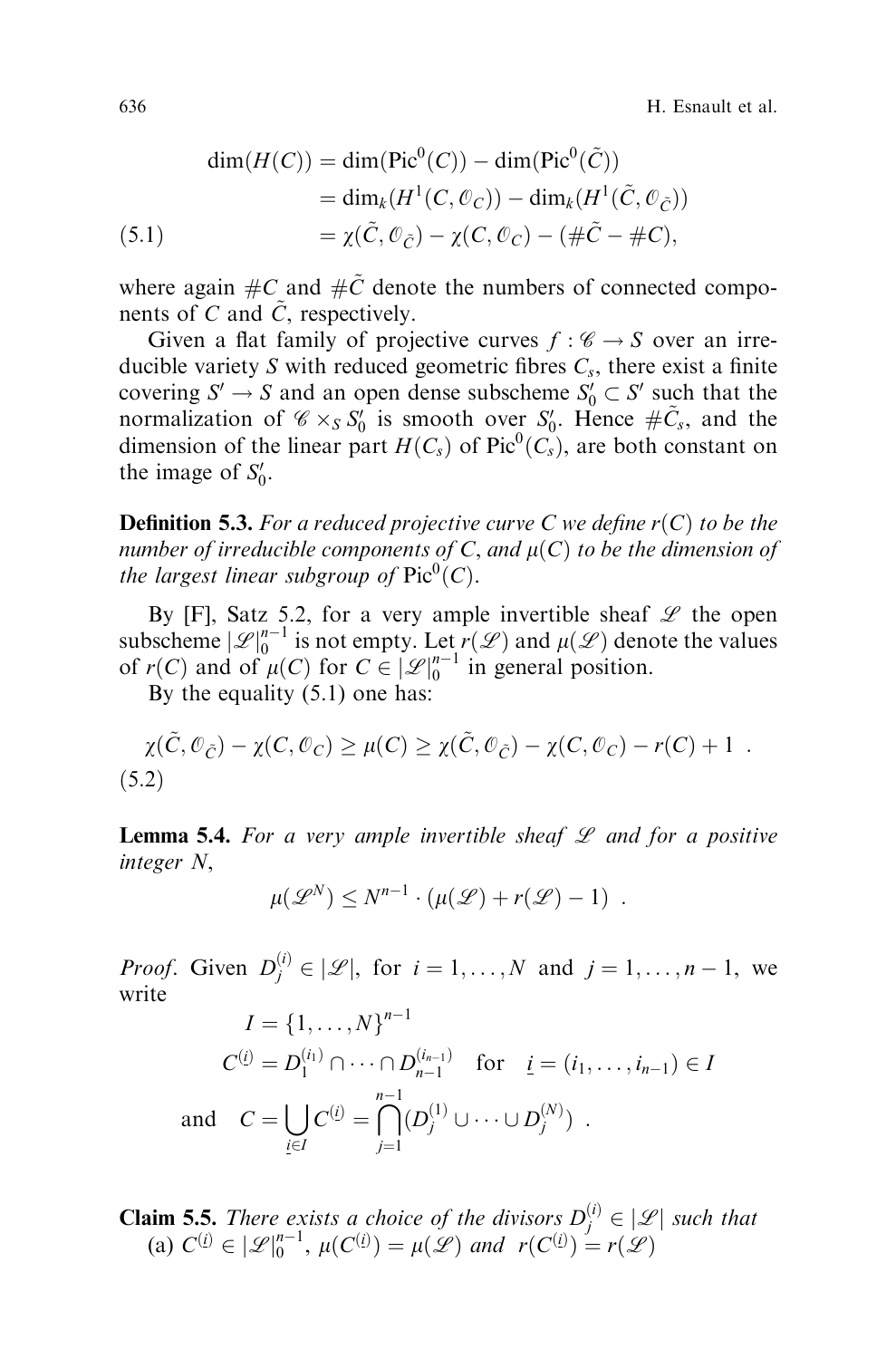(b)  $C^{(i)} \cap C^{(i')} \cap X_{\text{sing}} = \emptyset$  for  $i \neq i'$ 

(c) each point  $x \in C_{sing} \cap X_{reg}$  lies on exactly two components  $C^{(i)}$ and  $C^{(i)}$ . In this case, there exists one v with  $i_j = i_j'$  for all  $j \neq v$ . Locally in x the surface

$$
Y=D_1^{(i_1)}\cap\cdots\cap\widehat{D_v^{(i_v)}}\cap\cdots\cap D_{n-1}^{(i_{n-1})}\cap X_{\text{reg}}
$$

is nonsingular and contains  $C^{(i)}$  and  $C^{(i')}$  as two smooth divisors intersecting transversally.

(d) C is a reduced complete intersection curve in  $|\mathscr{L}^N|^{n-1}$ .

*Proof.* (d) follows from (a), (b) and (c). Since  $|\mathscr{L}|_0^{n-1}$  is open and dense in  $|\mathscr{L}|^{n-1}$ , (a) holds true for sufficiently general divisors. Counting dimensions one finds that for  $i \neq i'$  the intersection  $C^{(i)} \cap C^{(\bar{i}')}$  is either empty or consists of finitely many points. The latter can only happen, if all but one entry in  $i$  and  $i'$  are the same, and obviously one may assume that the intersection points all avoid  $X_{\rm sing}$ . Moreover

$$
C^{(i)}\cap C^{(i')}\cap C^{(i'')}=\emptyset
$$

for pairwise different i, i' i''  $\in$  I. Now (c) follows from the Bertini theorem [F], Satz 5.2, saying that for sufficiently general divisors  $D_j^{(i)}$ 

$$
Y = D_1^{(i_1)} \cap \cdots \cap \widehat{D_v^{(i_v)}} \cap \cdots \cap D_{n-1}^{(i_{n-1})} \cap X_{reg}
$$
  

$$
C^{(\underline{i})} = Y \cap D_v^{(i_v)} \quad \text{and} \quad C^{(\underline{i}')} = Y \cap D_v^{(\overline{i_v})}
$$

are non-singular and that  $C^{(i)}$  and  $C^{(i')}$  meet tranversally on Y.  $\Box$ Let  $\mathbb{A}^{M+1} \subset |\mathcal{L}^N|^{n-1}$  be an affine open subspace containing the point  $s_0$  which corresponds to the tuple  $\{D_j^{(1)} \cup \cdots \cup D_j^{(N)}\}_{j=1,\dots,n-1}$ , and let  $\mathbb{P}^M$  be the projective space parametrizing lines in  $\mathbb{A}^{M+1}$ , passing through  $s_0$ . There is a line  $S \in \mathbb{P}^M$  such that (i) the total space  $\mathscr C$  of the restriction

$$
\begin{array}{ccc}\n\mathscr{C} & \xrightarrow{\tau} & X \\
f \downarrow & & \\
S & \xrightarrow{\subset} & |\mathscr{L}^N|^{n-1} .\n\end{array}
$$

of the universal family to S is non-singular in a neighbourhood of each point  $x \in C_{sing} \cap X_{reg}$ 

(ii) the intersection of  $X_{reg}$  with the general fibre of  $f : \mathscr{C} \to S$  is non-singular.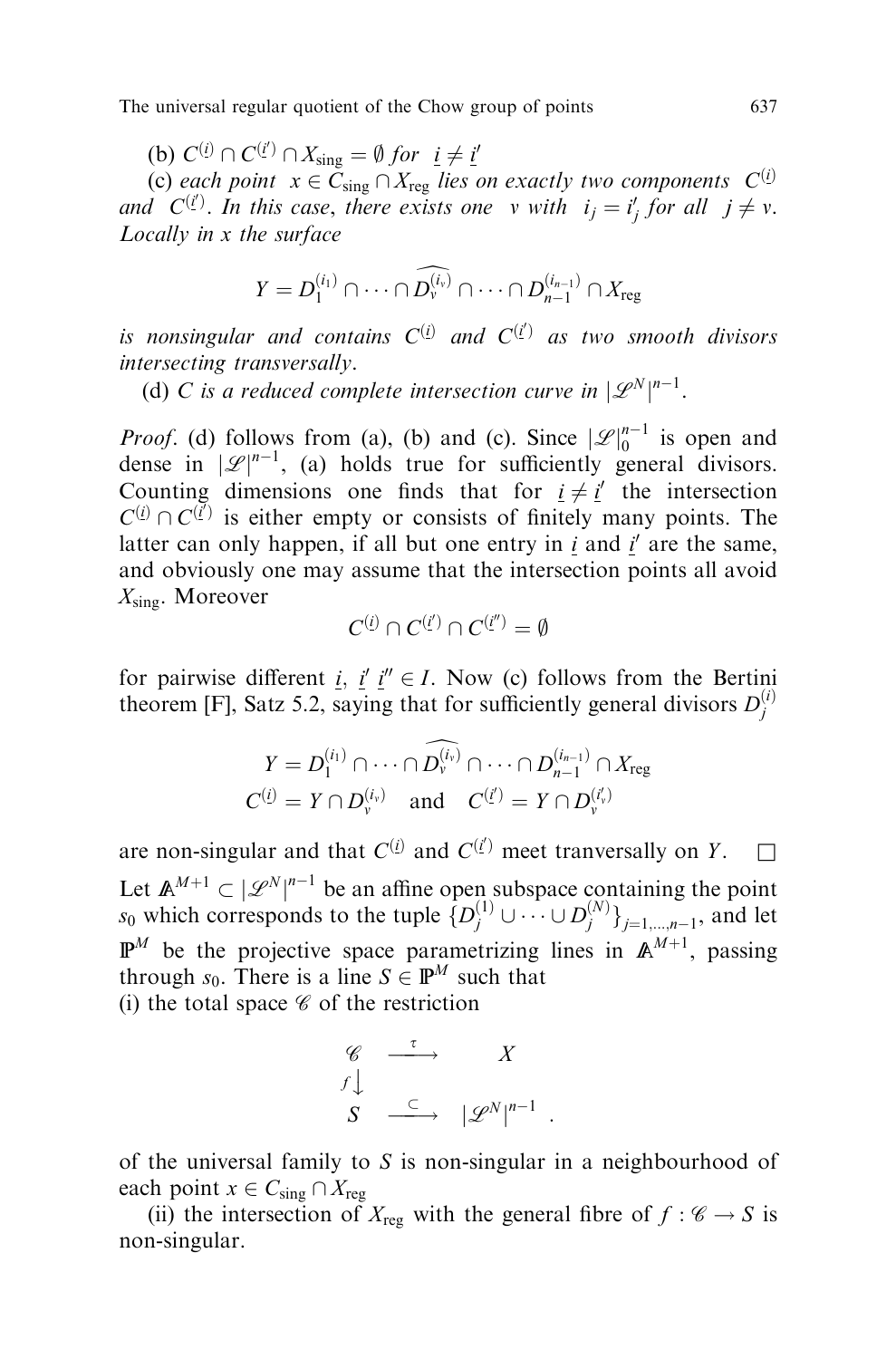In fact, using the notation from 5.5 (c), we can choose for a point  $x \in C_{sing} \cap X_{reg}$  a line S connecting  $s_0$  with a point  $(D'_1, \ldots, D'_{n-1}) \in \mathbb{A}^{M+1}$ , where

$$
D'_{j} = D_j^{(1)} \cup \cdots \cup D_j^{(N)} \text{ for } j \neq v ,
$$

where  $D_v' \cap Y_{reg}$  is non singular, and where  $x \notin D_v'$ . By this choice, in a neighbourhood of x the restriction of the universal family  $\mathscr C$  to S is just a fibering of  $Y$  over  $S$ . Hence the condition (i) is valid for the chosen point x.

However, for each point  $x \in C_{sing} \cap X_{reg}$ , the condition (i) is an open condition in  $\mathbb{P}^M$ , and hence for a general line S, (i) holds for all points in  $C_{sing} \cap X_{reg}$ ; clearly the second condition (ii) holds as well. The family  $f : \mathscr{C} \to S$  has only finitely many non-reduced fibres and outside of them  $U = \tau^{-1}(X_{\text{reg}})$  contains only finitely many points, which are singularities of the fibres.

Replacing S by an open neighbourhood of  $s_0$ , we may assume thereby, that for  $s \neq s_0$  the fibre  $C_s = f^{-1}(s)$  is reduced, that  $C_s \cap X_{reg}$ is non-singular and dense in  $C_s$  and that  $\mu(C_s) = \mu(\mathscr{L}^N)$ . In particular U is non-singular outside of the points  $C_{sing} \cap X_{reg}$ , and by condition (i), U is non singular. Moreover,  $f|_U : U \to S$  is semi-stable; hence  $f|_U$  is a local complete intersection morphism, smooth outside a finite subset of U. Let L be a finite extension of the function field  $k(S)$  such that the normalization of  $\mathcal{C} \times_S \text{Spec } (L)$  is smooth over L, and let S' be the normalization of S in L. Consider

$$
\begin{array}{ccccc}\n\mathscr{C}' & \xrightarrow{\sigma} & \mathscr{C} \times_S S' & \xrightarrow{\eta'} & \mathscr{C} \\
\downarrow{\scriptstyle{p_{r_2}}} & & \downarrow{\scriptstyle{p_{r_2}}} & & \downarrow{\scriptstyle{f}} \\
S' & \xrightarrow{\eta'} & S\n\end{array}
$$

where  $\sigma$  denotes the normalization. Since  $U \times_S S' \to S'$  is a local complete intersection morphism, smooth outside a finite subset of the domain,  $U \times_S S'$  is normal and  $\sigma$  restricted to  $U' = \sigma^{-1}(U \times_S S')$  is an isomorphism. By construction the general fibre of  $f'$  is smooth and  $\mathcal{C}'$ is normal. Since for all  $s' \in S'$  the fibres  $C'_{s'} = f^{i-1}(s')$  of  $f'$  are reduced on the open dense subvariety  $U'$ , they are reduced everywhere. Note also that  $\mathscr{C} - U \rightarrow S$  is finite, and hence so is  $\mathscr{C}' - U' \rightarrow S'$ .

Let  $s', s'_0 \in S'$  be points, with  $s_0 = \eta(s'_0)$ , and with  $s = \eta(s')$  in general position. The inequality (5.2) implies that

$$
\mu(\mathscr{L}^N) = \mu(C_s) \leq \chi(C'_{s'}, \mathscr{O}_{C'_{s'}}) - \chi(C_s, \mathscr{O}_{C_s})
$$
  
=  $\chi(C'_{s'_0}, \mathscr{O}_{C'_{s'_0}}) - \chi(C_{s_0}, \mathscr{O}_{C_{s_0}})$ .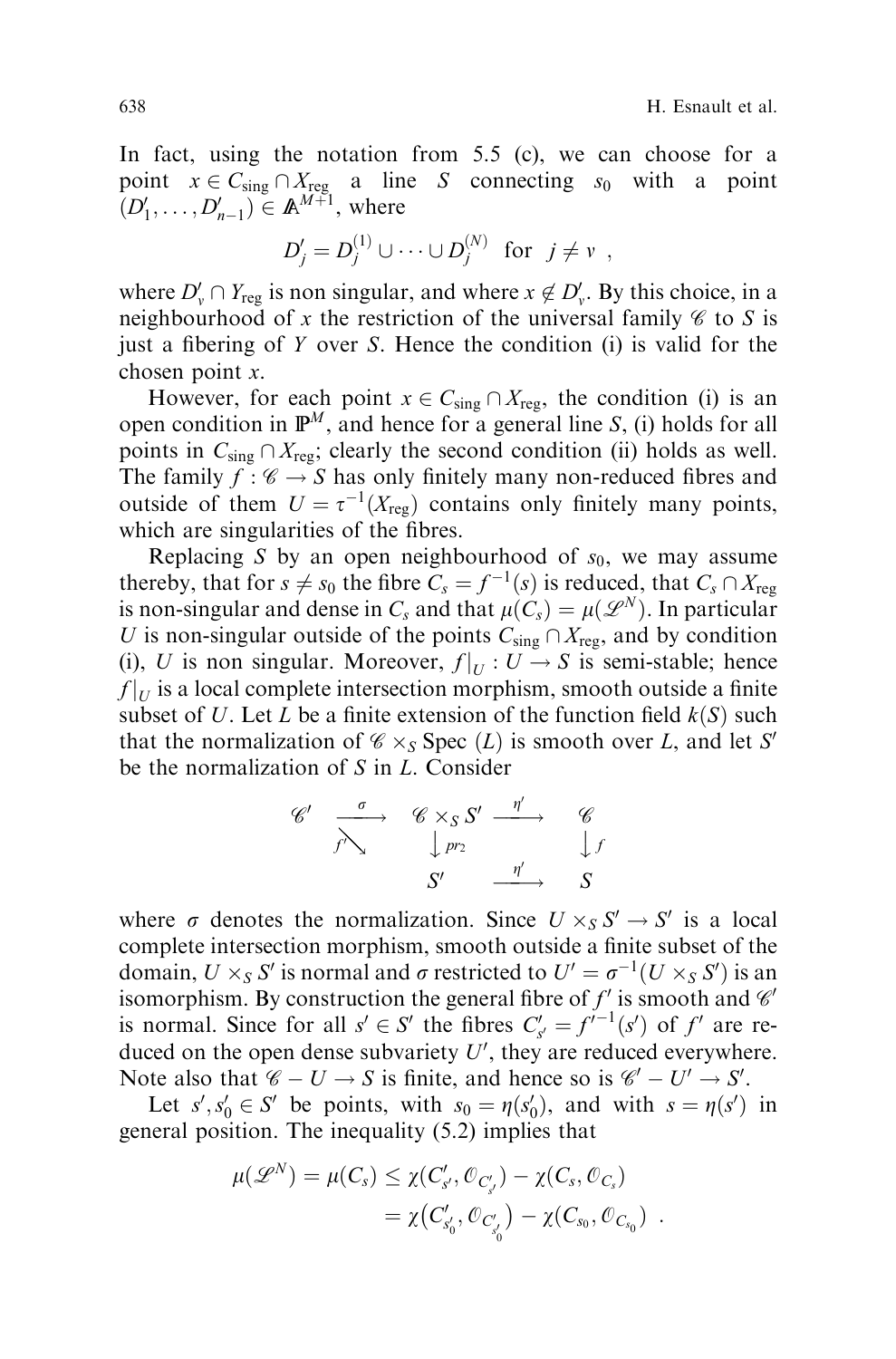Since  $C'_{s'_0} \cap U'$  is isomorphic to  $C_{s_0} \cap U$  the curve  $C'_{s'_0}$  is finite over and birational to  $C = C_{s_0}$ . Moreover, the fibres  $C'_{s'_0} \cap U'$  and  $C \cap U$  have the same number  $\delta$  of double points. Writing  $C^{(i)}$  for the preimage of  $C^{(i)}$  in  $C'_{s'_0}$  one obtains

$$
\chi(C, \mathcal{O}_C) + \delta = \sum_{i \in I} \chi(C^{(i)}, \mathcal{O}_{C^{(i)}}),
$$
  

$$
\chi(C'_{s'_0}, \mathcal{O}_{C'_{s'_0}}) + \delta = \sum_{i \in I} \chi(C'^{(i)}, \mathcal{O}_{C'^{(i)}})
$$
  
and 
$$
\mu(\mathscr{L}^N) \le \sum_{i \in I} (\chi(C'^{(i)}, \mathcal{O}_{C'^{(i)}}) - \chi(C^{(i)}, \mathcal{O}_{C^{(i)}})) .
$$

Finally,  $C^{(i)}$  is finite over and birational to  $C^{(i)}$ , thus it is dominated by the normalization of  $C^{(i)}$ , and (5.2) implies

$$
\sum_{i \in I} (\chi(C'^{(i)}, \mathcal{O}_{C'^{(j)}}) - \chi(C^{(i)}, \mathcal{O}_{C^{(j)}}))
$$
  
\n
$$
\leq \sum_{i \in I} (\mu(C^{(i)}) + r(C^{(i)}) - 1)
$$
  
\n
$$
= N^{n-1} \cdot (\mu(\mathcal{L}) + r(\mathcal{L}) - 1) . \square
$$

Replacing  $L$  by its N-th power one obtains by lemma 5.4 ample invertible sheaves on  $X^{(n)}$  with many more linearly independent sections than  $\mu(\mathcal{L})$ . For example, if  $X_1, \ldots, X_r$  are the irreducible components of  $X^{(n)}$ , then

image 
$$
(H^0(X^{(n)}, \mathscr{L}^N) \to H^0(X_i, \mathscr{L}^N|_{X_i})) = H^0(X_i, \mathscr{L}^N|_{X_i})
$$
,

for sufficiently large  $N$ , and its dimension is bounded below by a nonzero multiple of  $N^n$ , whereas by 5.4,  $\mu(\mathcal{L}^N)$  is bounded above by  $\left(\mu(\mathcal{L}) + r(\mathcal{L}) - 1\right) \cdot N^{n-1}$ . One obtains:

**Corollary 5.6.** There exists a very ample sheaf  $\mathscr L$  on  $X^{(n)}$  with

dim<sub>k</sub>(image  $(H^0(X^{(n)}, \mathscr{L}) \to H^0(X_i, \mathscr{L}|_{X_i}))) \geq 2 \cdot \mu(\mathscr{L}) + r + 2$ ,

for  $i = 1, \ldots, r$ .

Over a field  $k$  of positive characteristic we will need a stronger technical condition. Recall that  $\Pi_{X_{\text{reg}}} = \bigcup_{i=1}^{r} (U_i \times U_i)$ , where  $U_i = X_i \cap X_{\text{reg}}$  are the irreducible components of  $X_{\text{reg}}$ .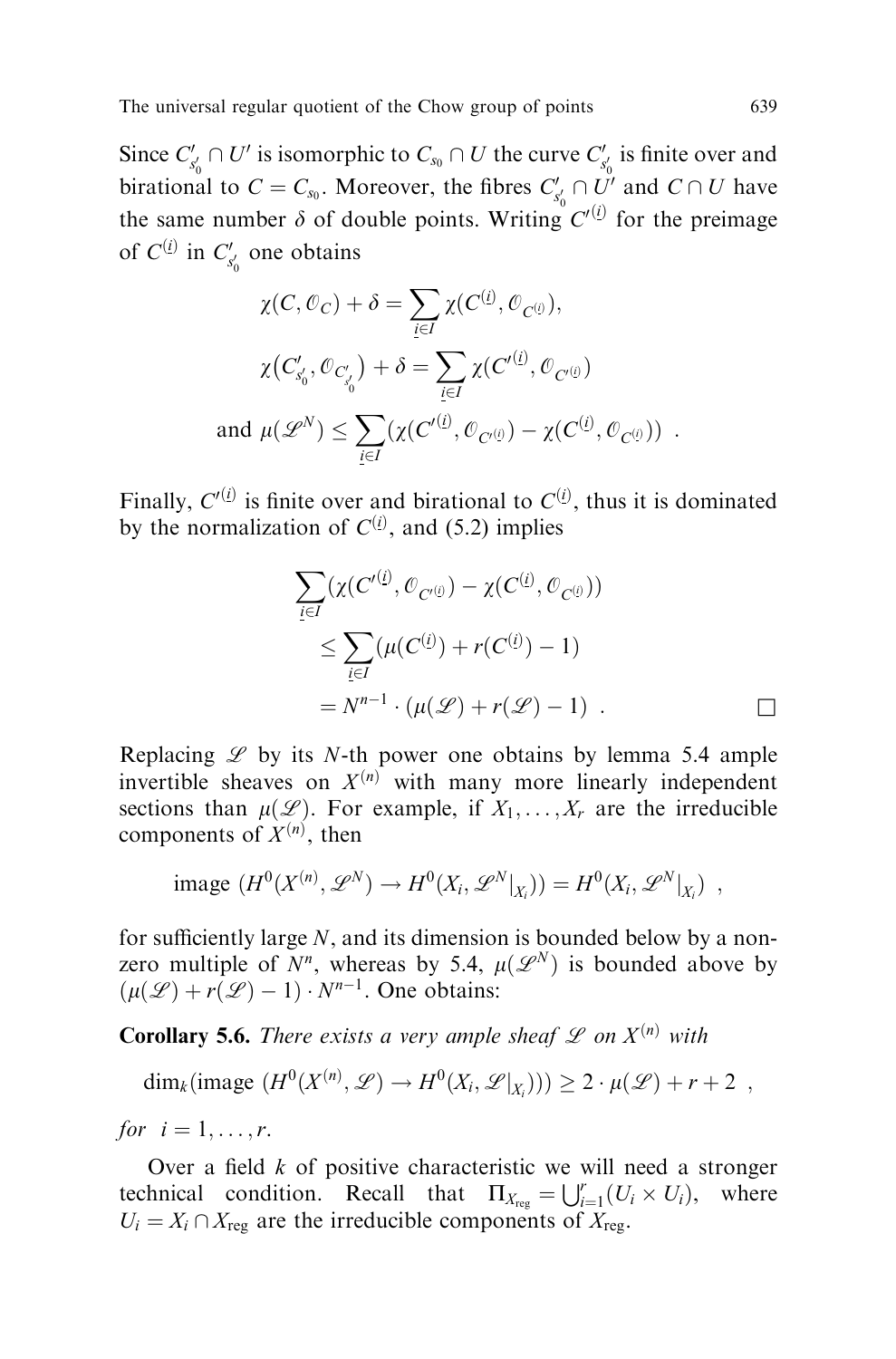**Assumption 5.7.** Let  $Z \subset S^d(\Pi_{X_{\text{reg}}}) \times S^d(\Pi_{X_{\text{reg}}}) \times |\mathscr{L}|_0^{n-1}$  be the incidence variety of points

$$
(((x_1, x'_1), \ldots, (x_d, x'_d)), ((x_{d+1}, x'_{d+1}), \ldots, (x_{2d}, x'_{2d})), (D_1, \ldots, D_{n-1}))
$$
  

$$
\in S^d(\Pi_{X_{reg}}) \times S^d(\Pi_{X_{reg}}) \times |\mathcal{L}|_0^{n-1}
$$

with  $x_1, \ldots, x_{2d}, x'_1, \ldots, x'_{2d} \in C = D_1 \cap \cdots \cap D_{n-1}$ . Then the projection

$$
pr'_{12}=pr_{12}|_Z:Z\longrightarrow S^d(\Pi_{X_{\text{reg}}})\times S^d(\Pi_{X_{\text{reg}}})
$$

is dominant.

**Proposition 5.8.** There exists a very ample sheaf  $\mathscr L$  on  $X^{(n)}$  which satisfies the assumption 5.7, for all  $d \leq \mu(\mathcal{L})$ .

*Proof.* Let  $\mathcal{I}_i$  be the ideal sheaf of  $\bigcup_{j \neq i} X_j$  on  $X^{(n)}$ . Then  $\mathcal{I}_i$  is annihilated by the ideal sheaf of  $X_i$  in  $X^{(n)}$ . In particular, one can talk on its cohomology on  $X_i$ , as being the same as its cohomology on  $X^{(n)}$ . Hence if  $\mathcal F$  is a torsion-free coherent sheaf on  $X^{(n)}$  and  $\mathscr{I}_i \backslash \mathscr{F} := \text{image}(\mathscr{F} \otimes \mathscr{I}_i \to \mathscr{F})$  then

$$
H^{0}(X_{i}, \mathcal{I}_{i} \backslash \mathcal{F}) = H^{0}(X^{(n)}, \mathcal{I}_{i} \backslash \mathcal{F})
$$
  
and 
$$
\bigoplus_{i=1}^{r} H^{0}(X_{i}, \mathcal{I}_{i} \backslash \mathcal{F}) \subset H^{0}(X^{(n)}, \mathcal{F}) .
$$

**Claim 5.9.** There exists a very ample invertible sheaf  $\mathscr L$  on  $X^{(n)}$  such that

$$
\dim_k(\text{image}(H^0(X_i, \mathscr{L} \otimes \mathscr{I}_i|_{X_i}) \to H^0(C, \mathscr{L}|_C))) \ge 4 \cdot \mu(\mathscr{L}) \quad , \quad (5.3)
$$

for  $i = 1, \ldots, r$ , and for all  $C \in |\mathscr{L}|_0^{n-1}$ .

*Proof.* Given a very ample invertible sheaf  $\mathcal{L}$  it suffices to find a lower bound for the dimension of the image of the composite map

$$
\tau: H^0(X_i, \mathscr{L}^N \otimes \mathscr{I}_i|_{X_i}) \longrightarrow H^0(X^{(n)}, \mathscr{L}^N) \longrightarrow H^0(C, \mathscr{L}^N|_C)
$$

which is independent of  $C \in |\mathcal{L}_{\geq 0}^N|_0^{n-1}$  and grows like  $N^n$ . If  $\mathcal{J}_C$ denotes the ideal sheaf of C on  $X^{(n)}$ , then

$$
\ker(\tau) = H^0(X_i, \mathcal{I}_i \setminus (\mathcal{L}^N \otimes \mathcal{J}_C)) \subset H^0(X^{(n)}, \mathcal{L}^N \otimes \mathcal{J}_C) .
$$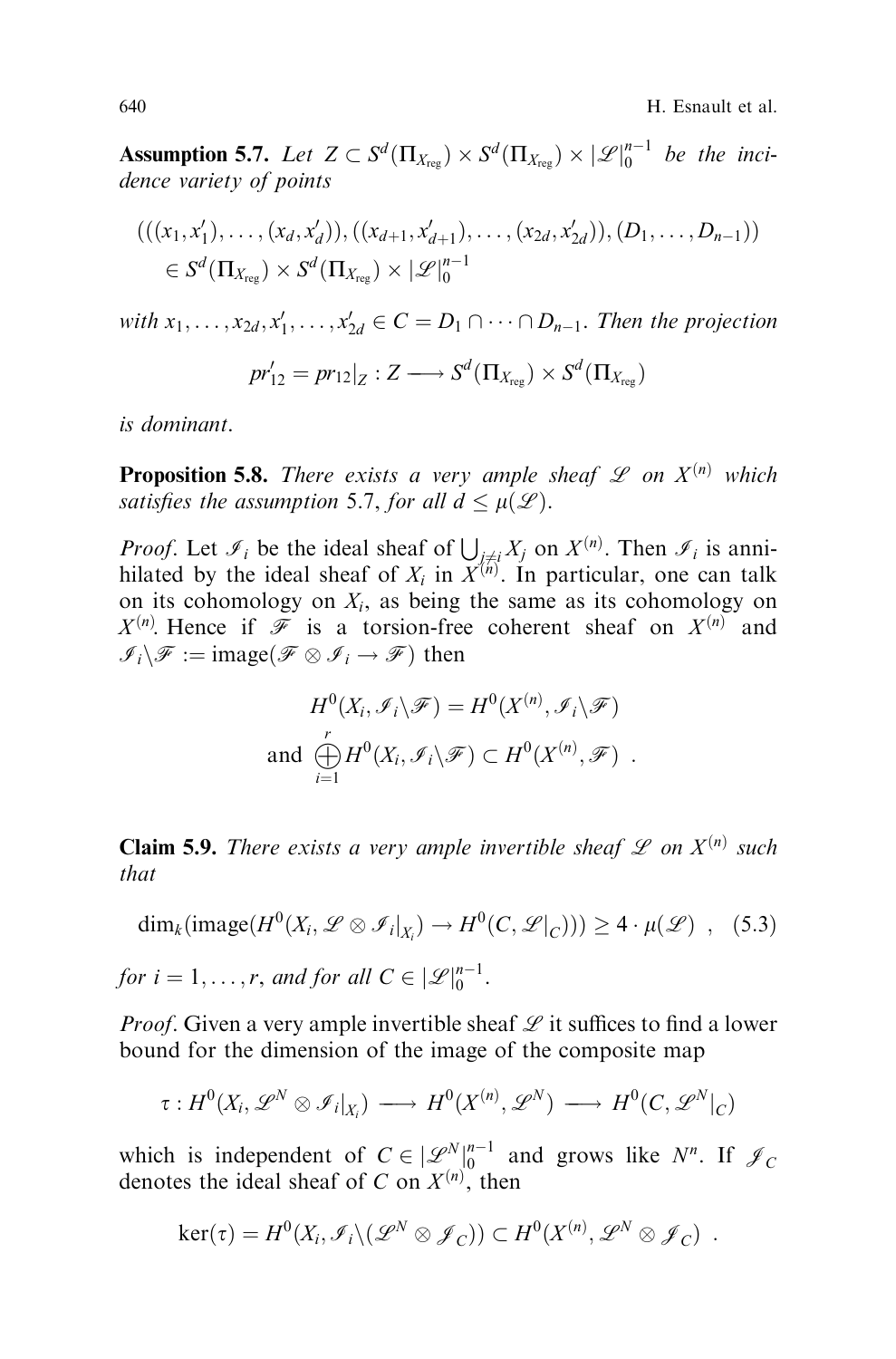Hence it is sufficient to give an upper bound for  $\dim(H^0(X^{(n)}, \mathcal{L}^N \otimes \mathcal{J}_C))$  by some polynomial in N of degree  $n-1$ , independent of C.

For  $j < n$  the dimension of  $H^j(X^{(n)}, \mathcal{L}^{-N})$  is bounded by a polynomial of degree  $n-2$ . In fact,  $X^{(n)}$  is a subscheme of  $\mathbb{P}^M = \mathbb{P}(H^0(X^{(n)}, \mathscr{L}))$  and by [Ha], III.7.1 and III.6.9 one has, for N sufficiently large,

$$
H^{j}(X^{(n)}, \mathcal{L}^{-N}) \cong \text{Ext}^{M-j}(\mathcal{O}_{X^{(n)}} \otimes \mathcal{L}^{-N}, \omega_{\mathbb{P}^{M}})
$$
  
\n
$$
\cong H^{0}(\mathbb{P}^{M}, \mathcal{E}xt^{M-j}(\mathcal{O}_{X^{(n)}}, \omega_{\mathbb{P}^{M}} \otimes \mathcal{O}_{\mathbb{P}^{M}}(N)))
$$
  
\n
$$
\cong H^{0}(\mathbb{P}^{M}, \mathcal{E}xt^{M-j}(\mathcal{O}_{X^{(n)}}, \omega_{\mathbb{P}^{M}}) \otimes \mathcal{O}_{\mathbb{P}^{M}}(N)).
$$

Since  $X$  is Cohen-Macaulay outside of a subscheme  $T$  of codimension 2, the support of  $\mathscr{E}xt^{M-j}(\mathcal{O}_{X^{(n)}}, \omega_{\mathbb{P}^M})$  lies in T for  $M - j > M - n$ .

The curve C being a complete intersection of divisors in  $|\mathscr{L}^N|$ , a resolution of the ideal sheaf  $\mathcal{J}_C$  on  $X^{(n)}$  is given by the Koszul complex

$$
0 \to \mathscr{L}^{-(n-1)N} = \bigwedge^{n-1} \left( \bigoplus^{n-1} \mathscr{L}^{-N} \right) \to \cdots \to \bigwedge^{2} \left( \bigoplus^{n-1} \mathscr{L}^{-N} \right)
$$

$$
\to \bigoplus^{n-1} \mathscr{L}^{-N} \to \mathscr{J}_C \to 0 .
$$

Therefore  $\dim(H^0(X^{(n)}, \mathscr{L}^N \otimes \mathscr{J}_C))$  is bounded from above by

$$
\sum_{j=0}^{n-2} \dim_k \left( H^j \left( X^{(n)}, \mathcal{L}^N \otimes \bigwedge^{j+1} \left( \bigoplus_{j=0}^{n-1} \mathcal{L}^{-N} \right) \right) \right)
$$
  
= 
$$
\sum_{j=0}^{n-2} \dim_k \left( H^j \left( X^{(n)}, \mathcal{L}^{-jN} \right) \right) \left( \bigwedge^{n-1} {j+1} \right) .
$$

Let  $\mathscr L$  be a very ample invertible sheaf on  $X^{(n)}$  which satisfies the inequality (5.3) in 5.9. We fix some curve  $C \in |\mathcal{L}|_0^{n-1}$  and some natural number  $d \leq \mu(\mathcal{L})$ .

Each irreducible component of  $S^d(\Pi_{X_{\text{reg}}}) \times S^d(\Pi_{X_{\text{reg}}})$  is of the form

$$
S_{\underline{d}} = (S^{d_1}(U_1 \times U_1) \times \cdots \times S^{d_r}(U_r \times U_r))
$$
  
 
$$
\times (S^{d_{r+1}}(U_1 \times U_1) \times \cdots \times S^{d_{2r}}(U_r \times U_r)) ,
$$

for some tuple  $\underline{d} = (d_1, \ldots, d_{2r})$  of non-negative integers with

 $\Box$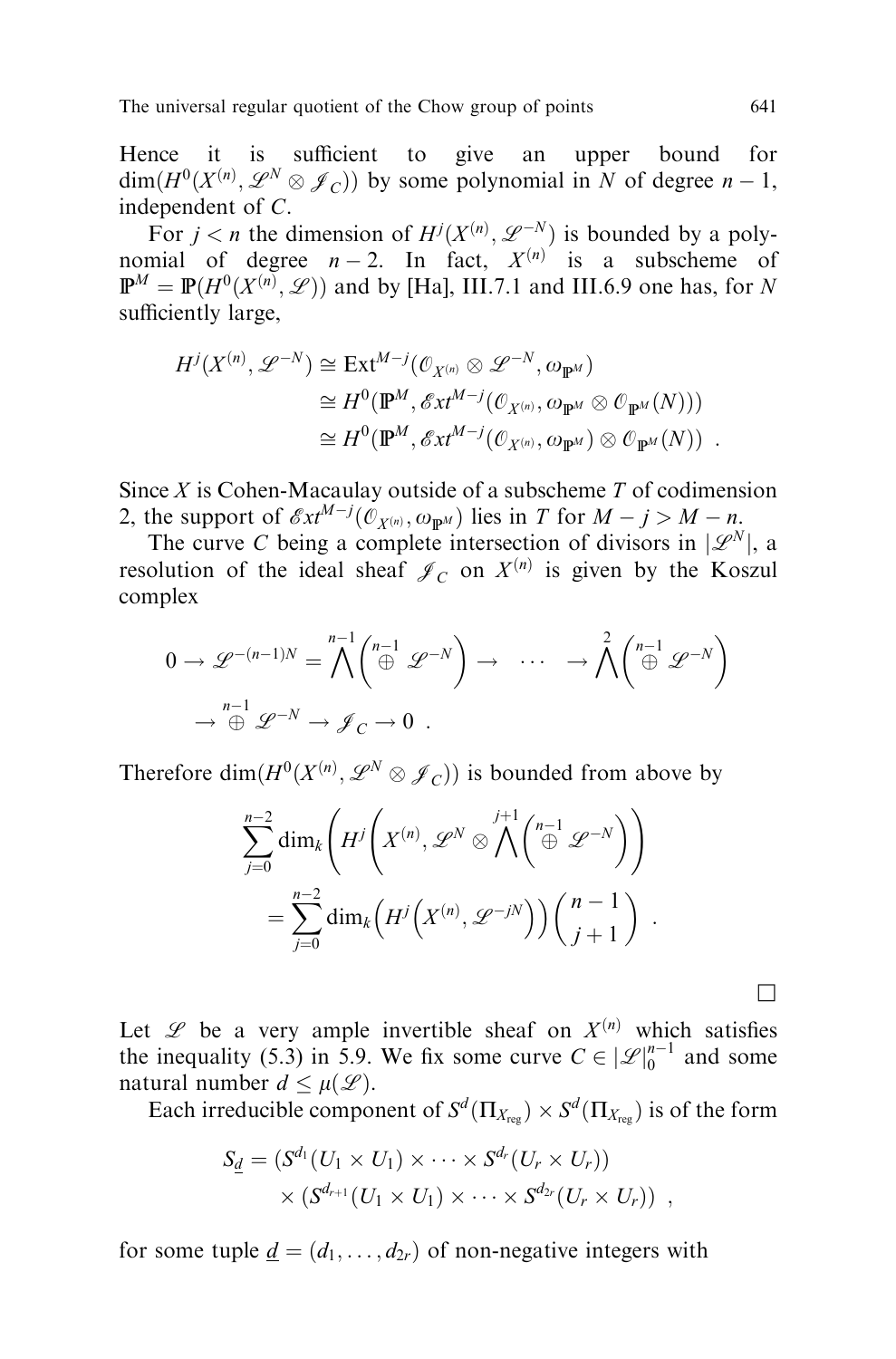642 H. Esnault et al.

$$
d_1+\cdots+d_r=d_{r+1}+\cdots+d_{2r}=d.
$$

Given such a tuple  $d$ , we claim that there are (pairwise distinct) points  $x_1, \ldots, x_{2d}, x'_1, \ldots, x'_{2d}$ , with  $x_v, x'_v \in C \cap U_i$ , for

$$
\sum_{j=1}^{i-1} d_j < v \le \sum_{j=1}^i d_j \text{ and for } \sum_{j=1}^{r+i-1} d_j < v \le \sum_{j=1}^{r+i} d_j ,
$$

such that the restriction map

(5.4) 
$$
H^{0}(X^{(n)}, \mathscr{L}) \longrightarrow \bigoplus_{i=1}^{2d} k_{x_{i}} \oplus k_{x'_{i}}
$$

is surjective. In fact, by the inequality (5.3) the dimension of the image of

$$
H^0(X_i, \mathscr{L} \otimes \mathscr{I}_i|_{X_i}) \longrightarrow H^0(C \cap X_i, \mathscr{L} \otimes \mathscr{I}_i|_{C \cap X_i}) \longrightarrow H^0(C, \mathscr{L}|_C)))
$$

is at least  $4 \cdot \mu(\mathcal{L}) \ge 4 \cdot d \ge 2 \cdot (d_i + d_{r+i})$  and for sufficiently general points  $x_1, \ldots, x_{2d}, x'_1, \ldots, x'_{2d} \in C$  the composite

$$
\bigoplus_{i=1}^r H^0(X_i, \mathscr{L} \otimes \mathscr{I}_i|_{X_i}) \subset H^0(X^{(n)}, \mathscr{L}) \longrightarrow \bigoplus_{i=1}^{2d} k_{x_i} \oplus k_{x'_i}
$$

is surjective.

By construction

$$
w := (((x_1, x'_1), \ldots, (x_d, x'_d)), ((x_{d+1}, x'_{d+1}), \ldots, (x_{2d}, x'_{2d}))) \in S_{\underline{d}}.
$$

Let V denote the subspace of divisors  $D \in |\mathcal{L}|$  with

 $x_1, \ldots, x_{2d}, x'_1, \ldots, x'_{2d} \in D$ .

The fibre  $pr'_{12}^{-1}(w)$  of the morphism  $pr'_{12}: Z \to S^d(\Pi_{X_{reg}}) \times S^d(\Pi_{X_{reg}})$  is the intersection of  $V^{n-1}$  with  $|\mathscr{L}|_0^{n-1}$ . In particular, since  $(w, C) \in Z$ , this intersection is non-empty.

If  $\delta = \dim(|\mathcal{L}|)$ , the surjectivity of the restriction map (5.4) implies that dim $(V) = \delta - 4 \cdot d$  and dim $(pr'_{12}^{-1}(w)) = (n-1) \cdot$  $(\delta - 4 \cdot d)$ . The fibres of  $pr'_3 : Z \to |\mathcal{L}|_0^{n-1}$  are equidimensional of dimension  $4 \cdot d$  and hence  $Z$  is equidimensional of dimension  $(n-1) \cdot \delta + 4 \cdot d$ . Therefore the dimension of  $pr'_{12}(Z) \cap S_d$  can not be smaller than

$$
(n-1)\cdot \delta + 4\cdot d - (n-1)\cdot (\delta - 4\cdot d) = n\cdot 4\cdot d = \dim(S_{\underline{d}}) \quad \Box
$$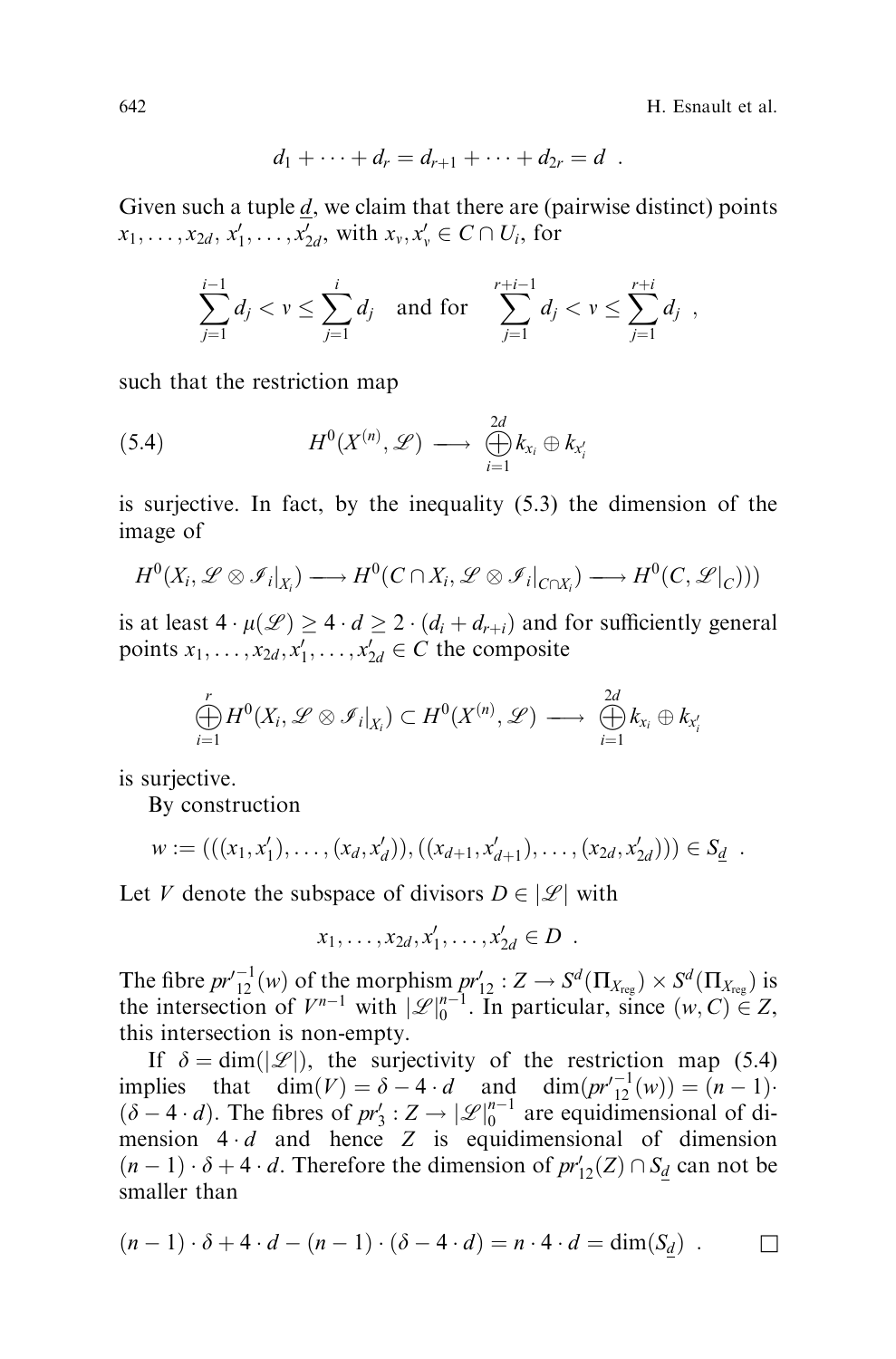# 6. The algebraic construction of  $A<sup>n</sup>(X)$

Let X be a projective variety of dimension *n*, defined over an algebraically closed field  $k$ . As a first step towards the construction of  $A<sup>n</sup>(X)$  we need to bound the dimension of the image of a regular homomorphism

$$
\phi:CH^n(X)_{\deg 0}\longrightarrow G
$$

to a smooth connected commutative algebraic group G.

By the theorem of Chevalley and Rosenlicht (theorems 1 and 2 in [BLR], 9.2) there exists a unique smooth linear subgroup  $L$  of  $G$  such that  $G/L = A$  is an abelian variety. In addition, L is canonically isomorphic to a product of a unipotent group and a torus. Let us write

$$
0 \longrightarrow L \longrightarrow G \stackrel{\delta}{\longrightarrow} A \longrightarrow 0
$$

for the extension.

Lemma 6.1. There exists a unique smooth connected algebraic subgroup H of G, with  $\delta(H) = A$ , such that every smooth connected algebraic subgroup J of G with  $\delta(J) = A$  contains H. Moreover, the quotient group  $G/H$  is linear.

*Proof.* Given a smooth algebraic subgroup  $J$  of  $G$ , one has the commutative diagram of exact sequences

0 00 ? <sup>y</sup> ? <sup>y</sup> ? y <sup>0</sup> ! <sup>L</sup> \ <sup>J</sup> ! <sup>J</sup> ! <sup>d</sup><sup>J</sup> ! <sup>0</sup> ? <sup>y</sup> ? <sup>y</sup> ? y <sup>0</sup> ! <sup>L</sup> ! <sup>G</sup> ! <sup>A</sup> ! <sup>0</sup> ? <sup>y</sup> ? <sup>y</sup> ? y <sup>0</sup> ! <sup>L</sup><sup>=</sup><sup>L</sup> \ <sup>J</sup> ! <sup>G</sup>=<sup>J</sup> ! <sup>A</sup>=<sup>d</sup><sup>J</sup> ! <sup>0</sup> ? <sup>y</sup> ? <sup>y</sup> ? y 0 00

Since  $A/\delta(J)$  is an abelian variety and  $L/(L \cap J)$  a linear algebraic group,  $\delta(J) = A$  if and only if  $G/J$  is linear. Observe further, that  $\delta(J) = A$  if and only if  $\delta(J') = A$  for the connected component J' of J containing the identity.

Choose  $H$  to be any smooth connected algebraic subgroup of  $G$ with  $\delta(H) = A$  and such that  $\delta(H') \neq A$  for all proper algebraic subgroups  $H'$  of H. For J as in 6.1 consider the commutative diagram of exact sequences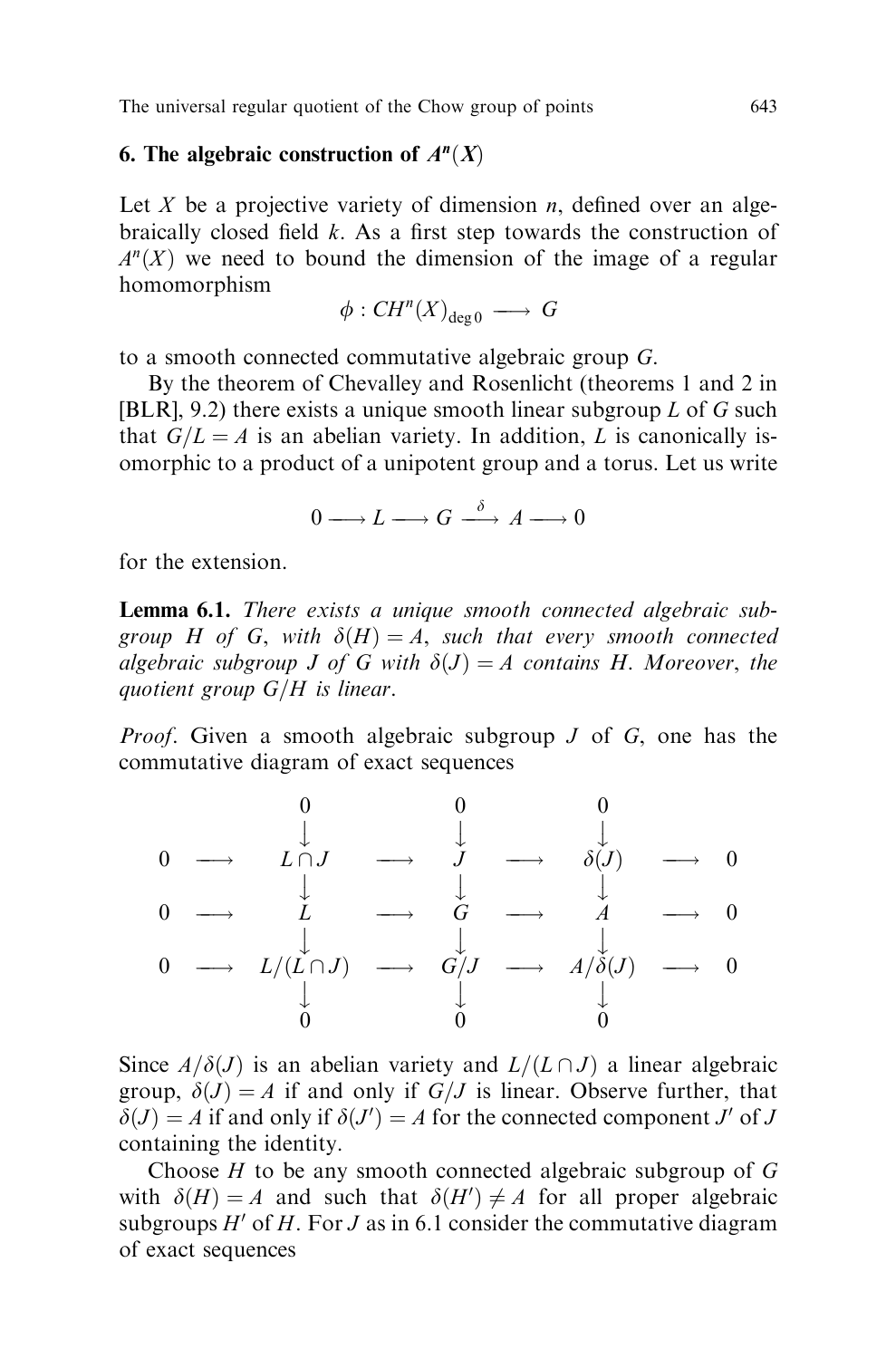644 H. Esnault et al.

$$
\begin{array}{ccccccc}\n0 & \longrightarrow & J \cap H & \longrightarrow & G & \longrightarrow & G/(J \cap H) & \longrightarrow & 0 \\
& & \downarrow & & & \downarrow & & & \downarrow \\
0 & \longrightarrow & J \oplus H & \longrightarrow & G \oplus G & \longrightarrow & G/J \oplus G/H & \longrightarrow & 0\n\end{array}
$$

where  $\Delta$  is the diagonal embedding. Since  $J \cap H = \Delta^{-1}(J \oplus H)$  the morphism *i* is injective on closed points, and hence  $G/(J \cap H)$  is a linear algebraic group. By the choice of H one obtains  $J \cap H = H$ .

Recall that  $X$  has *n*-dimensional irreducible components  $X_1, \ldots, X_r$ , whose union is denoted  $X^{(n)}$ , and  $U_i = X_{\text{reg}} \cap X_i$ . Also  $X^{< n}$ is the union of the lower dimensional components of  $X$ .

**Proposition 6.2.** Let  $\mathcal{L}$  be a very ample invertible sheaf on  $X^{(n)}$  which satisfies the assumption 5.7. Let  $g = \dim_k(H^1(C, \mathcal{O}_C)),$  for  $C \in |\mathscr{L}|_0^{n-1}$ .

Let  $\phi : CH^n(X)_{\text{deco}} \to G$  be a surjective regular homomorphism to a smooth connected commutative algebraic group G. Then the induced morphism (see 1.9)

$$
\pi^{(-)}: S^{g+v \cdot \mu(\mathscr{L})}(\Pi_{X_{reg}}) \longrightarrow CH^n(X)_{deg\,0} \stackrel{\phi}{\longrightarrow} G
$$

is dominant, for  $v > 0$ , and surjective, for  $v > 1$ . In particular the dimension of G is bounded by  $2 \cdot n \cdot (q + \mu(\mathcal{L}))$ .

Probably the bound for the dimension of G is far from being optimal. We will indicate in 6.4 how to obtain dim(G)  $\leq q$  in characteristic zero, under a weaker assumption on  $\mathscr{L}$ .

*Proof of 6.2.* Let again  $L$  be the largest smooth linear algebraic subgroup and  $\delta : G \rightarrow A = G/L$  the projective quotient group. Recall that  $\mathcal{L}\big|_0^{n-1}$  denotes the set of tuples  $(D_1,\ldots,D_{n-1})$  of divisors in the linear system  $|\mathscr{L}|$  for which  $C = D_1 \cap \cdots \cap D_{n-1}$  is a reduced complete intersection curve (in  $X^{(n)}$ ),  $C \cap X^{< n} = \emptyset$ , and  $C \cap X_{reg}$ non-singular and dense in C.

**Claim 6.3.** There exists an open dense subscheme  $S \subset |\mathscr{L}|_0^{n-1}$  such that

$$
Pic^0(C) \xrightarrow{\psi} G \xrightarrow{\delta} A
$$

is surjective and such that the dimension of image( $\psi : \mathrm{Pic}^0(C) \to G$ ) is constant, for  $C \in S$ .

*Proof.* Returning to the notation introduced in 5.2 let  $S \subset |\mathcal{L}|_0^{n-1}$  be an open subvariety, and let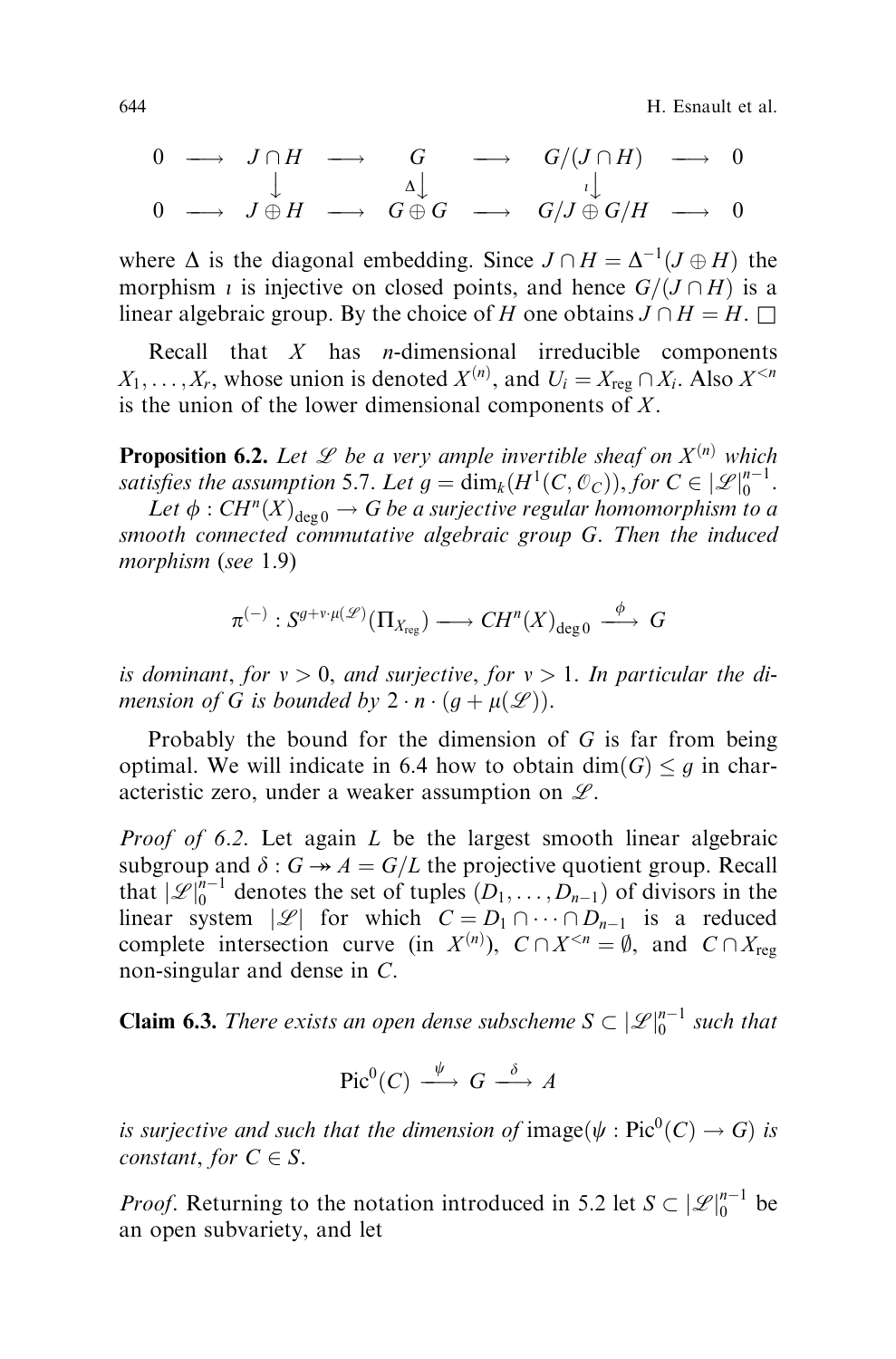$$
\begin{array}{ccc}\n\mathscr{C} & \xrightarrow{\sigma} & X \\
f \downarrow & & \\
S & & & \n\end{array}
$$

denote the restriction of the universal complete intersection to S. The smooth locus of f is  $\mathcal{C}_{sm} = \sigma^{-1}(X_{reg})$  and  $\mathcal{C}_{sm}$  is dominant over  $X_{reg}$ . Let  $S' \to S$  be the finite morphism, and let  $W' \subset S^g(\mathscr{C}_{sm} \times_S S'/S')$  be the open subscheme considered in lemma 5.1, with irreducible fibres over  $S'$ . By 5.1 the morphism

$$
\vartheta_{W'}: W' \longrightarrow Pic(\mathscr{C}/S) \times_S S' = Pic(\mathscr{C} \times_S S'/S')
$$

is an open embedding. On the other hand, one has a morphism of schemes

$$
h: W' \longrightarrow S^g(\mathscr{C}_{sm} \times_S S'/S') \longrightarrow S^g(X_{reg}) ,
$$

and the image of the connected scheme  $W'$  lies in some connected component, say  $S_g = S^{g_1}(U_1) \times \cdots \times S^{g_r}(U_r)$ . Since  $\phi: CH^n(X)_{\text{deco}} \to G$  is regular, the composite

$$
h^{(-)}: W' \times_{S'} W' \longrightarrow S_{\underline{g}} \times S_{\underline{g}} \stackrel{\theta}{\longrightarrow} G
$$

is a morphism, where

$$
\theta(\underline{x}, \underline{x}') = \phi\left(\sum_{i=1}^g \gamma(x_i) - \sum_{i=1}^g \gamma(x'_i)\right).
$$

The morphism  $h^{(-)}$  induces S'-morphisms

$$
h_{S'}^{(-)}: W' \times_{S'} W' \longrightarrow G \times S' \text{ and } h_{S'}^{(-)} \circ \delta: W' \times_{S'} W' \longrightarrow A \times S'.
$$

Since  $W' \times_{S'} W'$  is irreducible one can choose irreducible locally closed subschemes  $W_G$  and  $W_A$  of the images

$$
h_{S'}^{(-)}(W' \times_{S'} W') \quad \text{and} \quad h_{S'}^{(-)} \circ \delta(W' \times_{S'} W')
$$

respectively, dense in the closure of the images. Choosing  $S'$  and S small enough, one may assume that  $S' \rightarrow S$  is surjective and that  $W_G$ and  $W_A$  are both equidimensional over S'. For  $C \in S$  choose a point  $s' \in S'$  mapping to  $C \in S$  and let  $W'_{s'}$  denote the fibre of W' over s'. Then the image of  $W'_{s'} \times W'_{s'}$  in Pic<sup>0</sup>(C) is dense and thereby  $\dim(\psi(\text{Pic}^0(C)))$  and  $\dim(\delta(\psi(\text{Pic}^0(C)))) = d'$  are both constant on S.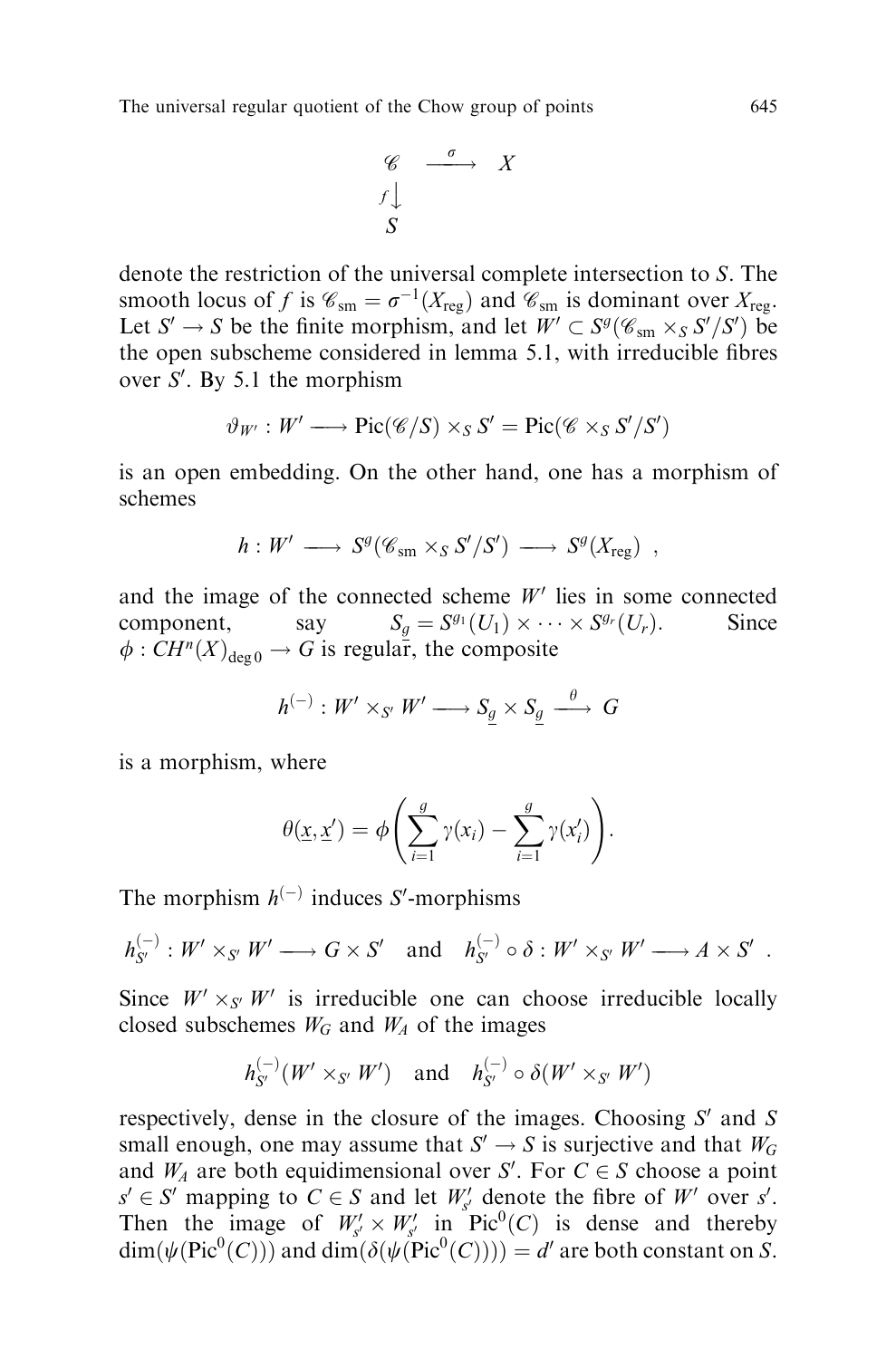Assume that  $d' < \dim(A)$ . The closure of  $\delta(h^{(-)}(W'_C \times W'_C))$  is the image of Pic<sup>0</sup>(C), hence  $\delta(h^{(-)}(W'_C \times W'_C))$  lies in some abelian subvariety B of A of dimension  $d' < dim(A)$ . Since S' and W' are connected, and since an abelian variety A does not contain non-trivial families of abelian subvarieties,  $B$  is independent of the curve  $C$ chosen.

 $\mathscr{C}_{sm}$  being dominant over  $X_{reg}$  this implies that the image  $\delta\phi(CH^n(X)_{\text{deg }0})$  lies in B, contradicting the assumptions made.  $\square$ 

In general, a commutative algebraic group  $G$  can contain nontrivial families of subgroups and the argument used above does not extend to G instead of A.

Let  $H \subset G$  be the smallest connected algebraic subgroup with  $\delta(H) = A$ , as constructed in 6.1. By 6.3 and by the universal property in 6.1, for  $C \in S$  the image of  $\psi(\text{Pic}^0(C))$  contains H.

By 1.10 the image of  $S^g(\Pi_{C_{reg}})$  in G is  $\psi(\text{Pic}^0(C))$  and hence H is contained in the image of  $S^g(\Pi_{X_{reg}})$ . In order to show that

$$
\pi^{(-)}: S^{g+\mu(\mathscr{L})}(\Pi_{X_{reg}}) \longrightarrow CH^n(X)_{deg\,0} \stackrel{\phi}{\longrightarrow} G
$$

is dominant, it suffices to verify that the image  $Y_0$  of the composite

$$
\tau^{(-)}: S^{\mu}(\Pi_{X_{\text{reg}}}) \longrightarrow CH^{n}(X)_{\text{deg }0} \stackrel{\phi}{\longrightarrow} G \longrightarrow G/H
$$

is dense, for some  $\mu \leq \mu(\mathcal{L})$ . Applying claim 6.3 to  $G/H$  instead of G one finds a non-empty open subscheme  $S \subset |\mathscr{L}|_0^{n-1}$  such that the dimension d of  $\psi'(Pic^0(C))$  is constant on S, where  $\psi'$ : Pic<sup>0</sup>(C)  $\rightarrow G/H$  is the natural map (see 1.12). Since  $G/H$  is a linear algebraic group, we must have  $d \leq \mu(\mathcal{L})$ , and choosing S small enough, we may assume that

(6.1) 
$$
d = \dim(\psi'(\text{Pic}^0(C))) \leq \mu(C) = \mu(\mathcal{L}), \text{ for all } C \in S.
$$

Since  $Y_0$  generates the group  $G/H$ , it is dense in  $G/H$  if and only if its closure  $Y$  is a group. By assumption the image of the incidence variety

$$
Z \xrightarrow{p_{12}'} S^d(\Pi_{X_{\text{reg}}}) \times S^d(\Pi_{X_{\text{reg}}}) \xrightarrow{\tau^{(-)} \times \tau^{(-)}} Y \times Y
$$

defined in 5.7 contains some open dense subscheme  $T$ . By definition, for each  $t \in T$  there exist divisors  $D_1, \ldots, D_{n-1}$  with  $C = D_1 \cap \cdots \cap D_{n-1} \in S$  and with

$$
t \in \text{image } (S^d(\Pi_B) \times S^d(\Pi_B) \xrightarrow{\vartheta^{(-)} \times \vartheta^{(-)}} Y \times Y)
$$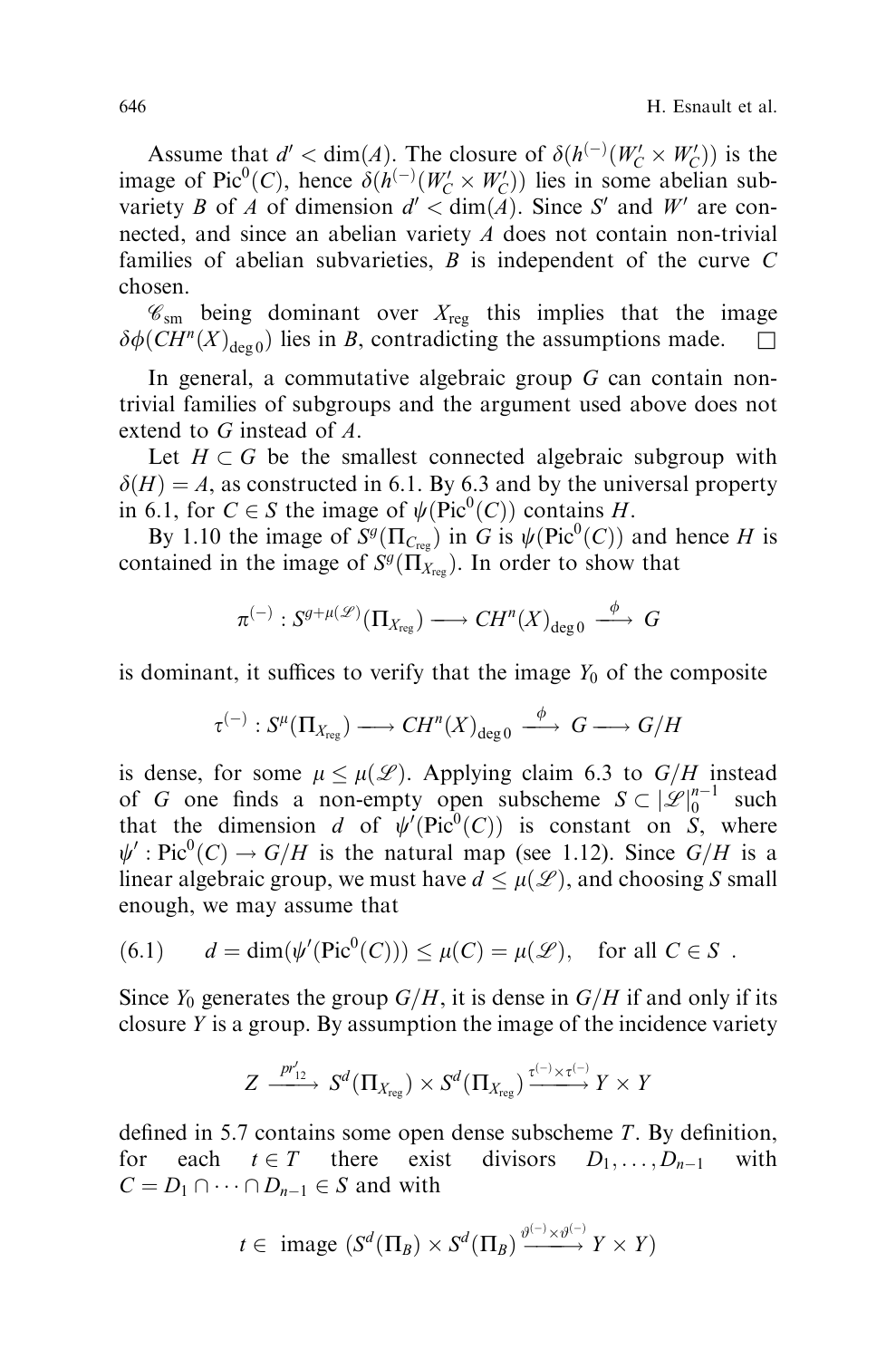for  $B = C \cap X_{reg}$  and for the induced map  $\vartheta^{(-)}$  from  $\Pi_B$  to  $G/H$ . By 1.10  $\psi'(\text{Pic}^0(C)) = \vartheta^{(-)}(S^d(\Pi_B)) \subset Y$ . Since  $\psi'(\text{Pic}^0(C))$  is an algebraic subgroup of  $G/H$ , the image of t under the morphism

diff : 
$$
G/H \times G/H \longrightarrow G/H
$$
 with  $(g, g') \mapsto g - g'$ 

is contained in  $\psi'(\text{Pic}^0(C))$ , hence in Y.

Thereby T is a subset of diff<sup>-1</sup> $(Y)$ , and the same is true of its closure  $Y \times Y$ . One obtains that  $\text{diff}(Y \times Y) \subset Y$  and Y is a subgroup of  $G/H$ .

Since  $Y_0$  is dense in  $G/H$ , by lemma 1.10 (ii) the image of  $S^{2d}(\Pi_{X_{\text{reg}}})$ is  $G/H$ .

As indicated already, the proposition 6.2 can be improved in characteristic zero.

**Variant 6.4.** Assume that  $char(k) = 0$ . Let *L* be a very ample invertible sheaf on  $X^{(n)}$  with

$$
\dim_k(\text{image}(H^0(X^{(n)}, \mathcal{L}) \to H^0(X_i, \mathcal{L}|_{X_i}))) \geq 2 \cdot \mu(\mathcal{L}) + r + 2 ,
$$
  
(6.2)

for  $i = 1, \ldots, r$ . Let G be a smooth connected commutative algebraic group, and let  $\phi : CH^n(X)_{\text{deg } 0} \to G$  be a surjective regular homomorphism. Then there exists an open dense subvariety  $S \subset |\mathscr{L}|_0^{n-1}$  such that for each  $C \in S$  the induced homomorphism (see 1.12)

$$
\psi : \mathrm{Pic}^0(C) \longrightarrow CH^n(X)_{\deg 0} \stackrel{\phi}{\longrightarrow} G
$$

is surjective. In particular the dimension of G is bounded by  $q = \dim_k H^1(C, \mathcal{O}_C).$ 

*Proof.* The first part of the proof is the same as the one for 6.2. In particular we may assume claim 6.3 to hold true.

Let  $H \subset G$  be the smallest subgroup with  $\delta(H) = A$ , as constructed in 6.1. By 6.3 and by the universal property in 6.1, for all  $C \in S$ the image of  $\psi(\text{Pic}^0(C))$  contains H. Hence  $\psi : \text{Pic}^0(C) \longrightarrow G$  is<br>evidence if and only if surjective if and only if

$$
Pic^0(C) \xrightarrow{\psi} G \longrightarrow G/H
$$

is surjective. In order to prove 6.4 we may assume thereby that  $G$  is linear and  $A = 0$ . By claim 6.3 we may assume that for all  $C \in S$  the dimension of image( $\psi$ : Pic<sup>0</sup>(C)  $\rightarrow$  G) is the same.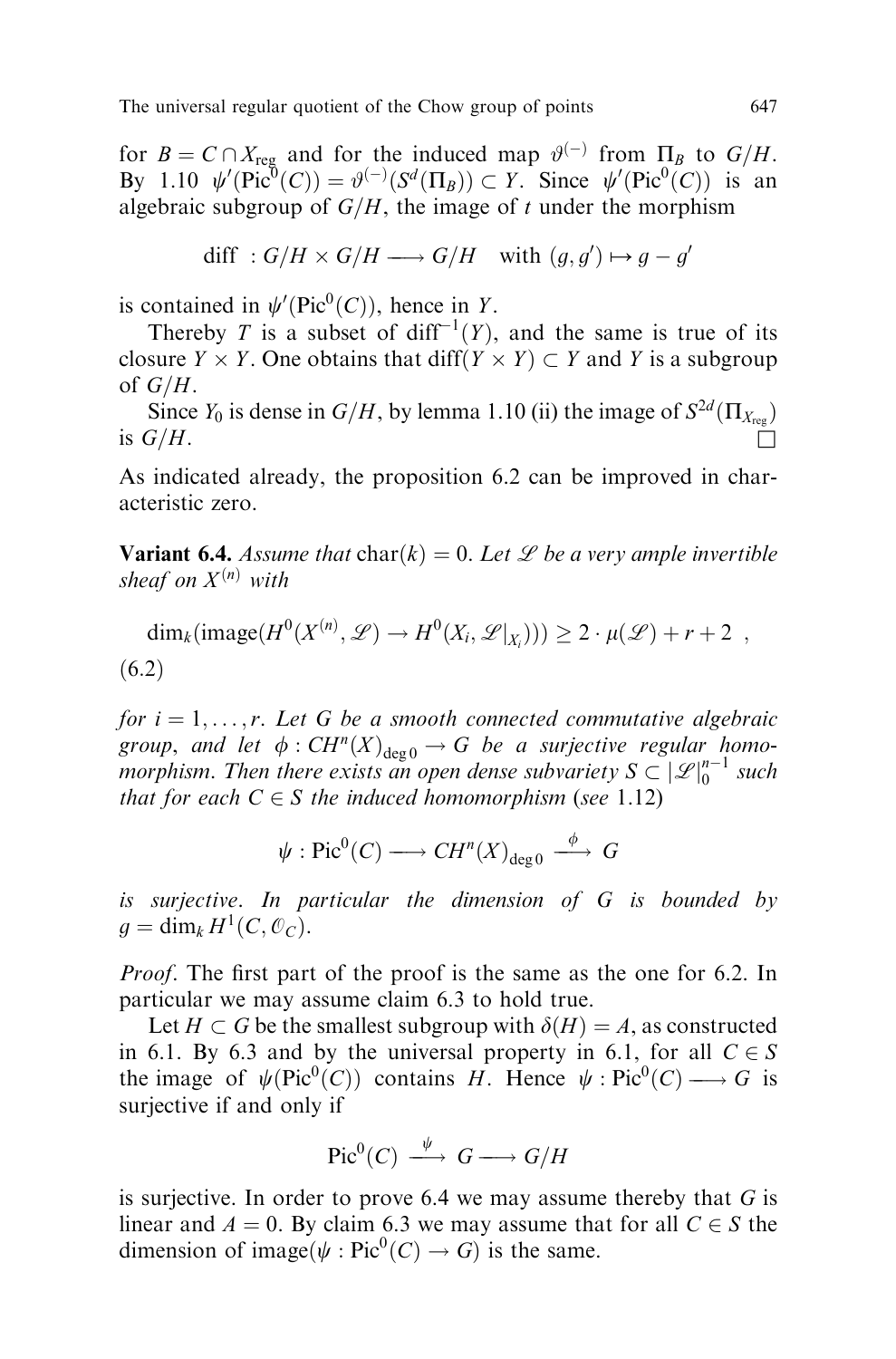For  $C \in S$ , let  $\gamma_B : B = C \cap X_{reg} \to CH^n(X)$  denote the natural map and let  $\Gamma_B$  be the image of the composite

$$
\vartheta^{(-)} : \Pi_B \xrightarrow{\gamma_B^{(-)}} CH^n(X)_{\deg 0} \xrightarrow{\phi} G .
$$

For any subset  $M \subset G$  we will denote by  $G(M)$  the smallest algebraic subgroup of G which contains  $M$ . If  $M$  contains a point of infinite order, then  $dim(G(M)) > 0$ . In characteristic zero the converse holds true, as well. In fact, if  $dim(G(M)) > 0$  then  $G(M)$  contains a subgroup isomorphic either to  $\mathbb{G}_a$  or to  $\mathbb{G}_m$ . In characteristic zero, both contain points of infinite order.

Hence if the dimension of  $G(\Gamma_B) = \psi(\text{Pic}^0(C))$  is larger than zero, the constructible set  $\Gamma_B$  contains a point  $\alpha_1$  of infinite order and  $\dim(G(\alpha_1)) > 0$ . Repeating this for  $G/G(\alpha_1, \ldots, \alpha_v)$  instead of G, we find recursively points  $\alpha_1, \ldots, \alpha_d \in \Gamma_B$  with  $G(\Gamma_B) = G(\alpha_1, \ldots, \alpha_d)$ .

Let us choose points  $x_1, \ldots, x_d, x'_1, \ldots, x'_d \in B$  with  $\alpha_j = \vartheta^{(-)}((x_j, x'_j)),$  and moreover, for each component  $X_i$  of  $X^{(n)}$ , choose a base point  $q_i \in B \cap X_i$ .

**Claim 6.5.** There exists a closed suscheme  $Z \subset S$  such that the restriction

$$
\begin{array}{ccc}\n\mathscr{C}' = \mathscr{C} \times_S Z & \xrightarrow{\sigma' = \sigma|_{\mathscr{C}'}} & X^{(n)} & \xrightarrow{\subset} & X \\
f' = f|_{C'} \downarrow & & \xrightarrow{\subset} & S & \xrightarrow{\subset} & |\mathscr{L}|_0^{n-1} \\
Z & \xrightarrow{\subset} & S & \xrightarrow{\subset} & |\mathscr{L}|_0^{n-1}\n\end{array}
$$

of the universal family satisfies:

(a) For each point  $z \in Z$  the curve  $C_z = f'^{-1}(z)$  contains the points

$$
x_1,\ldots,x_d,x'_1,\ldots,x'_d,q_1,\ldots,q_r.
$$

(b)  $\sigma' : \mathscr{C}' \to X^{(n)}$  is dominant.

Proof. For

$$
V_i = (image(H^0(X^{(n)}, \mathscr{L}) \rightarrow H^0(X_i, \mathscr{L}|_{X_i})) - 0)/k^* \subset |(\mathscr{L}|_{X_i})|
$$

consider the rational map  $\tilde{p}_i : |\mathcal{L}|^{n-1} \to V_i^{n-1}$ . Since each  $C \in S$  is a complete intersection curve, the restriction  $p_i : S \to V_i^{n-1}$  of  $\tilde{p}_i$  is a morphism.

For  $x \in X_i \cap \sigma(\mathscr{C})$  the condition " $x \in C_s$ " defines a multilinear subspace  $\Delta_x^i$  of  $V_i^{n-1}$  of codimension  $n-1$ . Let  $I_i \subset \{1, \ldots, d\}$  denote the set of all the v with  $x_v, x'_v \in X_i$ . Then the codimension of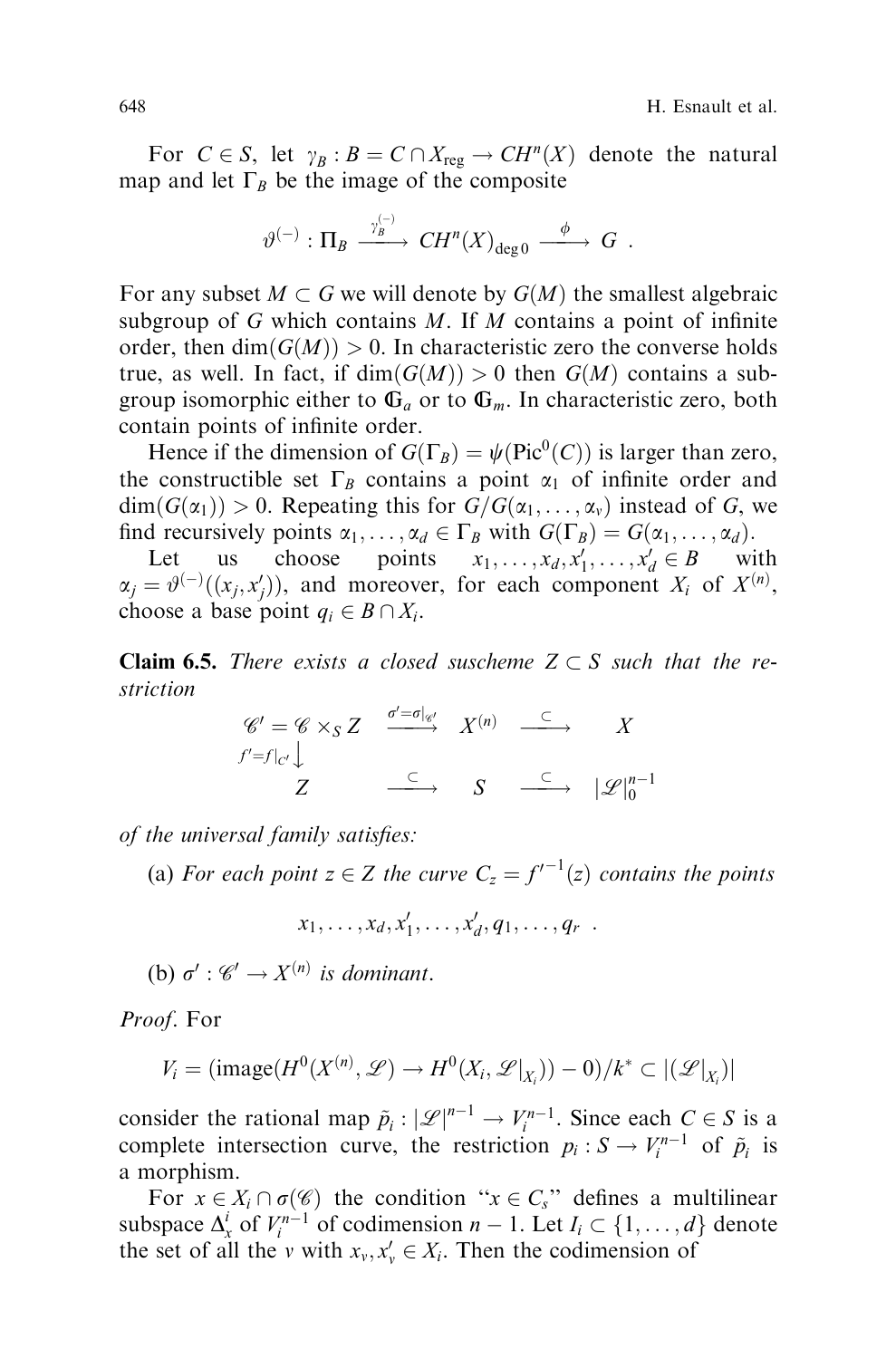$$
\Delta^i=\Delta^i_{q_i}\cap\bigcap_{v\in I_i}(\Delta^i_{x_v}\cap\Delta^i_{x'_v})
$$

is at most  $(n - 1) \cdot (2 \cdot #I_i + 1)$ .

Let  $\mathcal{C}^i \to \Delta^i$  be the intersection on  $X_i$  of the divisors in  $\Delta^i \subset V_i^{n-1}$ . Then the general fibre of  $\mathcal{C}^i \to X_i$  has dimension at least

$$
\dim(\Delta^{i}) + 1 - \dim(X) = \dim(V_i^{n-1}) + 1 - n - \operatorname{codim}(\Delta^{i})
$$
  
\n
$$
\geq \dim(V_i^{n-1}) + 1 - n - (n - 1) \cdot (2 \cdot \#I_i + 1)
$$
  
\n
$$
\geq (n - 1) \cdot (2 \cdot (\mu(\mathcal{L}) - \#I_i) + r - 1) .
$$

Since some  $C \in S$  contains all the points  $x_j, x'_j$  and  $q_i$ , the intersection

$$
Z = S \cap \bigcap_{i=1}^r p_i^{-1}(\Delta^i)
$$

is non-empty. For the restriction  $\mathscr{C}'$  of the universal curve  $\mathscr{C}$  to Z the dimension of the general fibre of  $\sigma' : \mathscr{C}' \to X$  over  $X_i$  has dimension larger than or equal to

$$
(n-1) \cdot (2 \cdot (\mu(\mathcal{L}) - \#I_i) + r - 1) - \sum_{j \neq i} (n-1) \cdot (2 \cdot \#I_j + 1)
$$
  
=  $(n-1) \cdot 2 \cdot (\mu(\mathcal{L}) - \sum_{j=1}^r \#I_i) = (n-1) \cdot 2 \cdot (\mu(\mathcal{L}) - d).$ 

By the inequality (6.1) the last expression is larger than or equal to 0 and  $\sigma'$  is dominant.

Let  $G(C_z)$  denote the image of Pic<sup>0</sup>( $C_z$ ) in G. By the choice of Z the intersection  $B_z = C_z \cap X_{reg}$  is non-singular and the dimension of  $G(C_z) = G(\Gamma_{B_z})$  is the same as the dimension of  $G(\Gamma_B) = G(\alpha_1, \dots, \alpha_d)$ .

By 6.5 the points  $\alpha_i = \phi(\sigma'(x_i) - \sigma'(x'_i))$  are contained in  $\Gamma_{B_z}$ , hence

$$
G(C_z) = G(\Gamma_{B_z}) = G(\Gamma_B) = G(C)
$$

for all  $z \in Z$ .

As  $\sigma'$  is dominant,  $\sigma'(\mathscr{C}')$  contains some V, open and dense in  $X_{reg}$ (and hence in  $X^{(n)}$ ). For  $q \in V \cap X_i$  one finds some  $z \in Z$  with  $q \in C_z$ . By 5.7  $C_z$  contains the chosen base point  $q_i$  and

$$
\phi(\gamma(q_i)-\gamma(q))\in G(C_z)=G(C).
$$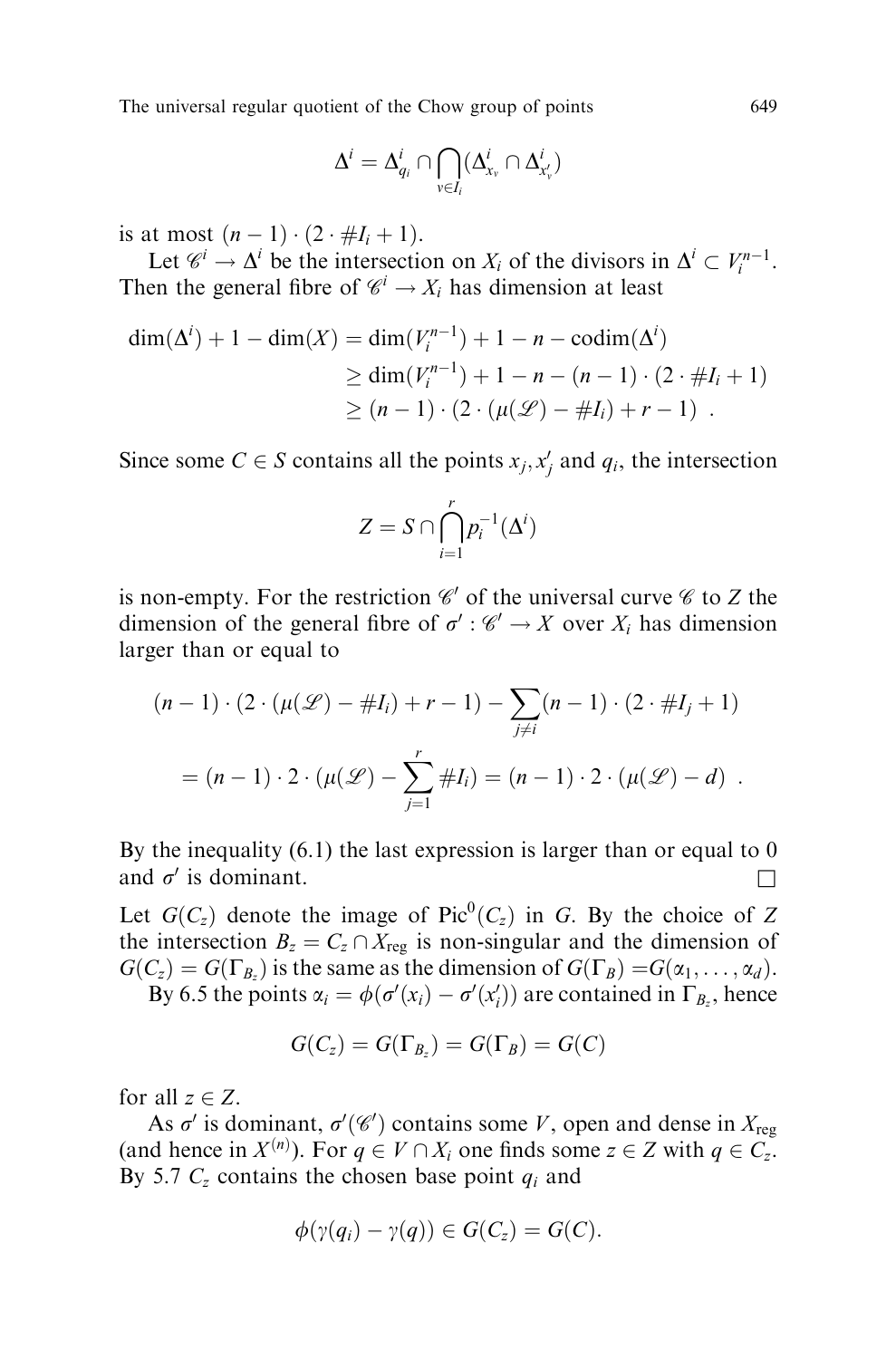By 1.4 (i), the points  $\gamma(q_i) - \gamma(q)$  (for  $q \in V$ ) generate  $CH^n(X)_{\text{deg } 0}$ . Since  $\phi$  was assumed to be surjective, we obtain  $G = G(C)$ , as claimed.  $\Box$ 

Using proposition 6.2 or its variant 6.4 the construction of  $A<sup>n</sup>(X)$ proceeds now along the lines of Lang's construction in [La] of the Albanese variety of a smooth projective variety.

Theorem 6.6. There exists a smooth connected commutative algebraic group  $A<sup>n</sup>(X)$  and a surjective regular homomorphism  $\varphi: CH^n(X)_{\text{deg}\,0} \to A^n(X)$  satisfying the following universal property: For any smooth commutative algebraic group G and for any regular homomorphism  $\phi : CH^n(X)_{\text{deg }0} \to G$  there exists a unique homomorphism  $h : A<sup>n</sup>(X) \to G$  of algebraic groups with  $\phi = h \circ \varphi$ .

Moreover, if  $k \subset K$  is an extension of algebraically closed fields, then

$$
A^{n}(X \times_{k} K) = A^{n}(X) \times_{k} K .
$$

*Proof.* By lemma 1.15 it is sufficient to consider connected groups  $G$ , and surjective regular homomorphisms  $\phi$ .

By 5.8 there exists a very ample invertible sheaf  $L$  which satisfies the assumption 5.7 and we can apply 6.2. (As we have seen in 5.6 the inequality (6.2) in 6.4 holds true for some  $\mathscr{L}$ , and if char $(k) = 0$  we can use the variant 6.4, as well.)

Let  $g = \dim_k(H^1(C, \mathcal{O}_C))$ , for some curve  $C \in |\mathcal{L}|_0^{n-1}$  in general position. Then for all regular homomorphisms  $\phi : CH^n(X)_{\text{deg } 0} \to G$ to smooth connected commutative algebraic groups G the induced morphism

$$
\pi^{(-)}:S^{g+\mu(\mathscr{L})}(\Pi_{X_{\textup{reg}}})\xrightarrow{\frac{\gamma^{(-)}_{g+\mu(\mathscr{L})}}{\ }}CH^{n}(X)_{\textup{deg}\,0}\xrightarrow{\ \phi\ }G
$$

has a dense image in G. Hence for the product  $\Pi$  of all the different connected components of  $S^{g+\mu(\mathscr{L})}(\Pi_{X_{\text{reg}}})$  the induced morphism  $\pi': \Pi \to G$  is dominant and  $\pi'$  induces a unique embedding of function fields  $k(G) \subset k(\Pi)$ .

If  $\phi_v : CH^n(X)_{\text{deg }0} \to G_v$ , for  $v = 1, 2$  are two surjective regular homomorphisms to smooth connected commutative algebraic groups, then

 $\phi_3:CH^n(X)_{\text{deg }0}\longrightarrow G_1\times G_2$ 

is regular. Let  $G_3$  be the image of  $\phi_3$ . Then  $\phi_\nu$  factors through the regular homomorphism  $\phi_3$ :  $CH^n(X)_{\text{deg }0} \to G_3$  and  $k(G_v) \subset k(G_3) \subset$  $k(\Pi)$ , for  $v = 1, 2$ .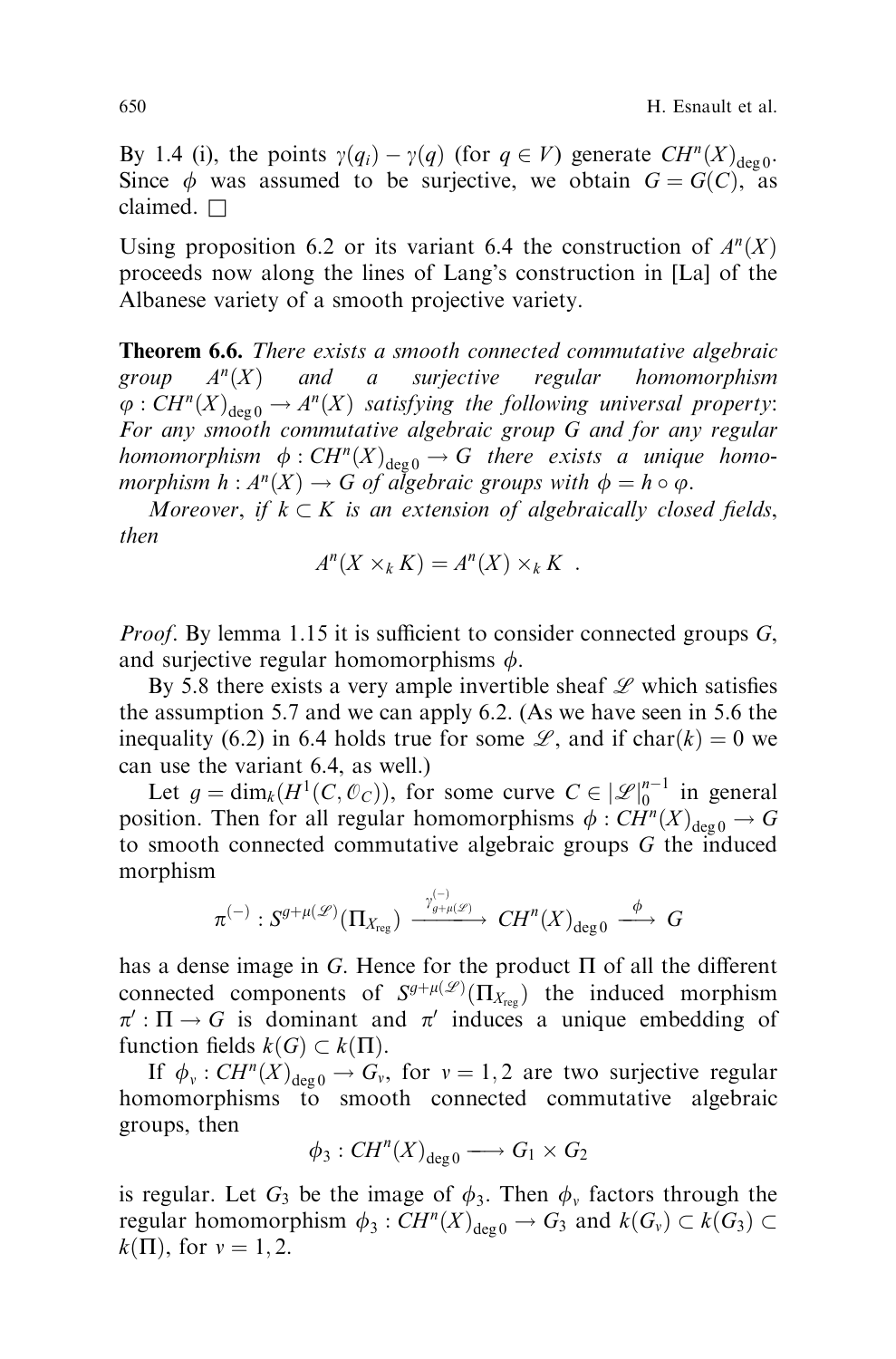Hence among the smooth connected commutative algebraic groups G with a regular surjective homomorphisms from  $\phi: CH^n(X)_{\text{deg }0} \to G$ , there is one,  $A^n(X)$ , for which the subfield  $k(A<sup>n</sup>(X))$  is maximal in  $k(\Pi)$  and  $A<sup>n</sup>(X)$  dominates all the other G in a unique way.

It remains to show that  $A<sup>n</sup>(X)$  satisfies base-change for algebraically closed fields. Let us write  $Z_K = Z \times_k K$ , for a variety Z defined over  $k$ . We first show:

**Claim 6.7.** Let  $K \supseteq k$  be an algebraically closed extension field of k. The cycle map  $X_K^{(-)}$ :  $(\Pi_{X_{reg}})_K \to A^n(X)_K$  factors through a surjective homomorphism  $u_{K,k}: A^{n}(X_{K}) \rightarrow A^{n}(X)_{K}$  of algebraic groups.

*Proof.* Let  $U = X_{reg}$ , and let  $(C', i)$  be an admissible pair defined over K, with  $B = i^{-1}(\tilde{U}_K)_{\text{reg}}$ . Choose a rational function  $f \in R(C', X_K)$ such that

$$
\text{div } f = \sum a_i - \sum b_i
$$

for  $p = (a_1, b_1, \ldots, a_m, b_m) \in S^m(\Pi_B)(K)$ . Choose a smooth k-variety S with  $k(S) \subset K$ , such that C', B, p, a<sub>i</sub>, b<sub>i</sub>, f come by base-change from  $k(S)$  to K from

$$
\mathscr{C}' \to S, \quad \mathscr{B} \to S, \quad \pi : S \to S^m(\Pi_{\mathscr{B}/S}), \quad \alpha_i, \beta_i : S \to \mathscr{B}, \quad \varphi \in k(\mathscr{B})^{\times}
$$

with div  $\varphi = \sum \alpha_i - \sum \beta_i$ . Since  $f \in R(C', X_K)$ , we can replace S by a dense open subscheme, so that we can arrange that for each  $s \in S(k)$ , if we specialize to  $\mathcal{C}_s = \mathcal{C}' \times_S s$ , then  $\pi(s)$  maps to zero in Pic<sup>0</sup>( $\mathcal{C}_s'$ ). As

$$
S^m(\Pi_{\mathscr{B}_s}) \longrightarrow S^m(\Pi_U) \times s \longrightarrow A^n(X) \times s
$$

factors through  $Pic^0(\mathscr{C}'_s)$ , the composite morphism

$$
S \xrightarrow{\pi} S^m(\Pi_{\mathscr{B}/S}) \longrightarrow S^m(\Pi_U) \times S \longrightarrow A^n(X) \times S
$$

maps all  $k$ -points of  $S$  to the zero section. Thus it is the zero section, and therefore  $S^m(\Pi_U)_K \to A^n(X)_K$  factors through  $CH^n(X_K)$ , inducing  $u_{K,k}$  by lemma 1.12.

Since  $d_K := \dim A^n(X_K)$  is bounded by  $2n(g + \mu(\mathcal{L}))$  (proposition 6.2), there is an algebraically closed field  $K_1$  with  $d_{K_1} = d_L$  for all  $L \supset K_1$  algebraically closed. For any ascending chain  $K_i \subset K_{i+1}$  of algebraically closed fields with  $K_i \supset K_1$  one has deg  $u_{K_i,K_1} \leq$ deg  $u_{K_{i+1},K_1}$ . Since the latter is bounded by the degree of the algebraic closure of  $K_1(A^n(X_{K_1}))$  in  $K_1(\Pi_{X_{reg}})$  one concludes that there is an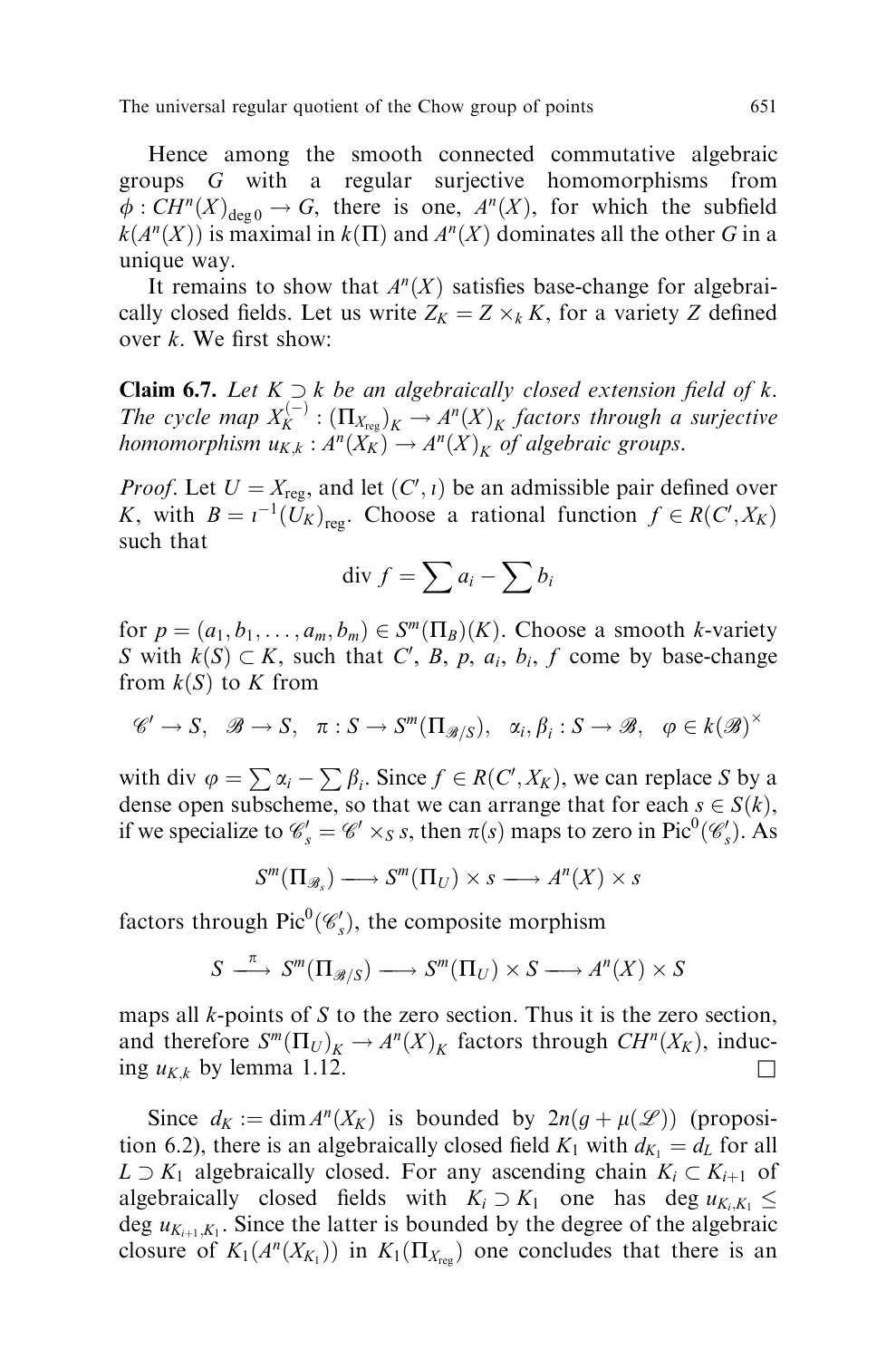algebraically closed field  $E \supset K_1$  such that  $u_{E,L}$  is an isomorphism for all algebraically closed fields  $L \supset E$ .

We will make use of the following lemma.

**Lemma 6.8.** Let  $K$  be a field,  $W$ ,  $Y$ ,  $Z$  be geometrically integral  $K$ varieties, such that there are K-morphisms  $\alpha : W \to Y, \beta : W \to Z$ , such that  $\alpha$  has dense image. Then:

(i) there is at most one K-morphism  $f: Y \to Z$  such that  $\beta = f \circ \alpha$ 

(ii) suppose that for some extension field  $L$  of  $K$ , there is an  $L$ morphism  $h: Y_L \to Z_L$  such that  $\beta_L = h \circ \gamma_L : W_L \to Z_L$ ; then there is a K-morphism  $f: Y \to Z$  as in (i), and we have  $h = f<sub>L</sub>$ .

*Proof.* Let  $\Gamma \subset W \times_K Z$  be the graph of  $\beta$ , and let  $\overline{\Gamma} \subset Y \times_K Z$  be the closure of  $(\alpha \times 1_Z)(\Gamma)$ . The projection  $\overline{\Gamma} \to Y$  has dense image. If there is a K-morphism  $f: Y \to Z$  as in (i), then  $\overline{\Gamma}$  must be its graph, and so there is at most one such morphism, which exists precisely when  $\overline{\Gamma} \to Y$  is an isomorphism. Clearly if this is an isomorphism after base change to L, it is an isomorphism to begin with.  $\square$ 

There is a smooth k variety S, with  $k(S) \subset E$ , together with a smooth commutative S-group scheme  $\mathscr{A} \to S$  with connected fibres, such that  $A^n(X_E) = \mathcal{A} \times_S \text{Spec } E$ . Choosing S small enough one also has a natural surjective S-morphism  $u_{S,k} : \mathcal{A} \to A^n(X) \times S$  and a natural morphism  $\Pi \times S \to \mathscr{A}$  which is fibrewise dominant for the irreducible variety  $\Pi$  constructed in the first part of the proof.

Let F be an algebraic closure of the quotient field of  $E \otimes_k E$ ,  $p : k(S \times_k S) \hookrightarrow F$  the natural inclusion, and let

$$
p_i^*: k(S) \hookrightarrow k(S \times_k S), \quad i=1,2
$$

be the inclusions defined by the two projections  $p_i : S \times_k S \to S$ . Set  $q_i = p \circ p_i^*$ , and for any *S*-scheme *T*, let  $q_i^*$ *T* be the *F*-scheme obtained by the base change to F determined by  $q_i$ .

The S-morphism  $\Pi \times S \to \mathscr{A}$  gives rise to the fibrewise dominant morphism

$$
\alpha_i': q_i^*(\Pi \times_k S) = \Pi_F \longrightarrow q_i^* \mathscr{A} .
$$

By the assumption on E the two F-varieties  $q_i^* \mathscr{A}$  are isomorphic via

$$
u' = u_{F,E_1} \circ u_{F,E_2}^{-1} : q_1^* A^n(X_E) \longrightarrow q_2^* A^n(X_E) .
$$

where  $E_i \subset F$  are the images of the two embeddings  $E \hookrightarrow E \otimes_k E \hookrightarrow F$ ,  $x \mapsto x \otimes 1$  and  $x \mapsto 1 \otimes x$ . By construction, u' satisfies  $\alpha'_2 = u' \circ \alpha'_1$ .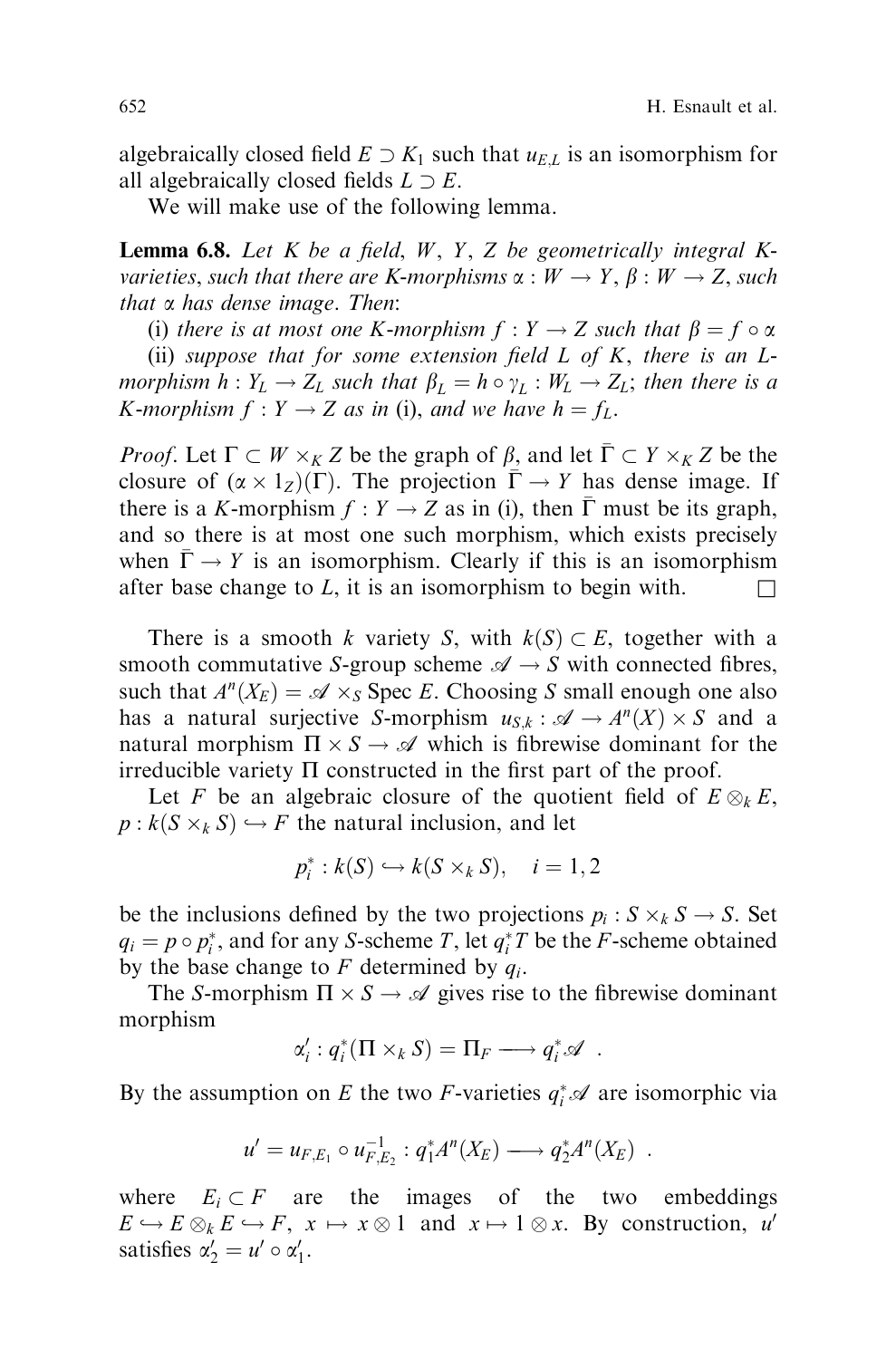Hence by lemma  $6.8$ , applied to the extension of fields  $k(S \times_k S) \hookrightarrow F$ , the isomorphism u' comes from an isomorphism

$$
u:(p_1^*\mathscr{A})_{k(S\times_k S)}\longrightarrow (p_2^*\mathscr{A})_{k(S\times_k S)},
$$

Then  $u$  in fact extends uniquely to an isomorphism of groups schemes (again denoted  $u$ )

$$
u:(p_1^*\mathscr{A})_U\longrightarrow (p_2^*\mathscr{A})_U
$$

over an open dense subset  $U \subset S \times_k S$ . Replacing S by some open dense subscheme, we may assume that  $p_i : U \to S$  is surjective, for  $i = 1, 2$ . Further, if  $\alpha_i : \Pi \times U \rightarrow (p_i^* \mathcal{A})_U$ ,  $i = 1, 2$  are the natural fibrewise dominant maps, then  $\alpha_2 = u \circ \alpha_1$ .

The uniqueness statement in lemma 6.8 (i) similarly implies that  $u$ satisfies the "cocycle condition"

$$
u_{23} \circ u_{12} = u_{13} : \pi_1^* \mathscr{A} \longrightarrow \pi_3^* \mathscr{A}
$$

on the fibres over the generic point of  $S \times_k S \times_k S$ , and hence (by continuity) over the open dense subset

$$
\pi_{12}^{-1}(U) \cap \pi_{23}^{-1}(U) \cap \pi_{13}^{-1}(U) \subset S \times_k S \times_k S .
$$

Here  $\pi_j$ :  $S \times_k S \times_k S \to S$  are the 3 projections, and  $u_{ij} = \pi_{ij}^* u$ , for the 3 projections  $\pi_{ij}: S \times_k S \times_k S \to S \times_k S$ .

Given two points  $s_i \in S(k)$ , one finds a third one  $s \in S(k)$  such that  $(s_1,s) \in U(k)$  and  $(s,s_2) \in U(k)$ . The cocycle condition implies that the induced composite isomorphism

$$
\theta_{s_1s_2}: \mathcal{A}\big|_{s_1} \xrightarrow{u|_{(s_1,s)}} \mathcal{A}\big|_{s} \xrightarrow{u|_{(s,s_2)}} \mathcal{A}\big|_{s_2}
$$

does not depend on the point  $s \in S(k)$  chosen. Also u is compatible with the surjective morphisms  $\Pi \times U \rightarrow p_i^* \mathscr{A}$ .

We claim that for each closed point  $s \in S(k)$ , the morphism  $\Pi \times s \to \mathscr{A}|_s$  induces a regular homomorphism  $CH^n(X)_{\text{deg }0} \to \mathscr{A}|_s$ . Let  $(C', i)$  be an admissible pair on X, defined over k, with  $B = i^{-1}(U)_{\text{reg}}$ . The morphism  $(\Pi_B)_E \to A^n(X_E) = \mathcal{A}_E$ , and the resulting morphism  $S^g(\Pi_B)_E \to \mathscr{A}_E$  (with  $g := \dim \text{Pic}^0(C')$ ) induces a homomorphism  $Pic^0(C')_E^{\sim} \rightarrow \mathscr{A}_E$ , since by the defining property of  $A^n(X_E)$ , we have a factorization through  $CH^n(X_E)_{\text{deg } 0}$ . Since  $S^g(\Pi_B) \to Pic^0(C')$ , lemma 6.8 gives a map  $Pic^0(C') \times_k k(S) \to \mathcal{A}_{k(S)}$ , compatible with the maps from  $(\Pi_B)_{k(S)}$ . This then induces a map  $Pic^0(C') \times S^0 \to \mathscr{A}_{S^0}$  for some open dense subscheme  $S^0 \subset S$ .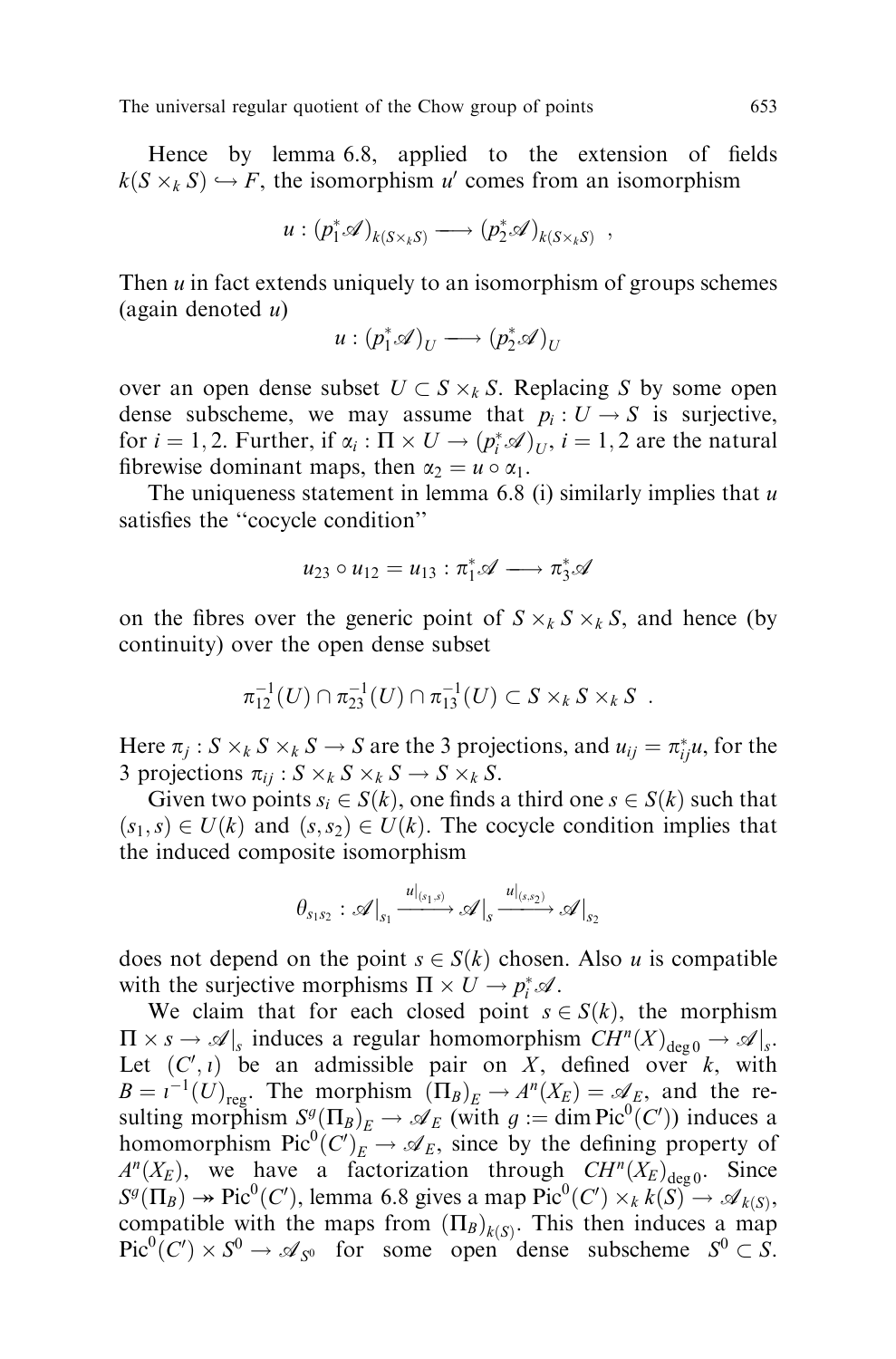Choosing a k-point  $s_1 \in S^0(k)$ , we get that the map  $\Pi_B \times s_1 \to \mathcal{A}|_{s_1}$  is compatible with a homomorphism  $Pic^0(C') \to \mathcal{A}|_{s_1}$ . The isomorphism *u* is compatible with the morphisms  $\Pi_B \times U \to p_i^* \mathscr{A}$ . Hence, the isomorphisms  $\theta_{ss_1}$  are compatible with the maps  $\Pi_B \cong \Pi_B \times s \to \mathcal{A}|_s$ and  $\Pi_B \cong \Pi_B \times s_1 \to \mathcal{A}|_{s_1}$ , for all  $s \in S(k)$ . We deduce that for any  $s \in S(k)$ , the map  $\Pi_B \times s \to \mathcal{A}|_s$  gives rise to a compatible morphism  $Pic^{0}(C') \times_{k} s \rightarrow \mathcal{A}|_{s}$ . This implies that there is an induced regular homomorphism  $\overline{CH}^n(X)_{\text{deg }0} \to \mathscr{A}|_s$  for each  $s \in S(k)$ .

Hence, one obtains morphisms  $v_s: A^n(X) \to \mathcal{A}|_s$ , verifying  $v_t = \theta_{st} \circ v_s$  for all s,  $t \in S(k)$ . Choosing now  $s \in S(k)$ , we set  $G = \mathscr{A}|_s$ , and  $v = v_s$ . The fibrewise dominant morphism  $\Pi \times_k S \to \mathscr{A}$ induces a dominant map from  $\Pi \times_k s$  onto G, hence v is surjective. Since the composite

$$
u_{s,k} \circ v : A^{n}(X) \longrightarrow G \longrightarrow A^{n}(X)
$$

is an isomorphism, v is an isomorphism. Thus  $u_{S,k} : \mathscr{A} \to A^n(X) \times S$ is an isomorphism when restricted to each  $t \in S(k)$ , and is hence an isomorphism. By base change to E one finds that  $u_{E,k}: A^n(X_E) \to$  $A^{n}(X)_{E}$  is an isomorphism.

Now if  $K \supset k$  is any algebraically closed field, we choose an algebraically closed field F with  $F \supset K \supset k$  and  $F \supset E \supset k$ , hence

$$
u_{K,k}\otimes id_F\circ u_{F,K}=u_{F,k}=u_{E,k}\otimes id_F\circ u_{F,E} ,
$$

and  $u_{K,k}$  is an isomorphism as well.

## 7. Finite dimensional Chow groups of zero cycles

The definition of finite dimensionality for the Chow group of 0-cycles is a natural generalization of the definition in the non-singular (and normal) case (see [M], [S]).

**Definition 7.1.**  $CH^n(X)$  is said to be finite dimensional if for some  $m > 0$ , the map

$$
\gamma_m: S^m(X_{\text{reg}}) \longrightarrow CH^n(X)_{\text{deg }0}
$$

(introduced in 1.9) is surjective.

One can see that this is also equivalent to the statement that for some integer  $m' > 0$ , depending only on X, any element of  $CH^{n}(X)_{\text{deg}\,0}$  is represented by a 0-cycle  $\sum_{i=1}^{r} \delta_{i}$ , where for each i, the cycle  $\delta_i$  is a difference of two effective 0-cycles of degree m' supported in  $X_i$ .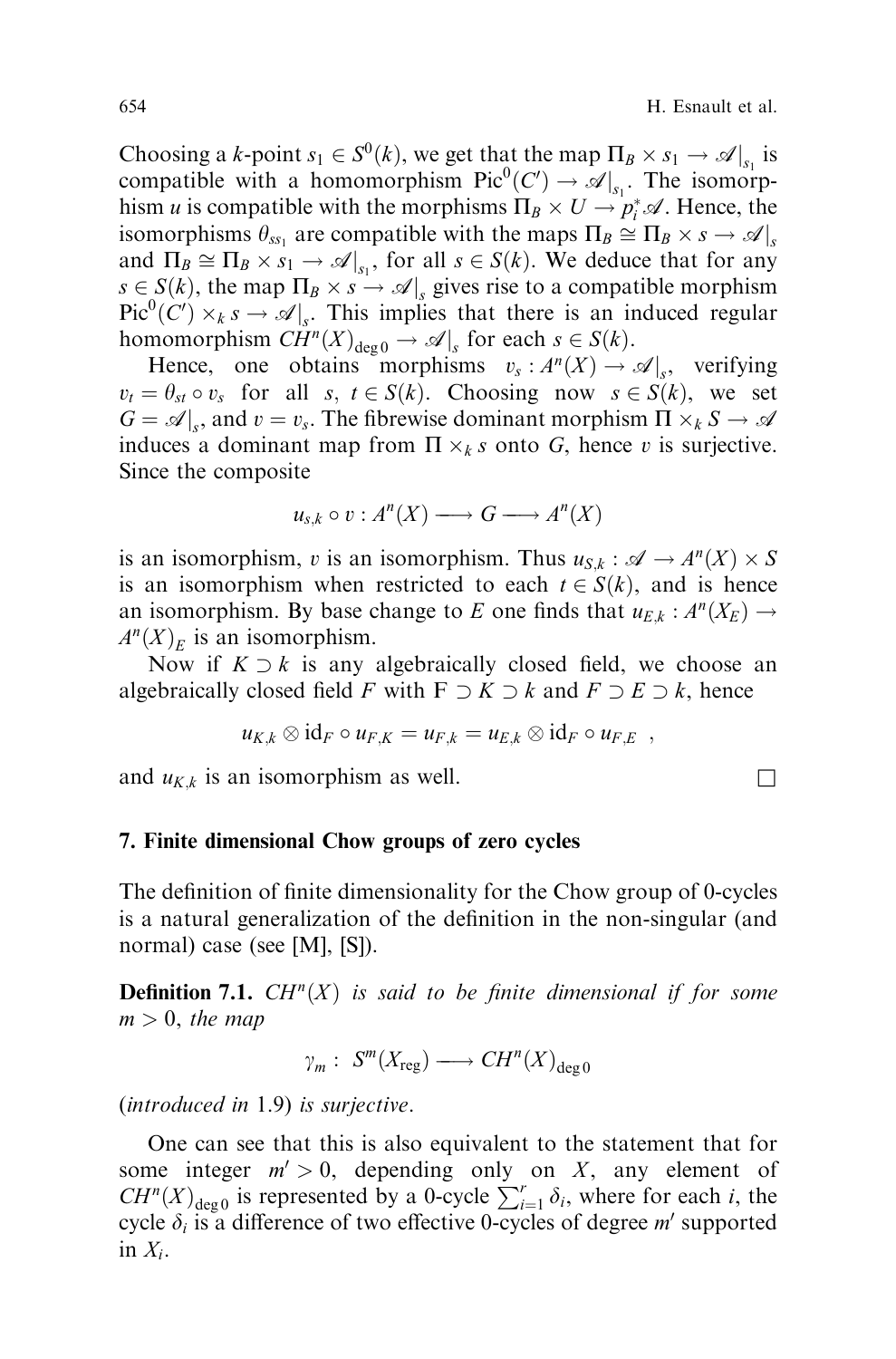In the proof of the next theorem we will use the notion of a *regular map*  $f : Z \to CH^n(X)_{\text{deg }0}$  from a variety Z. This is a map of sets such that

(i) the composition  $Z \to CH^n(X)_{\text{deg }0} \to A^n(X)$  is a morphism (ii) there is a surjective morphism  $W \rightarrow Z$  such that

$$
W \longrightarrow Z \stackrel{f}{\longrightarrow} CH^n(X)_{\deg 0}
$$

factors as  $W \longrightarrow S^m(X_{reg}) \longrightarrow H^n(X)_{deg 0}$ , for some morphism h.

For example, let  $C'$  be a reduced Cartier curve in X or, more generally, let  $(C', i)$  be an admissible pair. Then the homomorphism  $\eta: \text{Pic}^0(C') \to \text{CH}^n(X)_{\text{deg }0}$  constructed in lemma 1.8 is regular. In fact, the first condition holds true by 1.12 whereas the second one follows from the dominance of  $S^g(C_{reg}^r) \to Pic^0(C^r)$ , for  $g = \dim_k(H^1(C', \mathcal{O}_{C'})).$ 

Recall that  $k$  is called a universal domain, if its trancendence degree over the prime field is uncountable.

**Theorem 7.2.** Let X be a projective variety of dimension n over a universal domain k. Then  $CH^n(X)$  is finite dimensional if and only if

 $\varphi: CH^n(X)_{\deg 0} \longrightarrow A^n(X)$ 

defines an isomorphism between  $CH^{n}(X)_{\text{des}\, 0}$  and (the closed points of)  $A<sup>n</sup>(X)$ .

*Proof.* Let us write  $U = X_{\text{reg}}$ . By lemma 1.10 (ii) the composite

$$
S^m(U) \longrightarrow CH^n(X)_{\deg 0} \longrightarrow A^n(X)
$$

is always surjective for  $m = 2 \cdot \dim(A^n(X))$ . Hence, if  $CH^n(X)_{\text{deco}} \to$  $A<sup>n</sup>(X)$  is an isomorphism, then  $CH<sup>n</sup>(X)$  is finite dimensional.

So the main thrust of the theorem is the converse, that if  $CH^n(X)_{\text{deg }0}$  is finite dimensional, then  $CH^n(X)_{\text{deg }0} \to A^n(X)$  is an isomorphism. We imitate Roitman's proof of this result in the non-singular case, and the analogous argument for the normal case in [S]; however there are extra refinements needed here, particularly in characteristic  $p > 0$ .

First, we note that by [LW], proposition 4.2, the "graphs of rational equivalence''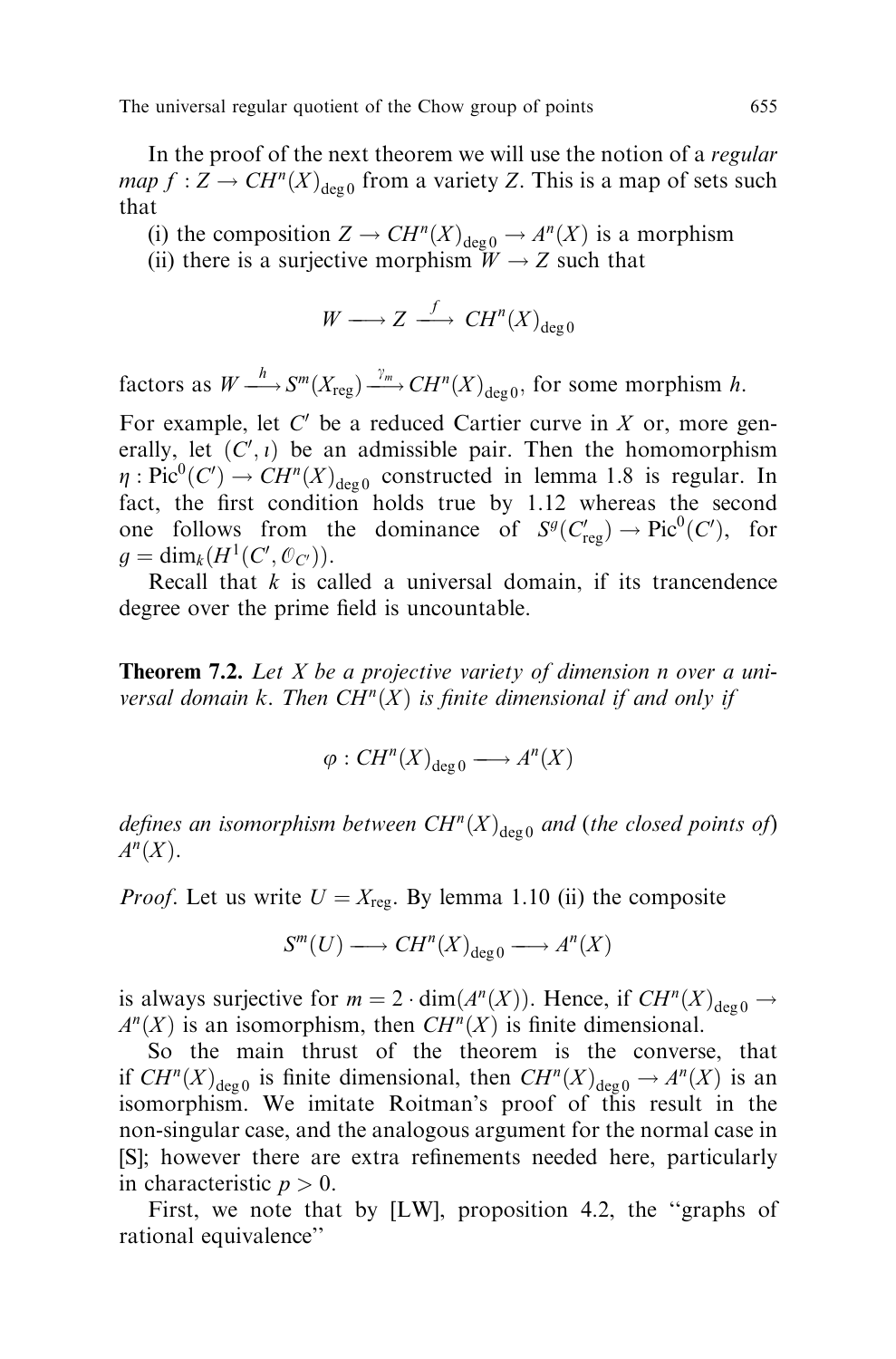656 H. Esnault et al.

$$
\Gamma_{r,s}=S^r(U)\times_{CH^n(X)_{\text{deg}0}}S^s(U)
$$

decompose as a countable union of locally closed subvarieties, for each r,s. This immediately implies that if  $f_i : Z_i \to CH^n(X)_{\text{des } 0}$ ,  $j = 1, 2$ , are regular maps, then

$$
Z_1 \times_{CH^n(X)_{\deg_0}} Z_2 = \{(z_1, z_2) \in Z_1 \times Z_2; f_1(z_1) = f_2(z_2)\}
$$

is a countable union of locally closed subvarieties of  $Z_1 \times Z_2$ .

Now arguing as in [S], lemma (1.3), (where one uses the requirement that  $k$  be a universal domain), we first see that if  $G$  is a smooth connected commutative algebraic group, and  $f : G \to CH^n(X)_{\text{deg }0}$  is any regular map which is a group homomorphism, then there is a well-defined connected component of the identity  $G^0 \subset \text{ker } f$ , which is a connected algebraic subgroup of  $G$ , and which has countable index in  $\ker f$ . Then the induced homomorphism

$$
G/G^0\longrightarrow CH^n(X)_{\deg 0}
$$

has a countable kernel. Hence, for any such homomorphism  $G \to CH^n(X)_{\text{deg }0}$ , we can define the *dimension of the image of G* to be the dimension of  $G/G^0$ .

Next, notice that if  $G_1 \to CH^n(X)_{\text{deg }0}$  and  $G_2 \to CH^n(X)_{\text{deg }0}$  are two regular homomorphisms from smooth connected commutative algebraic groups  $G_i$  such that image  $G_1$  is properly contained in image  $G_2$ , then in fact

dim image 
$$
G_1 < \dim \text{ image } G_2
$$
.

Indeed, we may assume the maps  $G_i \to CH^n(X)_{\text{deg } 0}$  have countable kernel, so that we wish to assert that  $\dim \widetilde{G}_1 < \dim G_2$ . Now  $G_3 = G_1 \times_{CH^n(X)_{\text{deg}0}} G_2$  is a subgroup of  $G_1 \times G_2$  which is a countable union of locally closed subvarieties, and hence has a connected component of the identity which is a connected algebraic group, say H. Then  $H \to G_i$  are homomorphisms of algebraic groups with countable, hence finite kernels, such that  $H \to G_1$  is surjective, and the image of H in  $G_2$  is a strictly smaller subgroup. Thus  $\dim G_1 = \dim H < \dim G_2.$ 

Now suppose  $\gamma_m$  is surjective. We claim that for any homomorphism

$$
G \longrightarrow CH^n(X)_{\deg 0}
$$

as above, with countable kernel, we have dim  $G \le \dim S^m(U)$ . Indeed,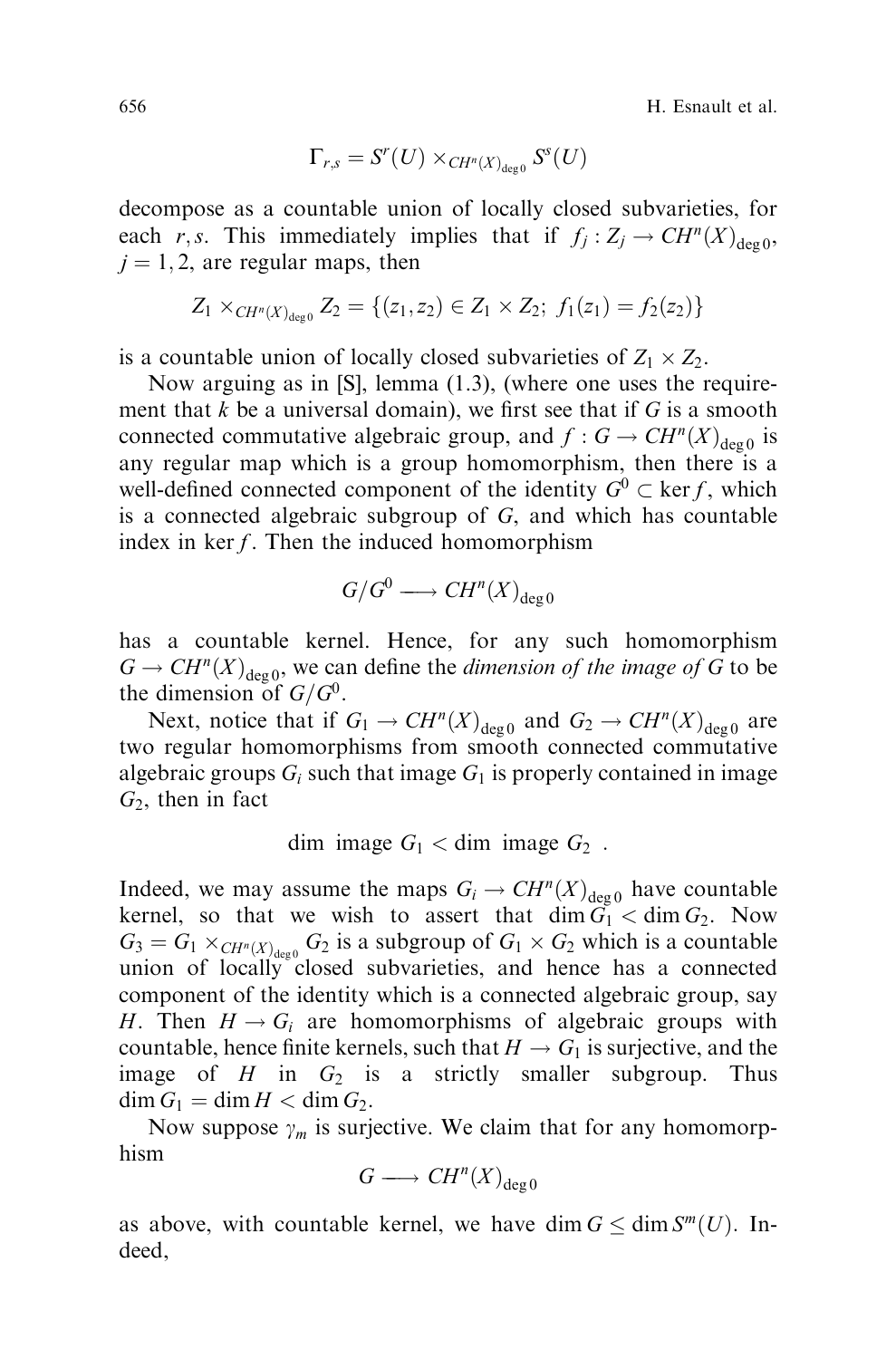$$
G \times_{CH^n(X)_{\deg 0}} S^m(U)
$$

is a countable union of subvarieties of  $G \times S^m(U)$  which projects onto G, and maps to  $S<sup>m</sup>(U)$  with countable fibres. Hence some irreducible component of this fibre product dominates  $G$  under the projection, and maps to  $S^m(U)$  with finite fibres.

We now claim that we can find a finite number of reduced complete intersection curves  $C_1, \ldots, C_s$  such that the induced homomorphism from  $\bigoplus$ Pic ${}^{0}(C_j)$  to  $CH^{n}(X)_{\text{deg }0}$  is surjective. Indeed, given a finite collection of such curves, if

$$
P = \bigoplus \operatorname{Pic}^0(C_j) \longrightarrow CH^n(X)_{\deg 0}
$$

is not surjective, we can find a curve  $C$  of the same sort such that

$$
\text{image}(\text{Pic}^0(C) \longrightarrow CH^n(X)_{\text{deg }0})
$$

is not contained in the image of P. Then the induced map

$$
P \times \operatorname{Pic}^0(C) \longrightarrow CH^n(X)_{\deg 0}
$$

has strictly larger dimensional image than that of P. Since the dimension of the image is bounded above by dim  $S^m(U) = mn$ , this process can be repeated at most a finite number of times.

So we may assume given a surjective regular homomorphism

$$
f: A \longrightarrow CH^n(X)_{\deg 0}
$$

with countable kernel, where  $\vec{A}$  is a connected smooth commutative algebraic group, and for some Cartier curves  $C_1, \ldots, C_s$  a surjective homomorphism

(7.1) 
$$
\bigoplus_{j=1}^{s} \text{Pic}^{0}(C_{j}) \xrightarrow{\oplus \rho_{j}} A.
$$

Note that the composition  $h : A \to CH^n(X)_{\text{deg } 0} \to A^n(X)$  is then a surjective homomorphism of algebraic groups.

We now distinguish between the case  $k = \mathbb{C}$ , and that of a general universal domain k.

*Proof of 7.2 for*  $k = \mathbb{C}$ . We first show that the surjective homomorphism  $h : A \rightarrow A^n(X)$  is an *isogeny*. Clearly h induces an injective homomorphism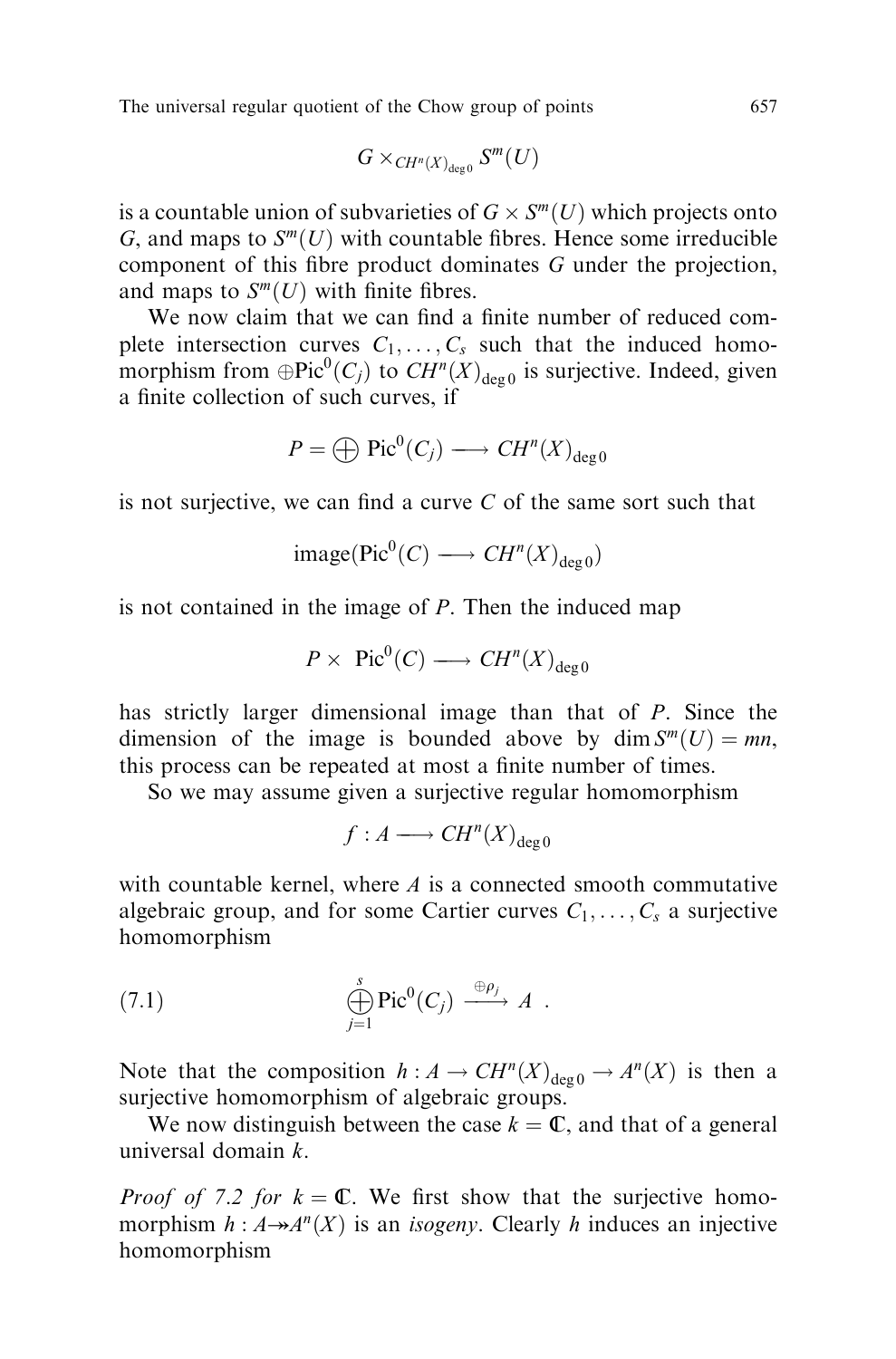658 H. Esnault et al.

$$
h^*: \Omega(A^n(X)) \longrightarrow \Omega(A) .
$$

We will use proposition 3.8 to show that  $h^*: \Omega(A^n(X)) \to \Omega(A)$  is an isomorphism. Since  $h^*$  is injective, it suffices to prove that  $\dim \Omega(A) \leq \dim \Omega(A^n(X)).$ 

Consider the set  $\Gamma = U \times_{CH^n(X)_{\text{deg}0}} A$ . This is a countable union of algebraic subvarieties, and maps surjectively to  $U$  under the projection. Recalling that  $U = \bigcup_i U_i$ , we can then find irreducible varieties  $\Gamma_i \subset \Gamma$  such that  $\Gamma_i$  dominates  $U_i$  under the projection  $\Gamma \to U$ . Then  $\pi_i : \Gamma_i \to U_i$  has countable, and hence finite, fibres. Let  $d_i$  be the degree of  $\pi_i$ , and let  $V_i \subset U_i$  be a dense open subset such that  $\pi_j : \pi_j^{-1}(V_j) \to V_j$  is an étale covering of degree  $d_j$ . Let c be the l.c.m. of the  $d_i$ , and let  $c = d_i c_j$ . If  $q : \Gamma \to A$  is the second projection, then consider the morphism

$$
\mu: V = \bigcup_{j} V_{j} \longrightarrow A,
$$
  

$$
\mu(x) = c_{j} \sum_{y \in \pi_{j}^{-1}(x)} q(y) \text{ for } x \in V_{j}.
$$

One verifies at once that the diagram

(7.2) 
$$
\bigcup_{j} V_{j} = V \xrightarrow{\mu} A
$$

$$
\downarrow \qquad \qquad \downarrow f
$$

$$
\bigcup_{j} U_{j} = U \xrightarrow{c \gamma_{1}} CH^{n}(X)_{\deg 0}
$$

commutes.

The image of  $\mu(V)$  in  $CH^n(X)_{\text{deg } 0}$  generates  $CH^n(X)_{\text{deg } 0}$  as a group, since  $CH^n(X)_{\text{deg}\,0}$  is c-divisible, and any 0-cycle on X is rationally equivalent to a cycle supported on  $V$ . Hence the subgroup of A generated by  $\mu(V)$  has countable index, and is also a countable increasing union of constructible subsets, namely the images of  $\mu(V)^{2m}$  under the maps

$$
\sigma_m: A^{2m} \longrightarrow A, \quad m \ge 1,
$$
  
\n $(a_1, \ldots, a_{2m}) \mapsto a_1 + \cdots + a_m - a_{m+1} - \cdots - a_{2m}.$ 

By dimension considerations, one of the subsets  $\sigma_m(\mu(V)^{2m})$  must be dense in A, and then  $\sigma_{2m}(\mu(V)^{4m}) = A$ . Hence the induced map on 1forms

$$
\Omega(A) \longrightarrow H^0(V^{4m}, \Omega^1_{V^{4m}/\mathbb{C}})
$$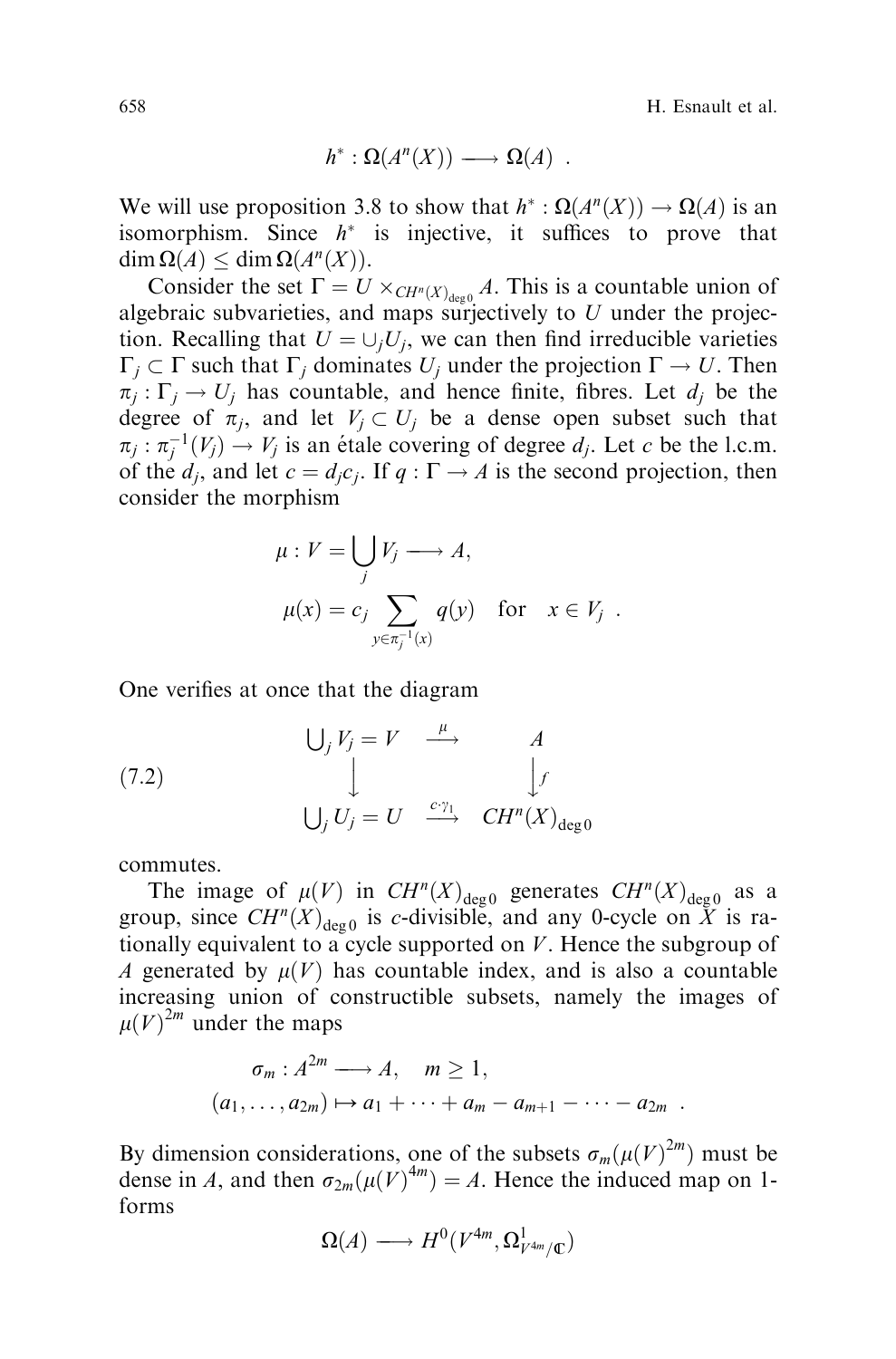is injective. Now the action of  $\sigma_{2m}$  on 1-forms is given by

$$
\sigma_{2m}^*(\omega)=(\omega,\ldots,\omega,-\omega,-\omega,\cdots,-\omega) .
$$

This means that the map on 1-forms  $\Omega(A) \to H^0(V, \Omega^1_{V/\mathbb{C}})$ , induced by the morphism  $V \to \mu(V) \hookrightarrow A$ , is injective.

We claim that image  $\Omega(A) \subset \Omega(A^n(X))$ , so that dim  $\Omega(A)$  <  $\dim \Omega(A^n(X))$ . To see this, it suffices by proposition 3.8 to show that for any reduced local complete intersection Cartier curve  $C \subset X$  with  $B = (C_{reg}) \cap V$  dense in C, the image of any element of  $\Omega(A)$  in  $H^0(B, \Omega_{B/\mathbb{C}}^{\Gamma})$  lies in the image of  $H^0(C, \omega_C)$ . Fixing base points in each component of B, we obtain a morphism  $\vartheta$ :  $C_{reg} \to Pic^0(C)$ . If  $C_i$  is any component of  $C_{\text{reg}}$ , then the two induced maps

$$
C_i \longrightarrow \text{Pic}^0(C) \longrightarrow CH^n(X)_{\text{deg }0},
$$
  

$$
C_i \hookrightarrow U \xrightarrow{\gamma_1} CH^n(X)_{\text{deg }0}
$$

agree up to translation by a fixed element of  $CH^{n}(X)_{\text{deg }0}$ .

Now consider the subgroup  $\Gamma_C = \text{Pic}^0(C) \times_{CH^n(X)_{\text{deg}0}} A$ . As before, this is a countable union of subvarieties of  $Pic^0(C) \times A$ . Hence there is a connected algebraic subgroup  $\Gamma_C^0 \subset \Gamma_C$  such that  $\Gamma_C/\Gamma_C^0$  is a countable group. Further,  $\Gamma_C \to \text{Pic}^0(C)$  is surjective with countable fibres. Hence  $\Gamma_C^0 \to \text{Pic}^0(C)$  is an isogeny. Restricting (7.2) one obtains a commutative diagram

$$
\begin{array}{ccc}\nB & \stackrel{\mu}{\longrightarrow} & A \\
\downarrow & & \downarrow f \\
C_{\text{reg}} & \stackrel{c\gamma_1}{\longrightarrow} & CH^n(X)_{\text{deg }0}\n\end{array}
$$

and hence a morphism  $B \to \Gamma_C^0$  such that

(i) for each component  $C_i$  of  $C_{\text{reg}}$ , the composite

$$
C_i \cap B \longrightarrow \Gamma_C^0 \longrightarrow \text{Pic}^0(C)
$$

equals the restriction of the composite

$$
C_i \longrightarrow Pic^0(C) \stackrel{c}{\longrightarrow} Pic^0(C) ,
$$

up to a translation (here  $c$  denotes multiplication by  $c$ )

(ii)  $C_i \cap B \to \Gamma_C^0 \to A$  agrees with  $\mu$ , up to a translation. Hence, by (ii),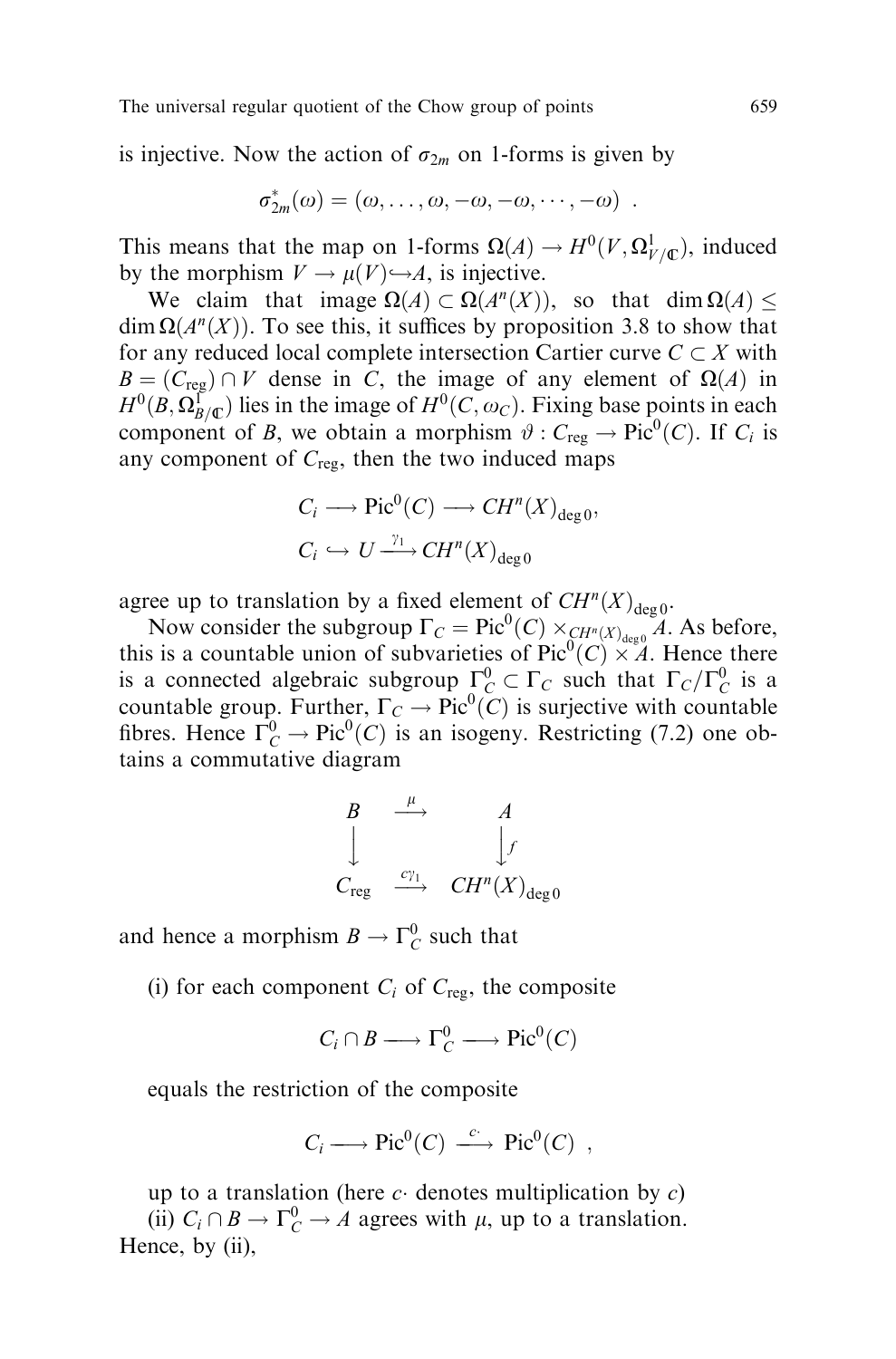660 H. Esnault et al.

$$
\text{image } (\Omega(A) \xrightarrow{\mu^*} \Gamma(B, \Omega^1_{C/\mathbb{C}})) \subset \text{image} \Big( \Omega(\Gamma_C^0) \longrightarrow \Gamma(B, \Omega^1_{C/\mathbb{C}}) \Big)
$$

while by (i),

image  $\Omega(\Gamma_C^0)$  = image  $\Omega(\text{Pic}^0(C))$  = image  $\Gamma(C, \omega_C)$ .

Since  $C$  was arbitrary, we have verified the hypotheses of proposition 3.8. This completes the proof that the composite  $h : A \to CH^n(X)_{\text{deg }0} \to A^n(X)$  is an isogeny.

In particular,  $\tilde{f} : A \rightarrow CH^n(X)_{\text{deg } 0}$  has a finite kernel. Replacing A by  $A/(\ker f)$ , we may assume given a regular homomorphism  $f : A \to CH^n(X)_{\text{deg } 0}$  which is an *isomorphism* of groups. Now repeating the above arguments once more, we obtain (7.2) with  $c = 1$ . By corollary 1.13, this means the group isomorphism  $f^{-1}$ :  $CH^{n}(X)_{\text{deg }0} \rightarrow A$  is a regular homomorphism, which must factor through  $\varphi$  :  $CH^n(X)_{\text{deg}\,0} \to A^n(X)$ . This forces  $\varphi$  to be an isomorphism of groups, as well.  $\Box$ 

*Remark 7.3.* Over the field of complex numbers the last part of the proof of 7.2 is consistent with the Roitman theorem proved in [BiS]. In fact, if

$$
A \cong CH^n(X)_{\deg 0} \longrightarrow A^n(X)
$$

is surjective with finite kernel the generalization of Roitman's theorem implies that the composite

$$
A \xrightarrow{\cong} CH^n(X)_{\deg 0} \longrightarrow A^n(X) \longrightarrow J^n(X)
$$

is an isomorphism on torsion subgroups, so that  $CH^{n}(X)_{\text{deg }0} \rightarrow A^{n}(X)$  is an injection on torsion subgroups. Hence the isogeny  $\widetilde{A} \cong CH^n(X)_{\text{deg }0} \to A^n(X)$  must be an isomorphism.

In the algebraic case we have to modify the arguments, in particular since the lower horizontal morphism in the diagram (7.2) need not to be surjective in characteristic  $p > 0$ .

Proof of 7.2 for k a universal domain. Let us write B for the kernel of  $h: A \to A^{n}(X)$ , a closed subgroup scheme of A, not necessarily reduced. We may replace A by  $A/\kappa$ , for any (zero dimensional) closed subgroup scheme  $\kappa$  of B such that  $\kappa(k) \subset \text{ker } f$ .

The group B acts on  $U \times_{A^n(X)} A$ with quotient  $U \times_{A^n(X)} A^n(X) = U$ . The kernel  $\mathcal K$  of the map  $A(k) \to CH^n(X)_{\text{deg }0}$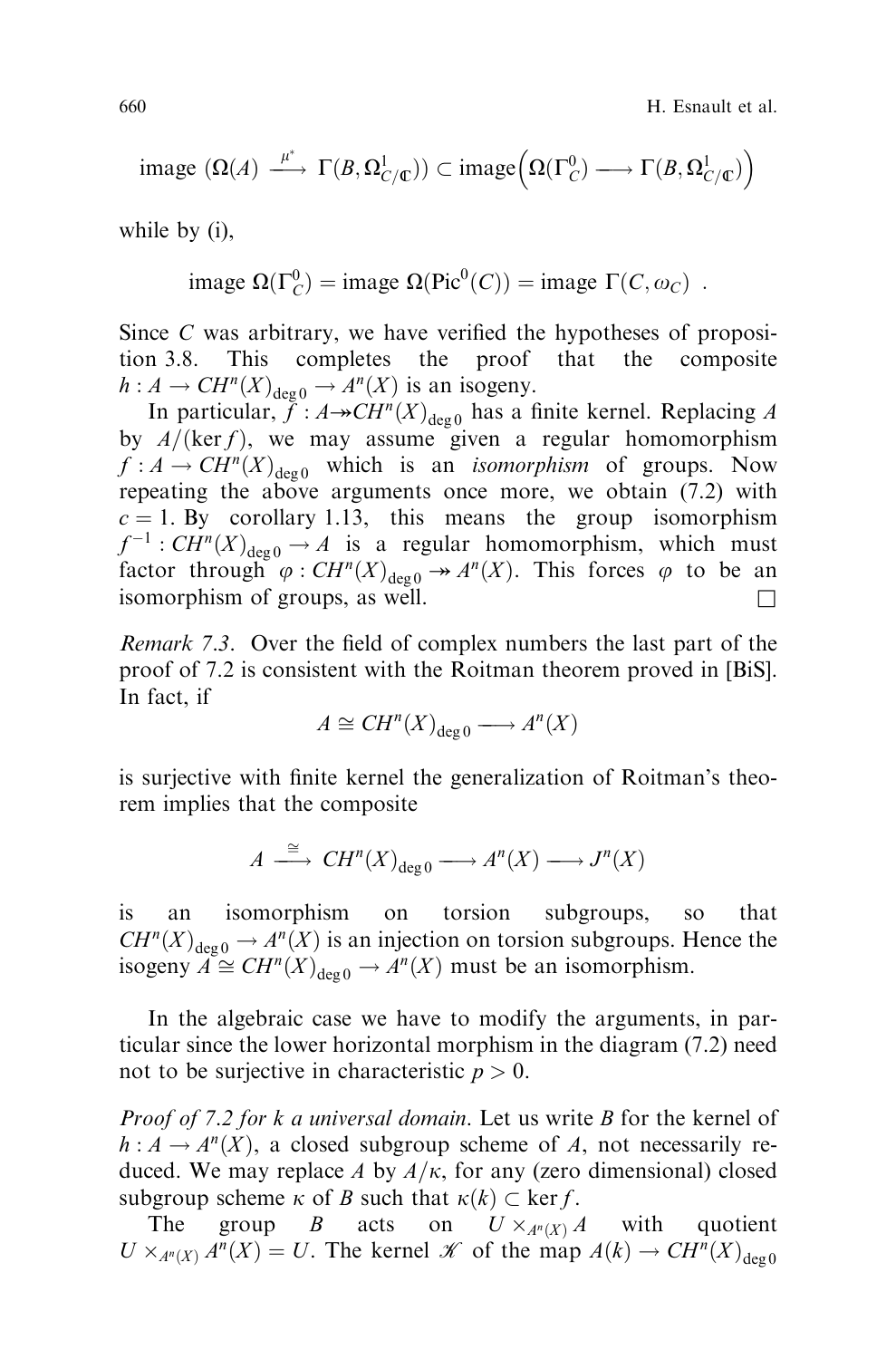consists of countably many closed points, the induced action on  $U \times_{CH^n(X)_{\text{deg}0}} A$  is free, and the induced map on the quotient

$$
(U\times_{CH^n(X)_{\deg 0}}A)/\mathscr{K}=U\times_{CH^n(X)_{\deg 0}}(A/\mathscr{K})\longrightarrow U
$$

is a bijection on the closed points.

Let  $V \subset U$  be an open dense subscheme, and let  $\Gamma_i$  be a locally closed irreducible subscheme of  $V \times_{A^n(X)} A$ , contained in  $V \times_{CH^n(X)_{\text{deg }0}} A$ , and dominant over the component  $V_j = V \cap U_j$  of V under the first projection. For  $V$  small enough, we may assume that  $\Gamma_i \to V_i$  is finite. Let  $\kappa_i \subset \mathcal{K}$  be the subgroup of elements g with  $g(\Gamma_i) = \Gamma_i$ . Then  $\kappa_i$  is a finite group and  $\Gamma_i/\kappa_i \to V_i$  is an isomorphism on the closed points. Replacing  $\Gamma_i$  by its image in  $U \times_{A^n(X)} (A/\kappa_j)$  and A by  $A/\kappa_j$  we may assume that  $\kappa_j$  is trivial, and thereby that  $\Gamma_j \to V_j$  is purely inseparable.

Repeating this construction for the different components of  $U$  we finally reduce to the situation, where  $U$  has an open dense subscheme V, and where  $V \times_{CH^n(X)_{\text{deg}0}} A$  has a closed subscheme  $\Gamma$  which is finite, surjective and purely inseparable over  $V$ .

Assume that  $\Gamma \to V$  is not an isomorphism, in particular, that the characteristic of k is  $p > 0$ . The restriction of the group action to  $B \times \Gamma$  factors as

$$
B \times \Gamma \stackrel{\cong}{\longrightarrow} (V \times_{A^n(X)} A) \times_V \Gamma \stackrel{pr_1}{\longrightarrow} V \times_{A^n(X)} A
$$

and the preimage  $S(\Gamma)$  of  $\Gamma \subset V \times_{A^n(X)} A$  is isomorphic to  $\Gamma \times_V \Gamma$ . Thus  $S(\Gamma)$  is a subscheme of  $B \times \Gamma$ , supported in the zero section  ${e} \times \Gamma$ . Hence  $S(\Gamma)$  is contained in the v-th infinitesimal neighbourhood  $\{e\}_v \times \Gamma$  of the zero section, for some  $v > 0$ .

The kernel  $\kappa^{(v')}$  of the v'-th geometric Frobenius  $F^{(v')}$ :  $B \to B^{(v')}$  is defined by the sheaf of ideals in  $\mathcal{O}_B$ , generated by the  $p^{v'}$ -th powers of the generators of the sheaf of ideals **m** defining  $\{e\} \subset B$ . For some  $v' > 0$  it is contained in **m**<sup>*v*</sup> and  $\{e\}_v$  is a subscheme of  $\kappa^{(v')}$ .

Dividing A by  $\kappa^{(v')}$ , we may assume that  $S(\Gamma) = \Gamma \times_V \Gamma$  is isomorphic to  $\Gamma$ , and thereby that  $\Gamma$  is isomorphic to V.

Independent of the characteristic of  $k$ , we have thus reduced to the situation where  $U$  has an open dense subscheme  $V$ , for which

$$
pr_1: V \times_{CH^n(X)_{\deg 0}} A \longrightarrow V
$$

has a section, such that by projecting to A we obtain a morphism  $\mu : V \to A$  and (using the notation introduced in 1.9) a commutative diagram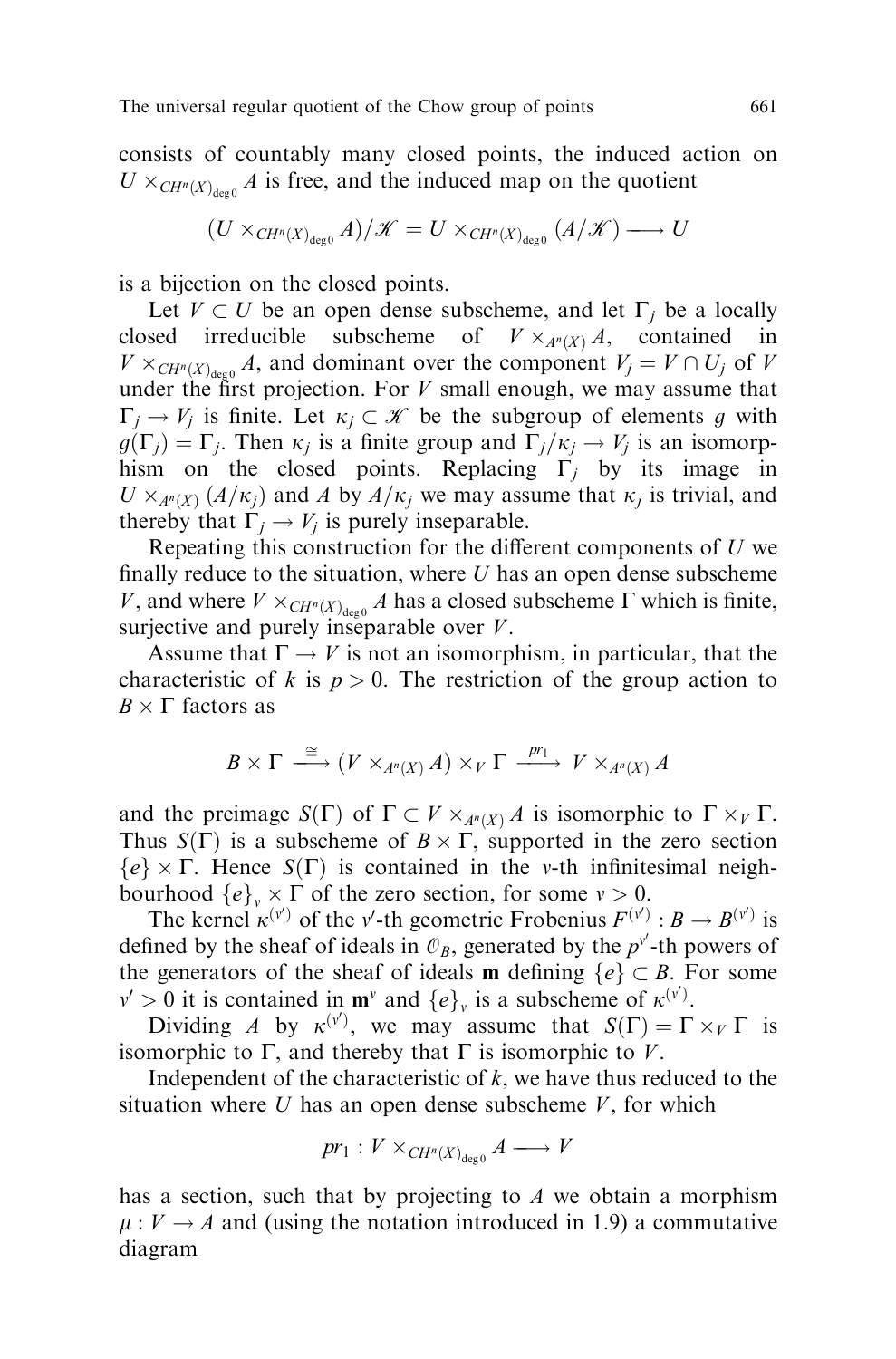662 H. Esnault et al.

(7.3) 
$$
\begin{array}{ccc}\n\Pi_V & \xrightarrow{\mu^{(-)}} & A \\
\subseteq & \downarrow f \\
\Pi_U & \xrightarrow{\gamma^{(-)}} & CH^n(X)_{\text{deg}\,0} \end{array}
$$

**Claim 7.4.** There exists a surjective homomorphism  $\phi$  :  $CH^n(X)_{\text{deg }0} \to A$ with  $\mu^{(-)} = \phi \circ \gamma^{(-)}|_{\Pi_V}$ . In particular,  $\phi$  is regular.

*Proof.* Let  $(C', i)$  be an admissible pair with  $B = (i^{-1}(V))_{reg}$  dense in  $C'$ . By restriction (7.3) gives rise to a commutative diagram

(7.4) 
$$
\Pi_B \xrightarrow{\mu^{(-)}} A
$$

$$
= \begin{bmatrix} \downarrow^{\Lambda} & A \\ \downarrow^{\Lambda} & \downarrow^{\Lambda} \\ \Pi_B & \xrightarrow{\gamma_B^{(-)}} & CH^n(X)_{\deg 0} \end{bmatrix}
$$

where  $\mu' = \mu|_B$ . By lemma 1.12 the lower horizontal map in the diagram (7.4) factors as

(7.5) 
$$
\Pi_B \xrightarrow{\gamma_B^{(-)}} CH^n(X)_{\text{deg }0} \n\searrow \vartheta^{(-)} \eta \uparrow
$$

$$
\text{Pic}^0(C') .
$$

Let  $\Gamma^0_{C'}$  be the connected component of  $\Gamma_{C'} = \text{Pic}^0(C') \times_{CH^n(X)_{\text{deg }0}} A$ containing the origin.  $\Gamma_{C'}/\Gamma_{C}^0$  is a countable group and  $\Gamma_{C}^{0} \to \text{Pic}^{0}(C')$  is an isogeny. Since the diagrams (7.4) and (7.5) are commutative, the image of

$$
\Pi_B \xrightarrow{(\vartheta^{(-)}, \mu^{(-)})} \text{Pic}^0(C') \times A
$$

is contained in  $\Gamma^0_{C}$ . This implies that  $\Gamma^0_{C'} \to \text{Pic}^0(C')$  must be an isomorphism. In fact, by 1.11 there is an open connected subscheme W of  $S^g(B)$  such that the morphism  $\vartheta_W : W \to Pic^0(C)$  is an open embedding. On the other hand,  $\vartheta_W$  factors through the isogeny  $\Gamma^0_{C'} \to \text{Pic}^0(C').$ 

Hence the morphism  $\mu^{(-)}$  in the diagram (7.4) is the composite

$$
\Pi_B \xrightarrow{\vartheta^{(-)}} \operatorname{Pic}^0(C') \cong \Gamma_{C'}^0 \xrightarrow{pr_2} A ,
$$

and the condition (b) in lemma 1.12 holds true.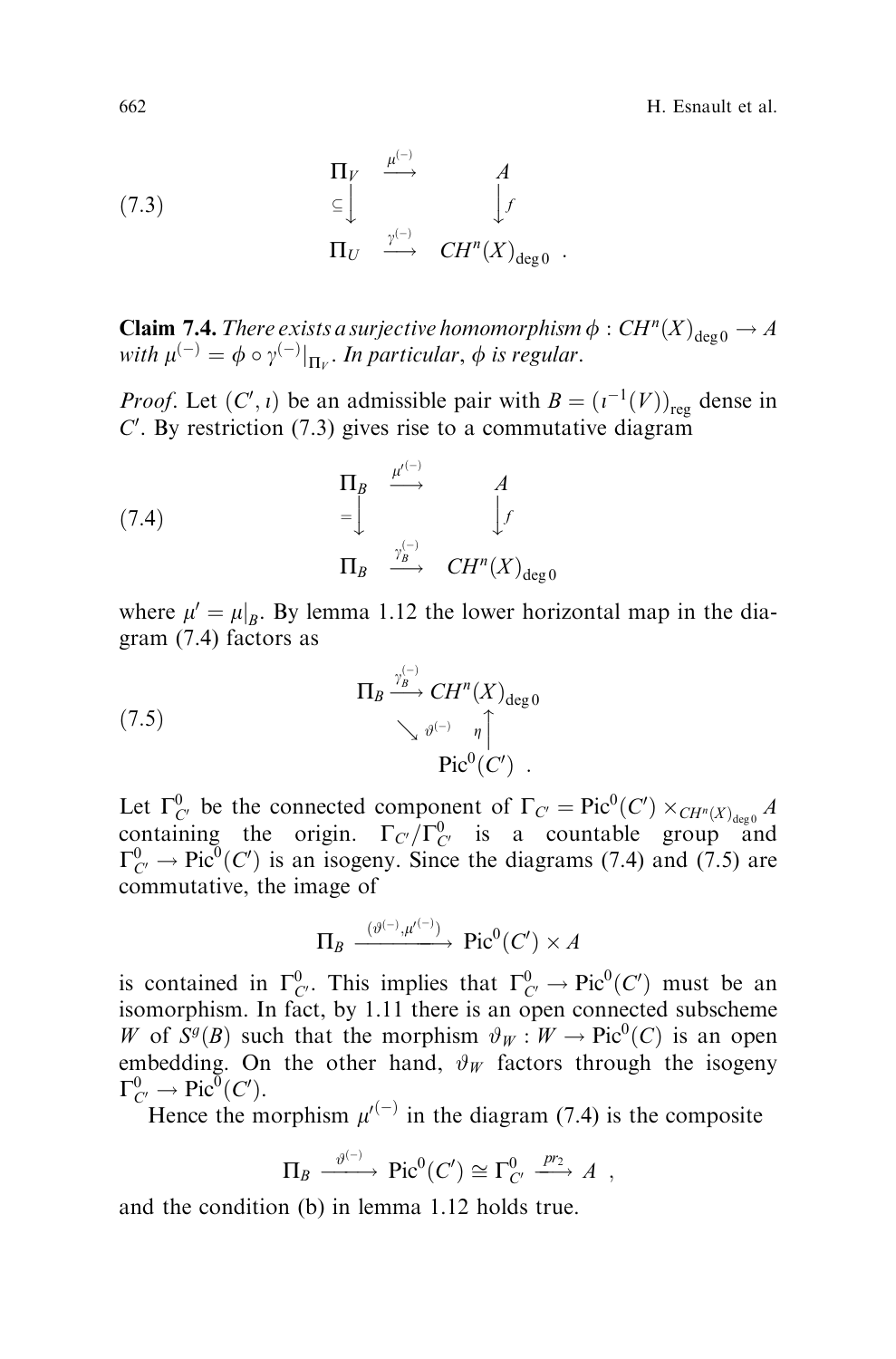Thereby the homomorphism  $\phi$  in 7.4 exists, and it remains to show that  $\phi$  is surjective. Equivalently, it suffices to show that the image of  $\phi$  generates A as a group, which will follow if we show that  $\mu^{(-)}(\Pi_V)$  generates A. But we know that  $\gamma^{(-)}(\Pi_V)$  generates  $CH^{n}(X)_{\text{deg }0}$ , and so  $\mu^{(-)}(\Pi_{V})$  generates a subgroup of countable index in A. Since k is a universal domain,  $\mu^{(-)}(\Pi_V)$  generates A.  $\Box$ 

By claim 7.4 and by the universal property for  $A<sup>n</sup>(X)$  the regular homomorphism  $\phi : CH^n(X)_{\text{deg }0} \to A$  factors through a homomorphism of algebraic groups  $\chi : A^n(X) \to A$ . Since  $\phi$  is surjective, the induced morphism  $\gamma$  is surjective as well. Further, the composite

$$
CH^n(X)_{\deg 0} \stackrel{\phi}{\longrightarrow} A \stackrel{f}{\longrightarrow} CH^n(X)_{\deg 0}
$$

is clearly the identity, since it is so on the image of  $\Pi_V$ , which is a set of generators. By the universal property of  $\varphi : CH^n(X)_{\text{deg }0} \to A^n(X)$ , we deduce that the composite

$$
A^{n}(X) \xrightarrow{\chi} A \xrightarrow{h} A^{n}(X)
$$

is the identity. Hence  $\gamma$  and h are inverse isomorphisms of algebraic groups, and  $f : A \to CH^n(X)_{\text{deg }0}$  and  $\varphi : CH^n(X)_{\text{deg }0} \to A^n(X)$  are both isomorphisms (of groups) as well.

#### References

- [Alb] G. Albanese, Corrispondenze algebriche fra i punti di une superficie algebriche, Ann. Scuola Norm. Pisa (II) 3,  $1-26$  (1934) and  $149-182$
- [BPW] L. Barbieri-Viale, C. Pedrini, C. A. Weibel, Roitman's theorem for singular complex projective surfaces, Duke Math. J. 84, 155-190 (1996)
- [BS] L. Barbieri-Viale, V. Srinivas, Albanese and Picard 1-motives, in preparation
- [BiS] J. Biswas, V. Srinivas, Roitman's theorem for singular projective varieties, preprint
- [BH] T. Bloom, M. Herrera, De Rham cohomology of an analytic space, Invent. Math. 7, 275-296 (1969)
- [BLR] S. Bosch, W. Lütkebohmert, M. Raynaud, Néron Models, Ergebnisse der Mathematik (3. Folge) 21, Springer-Verlag 1990
- [C] A. Collino, Torsion in the Chow group of codimension 2: the case of varieties with isolated singularities, J. Pure Appl. Alg.  $34$ , 147–153 (1984)
- [D] P. Deligne, Théorie de Hodge, II, III, Publ. Math. IHES 40, 5–57 (1971) and 44, 5±77 (1974)
- [EV] H. Esnault, E. Viehweg, Deligne-Beilinson cohomology, in Beilinson's Conjectures on special values of L-functions, Perspectives in Math. 4, Academic Press, New York 1988